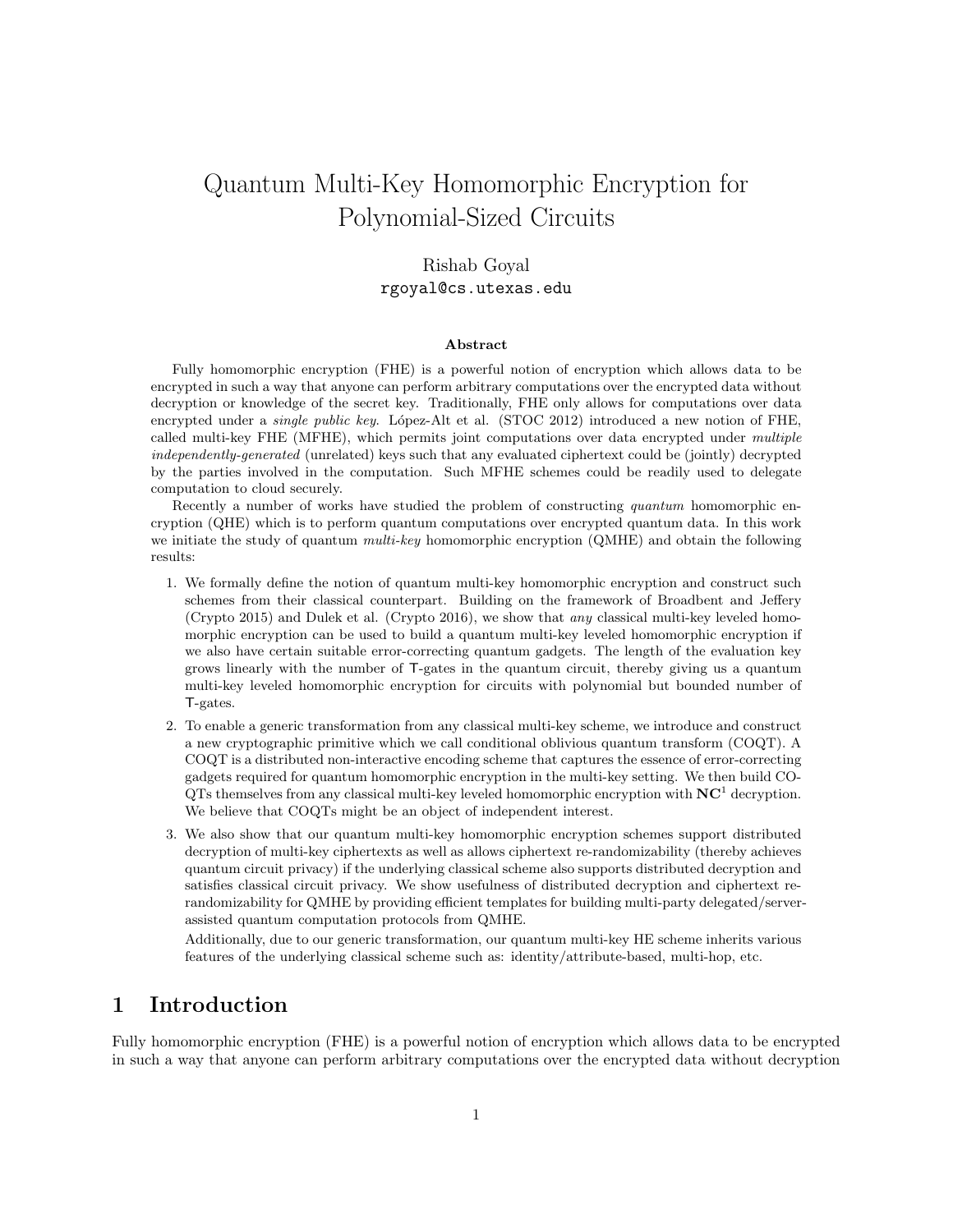or knowledge of the secret key. With widescale adoption of cloud storage, it has become essential to encrypt sensitive data before moving it to the cloud. If one encrypts the data using FHE, then it not only solves the privacy problem but also provides the capability to delegate computation and perform numerous useful tasks without sacrificing confidentiality.

The problem of computing over encrypted data was introduced by Rivest, Adleman and Dertouzos [\[RAD78\]](#page-47-0), however constructing a general purpose FHE scheme remained an open problem for more than three decades. In a breakthrough result in 2009, Gentry [\[Gen09\]](#page-46-0) provided the first construction for FHE for general circuits.[1](#page-1-0) Since then there has been a tremendous progress [\[Gen10,](#page-46-1) [vDGHV10,](#page-47-1) [BV11b,](#page-45-0) [BV11a,](#page-45-1) [GH11b,](#page-46-2) [GH11a,](#page-46-3) [CMNT11,](#page-45-2) [CNT12,](#page-45-3) [BGV12,](#page-44-0) [GHS12a,](#page-46-4) [GHS12b,](#page-46-5) [LATV12,](#page-47-2) [Bra12,](#page-45-4) [GSW13\]](#page-46-6) with constructions being simplified greatly and their security being based on hardness of the learning with errors (LWE) assumption [\[Reg05\]](#page-47-3), a standard cryptographic assumption which is based on the worst-case hardness of certain lattice problems (GapSVP, SIVP).

In today's world, where distributed computing is widely prevalent, FHE is not always sufficient as it only allows for computations over data encrypted under a single public key. This shortcoming of FHE prevents its more wider adoption. Consider the following scenario with two users — Alice and Bob. They both have some private data and would like to perform joint computations over their combined datasets, however they would like to delegate this task as they do not have sufficient computational power to complete the task. Now we can solve this problem using FHE, but with the extra assumption of existence of a fully trusted third party/ cloud server, i.e. Alice and Bob can publish their data encrypted under server's public key, after which the server could perform the specified computations and relay the respective outputs. Clearly without a *trusted* third party this approach does not work. To this end, López-Alt et al. [\[LATV12\]](#page-47-2) introduced a new notion of FHE which they called multi-key FHE (MFHE). In a few words, MFHE allows joint computations over data encrypted under multiple independently-generated (unrelated) keys such that any evaluated ciphertext could be (jointly) decrypted by the parties involved in the computation. Such MFHE schemes could be readily used to delegate computation to cloud securely. Since its introduction there has been a steady stream of work on FHE in the multi-key setting [\[CM15,](#page-45-5) [MW16,](#page-47-4) [BP16,](#page-45-6) [PS16,](#page-47-5) [DHRW16,](#page-46-7) [CO17\]](#page-45-7) with variety of improvements ranging from basing hardness on LWE to providing 1-round threshold decryption to achieving circuit privacy and more.

The problem of computing over encrypted data becomes even more interesting when one considers the existence of quantum computers. Now if (and when) quantum computing becomes practical, it would unlock several new facets of this problem. Broadly, those could be divided in the following two categories – (1) constructing (multi-key) homomorphic encryption schemes for encrypting classical information that are secure even under *quantum attacks*, and (2) constructing secure (multi-key) homomorphic encryption schemes that could be used to encrypt quantum information. Informally, one involves tightening security of classical primitives in presence of quantum adversaries and other explores providing new functionality in presence of quantum information. Now LWE is widely believed to be a quantum-safe assumption as it is conjectured that approximating GapSVP (or SIVP) within any polynomial factors (or even certain subexponential factors) is hard even for polynomial time quantum algorithms. Thus it is one of the most suitable candidates to base quantum-resistant cryptography. Since most current (M)FHE constructions rely on LWE for security, thus the first direction has already been explored. In this work, we make progress along the second direction. One of our main contributions is to construct multi-key homomorphic encryption schemes for encrypting and evaluating quantum data.<sup>[2](#page-1-1)</sup>

Recently a number of works [\[Lia13,](#page-47-6) [YPDF14,](#page-47-7) [OTF15,](#page-47-8) [BJ15,](#page-45-8) [DSS16\]](#page-46-8) have studied the problem of constructing quantum fully homomorphic encryption (QFHE). The idea of quantum homomorphic encryption

<span id="page-1-0"></span><sup>1</sup>Although some progress was made in [\[GM84,](#page-46-9) [Elg84,](#page-46-10) [Pai99,](#page-47-9) [SYY99,](#page-47-10) [BGN05,](#page-44-1) [IP07\]](#page-46-11), none of these solved the problem completely.

<span id="page-1-1"></span> $2$ We would like to point out that, due to our modular approach, we also make qualitative improvements in single-key setting and not just new constructions for multi-key schemes. Concretely, we show how to construct a quantum HE scheme from any classical HE scheme without assuming any special structure or additional properties like space/time-efficient decryption in the starting scheme. Instead we require only for bootstrapping our quantum gadget that there exists a classical HE scheme with a log-depth decryption. This allows our transformation to preserve all the properties of the underlying classical HE system like it being identity-based and/or attribute based [\[GSW13\]](#page-46-6) etc. Although the same result in the single-key setting could be achieved in a non-black box way by exploiting the underlying structure of [\[DSS16\]](#page-46-8), we achieve this generically.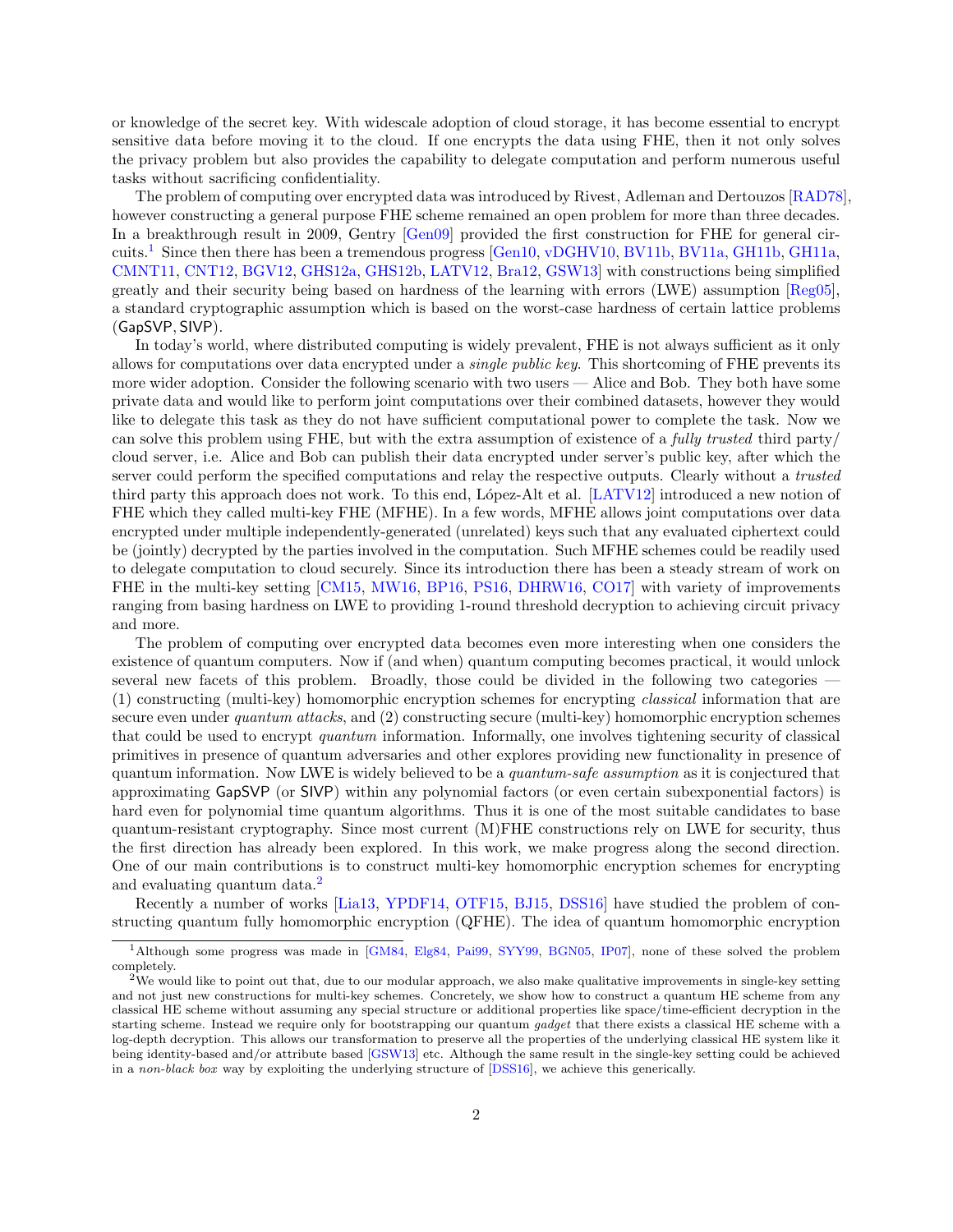first appeared in [\[Lia13\]](#page-47-6) where they proposed a restricted symmetric-key variant satisfying limited homomorphism using quantum one-time pads [\[AMTdW00\]](#page-44-2) without making any computational assumption (i.e., in the information-theoretic setting). Although the problem of quantum homomorphic encryption was informally introduced in [\[RFG12,](#page-47-11) [Lia13\]](#page-47-6), the formal definitions (both in the public-key and symmetric-key settings) first appeared in [\[BJ15\]](#page-45-8). An important contribution made by Broadbent and Jeffery [\[BJ15\]](#page-45-8) was to present a security notion for quantum encryption schemes which they referred to as quantum indistinguishability under chosen plaintext attacks (q-IND-CPA), and is a natural extension of the standard IND-CPA (semantic) security to the quantum setting.

Although one cannot hope to construct information-theoretically secure classical FHE schemes, as that would break the lower bound on communication complexity of private information retrieval protocols [\[CGKS95,](#page-45-9) [KO97,](#page-46-12) [CKGS98\]](#page-45-10), a natural question to ask is whether the impossibility could be bypassed in the quantum world. Unfortunately, Yu et al. [\[YPDF14\]](#page-47-7) proved impossibility of information-theoretically secure QFHE by proving an exponential lower bound on the size of encrypted states in such a system. Informally, they showed that there cannot exist a perfectly secure QFHE scheme that can be used to evaluate arbitrarily large quantum circuits while also satisfying compactness.<sup>[3](#page-2-0)</sup> These negative results, however, still leave a gap as in they do not immediately rule out existence of a computationally-secure QFHE, or a perfectly secure quantum leveled homomorphic encryption (QLHE).[4](#page-2-1) Recent works by Ouyang et al. [\[OTF15\]](#page-47-8), Broadbent and Jeffery [\[BJ15\]](#page-45-8), and Dulek et al. [\[DSS16\]](#page-46-8) make progress towards filling this gap with [\[OTF15\]](#page-47-8) constructing information-theoretically secure QLHE for circuits with a constant number of non-Clifford operations, and [\[BJ15\]](#page-45-8) and [\[DSS16\]](#page-46-8) constructing computationally secure QLHE for circuits with constant T-gate depth and polynomially many (but a-priori bounded) T-gates, respectively.<sup>[5](#page-2-2)</sup>

Since the impossibility result of Yu et al. [\[YPDF14\]](#page-47-7) readily extends to the multi-key setting, therefore a natural question is whether it could be bypassed using computational assumptions as in the single-key setting. In this work, we answer this in the affirmative by presenting a quantum multi-key leveled homomorphic encryption scheme based on the LWE assumption. We start by formally defining quantum multi-key homomorphic encryption. As in prior works [\[BJ15,](#page-45-8) [DSS16,](#page-46-8) [Mah17\]](#page-47-12)<sup>[6](#page-2-3)</sup> we consider security against chosen plaintext attacks (q-IND-CPA), and our definition is a generalization of QFHE definition to the multi-key setting. Towards constructing quantum multi-key homomorphic encryption, we match the current state-ofthe-art results in the single-key setting [\[DSS16\]](#page-46-8), that is we provide a construction of quantum multi-key homomorphic encryption for *poly-sized quantum circuits*. At a high level, our approach is similar to that used in prior works which is to use quantum one-time pads in conjunction with a classical homomorphic encryption scheme. A detailed technical overview is given in Section [2.](#page-4-0)

Applications and Related Work. The most natural application of homomorphic encryption is delegation of computation. As observed by prior works [\[BJ15,](#page-45-8) [DSS16,](#page-46-8) [Mah17\]](#page-47-12), any quantum homomorphic encryption scheme can be used to construct *constant-round* protocols for *blind delegated quantum compu*-tation [\[Chi05,](#page-45-11) [AS06,](#page-44-3) [BFK09,](#page-44-4) [ABOE08\]](#page-44-5).<sup>[7](#page-2-4)</sup> Typically, in blind quantum computation we have two parties  $-$ Alice (client) and Bob (server). Here Alice does not have sufficient quantum technology whereas Bob has unlimited quantum resources. Alice wants Bob to perform some computation using his quantum resources such that Bob does not learn anything about Alice's input, output or, the function evaluated other than

<span id="page-2-1"></span><span id="page-2-0"></span> ${}^{3}$ Roughly, a (Q)FHE scheme is compact if the size of evaluated ciphertexts is independent of size of circuit evaluated.

<sup>4</sup>Throughout this paper we say a (quantum) homomorphic encryption scheme is leveled if the class of (quantum) circuits that can be homomorphically evaluated is bounded/fixed during key generation.

<span id="page-2-2"></span> $5B$ roadbent and Jeffery  $[BJ15]$  also provide another construction that can be used to evaluate arbitrary quantum circuits, although it only satisfies a weaker compactness notion, namely quasi-compactness. However, in this work, we only focus on compact homomorphic encryption schemes.

<span id="page-2-3"></span> ${}^{6}$ In [\[Mah17\]](#page-47-12), the authors give constructions of quantum (single-key) homomorphic encryption that remove the a-priori bound on the number of T-gates, but are less general as they use more restricted primitives like indistinguishability obfuscation and classical (single-key) homomorphic encryption with certain special properties, and also lead to imperfect correctness. In this work, we focus on generic transformations from classical multi-key homomorphic encryption to quantum multi-key homomorphic encryption.

<span id="page-2-4"></span><sup>&</sup>lt;sup>7</sup>As pointed out in [\[DSS16\]](#page-46-8), QFHE schemes can be used to do delegated quantum computation in two or three rounds depending on the quantum resources available to the client as well as the underlying QFHE construction.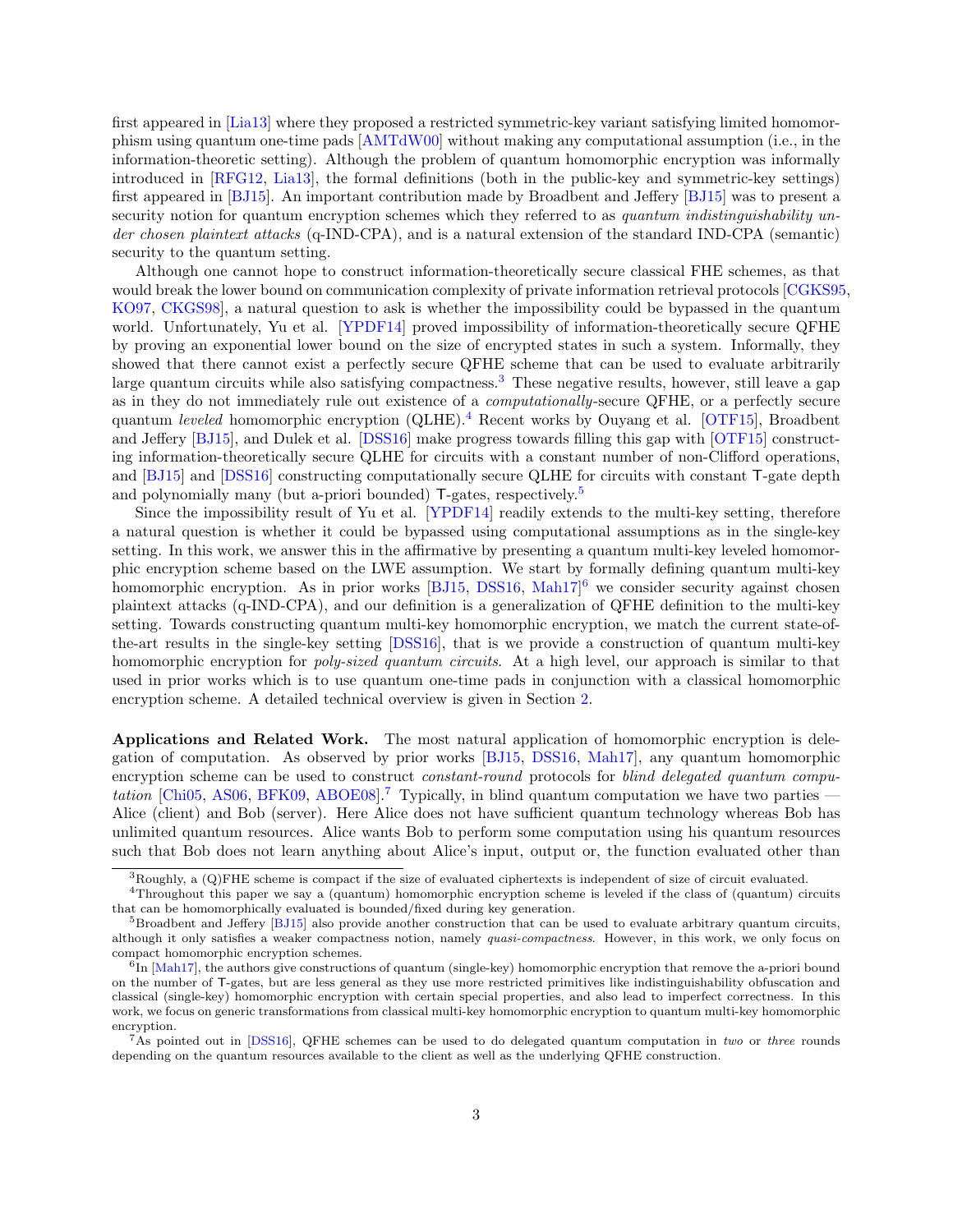trivial to compute information. Although there has been a long line of work to construct protocols for blind delegated quantum computation [\[Chi05,](#page-45-11) [AS06,](#page-44-3) [BFK09,](#page-44-4) [ABOE08,](#page-44-5) [RFG12,](#page-47-11) [BGS13,](#page-44-6) [DFPR14,](#page-45-12) [FBS](#page-46-13)<sup>+</sup>14, [Bro15,](#page-45-13) [TKO](#page-47-13)<sup>+</sup>16, ABOEM17, none of these protocols match efficiency (in terms of round complexity, communication complexity, universality of computation) of those obtained via QFHE. Therefore, this makes constructing QFHE an even more interesting problem.

A quantum multi-key homomorphic encryption scheme not only subsumes standard quantum (singlekey) homomorphic encryption, but also all its potential applications like delegation and blind quantum computation. Additionally, it could also lead to more efficient solutions for multi-party quantum computa-tion [\[CGS02,](#page-45-14) [BOCG](#page-45-15)<sup>+</sup>06] (MPQC) as well as *multi-party* blind quantum computing [\[KP16\]](#page-46-14). In the classical setting, López-Alt et al. [\[LATV12\]](#page-47-2) showed that a multi-key FHE could be used to do multi-party computation (MPC) [\[Yao82,](#page-47-14) [Yao86,](#page-47-15) [GMW87\]](#page-46-15) by providing a simple and elegant template. In a follow-up work, Mukherjee and Wichs [\[MW16\]](#page-47-4) extended the MFHE definition to include a 1-round threshold decryption algorithm which lead to an even simpler template and more efficient protocol for MPC. At a high level, the MPC protocol proceeds as follows. Each party starts by independently generating an MFHE key pair and encrypting its private input under its respective public key. In the first round of communication, each party broadcasts its encrypted input to all other parties. Next, each party (independently and) homomorphically computes the desired function over the encrypted inputs. Finally, they run the threshold decryption algorithm on the evaluated ciphertext and broadcast the partial decryption which could be used by any party to reconstruct the final output of computation.

The most attractive property of this template is that it is extremely suitable to achieve *round-efficient* MPC in the classical setting as shown in [\[MW16,](#page-47-4) [BHP17\]](#page-44-8). The MPC protocols constructed in [\[LATV12,](#page-47-2) [MW16,](#page-47-4) [BHP17\]](#page-44-8) are first proven to be secure against semi-malicious adversaries  $[AJW11, AJL+12]$  $[AJW11, AJL+12]$  $[AJW11, AJL+12]$  $[AJW11, AJL+12]$ , and later their security is generically boosted to full security (i.e., against malicious adversaries) using noninteractive zero knowledge (NIZK) arguments. An interesting question is whether such a template could be extended to the quantum setting. To this end, we make some partial progress and show how to extend the classical template to the quantum setting. Independently and concurrently, Brakerski [\[Bra18\]](#page-45-16) presented a QFHE scheme with classical key generation building on the work of Mahadev [\[Mah17\]](#page-47-12) and improving the underlying assumption. Another interesting question is whether similar ideas could be used in the multi-key setting as well.

Our Results. In this work we initiate the study of quantum multi-key homomorphic encryption (QMHE) and study the notion of threshold decryption of quantum multi-key ciphertexts and its potential applications. We start by formally defining the notion of quantum multi-key homomorphic encryption. We then build quantum multi-key leveled homomorphic encryption for circuits with polynomial (but bounded) number of T-gates from classical multi-key leveled homomorphic encryption, and certain error-correcting quantum gadgets which we call conditional oblivious quantum transform (COQT). We show that COQTs can be generically constructed from any classical multi-key leveled homomorphic encryption that support  $NC<sup>1</sup>$ decryption.

Our QMHE achieves compactness in the sense that the size of ciphertexts is independent of the size of quantum circuits evaluated, however the size of the evaluation key grows linearly with the number of T-gates which can be homomorphically evaluated. We also define the notion of distributed (non-interactive) decryption for quantum multi-key ciphertexts. Note that (unlike classical multi-key ciphertexts) quantum multi-key ciphertexts can not be in possession of more than one party at any point of time due to unclonability of quantum states, thus there is not necessarily any single natural definition that one could consider in quantum setting. Our definition is inspired by its potential applications to multi-party quantum computation, delegation etc. We show that our QMHE scheme supports distributed (non-interactive) decryption as well as allows ciphertext re-randomizability (thereby achieves quantum circuit privacy) if the underlying classical scheme also supports distributed decryption and satisfies classical circuit privacy. We show that QMHE schemes that support threshold decryption can be directly used for multi-party delegated quantum computation [\[KP16\]](#page-46-14), thereby answering the question (in affirmative) raised in [\[KP16\]](#page-46-14) on whether quantum FHE could be adapted to multiple parties and if it could be used to multi-party delegated quantum computation.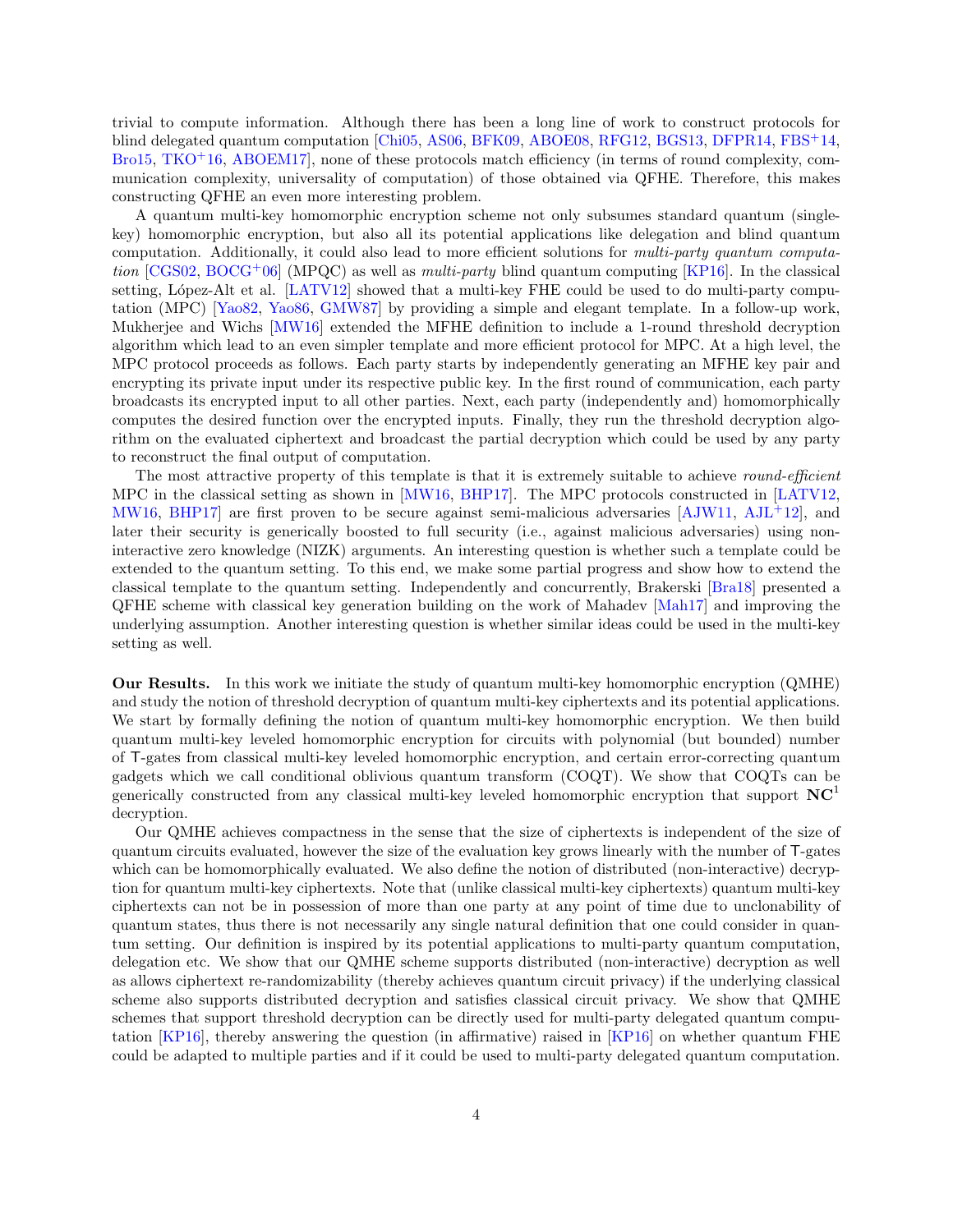## <span id="page-4-0"></span>2 Technical Overview

We start by briefly reviewing the quantum (single-key) homomorphic encryption schemes provided in [\[BJ15,](#page-45-8) [DSS16\]](#page-46-8). Next, we discuss some natural ideas to extend those schemes to the multi-key setting as well as the technical difficulties faced in doing so. We then explain the new abstractions and framework we introduce to construct quantum multi-key homomorphic encryption as well as show how to instantiate our framework using only classical multi-key homomorphic encryption schemes. Finally, we describe the notion of threshold decryption for quantum multi-key ciphertexts and discuss its applications.

### 2.1 Prior Work

Broadbent and Jeffery [\[BJ15\]](#page-45-8) start with a simpler goal of constructing QMHE schemes for evaluating only Clifford circuits. To that end, they describe a simple and elegant scheme called Clifford scheme (or CL). The main idea in the CL scheme is to encrypt the quantum message state using a quantum one-time pad, and encrypt the corresponding one-time pad keys using a classical homomorphic encryption scheme. Since all the unitaries in Clifford group commute with the Pauli matrices, thus if one directly evaluates a Clifford circuit over the encrypted quantum state, then (due to commutativity property) the circuit evaluation on encrypted cipherstate can be rewritten as a one-time pad encryption of the circuit evaluation on message-states instead. Also, the final one-time pad keys will be fixed functions of initial one-time pad keys and the circuit being evaluated. Thus, to homomorphically evaluate a quantum circuit, the evaluator simply proceeds as follows — first, it directly evaluates the quantum circuit on the encrypted cipherstates; next, it updates the one-time pad keys using classical homomorphic evaluation algorithm.

Now, it turns out that performing non-Clifford operations (homomorphically) on encrypted states in CL scheme, without losing correctness or security, is not a straightforward task. Concretely, if we evaluate a T-gate (i.e., a non-Clifford group gate) on a quantum one-time pad encrypted state  $X^a Z^b |\psi\rangle$ , then the resulting state is of the form  $P^a X^a Z^b T |\psi\rangle$ , i.e. the evaluated state might contain an unwanted (non-Pauli) error  $P^a$ . Thus, one either needs to leak the one-time pad key a sacrificing security, or lose correctness. Since the Clifford group is not a universal quantum gate-set<sup>[8](#page-4-1)</sup>, thus this implies that the  $CL$  scheme cannot be directly used to homomorphically evaluate arbitrary poly-sized quantum circuits.

In order to evaluate non-Clifford operations, prior works [\[BJ15,](#page-45-8) [DSS16\]](#page-46-8) follow a similar template which is to extend the basic CL scheme so to allow evaluation of a bounded number of T-gates. Very informally, the central idea is to provide auxiliary (classical-)quantum states as part of the evaluation key that can be used to *instantaneously* remove the non-Pauli errors after each T-gate evaluation.<sup>[9](#page-4-2)</sup> Most recently, Dulek et al. [\[DSS16\]](#page-46-8) proposed a new QHE scheme, named TP, in which one could evaluate polynomial (but a-priori bounded) number of T-gates.

At a very high level, their idea was to construct efficient *error-correcting gadgets* that do not break q-IND-CPA security, but could be used to remove such evaluation errors on-the-fly. Observe that, in the CL scheme, if the evaluator knows the underlying quantum one-time pad keys, which it could learn if it knows the classical HE secret key, then it could instantly correct the error in the quantum state after each T gate evaluation. More generally, it would be sufficient for the evaluator to have access to a *quantum channel* which takes an encrypted quantum state and encrypted one-time pad key as inputs and removes the P gate error (if any). Concretely, consider the following quantum channel which takes two inputs — an (encrypted) quantum state  $\rho$  and encryption of a classical bit a under HE public key pk. If  $a = 0$ , then it simply maps the output to state  $\rho$ , otherwise it maps the output to state  $P^{\dagger} \rho P$ , i.e. it simply maps the output to  $(P^a)^{\dagger} \rho P^a$ . There are a few important observations that we can make about such a channel  $-$  (1) it can be used to remove a P error introduced by quantum evaluation of a  $T$  gate, (2) it needs to contain information about classical HE secret key sk, (3) it can be used to learn the plaintext value m in any ciphertext  $Enc_{pk}(m)$ .

The first point suggests that any evaluator, given access to such a channel, can instantaneously correct non-Pauli errors introduced while evaluating a T gate. The second point suggests that it could only be

<span id="page-4-1"></span><sup>8</sup>However, by including any non-Clifford gate, we get a universal gate-set [\[NRS01\]](#page-47-16). As in prior works [\[BJ15,](#page-45-8) [DSS16\]](#page-46-8), we will use the T-gate, sometimes called  $\pi/8$ -gate, to extend the Clifford group to a universal set.

<span id="page-4-2"></span> $^{9}$ [\[BJ15\]](#page-45-8) also gave a non-compact solution, but here we are only interested in *compact* solutions.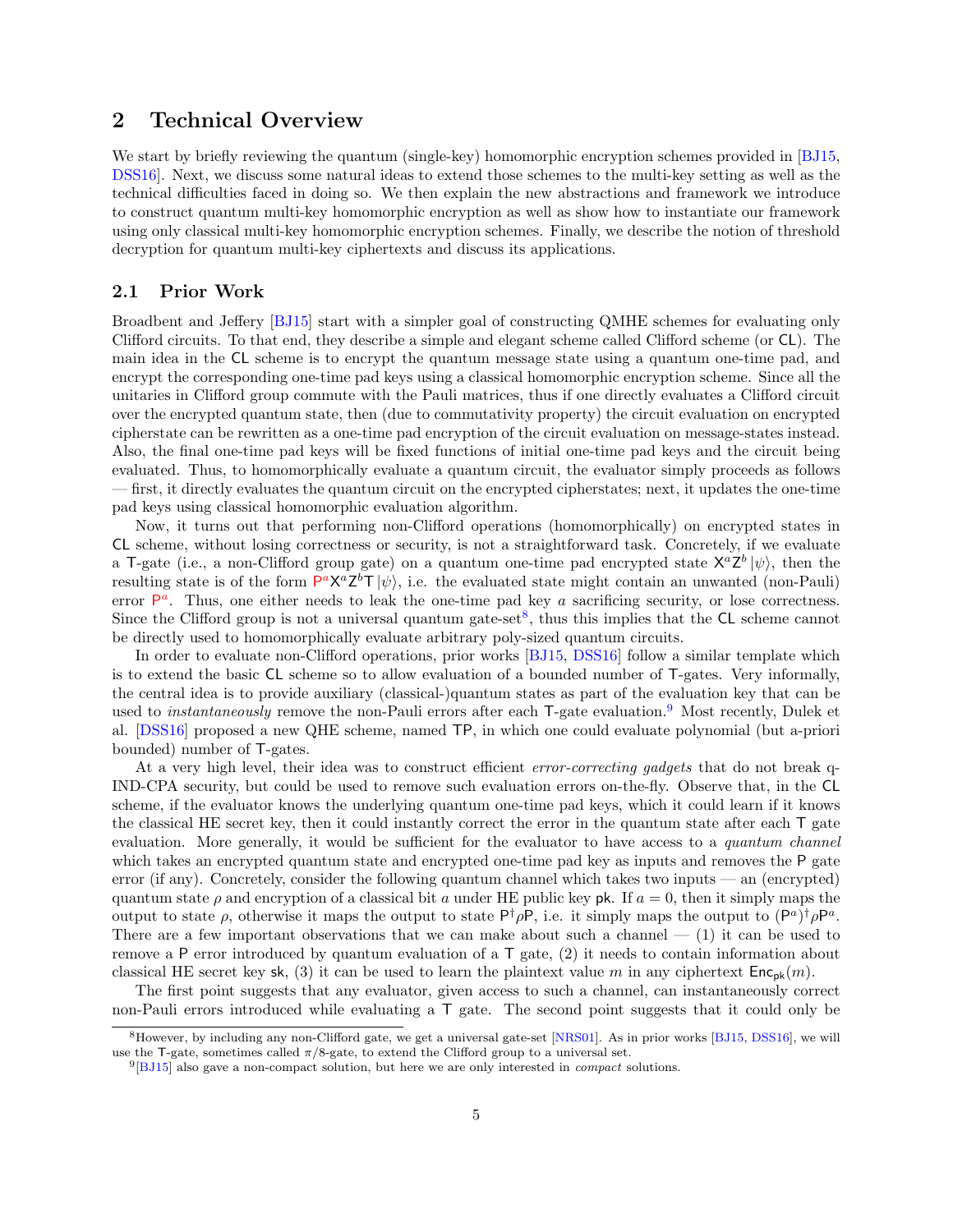created by someone who knows the secret key sk. And, the last observation suggests it could be used to decrypt a quantum one-time pad given the encryptions of the corresponding one-time pad keys. Therefore, such a channel will not be useful since one cannot hope to hide the secret key sk in any reasonable way. However, if such a channel also re-randomized the state  $\rho$  after removing the P error by say re-encrypting using a fresh quantum one-time pad, then at least intuitively it seems to prevent the obvious attack. At a high level, this is the approach taken in [\[DSS16\]](#page-46-8) where they show how to efficiently construct quantum gadgets which can simulate the behaviour of such a quantum channel. It turns out that in their scheme, one gadget is required per T-gate and each gadget is "consumed" during error correction process, therefore the number of gadgets in the evaluation key bounds the number of T-gates that can be homomorphically evaluated.

More formally, in TP scheme, an evaluator who knows (classical) HE encryption of the one-time pad keys  $(a, b)$  can efficiently transform a state  $P^a X^a Z^b T |\psi\rangle$  to  $X^{a'} Z^{b'} T |\psi\rangle$ , where  $(a', b')$  depend on keys  $(a, b)$  and other auxiliary information included as part of the evaluation key. Additionally, the evaluator can update the one-time pad keys from  $(a, b)$  to  $(a', b')$  using only classical homomorphic evaluations and the auxiliary information. Thus, TP scheme is identical to the Clifford scheme CL, except (1) during setup, polynomially many gadgets (for T-gate evaluation) are constructed and stored them as part of the evaluation key, (2) during evaluation of a  $\mathsf T$  gate, the evaluator first applies the  $\mathsf T$  gate directly over the encrypted cipherstate and then uses a gadget from the evaluation key to remove any P error and finally updates the one-time pad keys homomorphically.

Now to construct such quantum gadgets, they rely on quantum teleportation and recent results in the area of instantaneous non-local quantum computation [\[Spe16\]](#page-47-17). In instantaneous non-local computation, there are two parties who want to jointly perform a quantum operation, using only some pre-shared entanglement and a single round of simultaneous communication. At a high level, the non-Pauli error correction could be visualized as an application of instantaneous non-local computation, where one party (key generator) holds classical HE secret key, while the other party (evaluator) holds the encrypted cipherstate and HE encryption of one-time pad keys. Since both the parties jointly have all the information to determine whether a P error was introduced or not, thus the joint quantum operation they want to perform is applying an inverse phase gate  $P^{\dagger}$  on the cipherstate. Dulek et al. show using Speelman's results [\[Spe16\]](#page-47-17) that the key generator can pre-compute all its operations with only a bounded amount of entanglement, thereby removing the need to interact with the evaluator completely. An important caveat in their gadget construction is that the underlying classical FHE scheme must have a log-space computable decryption procedure. This is because, for applying Speelman's results, it is necessary for the FHE decryption procedure to have low garden-hose complexity [\[BFSS13\]](#page-44-11).

### 2.2 This Work

We will now describe our quantum multi-key homomorphic encryption scheme for poly-sized quantum circuits. Our starting point is the CL scheme. It turns out that CL already is a quantum multi-key homomorphic encryption scheme (for Clifford circuits) if the underlying classical scheme used is multi-key as well. That is, if the quantum one-time pad keys are encrypted using a classical multi-key scheme, then the resulting scheme will satisfy quantum multi-key homomorphism and can be used to evaluate arbitrary Clifford circuits. Now as in the single-key setting, multi-key version of CL scheme cannot be directly used to evaluate non-Clifford gates. Thus, to build quantum multi-key scheme for poly-sized quantum circuits, we need a mechanism to perform non-Clifford operations.

At this point, a natural question to ask is whether the TP scheme can be made to be a multi-key scheme similarly by simply using a multi-key classical scheme? Unfortunately, this is not the case. Recall that TP scheme crucially relies on their quantum gadgets to perform error correction, where a gadget basically takes a quantum cipherstate and one-time pad keys encrypted under a single public key pk. Now the main reason why TP does not directly extend to the multi-key setting is because of these gadgets. To understand this in more detail, consider encryptions of qubits  $|\psi_1\rangle$  and  $|\psi_2\rangle$  under keys  $pk_1$  and  $pk_2$  (respectively), i.e. let  $\sigma_i = \mathsf{X}^{a_i} \mathsf{Z}^{b_i} |\psi_i\rangle$  and  $\mathsf{ct}_i = \mathsf{Enc}_{\mathsf{pk}_i}(a_i, b_i)$  for  $i = 1, 2$ . Note that encryption of  $|\psi_i\rangle$  consists of both  $\sigma_i$  and  $\mathsf{ct}_i$ . Suppose we want to homomorphically evaluate a CNOT gate on these two qubits. The evaluator starts by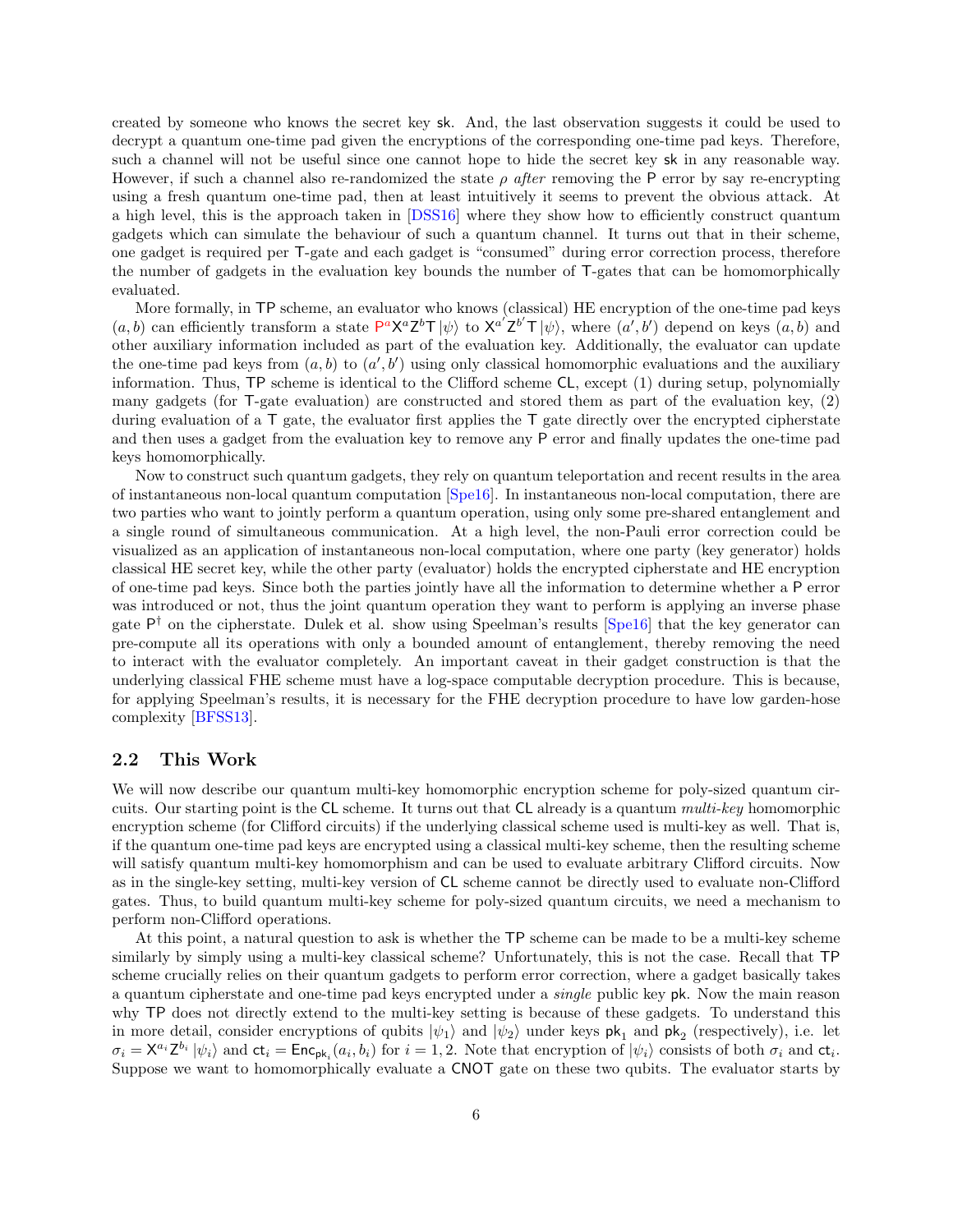directly applying a CNOT on  $\sigma_1$  and  $\sigma_2$ . Next, using multi-key homomorphism it could update the one-time pad keys. Now note that the updated one-time pad keys will now be encrypted under both  $pk_1$  and  $pk_2$ . Let  $\sigma'_i$ and  $ct'_{i}$  denote the evaluated cipherstate and ciphertexts, respectively. Now suppose we also want to evaluate a T-gate on the first qubit. Following TP, the evaluator will apply T directly on  $\sigma'_1$  which could introduce a non-Pauli error. Now to remove the error one would hope to use a quantum gadget as before, however that does not directly work as the one-time pad keys are encrypted under two independently-generated keys instead of one. Thus, in order to remove such errors, we need better "distributed" gadgets where each gadget is associated with only a single-key, but could be combined with gadget(s) associated with other key(s) such that a combined gadget could be used to remove errors where the one-time pad keys are encrypted under multiple keys. Another very important aspect that is required from these gadgets which makes them hard to construct is that the gadget generation should be completely independent of other keys, as otherwise it will not be useful. Now such gadgets are not known to be implied by Speelman's results [\[Spe16\]](#page-47-17) since here the (instantaneous) quantum computation could be between more than two parties<sup>[10](#page-6-0)</sup> with an additional constraint that it should be possible for all parties except one to pre-compute all their computation and that too without any interaction. Looking ahead, it turns out that the second construction of single-key quantum gadgets by Dulek et al. (used for building quantum HE from classical HE with  $NC<sup>1</sup>$  decryption) can be extended for building such multi-key gadgets. Due to the distributed and non-interactive generation process of these gadgets as described above, the single-key to multi-key gadget extension has to be done in a non-black box way which we discuss later.

Our Framework. We start by introducing and constructing a new cryptographic primitive which we call conditional oblivious quantum transform (COQT). A COQT is a distributed non-interactive encoding scheme that captures the essence of gadgets that we require. It consists of three poly-time algorithms — encode, apply, and decode that work as follows. Consider a classical circuit C that takes as input  $N+1$  strings of possibly unequal lengths. The encoding algorithm takes as input a bit string  $x$ , classical circuit  $C$  and an index  $i \leq N$ , and outputs an encoded quantum state  $\sigma$  along with a classical decoding key key. The apply algorithm takes as input a sequence of N encoded states  $\{\sigma_i\}_{i\leq N}$ , another input string y and a single-qubit state  $\rho$ , and outputs a transformed quantum state  $\rho'$  along with some classical auxiliary information aux. And, the decoding algorithm takes as input N decoding keys  $\{\text{key}_i\}_{i\leq N}$  and auxiliary information aux, and outputs two bits  $(a, b)$ .

Informally, a COQT encoding procedure can be used to encode N bit-strings  $x_1, \ldots, x_N$  independently with respect to a classical circuit C into N encoded quantum states  ${\{\sigma_i\}}_{i\leq N}$  and classical decoding keys  ${\{\mathsf{key}_i\}}_{i\leq N}$  such that the encodings  $\sigma_1,\ldots,\sigma_N$  could be used in combination to *conditionally* apply a quantum gate G on a single-qubit state  $\rho$ , where the condition/predicate is  $C(x_1, \ldots, x_N, x_{N+1})$  and  $x_{N+1}$  is any arbitrary bit-string of appropriate length chosen/known only at the time of applying the transform. Now for correctness we only require that applying the COQT on state  $\rho$  transforms it into state  $\rho'$  such that

$$
\rho' = (X^a Z^b G^{C(x_1,...,x_{N+1})}) \rho (X^a Z^b G^{C(x_1,...,x_{N+1})})^{\dagger},
$$

where  $(a, b)$  is the decoding algorithm's output. For security, we require that an encoded state  $\sigma_i$  should not reveal any information about the encoded input/bit-string  $x_i$  if one does not know the decoding key key<sub>i</sub> associated with it.

Now it turns out that if we have a secure COQT for applying the  $P^{\dagger}$ -gate, then that is sufficient to build a quantum multi-key homomorphic encryption scheme from its classical counterpart. For an easier exposition, let us start with a simpler goal of building a relaxed notion of QMHE which we call quantum multi-key positional homomorphic encryption (QMPHE). A QMPHE scheme is just like the standard non-positional scheme, except the key generation algorithm now also takes as input the number of parties  $N$  and a position  $i \leq N$ . This puts two restrictions — (1) number of users/parties need to be known and fixed during key generation, and (2) ciphertexts computed using public keys of any two users/parties, generated for the same

<span id="page-6-0"></span><sup>&</sup>lt;sup>10</sup>In the multi-key setting, we will have  $N+1$  parties where one party (evaluator) holds the encrypted cipherstate (encrypted) under  $N$  public keys) and other  $N$  parties (key generators), each hold a classical HE secret key. And, they jointly want to remove a non-Pauli error (if any).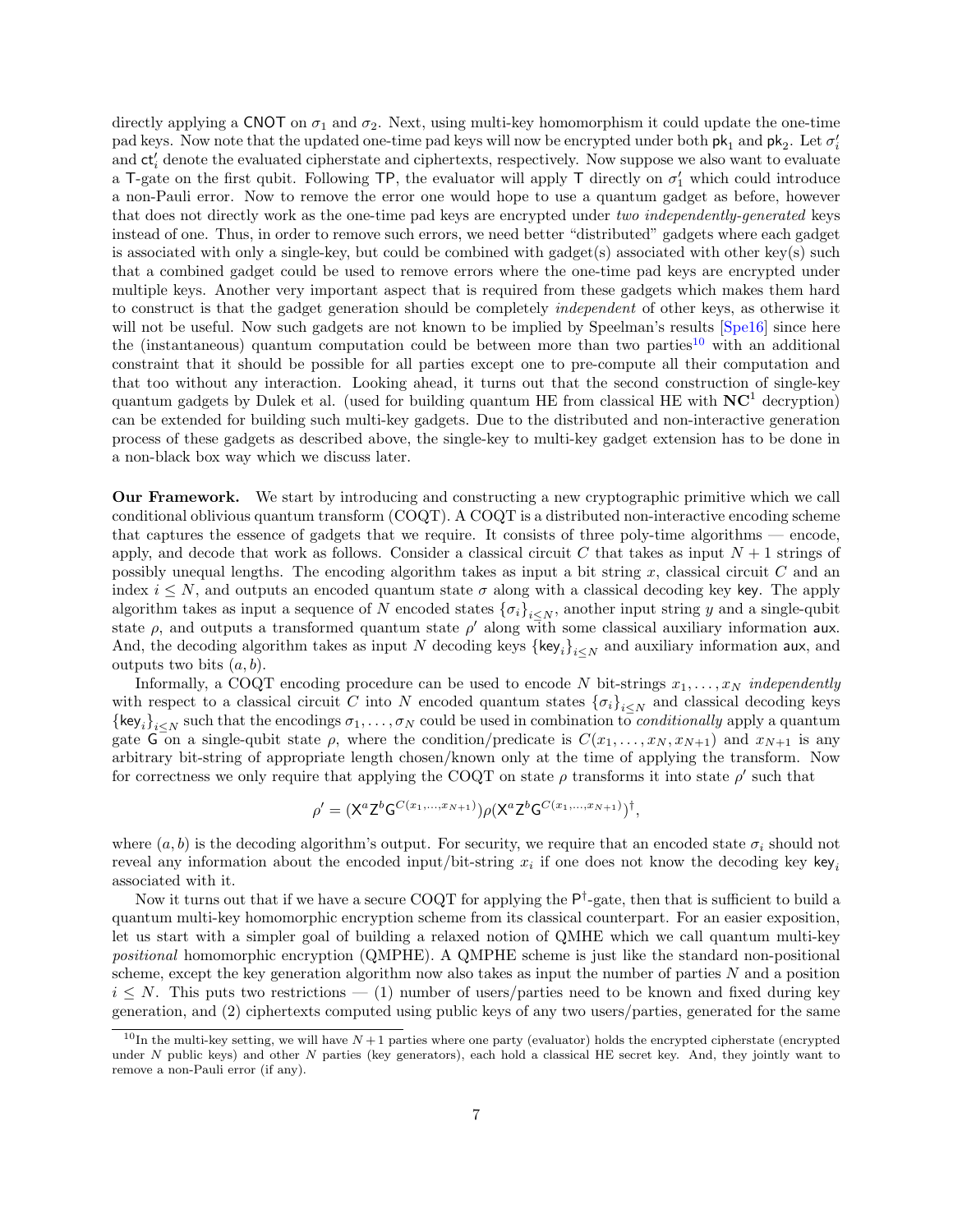position i, cannot be combined/evaluated together. Looking ahead, taking position as an additional input during key generation helps in generating appropriate COQTs. Both COQTs and QMPHE are formally introduced later in Section [4.](#page-17-0)

Building QMPHE using COQTs. As mentioned before, our QMPHE scheme is an extension of the multi-key CL scheme in which during setup, the key generation algorithm also generates some quantum gadgets in the form of COQTs which will be used later while homomorphically evaluating T gates. At a high level, the scheme works as follows. The key generation algorithm takes as input the number of users N, position i, and an upper bound on the number of T-gate evaluations supported, say k. Now it samples k COQTs along with a MFHE key pair (pk, ek,sk). Each COQT is an encoding of key sk for MFHE decryption circuit, index i and gate  $P^{\dagger}$ . Let  $(\sigma_j, \text{key}_j)$  be the corresponding quantum encodings and classical decoding keys for  $j \leq k$ . Next, it computes  $ct_j$  as encryption of key key<sub>j</sub> under public key pk. Finally, it sets sk and pk as the secret and public keys, and the quantum evaluation key will consist of the classical key ek along with all  $(\sigma_j, ct_j)_{j\leq k}$  pairs. At a high level, the idea is that an evaluator will pick one COQT from evaluation key of each party and together apply those on the encrypted cipherstate to remove P errors after a T-gate evaluation.

Concretely, to evaluate a T-gate, the evaluator first applies the T-gate on the corresponding (encrypted) state followed by a COQT application. To apply the COQT on the encrypted state, it first selects an unused encoding in  $i^{th}$  user's (quantum) evaluation key as the encodings for  $i^{th}$  position and sets the ciphertext encrypting the error indicator bit<sup>[11](#page-7-0)</sup> as the input string. By correctness of COQT, this removes the  $P$  error (if any). Let aux be the auxiliary information generated during COQT application. Next, it generates the one-time pad key updates by homomorphically running the COQT decoding algorithm (with aux hardwired) on the ciphertexts encrypting appropriate decoding keys.

Now in order to prove security, the above construction has to be slightly modified similar to the TP scheme [\[DSS16\]](#page-46-8). The full scheme along with a more detailed outline is provided in Section [5.](#page-19-0) Also, we would like to point out that to apply the above transformation we only need COQTs for circuit class which contains the classical decryption circuit. In other words, if we have COQTs that can encode the classical decryption circuit and be used for applying  $P^{\dagger}$ -gate, then we could construct a quantum multi-key positional homomorphic encryption scheme from *any* classical multi-key homomorphic encryption scheme. We believe this to be a very useful feature of our abstraction and framework.

Constructing COQTs for poly-sized circuits. We construct conditional oblivious quantum transform schemes in two steps. First, we build COQTs for  $NC^1$  circuits and gate set  $\{P^{\dagger}\}\$ , and prove it to be unconditionally secure. Next, we show that any COQT for class of log-depth circuits can be securely bootstrapped to all poly-size circuits using any classical multi-key HE scheme with log-depth decryption circuit. Since most existing classical multi-key schemes already have low-depth decryption circuits, they could be used to build COQTs for all poly-sized classical circuits. Below we give a brief overview. The starting point of our COQT construction for log-depth circuits is the quantum gadget construction of Dulek et al. [\[DSS16\]](#page-46-8). Roughly, our COQTs for  $N = 1$  (i.e., in the single-key setting) are principally the same as the Dulek et al. error-correcting gadgets. In the main body we highlight the similarities in greater detail.

 $COQTs$  for  $\mathbf{NC}^1$ . At a high level, the scheme for log-depth circuits works as follows. To encode an input x for some index pos with circuit  $C$  and gate  $\mathsf{G}$ , the encoder provides a partial encoding of the branching program (corresponding to the circuit  $C$ ) in the form of a set of entangled pairs of qubits with gate G applied on one special qubit.<sup>[12](#page-7-1)</sup> This encoding could be visualized as an alternate branching program representation of circuit  $C(\ldots, x, \ldots)$ , i.e. circuit C with input x hardwired at pos<sup>th</sup> input position. Now, the information about the pairs that are entangled and the qubit that has G applied to it, is stored as part of the decoding key. During application, these partial (branching program) encodings, for each index  $i \leq N$ , are first re-arranged

<span id="page-7-0"></span> $11\,\text{By error indicator bit we mean bit } a$  which denotes whether the encrypted state has X-gate applied or not. Note that P error gets introduced only if X was present.

<span id="page-7-1"></span> $12$ For proving security it is necessary to encrypt one qubit in each pair of entangled qubits using a quantum one-time pad. The corresponding one-time pad keys will be stored as part of the decoding key.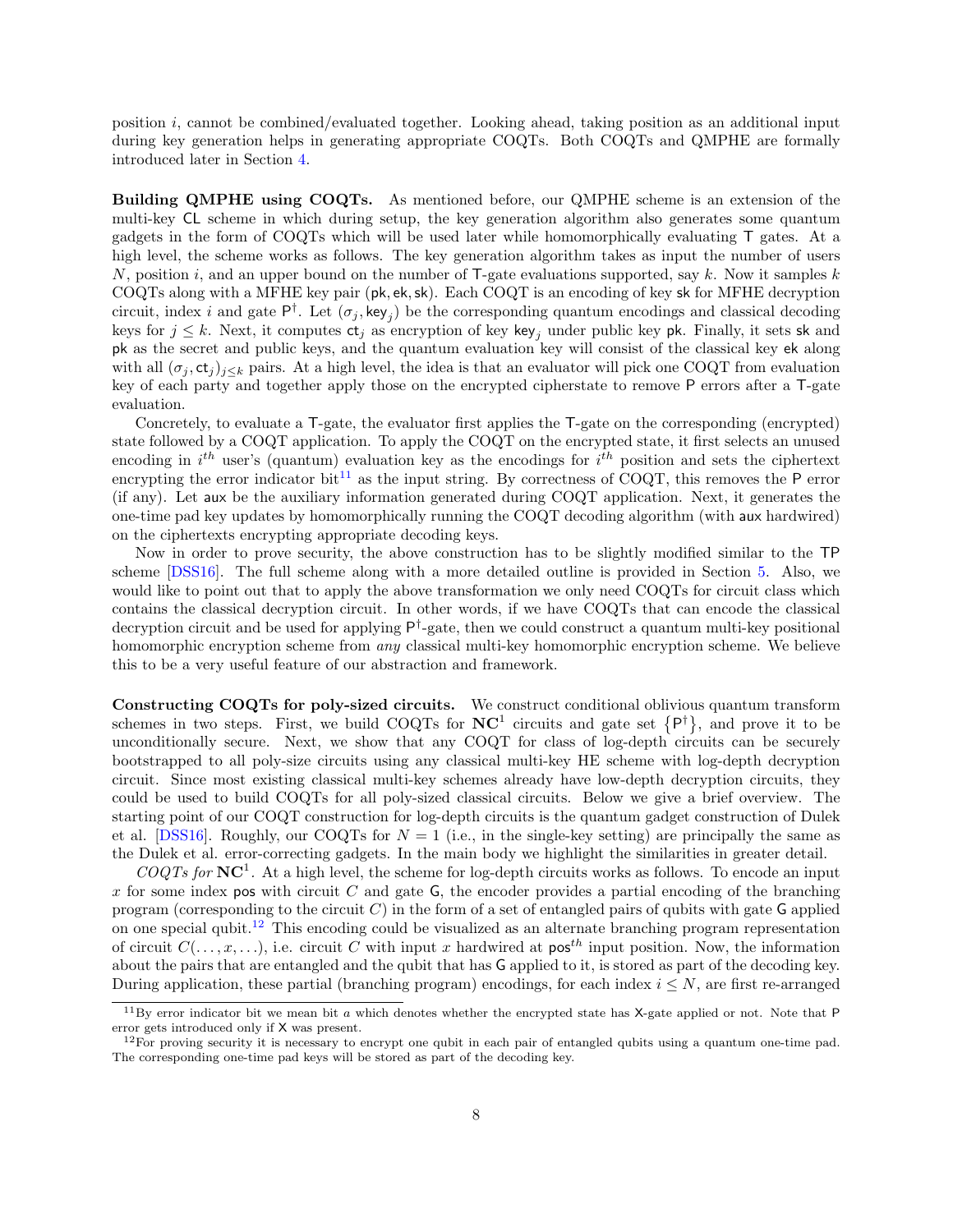to get a single conjoined encoding of a branching program corresponding to circuit  $C(x_1, \ldots, x_N, \cdot)$ , i.e. C with inputs  $x_1, \ldots, x_N$  hardwired. Next, the input qubit  $\rho$  is teleported through the branching program, such that G is applied on  $\rho$  if only if  $C(x_1, \ldots, x_N, y) = 1$  where y is chosen by the evaluator. These sequential teleportations require many Bell measurements, and the output of each measurement is stored as part of auxiliary information. Finally, the decoding algorithm simply traces the path of input qubit  $\rho$  after each teleportation and using the decoding keys as well as measurement outcomes, it computes final Pauli coefficients. From Barrington's theorem [\[Bar86\]](#page-44-12) we know that log-depth circuits have poly-size branching program, thus we get that the size of each encoding is polynomially bounded as required.

*Bootstrapping to*  $P$ /poly. The idea behind bootstrapping to poly-sized circuits is to combine COQTs with multi-key HE schemes in a way that circuit/predicate computation is done using homomorphic evaluations and the quantum transform on input qubit is later done using only  $NC<sup>1</sup> COQTs$ . Concretely, the encoder first samples a key pair (pk,sk) for a multi-key HE system. Next, it computes ciphertext ct as encryption of input x (being encoded) under key pk, and also creates a COQT  $(\sigma, \text{key})$  for multi-key HE decryption circuit with secret key sk as the input bit string. Finally, it sets  $\sigma$  and  $ct$  as the final encoded state, and key as the decoding key. During evaluation, one could simply evaluate the circuit homomorphically on the encrypted inputs and later apply the transform on the input qubit  $\rho$  with the ciphertext encrypting the circuit output as the input. The decoding procedure will be identical to that of the underlying scheme.

Later in Sections [8](#page-32-0) and [9](#page-38-0) we provide a more detailed overview as well as our COQT constructions for  $\mathbf{NC}^1$  and  $\mathbf{P}/\mathsf{poly},$  respectively.

Removing *Positional* Constraint, Threshold Decryption and More. Recall that the quantum multi-key homomorphic encryption scheme we describe above is restricted in the sense that the key generation algorithm takes as input a position i. Later in Section [7,](#page-30-0) we show how to construct a standard (non-positional) quantum multi-key homomorphic encryption scheme for bounded number of users. In other words, the key generation algorithm will no longer take as input a position, but it will only take as input an upper bound on the number of users. At a very high level, the idea is to add redundancy in the system by providing many more COQTs such that each evaluation key contains all the information to be used as a positional evaluation key for any position  $\leq N$ . Additionally, we discuss various other improvements like achieving multi-hop evaluation, etc.

Threshold Decryption and Ciphertext Re-Randomizability. First, we would like to point out that we have to be careful in defining the notion of distributed decryption in the quantum setting as there is not necessarily any single natural definition that one could consider directly. Briefly, the issue is that unlike classical multikey ciphertexts, quantum multi-key ciphertexts can not be in possession of more than one party at any point of time due to unclonability of quantum states. Thus, while defining the notion of threshold decryption, we need to consider that how our notion of threshold decryption could possibly be useful for applications such multi-party computation, delegation etc. With this observation, we visualize threshold decryption for QMHE as follows. We consider that a quantum cipherstate  $\sigma$  can be divided into two components — purely classical and purely quantum, i.e. say  $\sigma = \rho(ct) \otimes \tilde{\sigma}$  (where ct denotes the purely classical component and  $\tilde{\sigma}$ denotes the quantum component). Now for threshold decryption, we consider that the classical component ct is distributed to all parties (which hold the corresponding secret keys), and each party can compute a partial decryption of ct using their secret key. Our goal here is that given all these partial decryptions of ct, anyone who possesses the quantum component  $\tilde{\sigma}$  can recover the underlying message state efficiently. At first, it might seem that there could be many trivial ways to build QMHE with threshold decryption (as described above), however we require the scheme to satisfy certain useful simulation-based security properties additionally and that makes it hard to construct and more useful for further applications. In the main body, we discuss the above stated aspects in more detail, and provide our definitions of threshold decryption and ciphertext re-randomizability for quantum multi-key homomorphic encryption schemes in Section [3.3,](#page-12-0) and later provide our threshold decryption algorithm and modifications required for ciphertext re-randomizability in Section [6.](#page-29-0)

Next, we briefly describe a protocol for multi-party delegated quantum computation using threshold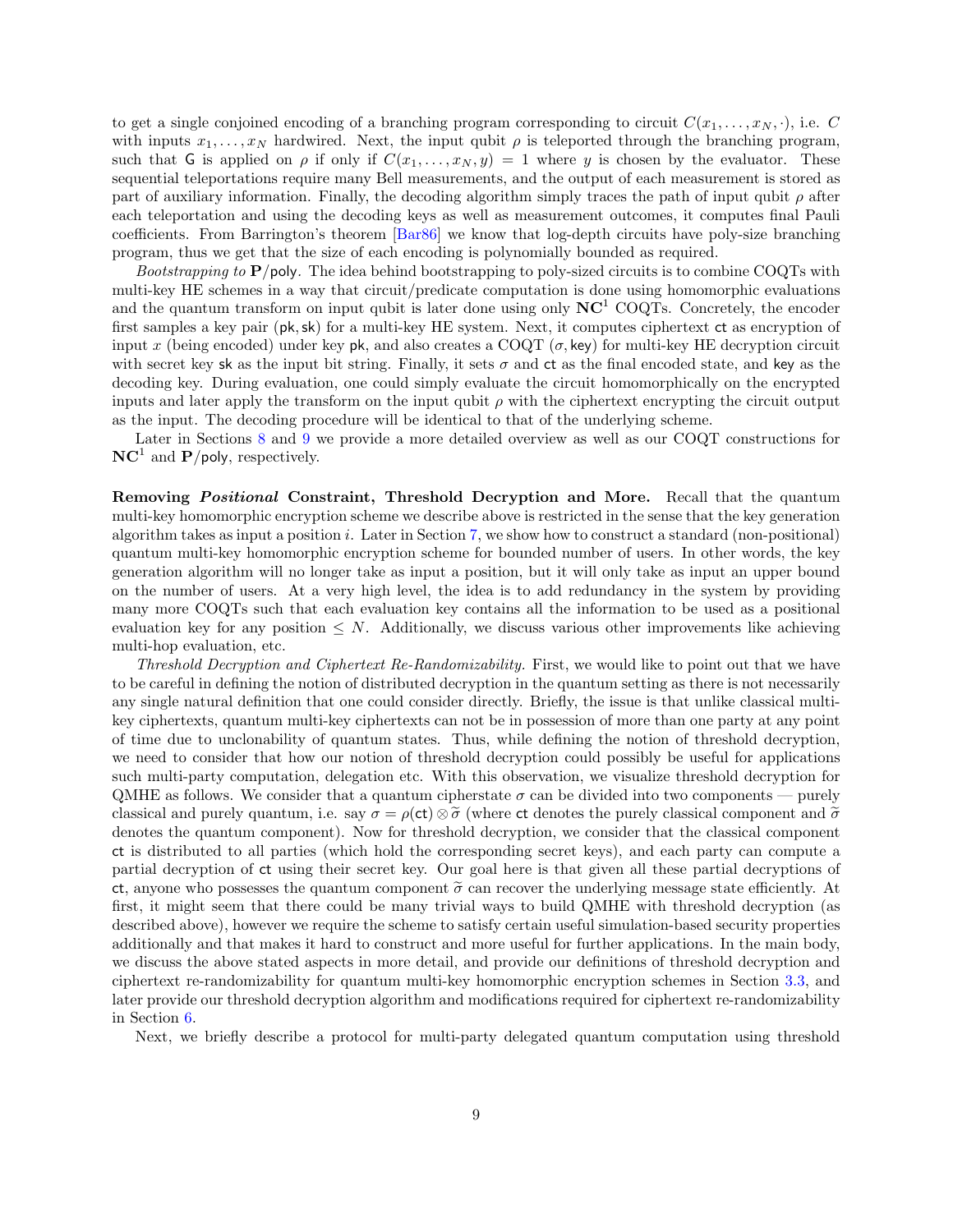$QMHE$  (as defined above) as the underlying primitive.<sup>[13](#page-9-0)</sup> Let us start with the most natural idea which is to first ask each delegating party to encrypt its input using QMHE, and then sending the encrypted input (as well as the evaluation keys) over to the powerful server. The server then homomorphically evaluates the desired quantum circuit on the encrypted quantum input states, and broadcasts the evaluated cipherstates. Finally, all the delegating parties run a distributed decryption protocol on the (evaluated) encrypted quantum output states. However, this doesn't work because of the well known "no-cloning" folklore. Note that unlike classical ciphertexts, ciphertexts encrypting arbitrary quantum information can not be copied thus they can not be broadcast to all parties. To this end, we resort to the observation made above that every encrypted cipherstate in our QMHE scheme into a purely classical and a quantum component, where we could perform distributed decryption on only the classical component of the cipherstate, and reconstruct a decoding key from these partial decryptions which could eventually be used to decrypt the quantum component of the cipherstate thereby giving the final quantum output state. At a high level, the template we finally follow can be informally described as follows:

- Setup and Input Encryption Phase. In the first round, each party independently samples a QMHE key pair and encrypts their input states under their respective public keys. Then they send their public key, (quantum) evaluation key and cipherstate to the server. (Here each party broadcasts the classical components of their keys and cipherstates to all other parties, but sends the quantum states only to the server.)
- Evaluation Phase. In the second round, the server receives public keys, (quantum) evaluation keys and input cipherstates from all the  $N$  parties. It homomorphically evaluates the quantum circuit on these input cipherstates, and sends the output cipherstates to the respective parties. (As before, classical components of the cipherstates are broadcast.)
- Distributed Decryption Phase. Finally, each party computes partial decryption of all the classical components of the output cipherstates. It only broadcasts those partial decryption values that do not correspond to its own output cipherstate.
- **Offline Output Phase.** Each party first reconstructs the decoding key using the partial decryptions and eventually decrypts the quantum component of its cipherstate using the decoding key.

Now one might expect the above protocol to achieve security notions such as quantum analogue of semimalicious security  $[AJW11, AJL+12]$  $[AJW11, AJL+12]$  $[AJW11, AJL+12]$  $[AJW11, AJL+12]$ , however we do not know that to be the case. Briefly, this is due to the fact that weaker classical notions of security do not seem to translate well to the quantum setting. We elaborate more on such issues as well as formalize the above template and describe the protocol in detail later in Section [10.](#page-41-0)

### 3 Preliminaries

Notations. Let PPT denote probabilistic polynomial-time. We will use bold letters for vectors (e.g.  $v, T$ ). For any positive integer n, we denote the set of all positive integers upto n as  $[n] := \{1, \ldots, n\}$ . For any finite set  $S, x \leftarrow S$  denotes a uniformly random element x from the set S. Similarly, for any distribution  $\mathcal{D}$ ,  $x \leftarrow \mathcal{D}$  denotes an element x drawn from distribution  $\mathcal{D}$ . For any set  $U = \{1, \ldots, n\}$ , we say that  $\{S_1, \ldots, S_\ell\}$ are  $\ell$  set intervals of U if for all i, S<sub>i</sub> are non-empty and there exists integers  $m_1, m_2, \ldots, m_{\ell-1} \in U$  such that  $m_1 \leq m_2 \leq \ldots \leq m_{\ell-1}$  and  $S_i = \{m_{i-1}, \ldots, m_i\}$  for all i, where  $m_0 = 1, m_\ell = n$ . Also, we define  $|\Phi^+\rangle := \frac{1}{\sqrt{2}}$  $\frac{1}{2}(|00\rangle + |11\rangle)$  to denote an EPR pair.

<span id="page-9-0"></span> $13$ We note that the same template also seems be useful for building protocols for "on-the-fly" multi-party quantum computation (i.e., server-assisted MPQC). Here on-the-fly MPQC can be defined as an extension of its classical counterpart [\[LATV12\]](#page-47-2).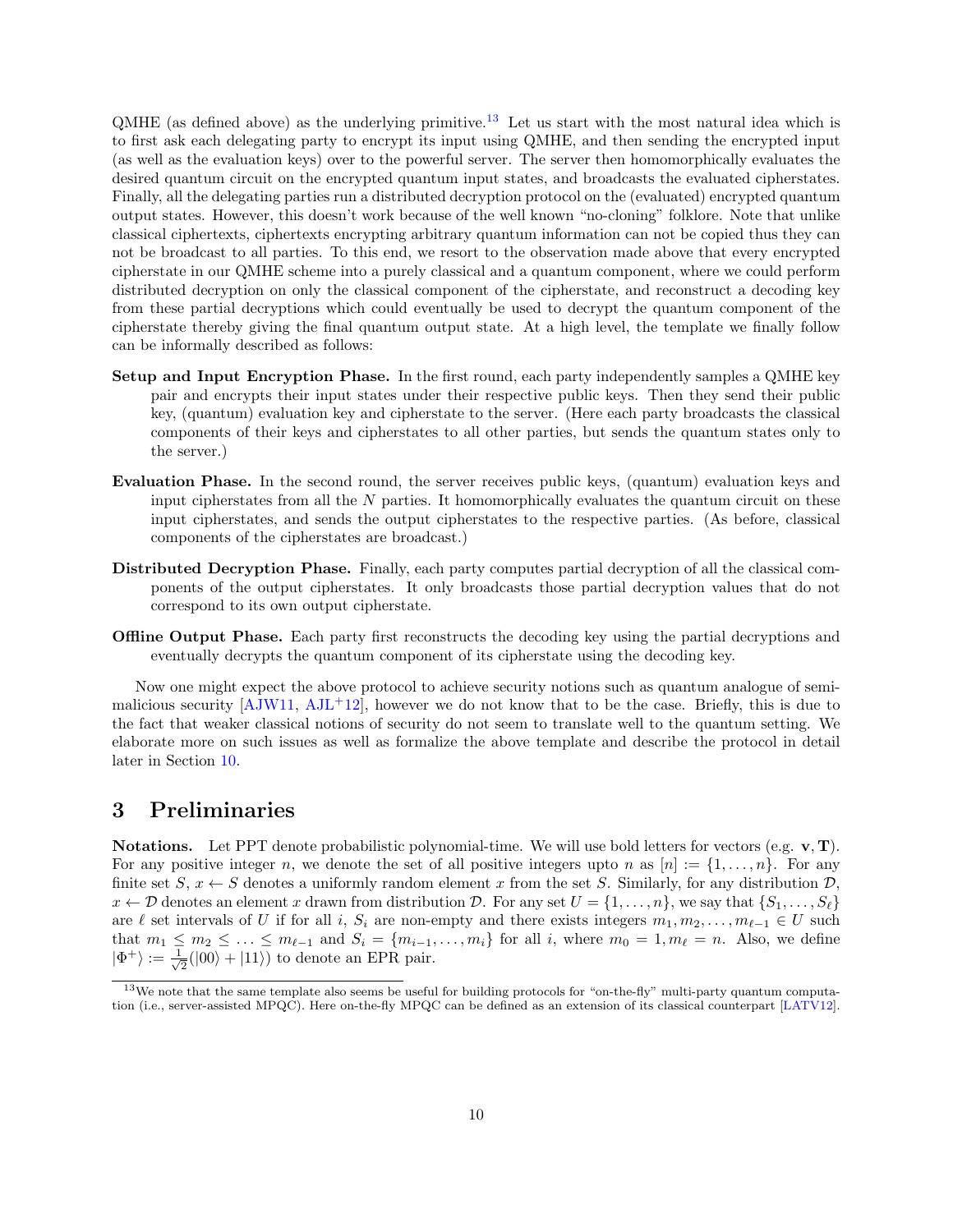### 3.1 Quantum Computation: Gates, Circuits and One-time Pad

We work with the following set of unitary gates:

$$
X = \begin{bmatrix} 0 & 1 \\ 1 & 0 \end{bmatrix}, \quad Z = \begin{bmatrix} 1 & 0 \\ 0 & -1 \end{bmatrix}, \quad P = \begin{bmatrix} 1 & 0 \\ 0 & i \end{bmatrix},
$$

$$
H = \frac{1}{\sqrt{2}} \begin{bmatrix} 1 & 1 \\ 1 & -1 \end{bmatrix}, \quad T = \begin{bmatrix} 1 & 0 \\ 0 & e^{i\pi/4} \end{bmatrix}, \quad CNOT = \begin{bmatrix} 1 & 0 & 0 & 0 \\ 0 & 1 & 0 & 0 \\ 0 & 0 & 0 & 1 \\ 0 & 0 & 1 & 0 \end{bmatrix}.
$$

The single-qubit Pauli matrices are  $X, Y, Z$  and I, where  $Y = iXZ$  and I is the identity matrix. An n-qubit Pauli operator is the tensor product of n single-qubit Pauli matrices. Note that the single-qubit Pauli group can be generated by X, Z up to a global phase. Throughout this paper, we ignore the global phase since it is not observable by any measurement.

The Clifford group is defined as the normalizer of the Pauli group, i.e. a Clifford group on  $n$  qubits consists of all unitaries that commute with the Pauli group. The set {H, P, CNOT} generates the Clifford group up to a global phase when applied to arbitrary qubits [\[Got98\]](#page-46-16). Also, all Pauli operators are part of the Clifford group. Now, the Clifford group does not give a universal gate-set, however by including any non-Clifford gate, we get a universal gate-set [\[NRS01\]](#page-47-16). As in prior works [\[BJ15,](#page-45-8) [DSS16\]](#page-46-8), we will use the T-gate, sometimes called  $\pi/8$ -gate, to extend the Clifford group to a universal set.

A density operator on a (complex Euclidean) space  $X$  is a positive semidefinite, Hermitian operator of trace 1 acting on X. We denote the set of density operators on any space X by  $D(\mathcal{X})$ . For a random variable X defined over the possible basis states B for a quantum system, we use  $\rho(X)$  to denote the density matrix corresponding to X, i.e.  $\rho(X) := \sum_{x \in B} Pr[X = x] |x\rangle\langle x|$ . The density matrix of a completely mixed state on any system X of dimension d is simply the matrix  $\mathbb{I}_d/d$ . Also, throughout the paper we represent a classical-quantum state (over two systems M and A) jointly as  $\rho^{\mathcal{MA}} := \sum_x \Pr[X = x] |x\rangle\langle x|^{M} \otimes \rho_x^{\mathcal{A}}$ .

A quantum channel  $\Phi$  from space  $\mathcal X$  to  $\mathcal Y$  refers to any physically-realizable mapping on quantum registers. Let two quantum channels  $\Phi_1$  and  $\Phi_2$  on spaces  $\mathcal{X}_1$  and  $\mathcal{X}_2$ , then  $\Phi_1 \otimes \Phi_2$  denotes the quantum channel acting on joint registers in  $D(\mathcal{X}_1 \otimes \mathcal{X}_2)$  with  $\Phi_i$  acting on  $\mathcal{X}_i$  register. We denote the identity channel on space  $\mathcal{E}$  as  $\mathbb{I}^{\mathcal{E}}$ . For simplicity of notation, we drop the superscript  $\mathcal{E}$ , and also omit writing the identity channel explicitly (in a multi-register setting) whenever clear from context.

Now the trace norm of a state  $\rho$  is denoted by  $\|\rho\|_1$ , and is defined as  $\|\rho\|_1 := \text{Tr} \left( \sqrt{\rho^{\dagger} \rho} \right)$ . Also, let  $\Phi_C$  denote the channel induced by some circuit C, then the diamond norm on the channel  $\Phi_C$  is defined as  $\|\Phi_C\|_{\diamond} := \max_{\rho} \|(\Phi_C \otimes \mathbb{I})\rho\|_1$ . That is, diamond norm represents the maximzation of a quantum channel over all input states  $\rho$ .

Quantum one-time pads [\[AMTdW00\]](#page-44-2) provide a way to encrypt qubits in a perfectly secure manner. To encrypt, one simply chooses a Pauli operator uniformly at random and applies it on the message state. For instance, let  $\rho$  be a single-qubit system, and a, b be two classical bits. Quantum one-time pad encryption of  $\rho$ with keys a, b results in the cipherstate  $X^a Z^b \rho Z^b X^a$ . To decrypt, it suffices to apply the same Pauli operator  $(X^a Z^b)$  on the cipherstate. The correctness of the scheme follows directly. The important property of a quantum one-time pad is that if  $a, b$  are chosen uniformly at random, then encryption results in a completely mixed state. Concretely, we know that for all  $\rho$ ,

$$
\sum_{a,b} \left( \frac{1}{4} \mathsf{X}^a \mathsf{Z}^b \rho \mathsf{Z}^b \mathsf{X}^a \right) = \frac{\mathbb{I}_2}{2}.
$$

Therefore, quantum one-time pad provides perfect secrecy even against computationally unbounded quantum adversaries.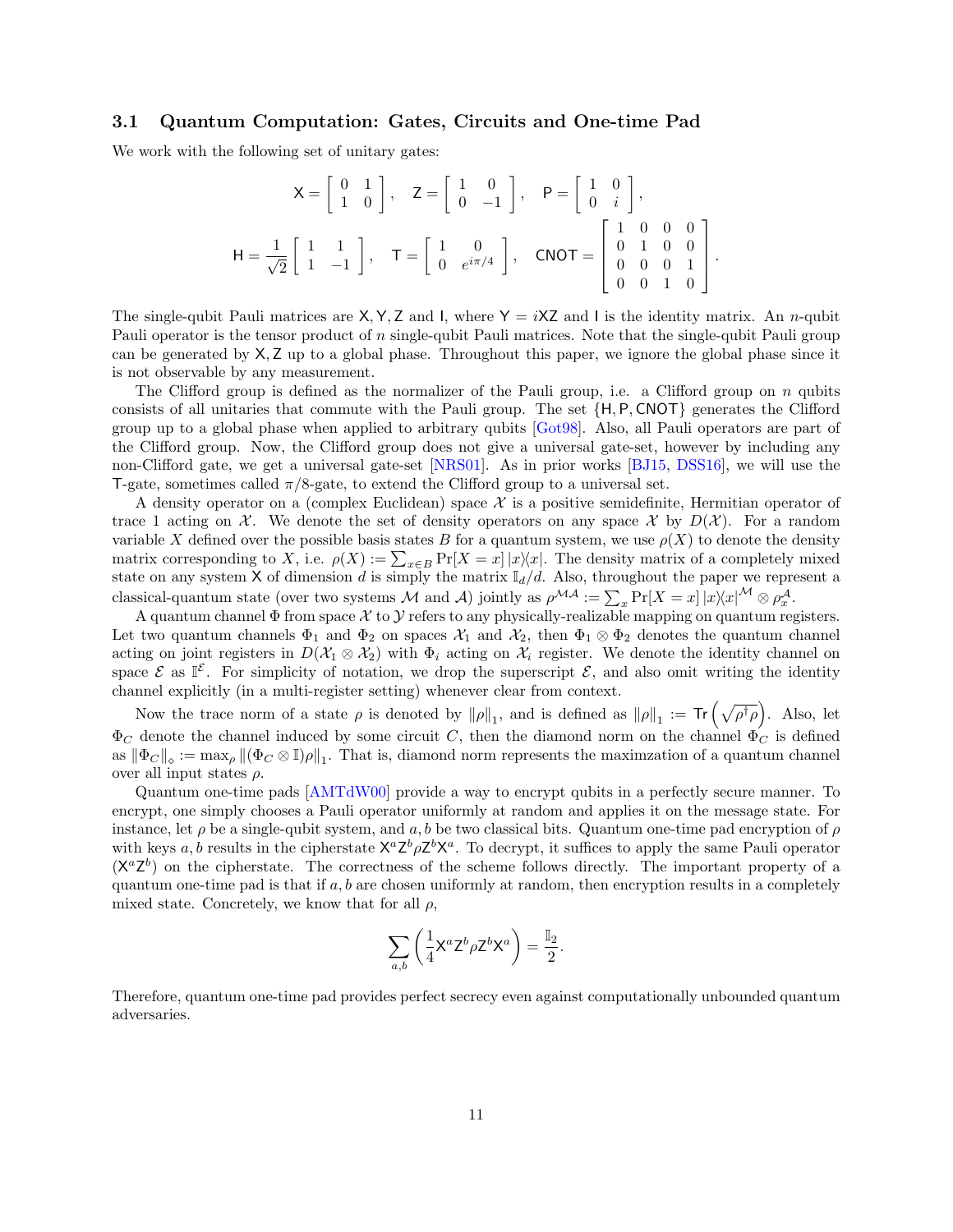### 3.2 Multi-Key Homomorphic Encryption

A multi-key leveled homomorphic encryption (MLHE) scheme MLHE with message space  $\mathcal M$  consists of six poly-time algorithms Setup, KeyGen, Enc, Expand, Eval, Dec with the following syntax:

- Setup $(1^{\lambda}, 1^d)$   $\rightarrow$  params. The setup algorithm takes as input the security parameter  $\lambda$  and the circuit depth bound d and outputs the system parameters params.
- KeyGen(params)  $\rightarrow$  (pk, ek, sk). The key generation algorithm takes as input the system parameters params and outputs a public key pk, an evaluation key ek and a secret key sk.
- Enc(pk, m)  $\rightarrow$  ct. The encryption algorithm takes as input a public key pk, message  $m \in \mathcal{M}$ , and outputs a ciphertext ct.
- Expand( $(\mathsf{pk}_1, \ldots, \mathsf{pk}_N)$ , i, ct)  $\rightarrow$  ct. The expansion algorithm takes as input a sequence of N public keys  $pk_1, \ldots, pk_N$ , a ciphertext ct encrypted under the  $i^{th}$  public key, and it outputs an *expanded* ciphertext ct.
- Eval $(C,(\mathsf{ek}_1,\ldots,\mathsf{ek}_{\ell}),(\hat{\mathsf{ct}}_1,\ldots,\hat{\mathsf{ct}}_{\ell})) \to \hat{\mathsf{ct}}'$ . The evaluation algorithm takes as input description of a circuit C along with two tuples comprising  $\ell'$  evaluation keys  $\mathsf{ek}_i$  and  $\ell$  ciphertexts  $\hat{\mathsf{ct}}_i$ . It outputs an evaluated sink other  $\hat{\mathfrak{c}}'$ evaluated ciphertext  $\hat{\mathsf{ct}}'$ .
- Dec(sk<sub>1</sub>,..., sk<sub>N</sub>,  $\hat{ct}$ )  $\rightarrow$  m. The decryption algorithm takes as input a sequence of N secret keys  $sk_1, \ldots, sk_N$ , an expanded ciphertext  $\hat{\alpha}$ , and outputs a message m.

We now define correctness, compactness and security properties for MLHE schemes. First, we have the correctness and compactness properties. Informally, correctness states that decryption of an *expanded* ciphertext must output the underlying message as well as decryption of a homomorphically evaluated ciphertext must output the circuit evaluation on the underlying messages. And, the compactness property says that size of any *evaluated* ciphertext must not depend on the circuit being evaluated.

Correctness and Compactness. For any security parameter  $\lambda$ , circuit-depth bound d, consider parameters params  $\leftarrow$  Setup $(1^{\lambda}, 1^d)$ , and any sequence of  $N$  key tuples  $(\mathsf{pk}_i, \mathsf{ek}_i, \mathsf{sk}_i) \leftarrow \mathsf{KeyGen}$ (params) (for  $i \leq N$ ). For any  $\ell$  tuples of message-index pairs  $(m_1, j_1), \ldots, (m_\ell, j_\ell)$ , consider ciphertexts  $ct_i \leftarrow \text{Enc}(\text{pk}_{j_i}, m_i)$  (i.e. encryptions of  $i^{th}$  message under its corresponding public key), and corresponding expanded ciphertexts  $\hat{\mathbf{ct}}_i \leftarrow \mathsf{Expand}((\mathsf{pk}_1, \ldots, \mathsf{pk}_N), j_i, \mathsf{ct}_i)$  (for  $i \leq \ell$ ). The scheme MLHE is said to be (perfectly) correct if for any circuit C of depth  $\leq d$ , and evaluated ciphertext  $\hat{\mathbf{c}} \leftarrow \mathsf{Eval}(C,(\mathsf{ek}_1, \ldots, \mathsf{ek}_N),(\hat{\mathsf{ct}}_1, \ldots, \hat{\mathsf{ct}}_\ell))$ , the following holds:

- Expansion.  $\forall i \leq \ell$ , Dec(sk<sub>1</sub>, ..., sk<sub>N</sub>,  $\hat{\text{ct}}_i$ ) =  $m_i$ .
- Evaluation. Dec(sk<sub>1</sub>, ..., sk<sub>N</sub>,  $\hat{\epsilon}$ t) =  $C(m_1, \ldots, m_\ell)$ .

Also, it is also said to be compact if there exists a polynomial  $p(\cdot, \cdot, \cdot)$  such that  $|\hat{\text{ct}}| \leq p(\lambda, d, N)$ , i.e. size of  $\hat{\mathbf{ct}}$  does not depend on circuit C or the number of inputs  $\ell$ .

Security. For security, we require the scheme to satisfy q-IND-CPA security, which is identical to IND-CPA except the adversary could now be a quantum algorithm.

<span id="page-11-0"></span>**Definition 3.1** (q-IND-CPA). A multi-key leveled homomorphic encryption scheme MLHE = (Setup, KeyGen, Enc, Expand, Eval, Dec) is IND-CPA secure if for every stateful quantum PT adversary  $A$ , there exists a negligible function negl(·), such that for all  $\lambda \in \mathbb{N}$ , the following holds:

$$
\left|\Pr\left[\mathcal{A}(\mathsf{ct}_b) = b: \begin{matrix}\text{params} \leftarrow \mathsf{Setup}(1^\lambda, 1^d); \ (\mathsf{pk}, \mathsf{ek}, \mathsf{sk}) \leftarrow \mathsf{KeyGen}(\mathsf{params}) \\ m \leftarrow \mathcal{A}(\mathsf{params}, \mathsf{pk}, \mathsf{ek}); \ b \leftarrow \{0, 1\} \\ \mathsf{ct}_0 \leftarrow \mathsf{Enc}(\mathsf{pk}, \mathbf{0}); \ \mathsf{ct}_1 \leftarrow \mathsf{Enc}(\mathsf{pk}, m)\end{matrix}\right]\right| - \frac{1}{2}\right| \leq \mathsf{negl}(\lambda).
$$

The above definition is based on the work of Mukherjee and Wichs [\[MW16\]](#page-47-4) who formally introduced the notion of "expanding" ciphertexts. Here we work with this abstraction as it allows for a simpler exposition.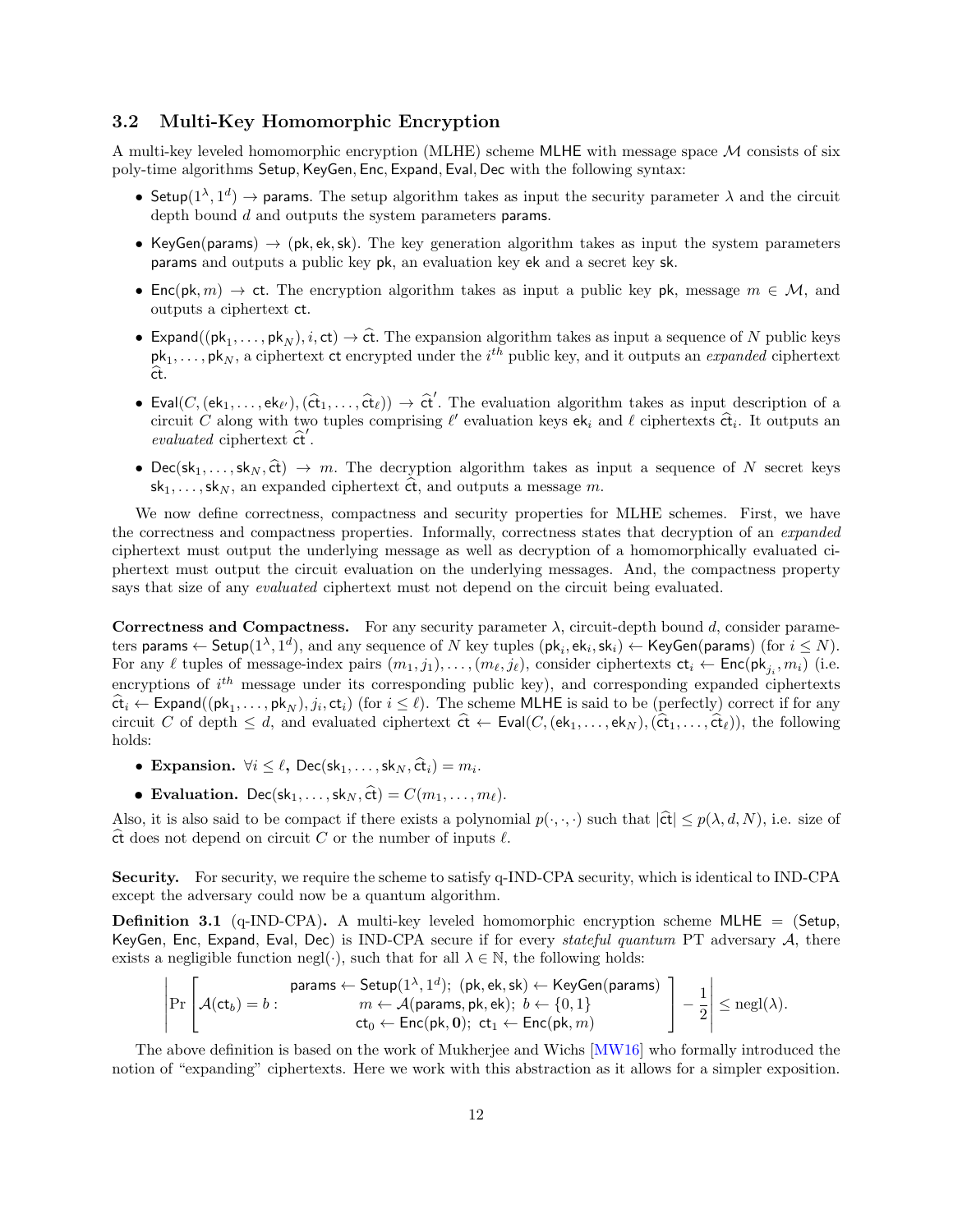#### 3.2.1 Threshold Decryption

An MLHE scheme that also supports a 1-round distributed decryption protocol additionally provides two more algorithms — PartDec and FinDec. The PartDec algorithm performs partial decryption of any expanded (and possibly evaluated) ciphertext given only a single party's secret key. And, the FinDec algorithm reconstructs the output message from the partial decryptions. Formally, we have

- PartDec(( $pk_1, \ldots, pk_N$ ),  $i, sk_i, \hat{ct}$ )  $\rightarrow sh_i$ . The algorithm takes as input a sequence of N public keys  $pk_1, \ldots, pk_N$ , secret key for the  $i^{th}$  user, an expanded ciphertext  $\hat{ct}$ , and outputs a *partial* decryption  $\mathsf{sh}_i.$
- FinDec(sh<sub>1</sub>, ..., sh<sub>N</sub>)  $\rightarrow$  m. The algorithm takes as input a sequence of N partial decryptions sh<sub>1</sub>, ..., sh<sub>N</sub>, and outputs a message m.

For correctness, it is required that the message computed by first running partial decryption independently using all N keys and later combining them using the FinDec algorithm matches the actual output. And for security, apart from q-IND-CPA, it is also required that partial decryption for any user can be simulated given secret keys for all other users, and the encrypted message.

Correctness and Simulation Security. For any security parameter  $\lambda$ , circuit-depth bound d, consider parameters params  $\leftarrow$  Setup $(1^{\lambda}, 1^d)$ , and any sequence of N key tuples  $(\mathsf{pk}_i, \mathsf{ek}_i, \mathsf{sk}_i) \leftarrow \mathsf{KeyGen}(\mathsf{params})$ (for  $i \leq N$ ). For any  $\ell$  tuples of message-index pairs  $(m_1, j_1), \ldots, (m_\ell, j_\ell)$ , consider ciphertexts  $ct_i \leftarrow$  $Enc(\mathsf{pk}_{j_i}, m_i)$  (i.e. encryptions of  $i^{th}$  message under its corresponding public key), and corresponding expanded ciphertexts  $\hat{\mathbf{ct}}_i \leftarrow \mathsf{Expand}((\mathsf{pk}_1, \ldots, \mathsf{pk}_N), j_i, \mathsf{ct}_i)$  (for  $i \leq \ell$ ). The scheme MLHE is said to be (per-<br>factor) connectif for any simulate  $C$  of damph  $\leq d$  and both and in battert  $\hat{\mathbf{dt}}$  to  $\math$ fectly) correct if for any circuit C of depth  $\leq d$ , evaluated ciphertext  $\hat{\mathsf{ct}} \leftarrow \mathsf{Eval}(C,(\mathsf{ek}_1, \ldots, \mathsf{ek}_N),(\hat{\mathsf{ct}}_1, \ldots, \hat{\mathsf{ct}}_\ell)),$ and partial decryptions  $\mathsf{sh}_i \leftarrow \mathsf{PartDec}((\mathsf{pk}_1, \ldots, \mathsf{pk}_N), i, \mathsf{sk}_i, \hat{\mathsf{ct}})$  for  $i \in [N]$ , the following holds:

- Reconstruction. FinDec(sh<sub>1</sub>, ..., sh<sub>N</sub>) =  $C(m_1, \ldots, m_\ell)$ .
- Simulation of Partial Decryption. There exists a PPT simulator  $\text{Sim}^{thr}$  which on input an index  $i \in [N]$ , all but the  $i^{th}$  keys  $\{sk_j\}_{j\in[N]\setminus\{i\}}$ , the evaluated ciphertext  $\hat{ct}$ , and the output message  $\mathsf{msg} = C(m_1, \ldots, m_\ell)$  produces a simulated partial decryption  $\mathsf{sh}'_i$ . The scheme is said to satisfy partial decryption simulation security if there exists a negligible function negl $(\cdot)$  such that

$$
\textsf{SD}(\textsf{Dist},\textsf{Dist}') \le \textsf{negl}(\lambda), \text{ where } \begin{matrix} \textsf{Dist} = \{\textsf{sh}_i: \textsf{sh}_i \leftarrow \textsf{PartDec}((\textsf{pk}_1,\ldots,\textsf{pk}_N),i,\textsf{sk}_i,\widehat{\textsf{ct}})\} \\ \textsf{Dist}' = \left\{\textsf{sh}'_i: \textsf{sh}'_i \leftarrow \textsf{Sim}^{thr}(\textsf{msg},\widehat{\textsf{ct}},i,\{\textsf{sk}_j\}_{j\in [N]\setminus\{i\}})\right\} \end{matrix}
$$

and SD denotes the statistical distance.

Definition 3.2. We say that a scheme MLHE satisfies partial decryption simulation security property if the above conditions hold.

### <span id="page-12-0"></span>3.3 Quantum Multi-Key Homomorphic Encryption

A quantum multi-key leveled homomorphic encryption (QMLHE) scheme QMLHE with message space M consists of six poly-time algorithms Setup, KeyGen, Enc, Expand, Eval, Dec with the following syntax:

- Setup $(1^{\lambda}, 1^d)$   $\rightarrow$  params. The setup algorithm takes as input the security parameter  $\lambda$  and the circuit size bound d and outputs the (classical) system parameters params.
- KeyGen(params)  $\rightarrow$  (pk,  $\rho_{ek}$ , sk). The key generation algorithm takes as input the system parameters params and outputs a (classical) public key pk, a quantum evaluation key  $\rho_{ek} \in D(\mathcal{R}_{ek})$  and (classical) secret key sk.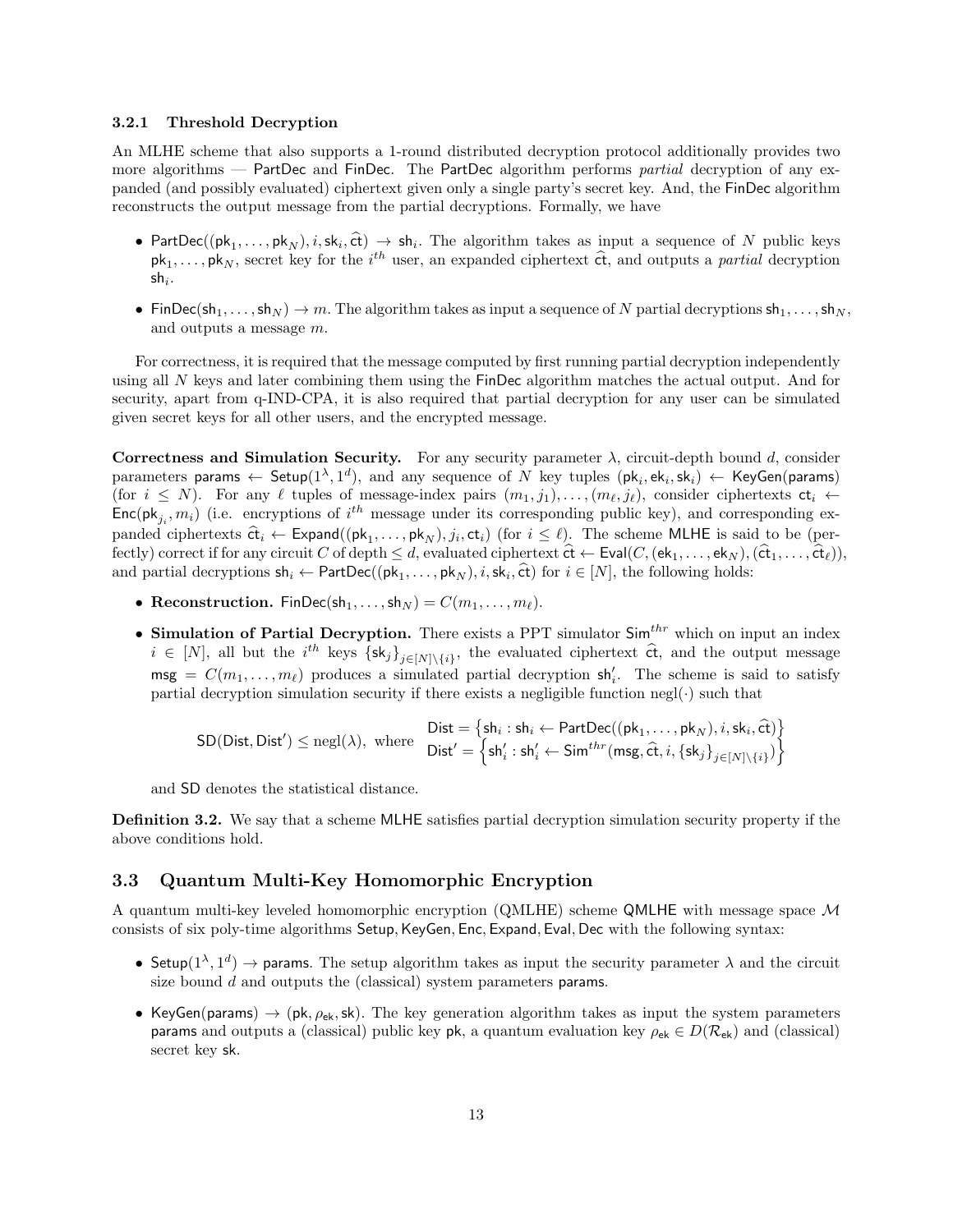- Enc(pk,  $\rho$ )  $\rightarrow \sigma$ . The encryption algorithm takes as input a public key pk, a quantum state  $\rho \in D(\mathcal{M})$ and outputs a cipherstate  $\sigma \in D(\mathcal{C})$ .
- Expand( $(\mathsf{pk}_1, \ldots, \mathsf{pk}_N), i, \sigma$ )  $\rightarrow \hat{\sigma}$ . The expansion algorithm takes as input a sequence of N public keys  $pk_1, \ldots, pk_N$ , a single cipherstate  $\sigma$  encrypted under the  $i^{th}$  public key, and it outputs an expanded cipherstate  $\hat{\sigma}$ . For expanding multi-fold cipherstates, the expansion algorithm will be run as many times on each cipherstate.
- Eval $(C,(\rho_{ek_1},\ldots,\rho_{ek_\ell}),\hat{\sigma}) \to \hat{\sigma}'$ . The evaluation algorithm takes as input description of a quantum<br>circuit C along with an  $\ell$  tuple of evaluation keys as a an *n* fold cipheretates  $\hat{\sigma}$  and outputs an *m* fold circuit C along with an  $\ell$ -tuple of evaluation keys  $\rho_{ek_i}$ , an n-fold cipherstates  $\hat{\sigma}$ , and outputs an m-fold cipherstates  $\hat{\sigma}'$ , where the circuit C takes as input n qubits and outputs m qubits cipherstates  $\hat{\sigma}'$ , where the circuit C takes as input n qubits and outputs m qubits.
- Dec(sk<sub>1</sub>,..., sk<sub>N</sub>,  $\hat{\sigma}$ )  $\rightarrow$   $\rho$ . The decryption algorithm takes as input a sequence of N secret keys  $\mathsf{sk}_1, \ldots, \mathsf{sk}_N$ , a single (expanded) cipherstate  $\hat{\sigma}$ , and outputs a quantum state  $\rho$  in the message space M. For decrypting multi-fold cipherstates, the decryption algorithm will be run as many times on each cipherstate.

In the above description, one could alternatively view the encryption, expansion, evaluation, and decryption algorithms as quantum channels where the evaluation algorithm could consume the evaluation keys partially, or even completely during the process. In this work, we consider only divisible schemes [\[BJ15\]](#page-45-8) where decryption algorithm works qubit-by-qubit instead of decrypting a multi-qubit quantum cipherstate at once. We now define correctness, compactness and security properties for QMLHE schemes analogous to its classical counterpart. Here and throughout whenever we talk about quantum circuits of some bounded size d, we consider quantum circuits of size at most d represented using an apriori fixed gate set.

Correctness and Compactness. For any security parameter  $\lambda$ , circuit-size bound d, consider parameters params  $\leftarrow$  Setup $(1^{\lambda}, 1^d)$ , and any sequence of  $N$  key tuples  $(\mathsf{pk}_i, \rho_{\mathsf{ek}_i}, \mathsf{sk}_i) \leftarrow \mathsf{KeyGen}(\mathsf{params})$  (for  $i \leq N$ ). Let  $\Phi_{\text{Enc}}^{\mathsf{pk}_i}$  denote the induced quantum channel that on input a quantum message state in  $D(\mathcal{M})$ , outputs the cipherstate encrypted under key  $pk_i$  in  $D(\mathcal{C})$ . Similarly, let  $\Phi_{\text{Expand}}^{(pk_j)_{j},i}$ ,  $\Phi_{\text{Eval}}^{C,(\rho_{ek_j})_{j},i}$  and  $\Phi_{\text{Dec}}^{(sk_j)_{j}}$  denote the induced quantum channels for cipherstate expansion, evaluation, and decryption (respectively). The scheme QMLHE is said to be (perfectly) correct if the following holds:

**Expansion.** For every index  $i \in N$ ,  $\left\| \Phi_{\text{Dec}}^{(\text{sk}_j)_j} \circ \Phi_{\text{Expand}}^{i, (\text{pk}_j)_j} \circ \Phi_{\text{Enc}}^{\text{pk}_i} - \mathbb{I} \right\|_{\diamond} = 0$ .

Evaluation. For any N (non-negative) sequence of indices  $n_1, \ldots, n_N$ , and for any quantum circuit C of size  $\leq d$  (represented using an apriori fixed gate set) with induced channel  $\Phi_C: \mathcal{M}^{\otimes \sum_i n_i} \to \mathcal{M}^{\otimes m}$ ,

$$
\left\|\left(\Phi_{\mathsf{Dec}}^{(\mathsf{sk}_j)_j}\right)^{\otimes m} \circ \Phi_{\mathsf{Eval}}^{C,(\rho_{\mathsf{ek}_j})_j} \circ \otimes_{i=1}^N \left(\Phi_{\mathsf{Expand}}^{i,(\mathsf{pk}_j)_j} \circ \Phi_{\mathsf{Enc}}^{\mathsf{pk}_i}\right)^{\otimes n_i} - \Phi_C\right\|_\diamond = 0.
$$

Let  $\hat{\sigma}$  denote the quantum cipherstate that is output by the evaluation algorithm above, i.e. output of the quantum channel  $\Phi_{\text{Eval}}^{C,(\rho_{\text{ek}_j})_j}$ . The scheme QMLHE is said to be compact if there exists a polynomial  $p(\cdot,\cdot,\cdot)$ such that  $|\hat{\sigma}| \leq p(\lambda, d, N)$ , i.e. size of  $\hat{\sigma}'$  does not depend on circuit C or the number of inputs  $\sum_i n_i$ .<sup>[14](#page-13-0)</sup>

Security. For security, we require the scheme to satisfy q-IND-CPA security.

<span id="page-13-1"></span>**Definition 3.3** (q-IND-CPA). A quantum multi-key leveled homomorphic encryption scheme QMLHE  $=$ (Setup, KeyGen, Enc, Expand, Eval, Dec) is q-IND-CPA secure if for every stateful quantum PT adversary  $A$ ,

<span id="page-13-0"></span> $^{14}\rm{Here}$  and throughout when we say that the size of encrypted state does not depend on the circuit  $C$  we mean that it should not grow with the total number of quantum gates in  $C$  but is allowed to (linearly) depend on the number of output qubits, that is m.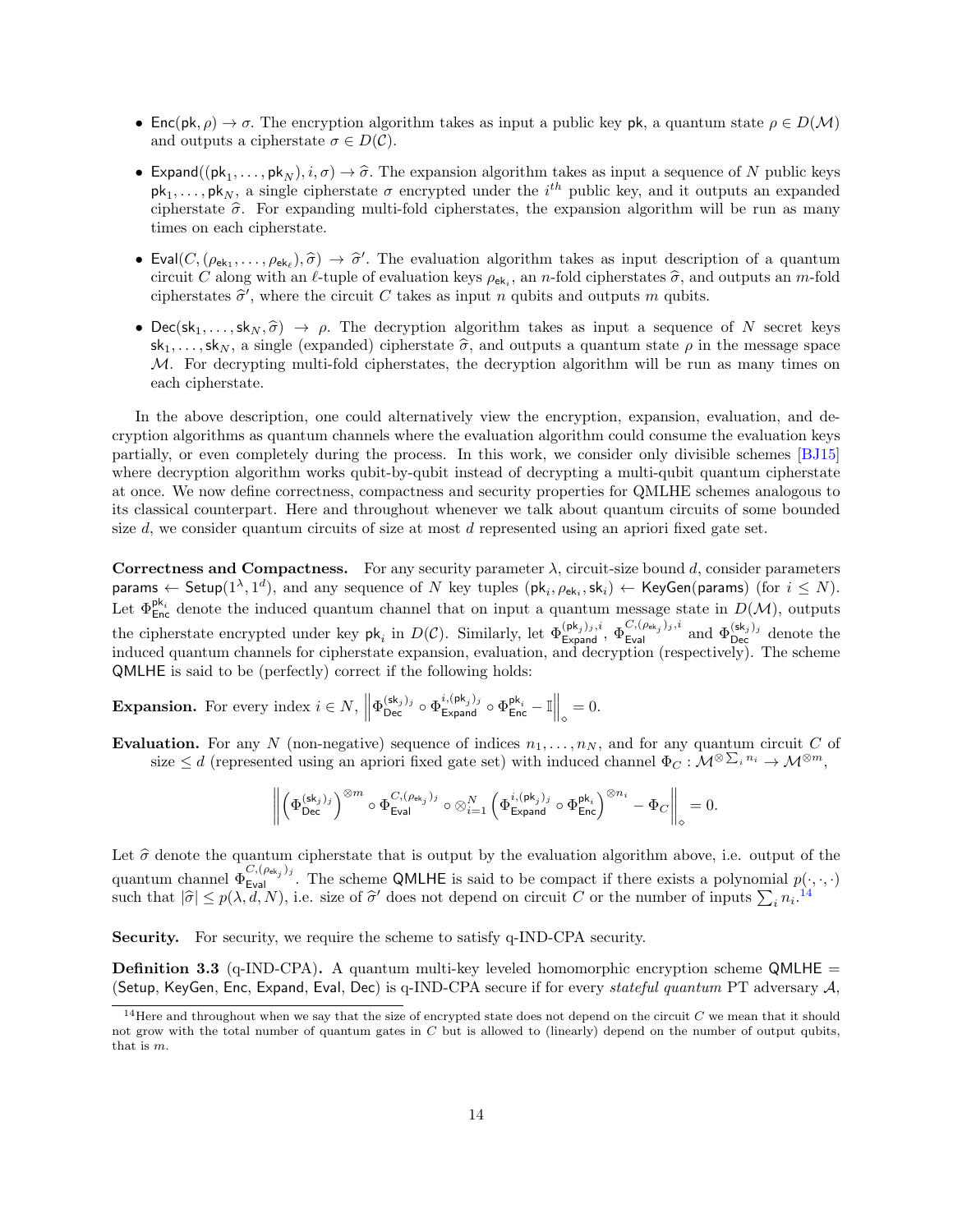there exists a negligible function negl( $\cdot$ ), such that for all  $\lambda \in \mathbb{N}$ , the following holds:

$$
\left|\Pr\left[\mathcal{A}(\mathcal{R}_{\mathcal{C}}^{(b)})=b:\begin{matrix}\text{params}\leftarrow \mathsf{Setup}(1^{\lambda},1^d);\ (\mathsf{pk},\mathcal{R}_{\mathsf{ek}},\mathsf{sk})\leftarrow \mathsf{KeyGen}(\mathsf{params})\\\mathcal{R}_{\mathcal{M}}\leftarrow \mathcal{A}(\mathsf{params},\mathsf{pk},\mathcal{R}_{\mathsf{ek}});\ b\leftarrow \{0,1\}\\ \mathcal{R}_{\mathcal{C}}^{(0)}\leftarrow \mathsf{Enc}(\mathsf{pk},|0\rangle\!\langle0|);\ \mathcal{R}_{\mathcal{C}}^{(1)}\leftarrow \mathsf{Enc}(\mathsf{pk},\mathcal{R}_{\mathcal{M}})\end{matrix}\right]\right]-\frac{1}{2}\right|\leq \mathsf{negl}(\lambda).
$$

Here  $\mathcal{R}_{ek}$  corresponds to the quantum registers containing the evaluation key,  $\mathcal{R}_{\mathcal{M}}$  corresponds to a quantum register containing a state in  $\mathcal{M}$ , and  $\mathcal{R}_{\mathcal{C}}^{(0)}$  $_{\mathcal{C}}^{(0)},\mathcal{R}_{\mathcal{C}}^{(1)}$  $\mathcal{C}^{(1)}$  correspond to the registers encrypting the state  $|0\rangle$  and the state in  $\mathcal{R}_{M}$ , respectively. Note that since the adversary is a stateful quantum adversary, therefore the contents of the register  $\mathcal{R}_{\mathcal{M}}$  are allowed to be arbitrarily entangled with the adversary's local states. (Also, in the above experiment, the challenger basically receives a input-state from the adversary and either encrypts it directly (if  $b = 1$ ), otherwise erases the register and then encrypts it.)

### 3.3.1 Threshold Decryption

Due to the no-cloning folklore, we know that one can not create copies of an arbitrary quantum state. Thus, the notion of threshold decryption in the case of quantum multi-key homomorphic encryption can not be defined in an analogous way to its classical counterpart, at least directly. To avoid the no-cloning pitfall, we assume that the quantum ciphertext  $\hat{\sigma}$  can be divided into two components — purely classical and purely quantum. Now the PartDec algorithm only takes as input the classical component of the ciphertext  $\hat{\sigma}$ , and outputs some partial decryption information such that FinDec algorithm combines all the partial decryption information along with the quantum component of  $\hat{\sigma}$  to compute the message state. Formally, we have that every expanded (possibly evaluated) cipherstate  $\hat{\sigma}$  can be decomposed as  $\hat{\sigma} = \rho(\mathsf{ct}) \otimes \tilde{\sigma}$  (where  $\hat{\tau}$  denotes the purely classical component and  $\tilde{\sigma}$  denotes the quantum component). Now due to technical reasons pertaining to defining simulation security for QMLHE, we divide FinDec procedure into two separate algorithms — FinDecPre and FinDecPost. Here FinDecPre performs a classical reconstruction operation given only partial decryptions, and FinDecPost takes that reconstructed key to perform the final quantum decryption operation. The algorithms are described as follows

- PartDec((pk<sub>1</sub>,..., pk<sub>N</sub>), *i*, sk<sub>i</sub>,  $\hat{\epsilon}$ t)  $\rightarrow$  sh<sub>i</sub>. The algorithm takes as input a sequence of N public keys  $pk_1, \ldots, pk_N$ , secret key for the  $i^{th}$  user, classical component of an expanded ciphertext  $\hat{ct}$ , and outputs a *partial* decryption  $\mathsf{sh}_i$ .
- FinDecPre(sh<sub>1</sub>, ..., sh<sub>N</sub>)  $\rightarrow$  rk. The algorithm takes as input a sequence of N partial decryptions  $\mathsf{sh}_1, \ldots, \mathsf{sh}_N$ , and outputs a reconstructed key rk.
- FinDecPost( $\tilde{\sigma}$ , rk)  $\rightarrow \rho$ . The algorithm takes as input a quantum component of an expanded ciphertext  $\tilde{\sigma}$ , a reconstructed key rk, and outputs a quantum state  $\rho$  in the message space M.

Now the correctness condition is defined analogously. And for simulation security, it is only required that partial decryption for any user can be simulated given secret keys for all other users, and the final reconstruction key. Additionally, we require that the reconstruction key rk is known at the time of encryption for any ciphertext.

Correctness, Unique Reconstruction and Simulation Security. For any security parameter  $\lambda$ , circuit-size bound d, consider parameters params  $\leftarrow$  Setup $(1^{\lambda}, 1^d)$ , and any sequence of N key tuples  $(\mathsf{pk}_i, \rho_{\mathsf{ek}_i}, \mathsf{sk}_i) \leftarrow \mathsf{KeyGen}(\mathsf{params})$  (for  $i \leq N$ ). The scheme QMLHE is said to be (perfectly) correct if the following holds:

**Reconstruction Correctness.** For any N (non-negative) indices  $n_1, \ldots, n_N$ , any input-state  $\rho \in D(\mathcal{M}^{\otimes \sum_i n_i} \otimes$  $\mathcal{E}$ ), any quantum circuit C of size  $\leq d$  (represented using an apriori fixed gate set) with induced channel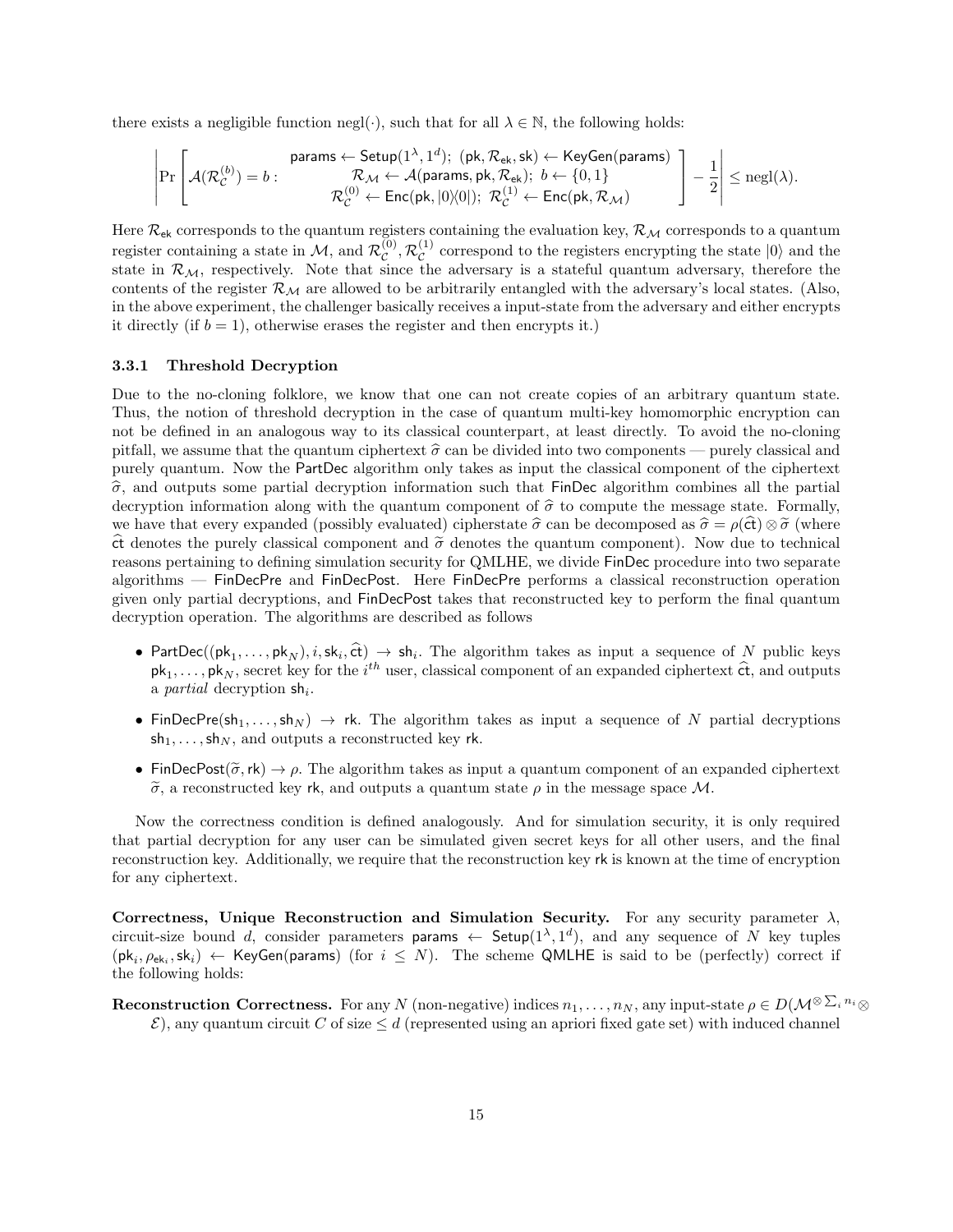$\Phi_C: \mathcal{M}^{\otimes \sum_i n_i} \to \mathcal{M}^{\otimes m}$ , the following holds:

$$
\left\|\begin{array}{cc} \left(\Phi^{\mathsf{rk}}_{\mathsf{FinDecPost}}\otimes \mathbb{I}^{\mathcal{E}}\right)\widetilde{\sigma} \\ -\left(\Phi_C\otimes \mathbb{I}^{\mathcal{E}}\right)\rho\end{array}\right\|_1=0, \text{ where } \begin{array}{cc} \widehat{\sigma}=\left(\left(\Phi^{C,(\rho_{\mathsf{ek}_j})_j}_{\mathsf{Eval}}\circ \otimes_{i=1}^N\left(\Phi^{i,(\mathsf{pk}_j)_j}_{\mathsf{Expand}}\circ \Phi^{ \mathsf{pk}_i}_{\mathsf{Enc}}\right)^{\otimes n_i}\right)\otimes \mathbb{I}^{\mathcal{E}}\right)\rho, \\ \widehat{\sigma}=\rho(\hat{\mathsf{ct}})\otimes \widetilde{\sigma}, \quad (\forall i\in [n]) \;\mathsf{sh}_i\leftarrow \mathsf{PartDec}((\mathsf{pk}_j)_j,i,\mathsf{sk}_i,\widehat{\mathsf{ct}}),\\ \mathsf{rk}=\mathsf{FinDecPre}(\mathsf{sh}_1,\ldots,\mathsf{sh}_N).\end{array}
$$

In the expression  $\hat{\sigma} = \rho(\hat{\sigma}) \otimes \tilde{\sigma}$ , we mean that  $\hat{\sigma}$  denotes the purely classical component of the cipherstate  $\hat{\sigma}$ , and  $\tilde{\sigma}$  the quantum component.

- Unique Reconstruction. For every index  $i \in [N]$ , and any input-state  $\rho \in D(\mathcal{M} \otimes \mathcal{E})$ , consider the cipherstate  $\sigma$  which encrypts  $\rho$  under  $\mathsf{pk}_i$ , that is  $\sigma = \left(\Phi_{\mathsf{Enc}}^{\mathsf{pk}_i} \otimes \mathbb{I}^{\mathcal{E}}\right) \rho$ . Let ct denote the purely classical component of cipherstate  $\sigma$ , and  $\tilde{\sigma}$  the quantum component. Also, let  $r_i$  denote the classical random coins<sup>[15](#page-15-0)</sup> used while computing the quantum component of cipherstate  $\tilde{\sigma}$  from the input-state  $\rho$ . We say that the scheme satisfies unique reconstruction property if there exists a deterministic PPT algorithm Extract such that  $\textsf{Extract}(r)=\textsf{rk}=\textsf{FinDecPre}(\textsf{PartDec}(\textsf{pk}_i,1,\textsf{sk}_i,\textsf{ct}))$ .<sup>[16](#page-15-1)</sup>
- **Simulation of Partial Decryption.** There exists a quantum PT simulator  $\text{Sim}^{thr}$  which on input an index  $i \in [N]$ , all but the  $i^{th}$  keys  $\{sk_j\}_{j\in[N]\setminus\{i\}}$ , the classical component of evaluated ciphertext  $\hat{\alpha}$ , and the reconstruction key rk produces a simulated partial decryption  $\mathsf{sh}'_i$ . The scheme is said to satisfy partial decryption simulation security if for any N (non-negative) indices  $n_1, \ldots, n_N$ , any input-state  $\rho \in D(\mathcal{M}^{\otimes \sum_i n_i} \otimes \mathcal{E}),$  any quantum circuit C of size  $\leq d$ , there exists a negligible function negl( $\cdot$ ) such that

$$
\begin{aligned} \text{Dist} &= \{\text{sh}_i: \text{sh}_i \leftarrow \text{PartDec}((\text{pk}_1, \dots, \text{pk}_N), i, \text{sk}_i, \hat{\text{ct}})\}\\ \text{Dist}' &= \left\{\text{sh}'_i: \text{sh}'_i \leftarrow \text{Sim}^{thr}(\text{rk}, \hat{\text{ct}}, i, \{\text{sk}_j\}_{j \in [N] \setminus \{i\}})\right\}\\ \text{SD}(\text{Dist}, \text{Dist}') &\leq \text{negl}(\lambda), \text{ where } \quad \begin{array}{c} \widehat{\sigma} = \left( \left( \Phi_{\text{Eval}}^{C, (\rho_{\text{ek}_j})_j} \circ \otimes_{i=1}^N \left( \Phi_{\text{expand}}^{i, (\text{pk}_j)_j} \circ \Phi_{\text{Enc}}^{\text{pk}_i} \right)^{\otimes n_i} \right) \otimes \mathbb{I}^{\mathcal{E}} \right)\rho, \\ \widehat{\sigma} = \rho(\hat{\text{ct}}) \otimes \widetilde{\sigma}, \quad (\forall i \in [n]) \text{ sh}_i \leftarrow \text{PartDec}((\text{pk}_j)_j, i, \text{sk}_i, \hat{\text{ct}}), \\ \text{rk} = \text{FinDecPre}(\text{sh}_1, \dots, \text{sh}_N). \end{array} \end{aligned}
$$

and SD denotes the statistical distance.

Definition 3.4. We say that a scheme QMLHE satisfies partial decryption simulation security property if the above conditions hold.

#### 3.3.2 Re-Randomizability of Cipherstates

Now we define the notion of re-randomization for quantum multi-key HE. It is a slightly stronger property than quantum circuit privacy. At a high level, it states that there exists a re-randomization algorithm that takes as input HE public keys and a possibly evaluated cipherstate, and re-randomizes the cipherstate such that new cipherstate looks indistinguishable from a freshly generated cipherstate encrypting the same quantum state. Formally, we have an additional algorithm ReRand described as follows

• ReRand(( $pk_1, \ldots, pk_N$ ),  $\hat{\sigma}$ )  $\rightarrow \hat{\sigma}'$ . The re-randomization algorithm takes as input a sequence of N public<br>leave  $pk$  and an expanded (pessibly evaluated) eigherstate  $\hat{\sigma}$  and eutputs a sinherstate  $\hat{\sigma}'$ keys  $pk_1, \ldots, pk_N$ , and an expanded (possibly evaluated) cipherstate  $\hat{\sigma}$ , and outputs a cipherstate  $\hat{\sigma}'$ .

Now correctness is defined naturally, i.e. the re-randomized cipherstate should decrypt to the correct message state. For security, we require that a re-randomized cipherstate is indistinguishable from a freshly expanded cipherstate encrypting the same message state.

<span id="page-15-0"></span><sup>&</sup>lt;sup>15</sup>We would like to stress that here the state  $\sigma$  corresponds to an honestly encrypted input-state, and not an adversarially constructed state. Since we only define the unique reconstruction property for honestly computed cipherstates, thus we could explicitly refer to the classical random coins used by the quantum algorithm during encryption.

<span id="page-15-1"></span> $16$ Similarly, one could also extend this property such that the classical random coins used by Expand algorithm could be used to generate the updates for the reconstructed key during ciphertext expansion.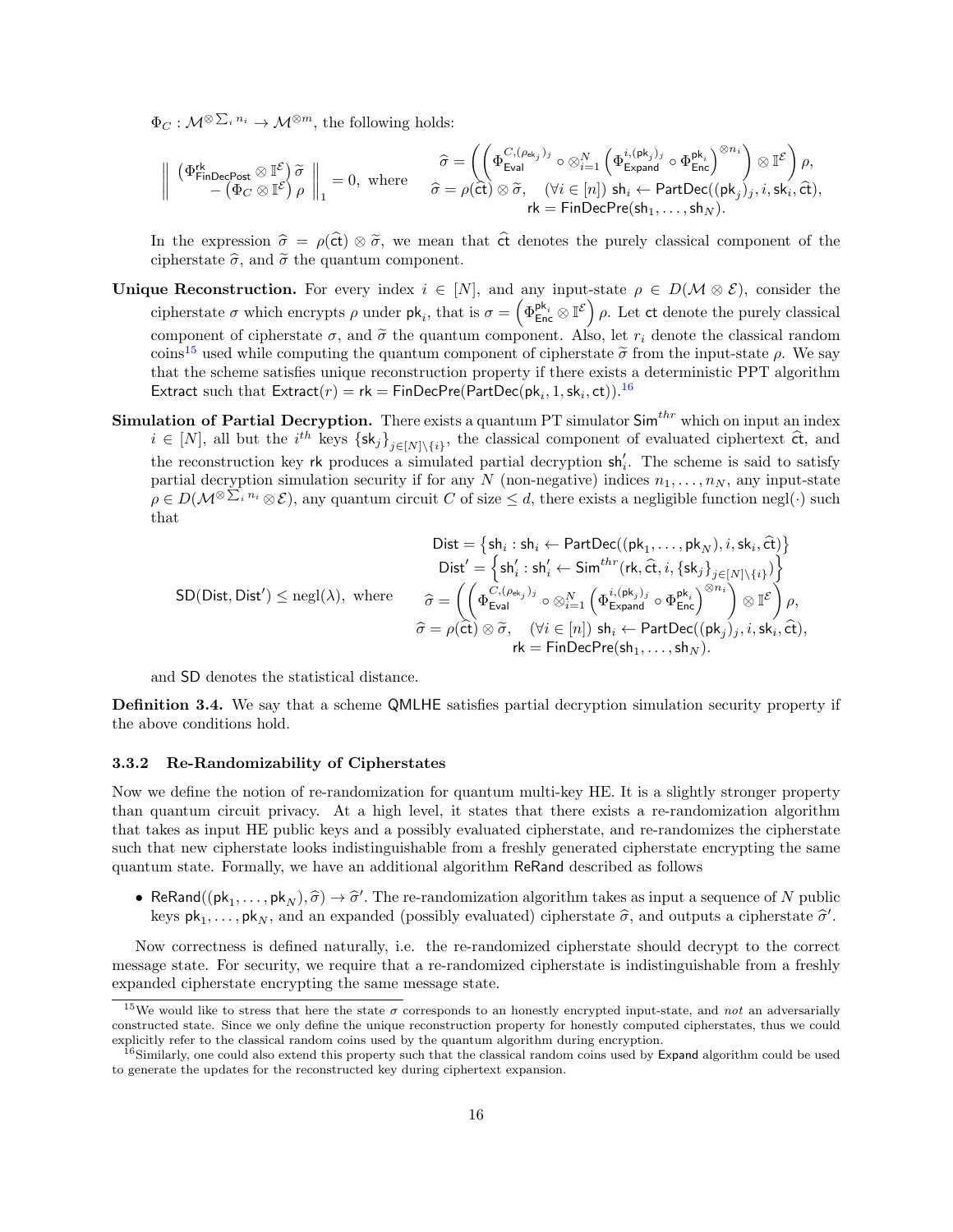Correctness and Re-Randomizability. For any security parameter  $\lambda$ , circuit-size bound d, consider parameters params  $\leftarrow$  Setup $(1^{\lambda}, 1^d)$ , and any sequence of N key tuples  $(\mathsf{pk}_i, \rho_{\mathsf{ek}_i}, \mathsf{sk}_i) \leftarrow$  KeyGen(params)  $(\text{for } i \leq N)$ . Let  $\Phi_{\text{Enc}}^{\mathsf{pk}_i}, \Phi_{\text{Expand}}^{(\mathsf{pk}_j)_j, i}, \Phi_{\text{Expand}}^{(\mathsf{sk}_j)_j, i}, \Phi_{\text{Dec}}^{(\mathsf{sk}_j)_j}, \text{ and } \Phi_{\text{ReRand}}^{(\mathsf{pk}_j)_j}$  denote the induced quantum channels for encryption, cipherstate expansion, evaluation, decryption, and re-randomization (respectively). The scheme QMLHE is said to be (perfectly) correct if the following holds:

**Decryption of Re-Randomized Ciphertext.** For any N (non-negative) sequence of indices  $n_1, \ldots, n_N$ , and for any quantum circuit C of size  $\leq d$  (represented using an apriori fixed gate set) with induced channel  $\Phi_C: \mathcal{M}^{\otimes \sum_i n_i} \to \mathcal{M}^{\otimes m},$ 

$$
\left\|\left(\Phi_{\text{Dec}}^{(\text{sk}_j)_j}\right)^{\otimes m}\circ\left(\Phi_{\text{ReRand}}^{(\text{pk}_j)_j}\right)^{\otimes m}\circ\Phi_{\text{Eval}}^{C,(\rho_{\text{ek}_j})_j}\circ\otimes_{i=1}^N\left(\Phi_{\text{Expand}}^{i,(\text{pk}_j)_j}\circ\Phi_{\text{Enc}}^{\text{pk}_i}\right)^{\otimes n_i}-\Phi_{C}\right\|_\diamond=0.
$$

**Re-Randomizability.** The scheme is said to be re-randomizable if for any index  $k \in [N]$ , any N (nonnegative) sequence of indices  $n_1, \ldots, n_N$ , and for any quantum circuit C of size  $\leq d$  (represented using an apriori fixed gate set) with induced channel  $\Phi_C: \mathcal{M}^{\otimes \sum_i n_i} \to \mathcal{M}^{\otimes m}$ , there exists a negligible function negl( $\cdot$ ) such that

$$
\left\|\left(\Phi_{\mathsf{ReRand}}^{(\mathsf{pk}_j)_j}\right)^{\otimes m}\circ\Phi_{\mathsf{Eval}}^{C,(\rho_{\mathsf{ek}_j})_j}\circ\otimes_{i=1}^N\left(\Phi_{\mathsf{Expand}}^{i,(\mathsf{pk}_j)_j}\circ\Phi_{\mathsf{Enc}}^{\mathsf{pk}_i}\right)^{\otimes n_i}-\left(\Phi_{\mathsf{Expand}}^{k,(\mathsf{pk}_j)_j}\circ\Phi_{\mathsf{Enc}}^{\mathsf{pk}_k}\right)^{\otimes m}\circ\Phi_{C}\right\|_\diamond\leq \mathrm{negl}(\lambda).
$$

Definition 3.5. We say that a scheme QMLHE satisfies ciphertext re-randomizability property if the above conditions hold.

#### 3.4 Branching Programs

Branching programs are a model of computation used to capture space-bounded computations [\[BDFP86,](#page-44-13) [Bar86\]](#page-44-12). In this work, we will be using a restricted notion called permutation branching programs.

**Definition 3.6** (Permutation Branching Program). A permutation branching program of length  $L$ , width  $w$ and input space  $\{0,1\}^n$  consists of a sequence of 2L permutations  $\sigma_{i,b} : \{1,\ldots,w\} \to \{1,\ldots,w\}$  for  $1 \leq i \leq n$  $L, b \in \{0, 1\}$ , an input selection function inp :  $\{1, \ldots, L\} \to \{1, \ldots, n\}$ , an accepting state acc  $\in \{1, \ldots, w\}$ and a rejection state rej  $\in \{1, \ldots, w\}$ . The starting state  $\mathsf{st}_0$  is set to be 1 without loss of generality. The branching program evaluation on input  $x \in \{0,1\}^n$  proceeds as follows:

- For  $i = 1$  to  $L$ ,
	- Let  $pos = inp(i)$  and  $b = x_{pos}$ . Compute  $st_i = \sigma_{i,b}(st_{i-1})$ .
- If  $st_L = acc$ , output 1. If  $st_L = rej$ , output 0, else output ⊥.

In a remarkable result, Barrington [\[Bar86\]](#page-44-12) showed that any circuit of depth d can be simulated by a permutation branching program of width 5 and length  $4^d$ .

<span id="page-16-0"></span>**Theorem 3.1** ( $\text{Bar86}$ ). For any boolean circuit C with input space  $\{0,1\}^n$  and depth d, there exists a permutation branching program BP of width 5 and length  $4^d$  such that for all inputs  $x \in \{0,1\}^n$ ,  $C(x)$  $BP(x)$ .

This permutation property will be useful later in our construction. We also need to define a notion of "interval-alternating" branching programs. A branching program (for  $n$ -bit inputs) is said to be an  $S$ interval-alternating branching program (where  $S = (S_1, \ldots, S_{N+1})$  is a sequence of  $N+1$  intervals of set  $\{1,\ldots,n\}$  for some  $N\geq 1$ ) if the input bits read during odd transitions lie in interval  $S_{N+1}$  and the input bit read during  $i^{th}$  even transition lies in interval  $S_{(i-1 \mod N)+1}$ . In other words, the input bit read at each transition alternates between first N intervals and the last interval, and input bits (in the even transitions) are read in a round-robin fashion. Also, the length of an interval-alternating branching program must always be even. Formally, it is defined as follows.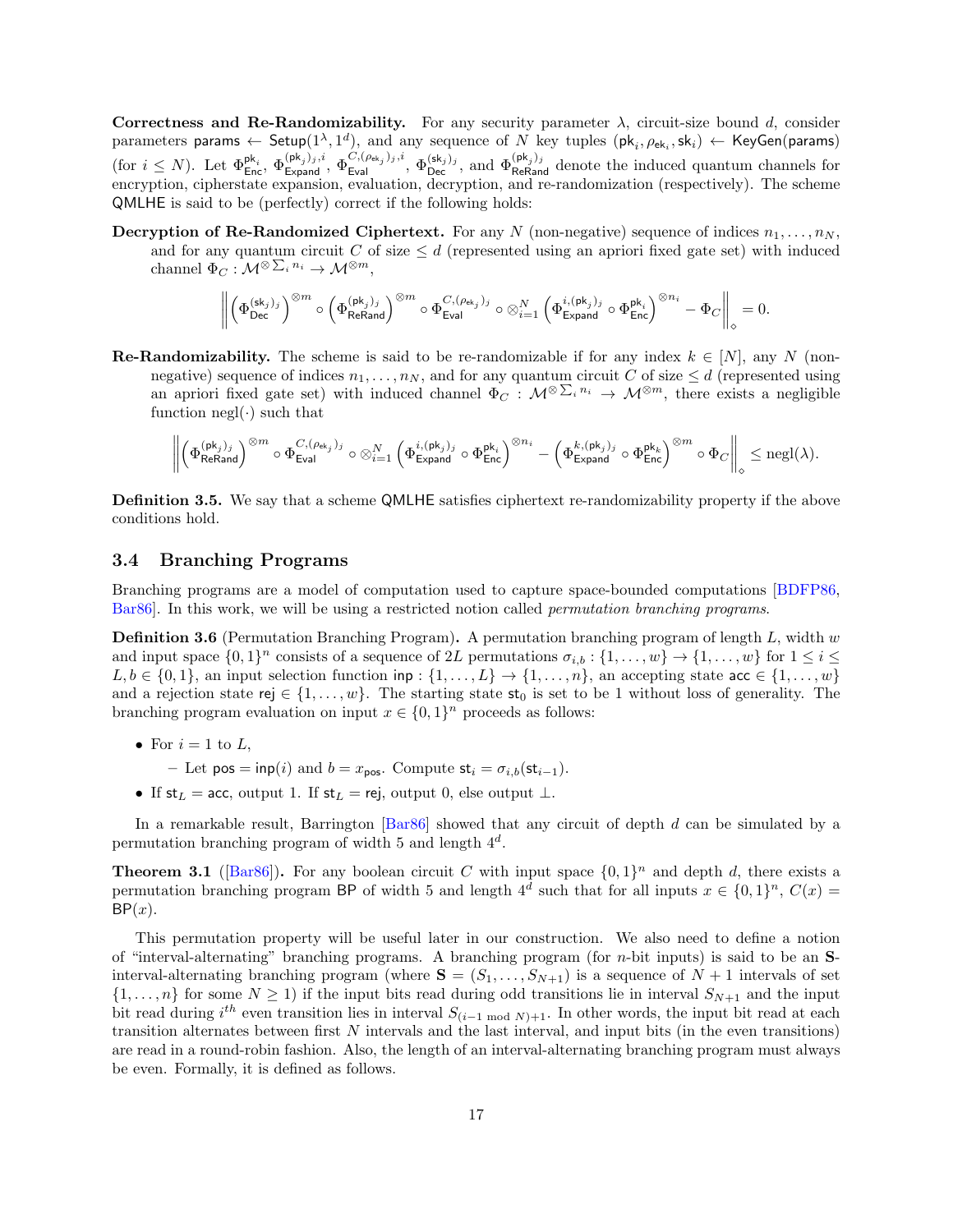Definition 3.7 (Interval-Alternating Permutation Branching Program). A permutation branching program of length L with input space  $\{0,1\}^n$  is said to be an  $(S_1,\ldots,S_{N+1})$ -interval-alternating branching program if L is even, and for all  $\ell \le L/2$ ,  $\mathsf{inp}(2\ell - 1) \in S_{N+1}$  and  $\mathsf{inp}(2\ell) \in S_{(\ell-1 \mod N)+1}$ .

We would like to point out that any permutation branching program of length L and input space  $\{0,1\}^n$ can be easily transformed to an S-interval-alternating branching program of length  $2N \cdot L$  for any sequence of  $N+1$  set intervals  $S = (S_1, \ldots, S_{N+1})$ . We will use the following corollary, which follows from Theorem [3.1.](#page-16-0)

<span id="page-17-6"></span>**Corollary 3.1.** For any boolean circuit C with input space  $\{0,1\}^n$  and depth d, and for any set intervals  $S = (S_1, \ldots, S_{N+1})$ , there exists an S-interval-alternating branching program BP of width 5 and length  $2 \cdot N \cdot 4^d$  such that for all inputs  $x \in \{0,1\}^n$ ,  $C(x) = \mathsf{BP}(x)$ .

## <span id="page-17-0"></span>4 Our Framework: QMPHE and COQT

### 4.1 Quantum Multi-Key Positional Homomorphic Encryption (QMPHE)

A quantum multi-key positional homomorphic encryption (QMPHE) scheme is a relaxation of quantum multi-key homomorphic encryption in which the key generation algorithm also takes as input the number of parties N and a position  $i \leq N$ . This puts two restrictions — (1) number of users/parties need to be known and fixed during key generation, and (2) ciphertexts computed using public keys of any two users/parties, generated for the same position  $i$ , can not be combined together, i.e. expansion and evaluation algorithms can not be used to perform homomorphic computations on multiple keys for the same position. Later we show how to remove these restrictions. Specifically, we show that a (quantum) multi-key positional HE scheme gives a (quantum) multi-key HE scheme with bounded number of users.

More formally, a quantum multi-key positional leveled homomorphic encryption (QMPLHE) scheme QMPLHE with message space  $M$  consists of six poly-time algorithms Setup, KeyGen, Enc, Expand, Eval, Dec<sup>[17](#page-17-1)</sup> with all algorithms having same syntax as for a QMLHE scheme, except the key generation and evaluation algorithms that have the following syntax:

- KeyGen(params,  $N, i) \rightarrow (pk, \rho_{ek}, sk)$ . The setup algorithm takes as input the system parameters params, number of users N, a position  $i \leq N$ , and outputs a (classical) public key pk, a quantum evaluation key  $\rho_{\mathsf{ek}} \in D(\mathcal{R}^{(i,N)}_{\mathsf{ek}})$  and (classical) secret key sk.<sup>[18](#page-17-2)</sup>
- Eval $(C,(\rho_{ek_1},\ldots,\rho_{ek_N}),\hat{\sigma}) \to \hat{\sigma}'$ . The evaluation algorithm takes as input description of a quantum<br>circuit  $C$  along with an  $N$  tuple of evaluation lows as a p n fold einherators  $\hat{\sigma}$  and outputs an circuit C along with an N-tuple of evaluation keys  $\rho_{ek_i}$ , an n-fold cipherstates  $\hat{\sigma}$ , and outputs an <br>m fold cipherstates  $\hat{\sigma}'$ , where the circuit C takes as input a cubit and outputs m oubits  $19$ *m*-fold cipherstates  $\hat{\sigma}'$ , where the circuit C takes as input *n* qubits and outputs *m* qubits.<sup>[19](#page-17-3)</sup>

The compactness and security properties for the positional schemes is same as that for standard (non-positional) schemes.<sup>[20](#page-17-4)</sup> The correctness of a positional scheme is only guaranteed when all the N key pairs are generated for a distinct position in 1 through N. For completeness, below we define the correctness property.[21](#page-17-5)

Correctness. For any security parameter  $\lambda$ , circuit-size bound d, consider parameters params  $\leftarrow$  Setup $(1^{\lambda}, 1^d)$ , and any sequence of  $N$  key tuples  $(\mathsf{pk}_i, \rho_{\mathsf{ek}_i}, \mathsf{sk}_i) \leftarrow \mathsf{KeyGen}(\mathsf{params}, N, i)$  (for  $i \leq N$ ). Let  $\Phi_{\mathsf{Enc}}^{\mathsf{pk}_i}$  denote the induced quantum channel that on input a quantum message state in  $D(\mathcal{M})$ , outputs the cipherstate encrypted under key  $\mathsf{pk}_i$  in  $D(\mathcal{C})$ . Similarly, let  $\Phi_{\mathsf{Expand}}^{(\mathsf{pk}_j),i}$ ,  $\Phi_{\mathsf{Eval}}^{C,(\rho_{\mathsf{ek}_j})_j,i}$  and  $\Phi_{\mathsf{Dec}}^{(\mathsf{sk}_j)_j}$  denote the induced quantum channels for cipherstate expansion, evaluation, and decryption (respectively). The scheme QMLHE is said to be (perfectly) correct if the following holds:

<span id="page-17-1"></span><sup>&</sup>lt;sup>17</sup>The algorithms for threshold decryption are defined exactly as before.

<span id="page-17-3"></span><span id="page-17-2"></span><sup>&</sup>lt;sup>18</sup>Note that the quantum evaluation key space is allowed to depend on the position and number of users.

 $19$ The only difference being that now the evaluation algorithm always takes as inputs all  $N$  evaluation keys, whereas previously there was no such restriction set during setup.

<span id="page-17-4"></span> $^{20}$ For security, we would require that q-IND-CPA holds for all positions.

<span id="page-17-5"></span><sup>21</sup>Correctness of threshold decryption can be analogously defined.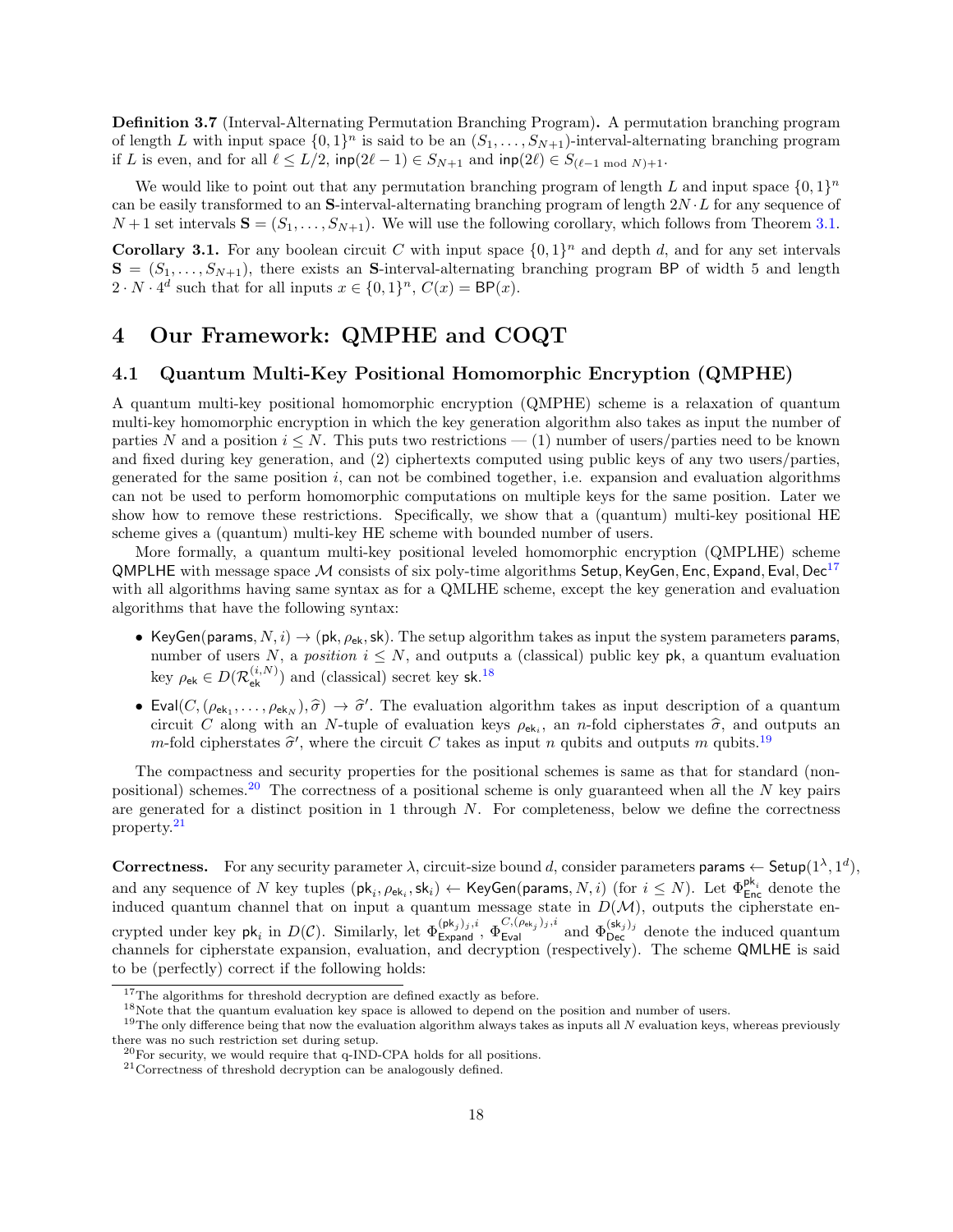**Expansion.** For every index  $i \in N$ ,  $\left\| \Phi_{\text{Dec}}^{(\text{sk}_j)_j} \circ \Phi_{\text{Expand}}^{i, (\text{pk}_j)_j} \circ \Phi_{\text{Enc}}^{p k_i} - \mathbb{I} \right\|_{\diamond} = 0$ .

Evaluation. For any N (non-negative) sequence of indices  $n_1, \ldots, n_N$ , and for any quantum circuit C of size  $\leq d$  (represented using an apriori fixed gate set) with induced channel  $\Phi_C: \mathcal{M}^{\otimes \sum_i n_i} \to \mathcal{M}^{\otimes m}$ ,

$$
\left\|\left(\Phi_{\mathsf{Dec}}^{(\mathsf{sk}_j)_j}\right)^{\otimes m} \circ \Phi_{\mathsf{Eval}}^{C,(\rho_{\mathsf{ek}_j})_j} \circ \otimes_{i=1}^N \left(\Phi_{\mathsf{Expand}}^{i,(\mathsf{pk}_j)_j} \circ \Phi_{\mathsf{Enc}}^{\mathsf{pk}_i}\right)^{\otimes n_i} - \Phi_C\right\|_\diamond = 0.
$$

Looking ahead, the position i during key generation will act as a guideline for us to generate the evaluation key during key generation.

### <span id="page-18-2"></span>4.2 Conditional Oblivious Quantum Transform

A conditional oblivious quantum transform (COQT) is a distributed non-interactive encoding procedure. It allows encoding multiple bit-strings  $x_1, \ldots, x_N$  independently with respect to a classical circuit C into encoded states  $\sigma_i$  and decoding key key<sub>i</sub> such that the encodings  $\sigma_1, \ldots, \sigma_N$  could be used to conditionally apply a quantum gate G on a single-qubit state  $\rho$ , where the predicate is  $C(x_1, \ldots, x_N, x_{N+1})$  and  $x_{N+1}$  is any arbitrary bit-string of appropriate length chosen while applying the transform. The security requirement is that an encoded state  $\sigma$  reveals no information about the associated input/bit-string x if one does not know its corresponding decoding key key.

Looking ahead to our construction, we show how to

- 1. Construct unconditionally secure COQT scheme for class of log-depth circuits (i.e.,  $NC<sup>1</sup>$ ),
- 2. Bootstrap a secure COQT scheme for class of log-depth circuits to all poly-size circuits using classical multi-key leveled homomorphic encryption with log-depth decryption circuits.

Let  $\mathcal{C}_k$  be a class of classical circuits that takes as input k bits and outputs 1 bit, and let GS be a set of single-qubit gates. A conditional oblivious quantum transform COQT for circuit class  $\mathcal{C}_k$  and gate set GS consists of three poly-time algorithms Encode, Apply, Decode that have the following syntax:

- Encode $(C, (S_1, \ldots, S_{N+1}), i, x, G) \to (\sigma, \text{key})$ . The encoding algorithm takes as input a classical circuit  $C \in \mathcal{C}_k$ , an  $(N+1)$ -tuple of set intervals<sup>[22](#page-18-0)</sup>  $S_i \subset \{1, \ldots k\}$ , index  $i \leq N$ , a bit string x of length  $|S_i|$ , and a single-qubit gate  $\mathsf{G} \in \mathsf{GS}$ . It outputs a quantum encoded state  $\sigma$ , classical decoding key key.
- Apply $(C, (S_1, \ldots, S_{N+1}), \sigma_1, \ldots, \sigma_N, x, \rho) \to (\rho', \text{aux})$ . The apply algorithm takes as input a classical circuit  $C \in \mathcal{C}_k$ , an  $(N+1)$ -tuple of set intervals  $S_i$ , a sequence of N encoded states  $\sigma_i$ , an input string x of length  $|S_{N+1}|$ , and a state  $\rho^{23}$  $\rho^{23}$  $\rho^{23}$ . It outputs a transformed quantum state  $\rho'$ , auxiliary classical information aux.
- Decode(key<sub>1</sub>,..., key<sub>N</sub>, aux)  $\rightarrow$   $(a, b)$ . The decoding algorithm takes as input N decoding keys key<sub>i</sub> and auxiliary information aux, and outputs two bits  $(a, b)$ .

We now define correctness and security properties for COQT schemes.

**Correctness.** For any circuit  $C \in \mathcal{C}_k$ ,  $N+1$  non-empty intervals  $S_i \subset \{1, \ldots k\}$ ,  $N+1$  inputs  $x_i \in \{0,1\}^{|S_i|}$ , single-qubit gate  $G \in GS$ , consider encodings  $(\sigma_i, \text{key}_i) \leftarrow \text{Encode}(C, (S_1, \ldots, S_{N+1}), i, x_i, G)$  for all  $i \leq N$ . For any input-state  $\rho \in D(\mathbb{C}^{\{0,1\}} \otimes \mathcal{E})$ , consider transformed state  $(\rho', \text{aux}) \leftarrow \text{Apply}(C, (S_1, \ldots, S_{N+1}),$ 

<span id="page-18-0"></span><sup>&</sup>lt;sup>22</sup>Recall that set intervals are simply contiguous set partitions. For example, if  $S_1, S_2$  are set intervals of  $\{1, \ldots, k\}$ , then  $S_1 = \{1, \ldots, \ell\}$  and  $S_2 = \{\ell + 1, \ldots, k\}$  for some  $\ell$ .

<span id="page-18-1"></span> $^{23}$ Basically, the apply algorithm takes as input a single quantum register, thus transforms a single-qubit state at a time.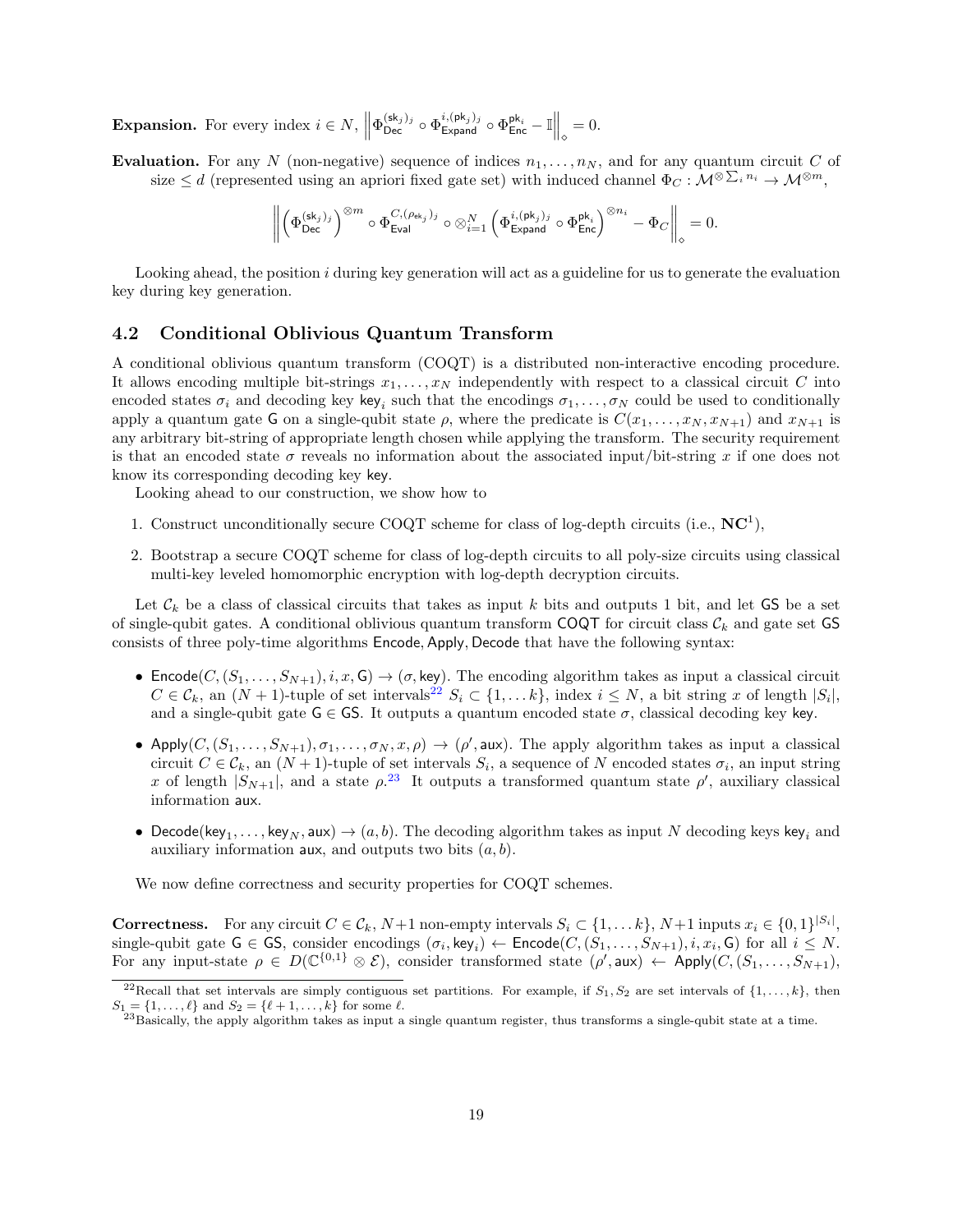$\sigma_1,\ldots,\sigma_N,x_{N+1},\rho$ ).<sup>[24](#page-19-1)</sup> Let  $(a,b)\leftarrow \mathsf{Decode}(\mathsf{key}_1,\ldots,\mathsf{key}_N,\mathsf{aux})$ . The scheme COQT is said to be (perfectly) correct if the following holds:

$$
\left\|\rho' - \left(\mathsf{X}^a\mathsf{Z}^b\mathsf{G}^{C(x_1,\ldots,x_{N+1})}\otimes \mathbb{I}^{\mathcal{E}}\right)\rho\left(\mathsf{X}^a\mathsf{Z}^b\mathsf{G}^{C(x_1,\ldots,x_{N+1})}\otimes \mathbb{I}^{\mathcal{E}}\right)^{\dagger}\right\|_1 = 0.
$$

That is, output of the apply algorithm is same as first applying gate G on the first register of state  $\rho$  if  $C(x_1, \ldots, x_{N+1}) = 1$ , and then a quantum one-time pad with keys  $(a, b)$  on the same register.

Security. For security, we require that no quantum PT adversary should be able to distinguish quantum encoded states of two different input strings  $x^{(0)}, x^{(1)}$ . In other words, if an adversary does not receive the decoding keys, then for any circuit  $C$ , input intervals, index, single-qubit gate, the encoded state on any two input strings will be indistinguishable.

<span id="page-19-2"></span>**Definition 4.1.** A conditional oblivious quantum transform  $COQT = (Encode, Apply, Decode)$  is secure if for every stateful quantum PT adversary A, there exists a negligible function negl(.), such that for every circuit  $C \in \mathcal{C}_k$ , single-qubit gate  $\mathsf{G} \in \mathsf{GS}$ , the following holds:

$$
\left|\Pr\left[\mathcal{A}(\mathcal{R}_{\sigma}^{(b)})=b:\begin{array}{c} \big((S_1,\ldots,S_{N+1}),i,x^{(0)},x^{(1)}\big) \leftarrow \mathcal{A}(C,\mathsf{G});\ b \leftarrow \{0,1\}\\ (\mathcal{R}_{\sigma}^{(b)},\mathsf{key}_b) \leftarrow \mathsf{Encode}(C,(S_1,\ldots,S_{N+1}),i,x^{(b)},\mathsf{G})\end{array}\right]-\frac{1}{2}\right|\leq \mathrm{negl}(k),
$$

where  $\{S_i\}_{i\leq N+1}$  are non-empty intervals  $(S_i \subset \{1, \ldots k\}$  for  $i \leq N+1)$ , index  $i \leq N$ , and strings  $x^{(0)}, x^{(1)} \in$  $\{0,1\}^{|S_i|}$ , and  $\mathcal{R}^{(b)}_{\sigma}$  denotes the output quantum registers.

## <span id="page-19-0"></span>5 Constructing Quantum Multi-Key Positional HE

In this section, we construct a quantum multi-key positional homomorphic encryption scheme (for quantum circuits with polynomially bounded T-gates) from a classical multi-key (leveled) homomorphic encryption scheme and a conditional oblivious quantum transform. Our construction satisfies compactness requirement as the size of the ciphertexts does not grow with the quantum circuit being evaluated (however, the size of evaluation key grows linearly with the number of T-gates in the quantum circuit). For simplicity, we describe the construction starting with a (classical) multi-key *fully* homomorphic encryption scheme. Later in Section [7,](#page-30-0) we discuss how to set the circuit depth bound during setup thereby relying only on a leveled scheme. Also, in Section [6,](#page-29-0) we show that our scheme also provides threshold decryption if the underlying classical scheme provides threshold decryption. Below we give a brief overview.

**Outline.** The public parameters will consist of the MFHE parameters **params** and the T-gate bound  $k$ . Now, to sample the keys for position pos and  $N$  users, the key generation algorithm starts by sampling  $k+1$  MFHE key tuples ( $\mathsf{pk}_i, \mathsf{ek}_i, \mathsf{sk}_i$ ). Next, it computes k COQTs (i.e., runs COQT encoding algorithm) for MFHE decryption circuit, input string  $sk_i$ , position pos and gate  $P^{\dagger}$ . Let  $(\sigma_i, \text{key}_i)$  be the corresponding quantum encodings and classical decoding keys. It computes  $ct_{key,i}$  and  $ct_{sk,i}$  as encryptions of keys key and  $sk_i$  under public key  $pk_{i+1}$ . Finally, it sets the secret key as all the MFHE secret keys, the public key as MFHE public keys, and the quantum evaluation key will contain all  $ek_i, \sigma_i, ct_{key,i}, ct_{sk,i}$  components. For ease of exposition, we will say  $(\mathsf{pk}_i, \mathsf{ek}_i, \mathsf{sk}_i)$  are at level i, and similarly for other components.

Next, we describe the encryption, decryption and expansion algorithms. First, encryption simply involves applying a quantum one-time pad and encrypting the one-time pad keys under the base (i.e., level 1) public key. For decryption, the algorithm first decrypts the MFHE ciphertext using appropriate secret key to get the one-time pad keys and then performs one-time pad decryption. The expansion algorithm is straightforward as it involves expanding only the MFHE ciphertext.

Now, the evaluation algorithm works as follows. It starts by expanding the key and sk MFHE ciphertexts for all k levels and N users. Next, it performs the evaluation gate-by-gate. For evaluating a gate in the

<span id="page-19-1"></span><sup>&</sup>lt;sup>24</sup>Here the apply algorithm is run on the first register of state  $\rho$ .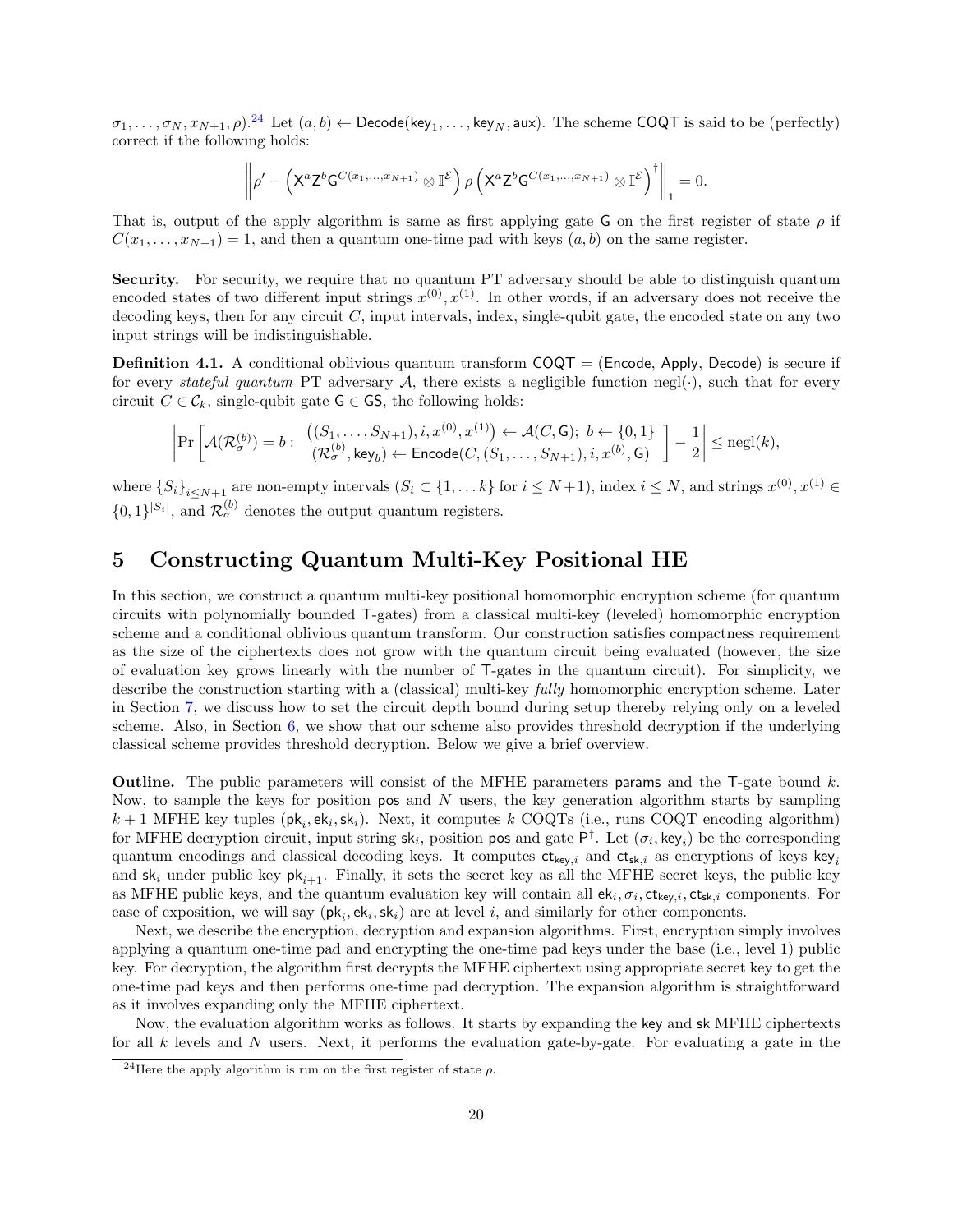Clifford group, it applies the corresponding gate directly to the encrypted state(s) and then updates onetime pad keys using MFHE evaluation. For evaluating a T-gate, it starts by applying the T-gate on the corresponding (encrypted) state followed by COQT application. Suppose the MFHE ciphertexts encrypting the one-time pad keys are at level  $\ell$ . For applying the COQT on the encrypted state, it first selects the level  $\ell$  encoding in  $j^{th}$  user's (quantum) evaluation key, say  $\sigma_{\ell}^{(j)}$  $\ell^{(j)}$ , as the encodings for  $j^{th}$  position and sets the ciphertext encrypting the error indicator bit<sup>[25](#page-20-0)</sup> as the input string. By correctness of COQT, this removes the P error (if any). Let aux be the auxiliary information generated during application. Next, it generates the key updates by homomorphically running the COQT decoding algorithm (with aux hardwired) on expanded key ciphertexts at level  $\ell$ . Note that the output of this evaluation will be encrypted under level  $\ell + 1$  MFHE public keys of all N users, since level  $\ell$  key and sk ciphertexts are encrypted under level  $\ell + 1$ public keys. Thus, before updating the one-time pad keys, the evaluator recrypts the one-time pad keys for all wires to level  $\ell + 1$  (using expanded sk ciphertexts). And, finally it updates the one-time pad key by (homomorphically)  $\oplus$ -ing the original one-time pad keys with the key updates. Observe that after  $\ell^{th}$  T-gate evaluation, the quantum one-time pad keys are at level  $\ell + 1$ . Thus, we can evaluate a quantum circuit with at most  $k$  T gates. Below we describe our construction in detail.

### <span id="page-20-2"></span>5.1 Construction

Let MFHE = (MFHE.Setup, MFHE.KeyGen, MFHE.Enc, MFHE.Expand, MFHE.Eval, MFHE.Dec) be a classical multi-key fully homomorphic encryption scheme for 1-bit messages with decryption circuit of depth  $d(\lambda, N)$ , expanded ciphertexts of length  $p(\lambda, N)$  and secret keys of length  $s(\lambda, N)$ . Also, let COQT = (Encode, Apply, Decode) be a conditional oblivious quantum transform for circuit class  $\mathcal{C}_d$  (i.e., the class of depth  $d(\lambda, N)$  circuits) and gate set  $\{P^{\dagger}\}\$ . Below we describe our scheme QMPLHE. For notational convenience, let  $p = p(\lambda, N), d = d(\lambda, N)$  and  $s = s(\lambda, N)$ .

- Setup $(1^{\lambda}, 1^k)$ : The setup algorithm takes as input the security parameter  $\lambda$  and T-gate bound k. It runs MFHE.Setup to generate public parameters as params  $\leftarrow$  MFHE.Setup(1<sup> $\lambda$ </sup>), and outputs (params, 1<sup>k</sup>) as the public parameters.
- KeyGen((params,  $1^k$ ), N, pos): The key generation algorithm takes as input the public parameters (params,  $1^k$ ), number of users N and position pos. The key generation proceeds as follows:
	- 1. First, it generates  $k+1$  classical MFHE key tuples as  $(\mathsf{pk}_i, \mathsf{ek}_i, \mathsf{sk}_i) \leftarrow \mathsf{MFHE}$ .KeyGen(params) for  $i \leq k+1$ .
	- 2. Consider set intervals  $S_j = \{s \cdot (j-1) + 1, \ldots, s \cdot j\}$  for  $j \leq N$ , and  $S_{N+1} = \{s \cdot N + 1, \ldots, s \cdot N + p\}.$ Let  $S = (S_1, \ldots, S_{N+1})$ . It computes k COQTs as follows:

 $(\sigma_i,\mathsf{key}_i) \leftarrow \mathsf{Encode}(\mathsf{MFHE}.\mathsf{Dec}, \mathbf{S}, \mathsf{pos}, \mathsf{sk}_i, \mathsf{P}^\dagger) \text{ for } i \leq k.$ 

3. Next, it encrypts the  $i^{th}$  classical decoding keys key<sub>i</sub> and the  $i^{th}$  MFHE secret keys sk<sub>i</sub> under the  $(i+1)$ <sup>th</sup> MFHE public key pk<sub>i+1</sub> as<sup>[26](#page-20-1)</sup>

 $\mathsf{ct}_{\mathsf{key},i} \leftarrow \mathsf{MFHE}.\mathsf{Enc}(\mathsf{pk}_{i+1},\mathsf{key}_i), \quad \mathsf{ct}_{\mathsf{sk},i} \leftarrow \mathsf{MFHE}.\mathsf{Enc}(\mathsf{pk}_{i+1},\mathsf{sk}_i) \text{ for } i \leq k.$ 

4. Let  $\rho_1 = \rho(\mathsf{ct}_{\mathsf{key},1},\ldots,\mathsf{ct}_{\mathsf{key},k}),\ \rho_2 = \rho(\mathsf{ct}_{\mathsf{sk},1},\ldots,\mathsf{ct}_{\mathsf{sk},k})$  and  $\rho_3 = \rho(\mathsf{ek}_1,\ldots,\mathsf{ek}_{k+1}).$  Finally, it outputs the key tuple as

$$
\mathsf{pk} = \left(\mathsf{pk}_1, \dots, \mathsf{pk}_{k+1}\right), \quad \mathsf{sk} = \left(\mathsf{sk}_1, \dots, \mathsf{sk}_{k+1}\right)
$$
\n
$$
\rho_{\mathsf{ek}} = \rho_1 \otimes \rho_2 \otimes \rho_3 \otimes \sigma_1 \otimes \dots \otimes \sigma_k.
$$

<span id="page-20-0"></span> $^{25}$ By error indicator bit we mean bit a which denotes whether the encrypted state has X-gate applied or not. Note that P error gets introduced only if X was present.

<span id="page-20-1"></span> $^{26}$ Note that MFHE scheme supports bit encryption. Therefore, to encrypt multi-bit messages, the MFHE.Enc algorithm will be run independently on each message bit. However, for notational convenience throughout this section as well as rest of the paper, we overload the notation and use MFHE.Enc, MFHE.Expand and MFHE.Dec algorithms to encrypt, expand and decrypt multi-bit messages respectively.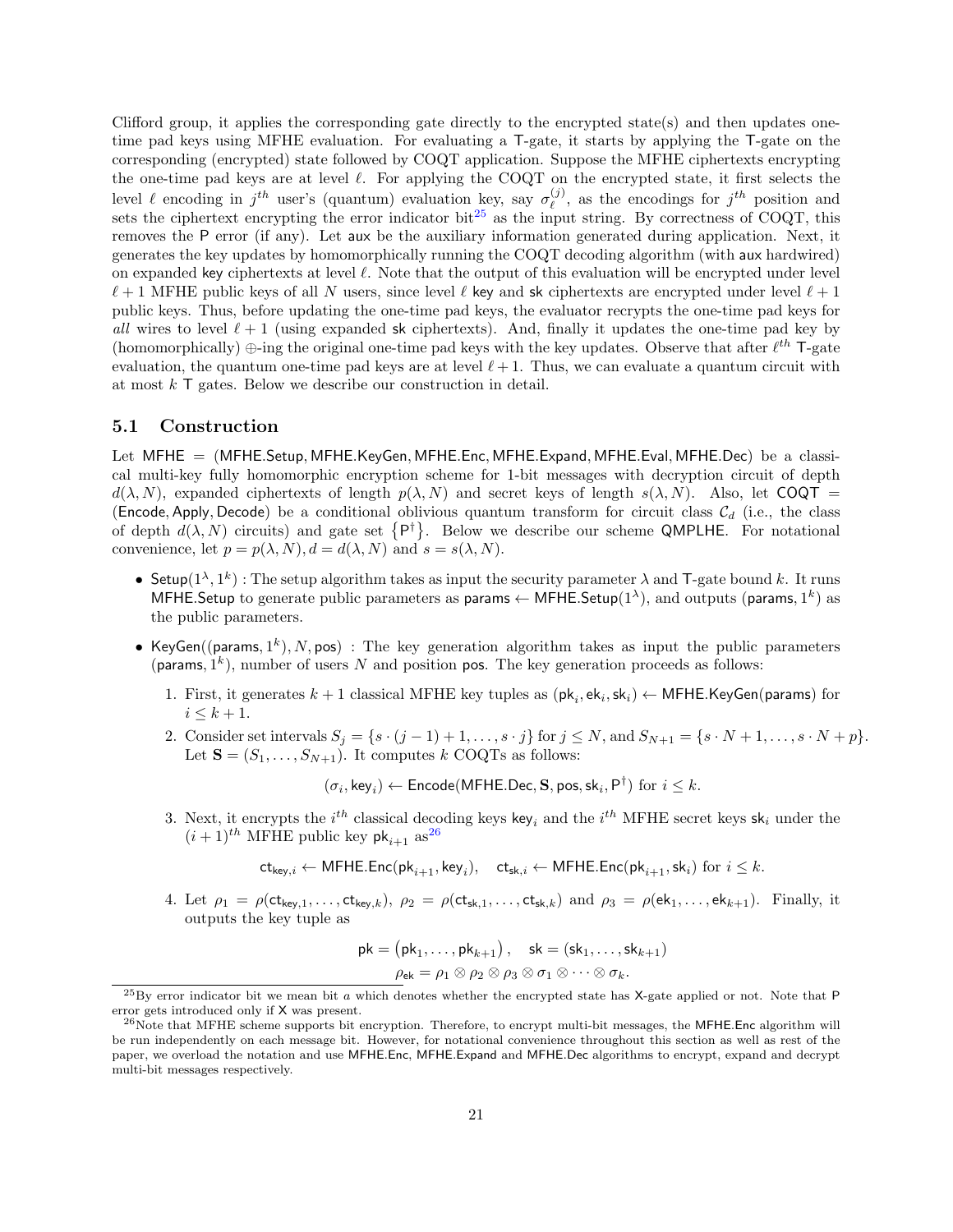• Enc(pk,  $\rho$ ) : The encryption algorithm takes as input a public key pk and a single-qubit  $\rho$ <sup>[27](#page-21-0)</sup>. Let  $pk = (pk_1, \ldots, pk_{k+1})$ . It chooses bits a, b uniformly at random, encrypts them under  $pk_1$  and computes a quantum one-time pad of  $\rho$  using a, b. Concretely, it outputs a cipherstate  $\sigma$  in the following classicalquantum state

$$
\frac{1}{4}\sum_{a,b\in\{0,1\}}\rho(\mathsf{MFHE}.\mathsf{Enc}(\mathsf{pk}_1,(a,b)))\otimes(\mathsf{X}^a\mathsf{Z}^b)\rho(\mathsf{X}^a\mathsf{Z}^b)^\dagger.
$$

**•** Expand( $(\mathsf{pk}^{(1)},\ldots,\mathsf{pk}^{(N)}), i, \sigma$ ) : The expansion algorithm takes as input N public keys  $\mathsf{pk}^{(j)}$  and a single cipherstate  $\sigma$  encrypted under  $i^{th}$  public key. Let  $pk^{(j)} = (pk_1^{(j)}, \ldots, pk_{k+1}^{(j)})$  for  $j \leq N$ , and  $\sigma$ is a classical-quantum state with the classical component being a MFHE ciphertext ct and quantum component being a single-qubit  $\sigma_{ct}$ .

It runs the MFHE expansion algorithm on ciphertext ct to compute expanded ciphertext as  $\hat{ct}$  ← MFHE.Expand( $(\mathsf{pk}_1^{(1)}, \ldots, \mathsf{pk}_1^{(N)}), i, \mathsf{ct}$ ), and outputs  $\rho(\hat{\mathsf{ct}}) \otimes \sigma_{\mathsf{ct}}$  as the expanded cipherstate.

Eval $(C,(\rho_{\text{ek}}^{(1)},\ldots,\rho_{\text{ek}}^{(N)}),\hat{\sigma})$ : The evaluation algorithm takes as input a circuit C, a tuple of N evaluation<br>level for each position and evangeled eigherate  $\hat{\sigma}$ . Let n be the number of input wires to circui keys for each position and expanded cipherstate  $\hat{\sigma}$ . Let n be the number of input wires to circuit C<br>and t be the number of  $\Gamma$  gates in it. and  $t$  be the number of  $\mathsf{T}\text{-gates in it.}$ 

Let  $\rho^{(i)}_{\mathsf{ek}} = \rho^{(i)}_1 \otimes \rho^{(i)}_2 \otimes \rho^{(i)}_3 \otimes \sigma^{(i)}_1 \otimes \cdots \otimes \sigma^{(i)}_k$  $\mathbf{f}_{k}^{(i)}$  for  $i \leq N$ . Also, let  $\rho_1^{(i)} = \rho(\mathsf{ct}_{\mathsf{key},1}^{(i)}, \ldots, \mathsf{ct}_{\mathsf{key},k}^{(i)}), \rho_2^{(i)} =$  $\rho(\mathsf{ct}_{\mathsf{sk},1}^{(i)},\ldots,\mathsf{ct}_{\mathsf{sk},k}^{(i)})$  and  $\rho_3^{(i)} = \rho(\mathsf{ek}_1^{(i)},\ldots,\mathsf{ek}_{k+1}^{(i)}).$  The evaluation algorithm first expands the key and sk ciphertexts for all  $k$  levels and  $N$  users as

$$
\widehat{\mathsf{ct}}_{\mathsf{key},j}^{(i)} \leftarrow \mathsf{MFHE}.\mathsf{Expand}((\mathsf{pk}_{j+1}^{(1)},\ldots,\mathsf{pk}_{j+1}^{(N)}), i, \mathsf{ct}_{\mathsf{key},j}^{(i)}), \quad \widehat{\mathsf{ct}}_{\mathsf{sk},j}^{(i)} \leftarrow \mathsf{MFHE}.\mathsf{Expand}((\mathsf{pk}_{j+1}^{(1)},\ldots,\mathsf{pk}_{j+1}^{(N)}), i, \mathsf{ct}_{\mathsf{sk},j}^{(i)})
$$

The expanded cipherstate  $\hat{\sigma}$  consists of an n-fold state  $\hat{\sigma}_{ct}$  and n MFHE expanded ciphertexts  $\{\hat{\mathfrak{ct}}_w\}_{w=1}^n$ , where  $\hat{\mathfrak{c}}^w$  is the ciphertext corresponding to wire w. Let  $\hat{\sigma}_w$  denote the qubit at wire w.

Let  $\ell$  denote the current MFHE ciphertext level. Each T-gate evaluation increases  $\ell$  by 1. The evaluation algorithm starts with  $\ell = 1$  and performs evaluation (gate-by-gate) as follows:

- 1. P-Gate on wire w: Apply P-gate to  $\hat{\sigma}_w$  (i.e., qubit at wire w). Let  $f_P$  denote the following circuit on two bits  $\begin{equation} f_P(a,b)=(a,a\oplus b). \end{equation}$  Update  $\hat{\mathfrak{ct}}_w$  as  $\hat{\mathfrak{ct}}_w \leftarrow$  MFHE.Eval( $f_P$ ,  $(\mathsf{ek}_\ell^{(1)},\ldots,\mathsf{ek}_\ell^{(N)}),\hat{\mathfrak{ct}}_w$ ).
- 2. H-Gate on wire w: Apply H-gate to  $\hat{\sigma}_w$ . Let  $f_H$  denote the following circuit on two bits  $f_H(a, b) = (b, a)$ . Update  $\hat{\mathbf{ct}}_w$  as  $\hat{\mathbf{ct}}_w \leftarrow \mathsf{MFHE}.\mathsf{Eval}(f_H,(\mathsf{ek}^{(1)}_\ell,\ldots,\mathsf{ek}^{(N)}_\ell),\hat{\mathbf{ct}}_w)$ .
- 3. CNOT-Gate on wires v, w: Apply CNOT-gate to  $\hat{\sigma}_v$ ,  $\hat{\sigma}_w$ . Let  $f_{\text{CNOT}}^v$  and  $f_{\text{CNOT}}^w$  denote the following given the set of  $f_v$  (a b a d) = (a b a d) = (a b a d) = (a b a d) = (a b a d) = (a b a d) = (a b following circuits on four bits  $-f_{\text{CNOT}}^v(a, b, c, d) = (a, b \oplus d), f_{\text{CNOT}}^w(a, b, c, d) = (a \oplus c, d)$ . Update  $\widehat{\text{ct}}_v, \widehat{\text{ct}}_w$  as

$$
\hat{\mathbf{ct}}_v \leftarrow \mathsf{MFHE}.\mathsf{Eval}(f_{\mathsf{CNOT}}^v, (\mathsf{ek}_{\ell}^{(1)}, \dots, \mathsf{ek}_{\ell}^{(N)}), (\hat{\mathsf{ct}}_v, \hat{\mathsf{ct}}_w)),
$$
\n
$$
\hat{\mathsf{ct}}_w \leftarrow \mathsf{MFHE}.\mathsf{Eval}(f_{\mathsf{CNOT}}^w, (\mathsf{ek}_{\ell}^{(1)}, \dots, \mathsf{ek}_{\ell}^{(N)}), (\hat{\mathsf{ct}}_v, \hat{\mathsf{ct}}_w)).
$$

4. **T-gate on wire** w: Apply T-gate to  $\hat{\sigma}_w$ . Note that  $\hat{\sigma}_w$  is an encryption of two classical bits (say a, b). Let  $\hat{\mathbf{ct}}_{w,1}$  denote the expanded ciphertext of first bit (i.e., a).<sup>[28](#page-21-1)</sup> Consider set intervals  $S_i = \{s \cdot (i-1) + 1, \ldots, s \cdot i\}$  for  $i \leq N$ , and  $S_{N+1} = \{s \cdot N + 1, \ldots, s \cdot N + p\}.$ Let  $S = (S_1, \ldots, S_{N+1})$ . It applies the COQTs on  $\hat{\sigma}_w$  as follows

$$
(\widehat{\sigma}_w, \text{aux}) \leftarrow \text{Apply}(\text{MFHE.Dec}, \mathbf{S}, \sigma_\ell^{(1)}, \dots, \sigma_\ell^{(N)}, \widehat{\text{ct}}_{w,1}, \widehat{\sigma}_w).
$$

<span id="page-21-1"></span><span id="page-21-0"></span><sup>27</sup>Multi-qubits could be encrypted analogously.

<sup>&</sup>lt;sup>28</sup>Recall that the MFHE scheme supports bit encryption, therefore each ciphertext only encrypts one-bit. Thus, each  $\hat{\sigma}_w$ consists of two ciphertexts  $\hat{\mathfrak{ct}}_{w,1}, \hat{\mathfrak{ct}}_{w,2}.$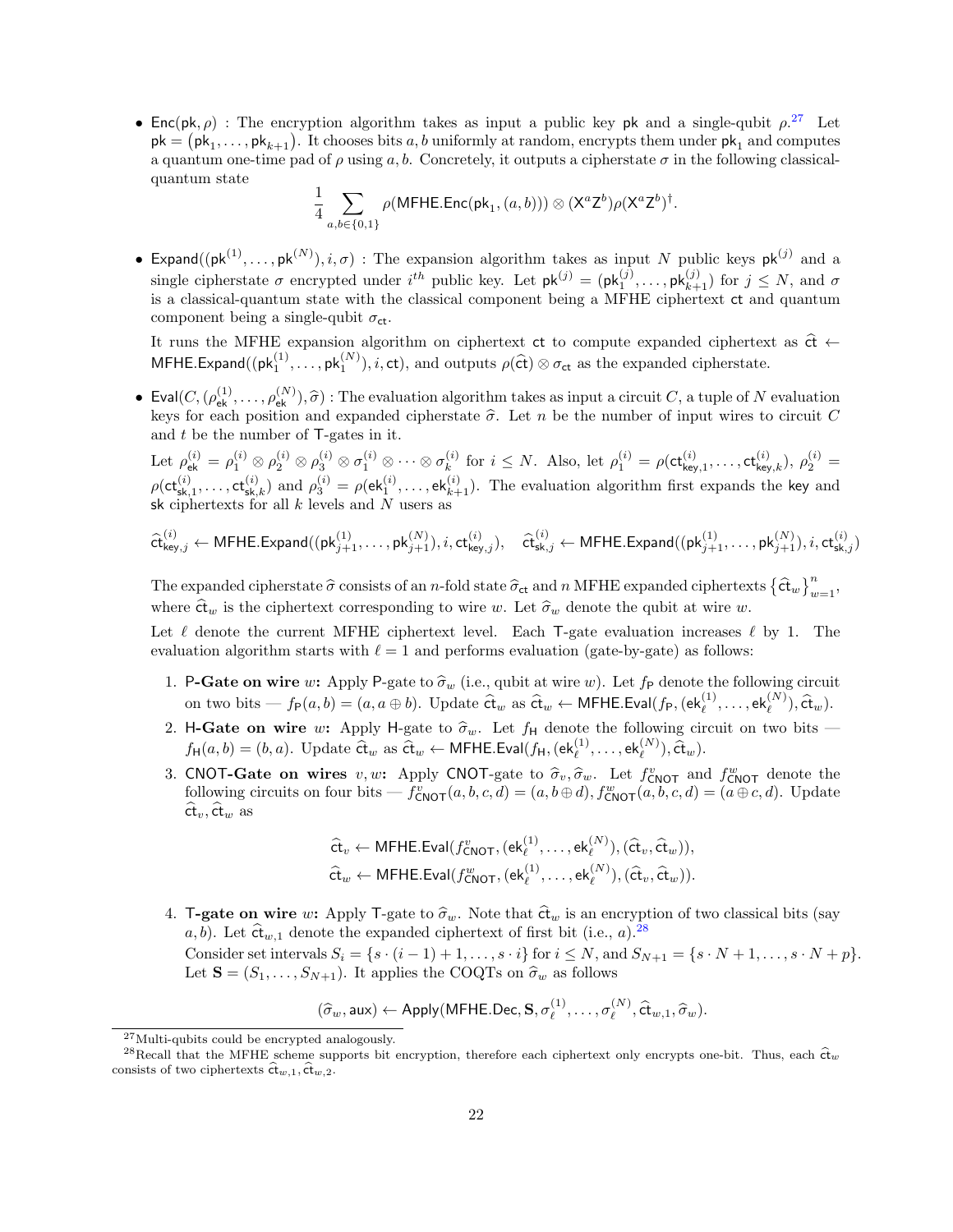Next, it recrypts the current one-time pad keys from level  $\ell$  to  $\ell + 1$  for all wires  $v \leq n$ . Let  $f_{\text{Dec}}^v$  be the MFHE.Dec circuit with ciphertext  $\hat{\mathbf{c}}_v$  hardwired. Concretely,  $f_{\text{Dec}}^v(x_1, \ldots, x_N) =$ MFHE.Dec( $x_1, \ldots, x_N$ ,  $\hat{\mathbf{ct}}_v$ ). The evaluator recrypts  $\hat{\mathbf{ct}}_v$  (for all  $v \leq n$ ) as follows

$$
\widehat{\mathsf{ct}}_v \leftarrow \mathsf{MFHE}.\mathsf{Eval}(f^v_{\mathsf{Dec}}, (\mathsf{ek}^{(1)}_{\ell+1}, \dots, \mathsf{ek}^{(N)}_{\ell+1}), (\widehat{\mathsf{ct}}^{(1)}_{\mathsf{sk}, \ell}, \dots, \widehat{\mathsf{ct}}^{(N)}_{\mathsf{sk}, \ell})).
$$

Let  $f_{\text{Decode}}^{\text{aux}}$  be the Decode circuit with auxiliary information aux hardwired. Concretely,  $f_{\text{Decode}}^{\text{aux}}(x_1,\ldots,x_N)$  = Decode( $x_1, \ldots, x_N$ , aux). Next, it generates key updates for wire w as

$$
\widehat{\mathsf{ct}}'_w \leftarrow \mathsf{MFHE}.\mathsf{Eval}(f_{\mathsf{Decode}}^{\mathsf{aux}},(\mathsf{ek}_{\ell+1}^{(1)},\ldots,\mathsf{ek}_{\ell+1}^{(N)}),(\widehat{\mathsf{ct}}_{\mathsf{key},\ell}^{(1)},\ldots,\widehat{\mathsf{ct}}_{\mathsf{key},\ell}^{(N)})).
$$

Also, let  $f_{\oplus}$  denote the following circuit on four bits —  $f_{\oplus}(a, b, c, d) = (a \oplus c, b \oplus d)$ . The evaluation algorithm updates the wire key as

$$
\widehat{\mathsf{ct}}_w \leftarrow \mathsf{MFHE}.\mathsf{Eval}(f_{\oplus},(\mathsf{ek}_{\ell+1}^{(1)},\ldots,\mathsf{ek}_{\ell+1}^{(N)}),(\widehat{\mathsf{ct}}_w,\widehat{\mathsf{ct}}_w')).
$$

Finally, it increases the MFHE ciphertext level (i.e., sets  $\ell = \ell + 1$ ).

•  $\text{Dec}(\text{sk}^{(1)}, \ldots, \text{sk}^{(N)}, \hat{\sigma})$ : Let  $\text{sk}^{(i)} = (\text{sk}^{(i)}, \ldots, \text{sk}^{(i)}_{k+1})$ . The decryption algorithm takes as input N secret keys and a single (expanded) cipherstate  $\hat{\sigma} = \rho(\hat{\sigma}) \otimes \hat{\sigma}_{ct}$ . Let  $\hat{\sigma}$  be a ciphertext under level  $\ell$ public keys.<sup>[29](#page-22-0)</sup> It decrypts  $\hat{\mathbf{c}}$ t using level  $\ell$  keys as  $(a, b) \leftarrow \mathsf{MFHE}.\mathsf{Dec}(\mathsf{sk}_{\ell}^{(1)}, \ldots, \mathsf{sk}_{\ell}^{(N)}, \hat{\mathsf{ct}}).$  Finally, it performs one-time decryption using keys  $a, b$  and outputs

$$
(\mathsf{X}^a \mathsf{Z}^b) \widehat{\sigma}_{\mathsf{ct}} (\mathsf{X}^a \mathsf{Z}^b)^{\dagger}.
$$

### <span id="page-22-1"></span>5.2 Correctness

We will prove that the quantum multi-key positional homomorphic encryption scheme described above satisfies the correctness property. The proof is divided in two parts where we prove correctness of expansion as well as homomorphic evaluation of arbitrary quantum circuits with at most k T-gates. For simplicity of notation, we only look at the message registers and ignore the auxiliary registers for the purposes of the correctness proof. Also, throughout this section whenever we talk about equality on quantum registers, then we simply mean that the trace distance between the states in those registers is 0.

For any security parameter  $\lambda$ , T-gate bound k, consider public parameters params  $\leftarrow$  MFHE. Setup(1<sup> $\lambda$ </sup>). For any number of users N, the key tuple for  $i^{th}$  user  $(\mathsf{pk}^{(i)}, \rho_{\mathsf{ek}}^{(i)}, \mathsf{sk}^{(i)})$  is of the following form.

$$
\mathsf{pk}^{(i)} = \left(\mathsf{pk}_1^{(i)}, \ldots, \mathsf{pk}_{k+1}^{(i)}\right), \quad \mathsf{sk} = \left(\mathsf{sk}_1^{(i)}, \ldots, \mathsf{sk}_{k+1}^{(i)}\right),
$$

$$
\rho_{\mathsf{ek}}^{(i)} = \rho_1^{(i)} \otimes \rho_2^{(i)} \otimes \rho_3^{(i)} \otimes \sigma_1^{(i)} \otimes \cdots \otimes \sigma_k^{(i)},
$$

where  $\rho_1^{(i)} = \rho(\mathsf{ct}_{\mathsf{key},1}^{(i)}, \ldots, \mathsf{ct}_{\mathsf{key},k}^{(i)}), \rho_2^{(i)} = \rho(\mathsf{ct}_{\mathsf{sk},1}^{(i)}, \ldots, \mathsf{ct}_{\mathsf{sk},k}^{(i)})$  and  $\rho_3^{(i)} = \rho(\mathsf{ek}_1^{(i)}, \ldots, \mathsf{ek}_{k+1}^{(i)}),$  and MFHE keys are generated as  $(\mathsf{pk}_j^{(i)},\mathsf{ek}_j^{(i)},\mathsf{sk}_j^{(i)}) \gets \mathsf{MFHE}.\mathsf{KeyGen}(\mathsf{params}), \text{and } (\sigma_j^{(i)},\mathsf{key}_j^{(i)}) \gets \mathsf{Encode}(\mathsf{MFHE}.\mathsf{Dec}, \mathbf{S}, i, \mathsf{sk}_j^{(i)}, \mathsf{P}^\dagger)$ for all  $i \leq N, j \leq k+1$ . Also, ciphertexts  $\mathsf{ct}_{\mathsf{key},j}^{(i)},\mathsf{ct}_{\mathsf{sk},j}^{(i)}$  are generated as  $\mathsf{ct}_{\mathsf{key},j}^{(i)} \leftarrow \mathsf{MFHE}.\mathsf{Enc}(\mathsf{pk}_{j+1}^{(i)},\mathsf{key}_{j}^{(i)}),$  $\mathsf{ct}_{\mathsf{sk},j}^{(i)} \leftarrow \mathsf{MFHE}.\mathsf{Enc}(\mathsf{pk}_{j+1}^{(i)},\mathsf{sk}_{j}^{(i)}).$ 

**Expansion.** Consider any single-qubit state  $\rho^{\mathcal{M}}$  and any index  $i \leq N$ . Encryption of  $\rho^{\mathcal{M}}$  under  $\mathsf{pk}^{(i)}$ will be of the form  $\sigma = \rho(\text{ct}) \otimes \sigma_{\text{ct}}$ , where  $\text{ct } \leftarrow \text{MFHE}.\text{Enc}(\text{pk}_1^{(i)},(a,b))$  and  $\sigma_{\text{ct}} = (X^a Z^b) \rho^{\mathcal{M}} (X^a Z^b)^{\dagger}$ for some random bits  $a, b$ . Note that the expansion algorithm simply expands the classical ciphertext

<span id="page-22-0"></span><sup>&</sup>lt;sup>29</sup>Note that the expanded ciphertexts might not be encrypted under top level keys. The MFHE ciphertext component in expanded cipherstates (i.e., just after expansion) will be at level 1. And, in evaluated cipherstates, MFHE ciphertexts will be at level  $t$ , where  $t$  is the number of  $T$ -gates in circuit  $C$  being evaluated.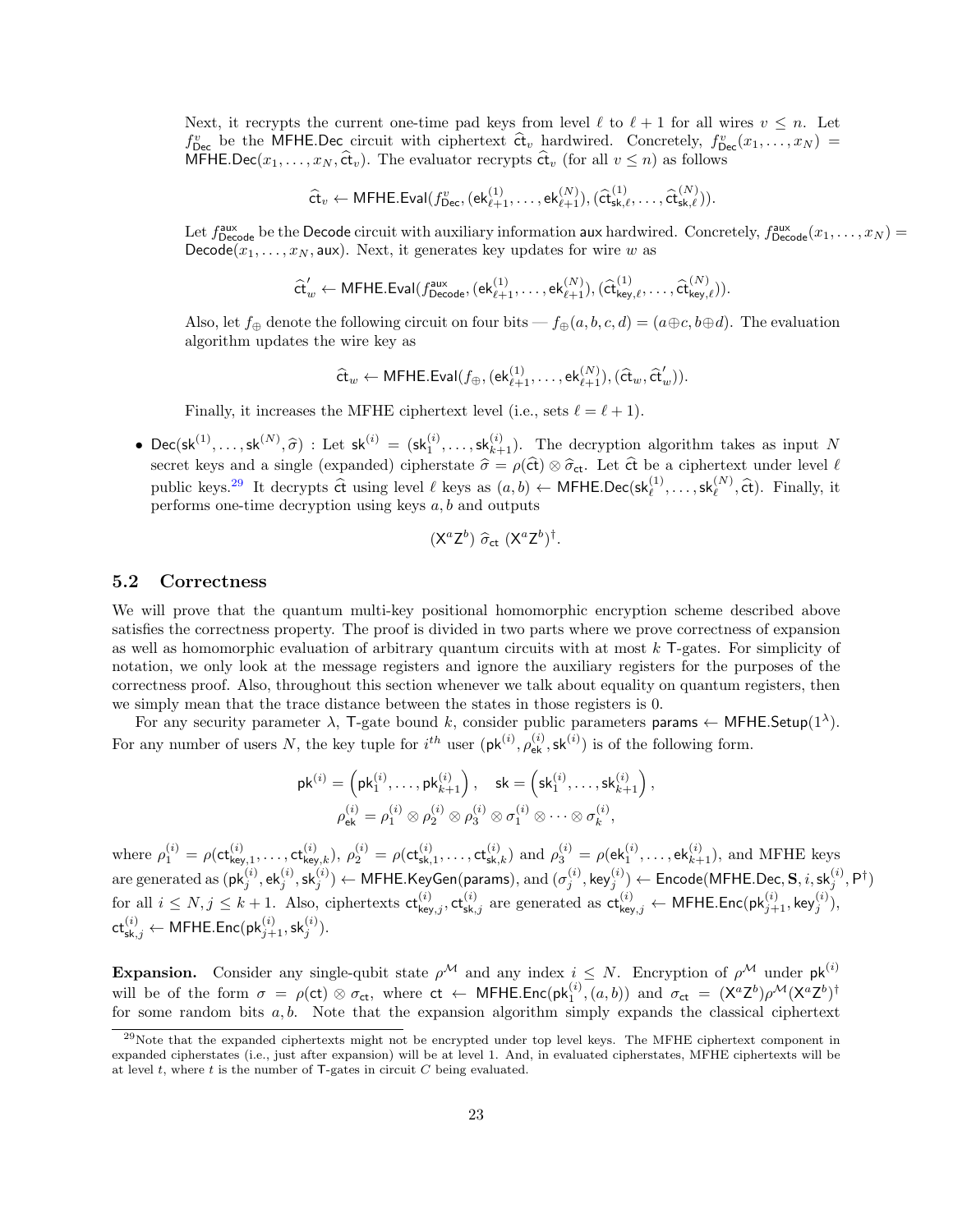$\mathsf{ct} = \mathsf{MFHE}.\mathsf{Enc}(\mathsf{pk}_1^{(i)},(a,b))$  as  $\hat{\mathsf{ct}} \leftarrow \mathsf{MFHE}.\mathsf{Expand}((\mathsf{pk}_1^{(1)},\ldots,\mathsf{pk}_1^{(N)}), i, \mathsf{ct}).$  The corresponding expanded

ciphertext will be  $\hat{\sigma} = \rho(\hat{\sigma}) \otimes \sigma_{\sigma t}$ .<br>From correctness of MFHE scheme, we know that MFHE.Dec(sk $^{(1)}_1, \ldots, s k_1^{(N)}$ ,  $\hat{\sigma}$ ) = (a, b). Also, we know that  $(X^a Z^b) \sigma_{ct}(X^a Z^b)^{\dagger} = \rho^{\mathcal{M}}$ . Therefore, Dec(sk<sup>(1)</sup>,..., sk<sup>(N)</sup>,  $\hat{\sigma}$ ) =  $\rho^{\mathcal{M}}$ . As stated before, here by equality we mean that the trace distance between the associated states is zero. This concludes proof of correct expansion.

Evaluation. Since we have proven correctness of expansion, for proving correct evaluation we only need to show that given an expanded cipherstate  $\hat{\sigma}$ , the evaluation algorithm preserves correctness at each step. The proof follows from an inductive argument. Below we prove that for every  $C \in \{P, H, \text{CNOT}, \text{T}\}\)$ , the evaluated cipherstate correctly decrypts.

**Case 1** ( $C \in \{P, H, \text{CNOT}\}\$ : The proof of correctness is similar to that of CL scheme of [\[BJ15\]](#page-45-8). First, we argue correctness if  $C \in \{P, H\}$  (i.e., a single-qubit gate).

Let  $\hat{\sigma} = \rho(\hat{\textbf{ct}}) \otimes \hat{\sigma}_{\textbf{ct}}$  be an expanded cipherstate encrypting a single qubit  $\rho^{\mathcal{M}}$  under level  $\ell$  keys. For ease of exposition, consider that  $\rho^{\mathcal{M}} = |\psi\rangle\langle\psi|$  (i.e., a single-qubit pure state  $|\psi\rangle$ ). Let MFHE.Dec(sk<sup>(1</sup>),..., sk<sup>(N</sup>), ct) =  $(a, b)$  for some bits a, b. Thus, we know that  $\hat{\sigma}_{ct} = (X^a Z^b) |\psi\rangle\langle\psi| (X^a Z^b)^{\dagger}$ . Note that the evaluation algorithm simply applies the gate C to  $\hat{\sigma}_{ct}$ . This can be written as

$$
C\mathsf{X}^{a}\mathsf{Z}^{b}|\psi\rangle = \begin{cases} \mathsf{X}^{a}\mathsf{Z}^{a\oplus b}C|\psi\rangle & \text{ if } C = \mathsf{P} \\ \mathsf{X}^{b}\mathsf{Z}^{a}C|\psi\rangle & \text{ if } C = \mathsf{H}. \end{cases}
$$

Next, it updates  $\hat{\mathbf{ct}}$  as  $\hat{\mathbf{ct}} = \mathsf{MFHE}.\mathsf{Eval}(f_C,(\mathsf{ek}_l^{(1)},\ldots,\mathsf{ek}_l^{(N)}),\hat{\mathsf{ct}}).$  Since  $\hat{\mathsf{ct}}$  encrypted  $(a,b)$  before evaluation. After evaluation,  $\hat{\text{ct}}$  will encrypt  $f_C (a, b)$ . This follows from correctness of MFHE scheme. Thus, we could write that

$$
\mathsf{MFHE}.\mathsf{Dec}(\mathsf{sk}_{\ell}^{(1)},\ldots,\mathsf{sk}_{\ell}^{(N)},\widehat{\mathsf{ct}}) = \begin{cases} (a,a \oplus b) & \text{if } C = \mathsf{P} \\ (b,a) & \text{if } C = \mathsf{H}. \end{cases}
$$

Therefore, if  $C \in \{P, H\}$ , then evaluated cipherstates correctly decrypt. Next, we argue correctness in the case  $C = \text{CNOT}$ . Let  $\hat{\sigma} = \rho(\hat{\sigma}_1, \hat{\sigma}_2) \otimes \hat{\sigma}_{\text{ct}}$  be an expanded cipherstate encrypting two qubits. Let MFHE.Dec(sk $_{\ell}^{(1)}, \ldots, s_{k}^{(N)}$ ,  $\hat{\epsilon}_{i}$ ) =  $(a_i, b_i)$  for some bits  $a_1, b_1, a_2, b_2$ . As before assume that  $\hat{\sigma}_{ct}$  is in pure state, so  $\hat{\sigma}_{ct} = (X^{a_1} Z^{b_1} \otimes X^{a_2} Z^{b_2}) |\psi\rangle\langle\psi| (X^{a_1} Z^{b_1} \otimes X^{a_2} Z^{b_2})^{\dagger}$ . Thus,

$$
C({X^{a_1}Z^{b_1}\otimes X^{a_2}Z^{b_2}})\ket{\psi}=(X^{a_1\oplus a_2}Z^{b_1}\otimes X^{a_2}Z^{b_1\oplus b_2})C\ket{\psi}.
$$

Similarly, the correctness of key update follows from the correctness of MFHE scheme. This concludes the proof of evaluation correctness if  $C \in \{P, H, \text{CNOT}\}.$ 

**Case 2** (C = T) : Let  $\hat{\sigma} = \rho(\hat{\sigma}) \otimes \hat{\sigma}_{\hat{\sigma}}$  be an expanded cipherstate encrypting a single qubit under level  $\ell$  keys, such that MFHE.Dec(sk<sup>(1)</sup>,...,sk<sup>(N)</sup>,  $\hat{\epsilon}$ ) = (a, b) for some bits a, b, and  $\hat{\sigma}_{ct} = (X^a Z^b) \rho^{\mathcal{M}} (X^a Z^b)^{\dagger}$  for some quantum state  $\rho^{\mathcal{M}}$ . Also, let  $\hat{\mathbf{c}} = (\hat{\mathbf{c}}_{a}, \hat{\mathbf{c}}_{b})$ , where  $\hat{\mathbf{c}}_{a}$  and  $\hat{\mathbf{c}}_{b}$  encrypt a and b, respectively.<sup>[30](#page-23-0)</sup>

The evaluation algorithm starts by applying T-gate to the state  $\hat{\sigma}_{ct}$ . This updates the state  $\hat{\sigma}_{ct}$  to

$$
(\mathsf{P}^a \mathsf{X}^a \mathsf{Z}^b \mathsf{T}) \rho^{\mathcal{M}} (\mathsf{P}^a \mathsf{X}^a \mathsf{Z}^b \mathsf{T})^{\dagger}.
$$

Let  $\boldsymbol{\sigma}_{\ell} = (\sigma_{\ell}^{(1)}$  $\sigma_\ell^{(1)}, \ldots, \sigma_\ell^{(N)}$  $\mathbf{R}^{(N)}_{\ell}$ ),  $\mathbf{ek}_{\ell} = (\mathsf{ek}_{\ell}^{(1)}, \dots, \mathsf{ek}_{\ell}^{(N)})$  and  $\mathsf{sk}_{\ell} = (\mathsf{sk}_{\ell}^{(1)}, \dots, \mathsf{sk}_{\ell}^{(N)})$ . Next, the evaluator applies COQTs on  $\hat{\sigma}_{ct}$  as

$$
(\hat{\sigma}_{ct}, \text{aux}) \leftarrow \text{Apply}(\text{MFHE.Dec}, \mathbf{S}, \sigma_{\ell}, \hat{\text{ct}}_a, \hat{\sigma}_{\text{ct}}).
$$

And, it homomorphically runs the decoding algorithm as

$$
\widehat{\mathsf{ct}}' \leftarrow \mathsf{MFHE}.\mathsf{Eval}(f_{\mathsf{Decode}}^{\mathsf{aux}},\mathsf{ek}_{\ell+1},(\widehat{\mathsf{ct}}_{\mathsf{key},\ell}^{(1)},\ldots,\widehat{\mathsf{ct}}_{\mathsf{key},\ell}^{(N)})).
$$

<span id="page-23-0"></span><sup>30</sup>Recall MFHE scheme encrypts bit-by-bit.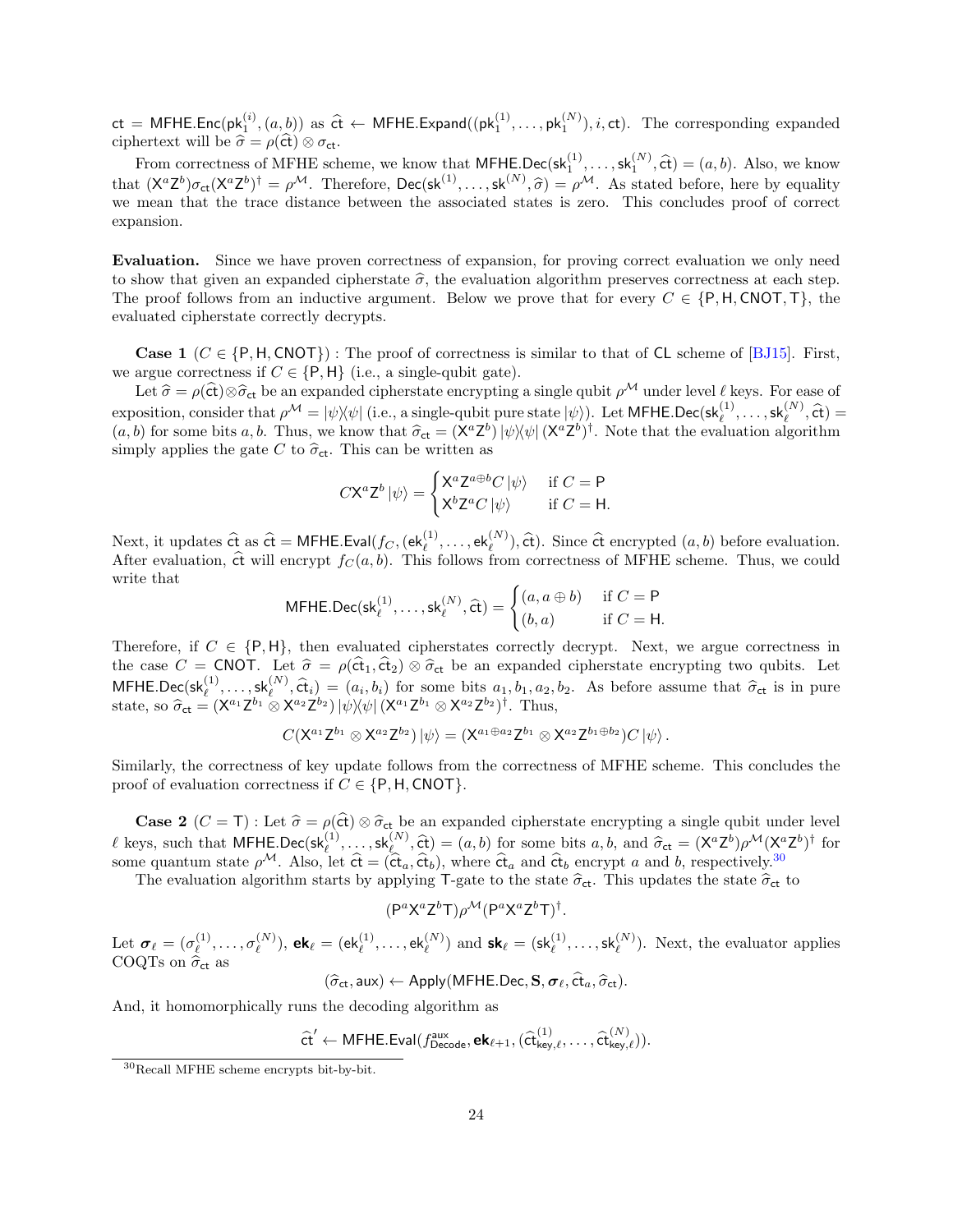First, note that by correctness of MFHE expansion  $\hat{\sigma}^{(i)}_{\text{key},\ell}$  is an encryption of key<sub> $(\ell)$ </sub>. Also, by correctness of MFHE evaluation, we can claim that  $\hat{\mathbf{c}}'$  is an MFHE encryption of  $(a', b') = \text{Decode}(\text{key}_\ell^{(1)}, \dots, \text{key}_\ell^{(N)}, \text{aux})$ under level  $\ell + 1$  public keys. Let  $\alpha = \mathsf{MFHE}$ .Dec( $\mathsf{sk}_\ell, \hat{\mathsf{ct}}_a$ ). By correctness of MFHE decryption, we know that  $\alpha = a$ . Therefore, we can claim by correctness of COQTs that  $\hat{\sigma}_{ct}$  is transformed as follows:

$$
\begin{split} \widehat{\sigma}_{ct} &= \left( X^{a'} Z^{b'} (P^{\dagger})^{\alpha} P^{a} X^{a} Z^{b} T \right) \rho^{\mathcal{M}} \left( X^{a'} Z^{b'} (P^{\dagger})^{\alpha} P^{a} X^{a} Z^{b} T \right)^{\dagger} \\ &= \left( X^{a'} Z^{b'} X^{a} Z^{b} T \right) \rho^{\mathcal{M}} \left( X^{a'} Z^{b'} X^{a} Z^{b} T \right)^{\dagger} \\ &= \left( X^{a' \oplus a} Z^{b' \oplus b} T \right) \rho^{\mathcal{M}} \left( X^{a' \oplus a} Z^{b' \oplus b} T \right)^{\dagger} \end{split}
$$

So,  $\hat{\sigma}_{ct}$  is a quantum one-time pad encryption of  $\rho^{\mathcal{M}}$  with  $a' \oplus a, b' \oplus b$  as secret keys. The evaluation also recents  $\hat{\sigma}$  (i.e., the one time pad keys a b) from encryptions under level  $\ell$  heys to level algorithm also recrypts  $\hat{\alpha}$  (i.e., the one-time pad keys a, b) from encryptions under level  $\ell$  keys to level  $\ell + 1$ . So, by correctness of decryption and evaluation, we know that recryption procedure is correct and thus  $\hat{\alpha}$  is an encryption of  $(a, b)$  under level  $\ell + 1$  keys.<sup>[31](#page-24-0)</sup> Finally, the evaluator performs "xor" on ciphertexts  $\hat{\mathbf{c}}$  and  $\widehat{\text{ct}}'$  as follows

$$
\widehat{\mathsf{ct}} \leftarrow \mathsf{MFHE}.\mathsf{Eval}(f_{\oplus},\mathsf{ek}_{\ell+1},(\widehat{\mathsf{ct}},\widehat{\mathsf{ct}}')).
$$

By correctness of MFHE evaluation, we know that  $\hat{\mathfrak{ct}}$  now encrypts  $(a' \oplus a, b' \oplus b)$  under level  $\ell+1$  public keys. Therefore, the decryption algorithm will first compute the keys  $(a' \oplus a, b' \oplus b)$ , and then perform one-time pad decryption to correctly recover message state  $\rho^{\mathcal{M}}$ . This conclude the proof of correctness.

### 5.3 Security

We will now show that the scheme described above is q-IND-CPA secure as per Definition [3.3.](#page-13-1) Formally, we prove the following.

<span id="page-24-1"></span>Theorem 5.1. If MFHE = (MFHE.Setup, MFHE.KeyGen, MFHE.Enc, MFHE.Expand, MFHE.Eval, MFHE.Dec) is a q-IND-CPA secure multi-key fully homomorphic encryption scheme for 1-bit messages satisfying Defini-tion [3.1,](#page-11-0) and  $COQT = (Encode, Apply, Decode)$  is a secure conditional oblivious quantum transform for circuit class  $C_d$  and gate set  $\{P^{\dagger}\}\$  satisfying Definition [4.1,](#page-19-2) then the scheme QMPLHE (described in Section [5.1\)](#page-20-2) is a q-IND-CPA secure quantum multi-key positional leveled homomorphic encryption scheme for quantum circuits with polynomially bounded T-gates as per Definition [3.3.](#page-13-1)

Our proof proceeds via a sequence of hybrid games. Each game is played between the challenger and attacker A. Let A be any quantum PPT adversary that wins the q-IND-CPA game with non-negligible advantage. We argue that such an adversary must break security of at least one underlying primitive. The first game corresponds to the q-IND-CPA game as described in Definition [3.3.](#page-13-1) In the final game, the challenge cipherstate does not contain any information about the challenge message state. We would like point out that in the hybrid games the adversary is given public-evaluation key pair for N users, position  $pos \leq N$ and T-gate bound  $k$ . And, the indistinguishability proofs hold irrespective of the choice of  $N$ , pos and  $k$ .

The high level proof idea is as follows. First, note that the  $i^{th}$  COQT depends on key sk<sub>i</sub>, and its decoding key key<sub>i</sub> as well as  $sk_i$  is encrypted under public key  $pk_{i+1}$ . That is, level i decoding key and secret key in encrypted under level  $i + 1$  key. Now, the adversary has no information about the secret key for level  $k + 1$  (i.e., last level). Thus, using q-IND-CPA security of underlying MFHE scheme, we could switch the corresponding ciphertexts to encryptions of all-zeros strings, thereby removing the decoding key of  $k^{th}$  COQT. Next, using COQT security, we could switch to an encoding of all-zeros string instead of the  $k^{th}$  secret key. This removes the information about  $k^{th}$  secret key completely. Proceeding this way, we could switch all COQTs to be empty transforms and all ciphertexts to encrypt to all-zeros strings. Finally,

<span id="page-24-0"></span><sup>&</sup>lt;sup>31</sup> Actually the evaluator recrypts all the wire keys at this point. The correctness of all recryptions is guaranteed by correctness of underlying MFHE scheme.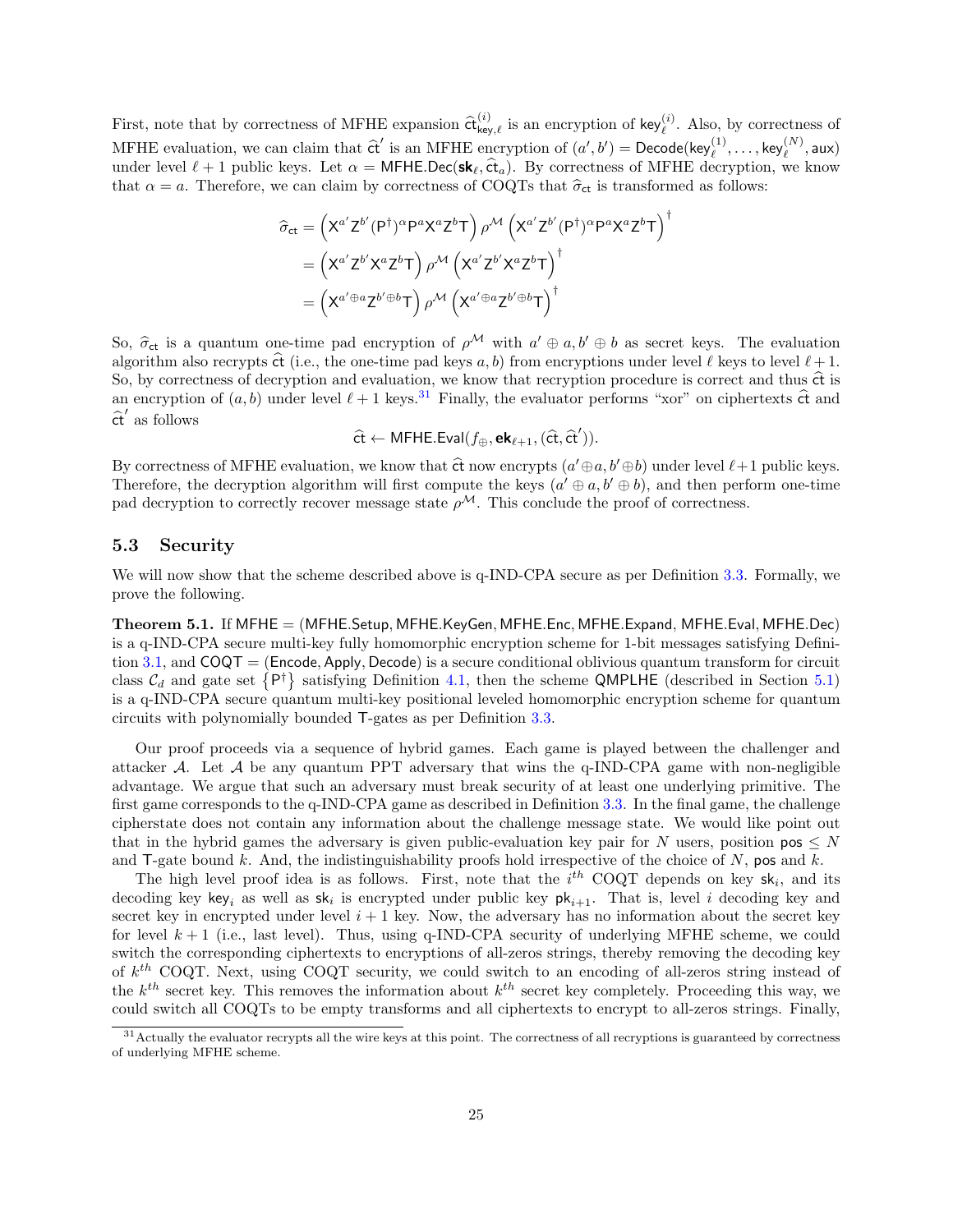we could switch the encryption of one-time pad keys (in the challenge cipherstate) to encryption of zeros, thereby reducing it to the security of quantum one-time pad. Below we describe the proof in detail.

Throughout the hybrids, the set intervals  $S = (S_1, \ldots, S_{N+1})$  are defined as in the construction, i.e.  $S_i = \{s \cdot (i-1)+1,\ldots,s \cdot i\}$  for  $i \leq N$  and  $S_{N+1} = \{s \cdot N+1,\ldots,s \cdot N+p\}$ . Also, we will use 0 to denote the all-zeros string of appropriate length.

Game 1: This game is same as the original q-IND-CPA game.

- 1. Setup Phase. The challenger sets up by sampling the MFHE public parameters params  $\leftarrow$  MFHE. Setup(1<sup> $\lambda$ </sup>). Next, it proceeds as follows:
	- (a) It generates  $k+1$  classical MFHE key tuples as  $(\mathsf{pk}_i, \mathsf{ek}_i, \mathsf{sk}_i) \leftarrow \mathsf{MFHE}$ .KeyGen(params) for  $i \leq$  $k+1$ .
	- (b) It computes  $k$  COQTs as  $(\sigma_i, \text{key}_i) \leftarrow \text{Encode}(\text{MFHE.Dec}, \mathbf{S}, \text{pos}, \text{sk}_i, \mathsf{P}^{\dagger})$  for  $i \leq k$ .
	- (c) Next, it computes 2k MFHE ciphertexts  $ct_{key,i}$ ,  $ct_{sk,i}$  as  $ct_{key,i}$   $\leftarrow$  MFHE.Enc( $pk_{i+1}$ , key<sub>i</sub>),  $ct_{sk,i}$   $\leftarrow$ MFHE.Enc(pk<sub>i+1</sub>, sk<sub>i</sub>) for  $i \leq k$ .
	- (d) Let  $\rho_1 = \rho(\mathsf{ct}_{\mathsf{kev},1},\ldots,\mathsf{ct}_{\mathsf{kev},k}), \rho_2 = \rho(\mathsf{ct}_{\mathsf{sk},1},\ldots,\mathsf{ct}_{\mathsf{sk},k})$  and  $\rho_3 = \rho(\mathsf{ek}_1,\ldots,\mathsf{ek}_{k+1}).$  Finally, it sends the public parameters, public key and evaluation key to  $A$  as

$$
\mathsf{params}' = (\mathsf{params}, 1^k), \quad \mathsf{pk} = (\mathsf{pk}_1, \dots, \mathsf{pk}_{k+1})
$$
\n
$$
\rho_{\mathsf{ek}} = \rho_1 \otimes \rho_2 \otimes \rho_3 \otimes \sigma_1 \otimes \dots \otimes \sigma_k.
$$

2. Challenge. Next, A sends the challenge message register  $\mathcal{R}^{\mathcal{M}}$  to the challenger.

The challenger chooses a random bit  $\beta \leftarrow \{0,1\}$ . If  $\beta = 0$ , it erases the message state in register  $\mathcal{R}^{\mathcal{M}}$ , otherwise the register is unchanged. That is, if  $\beta = 0$  then the register  $\mathcal{R}^{\mathcal{M}}$  contains state  $|0\rangle\langle 0|$ , otherwise it contains some message state  $\rho^{\mathcal{M}}$ . It chooses random bits  $a, b \leftarrow \{0, 1\}$ , and applies a quantum one-time pad on register  $\mathcal{R}^{\mathcal{M}}$  using a, b. It also encrypts  $(a, b)$  under key pk<sub>1</sub> as ct  $\leftarrow$ MFHE.Enc( $pk_1$ ,  $(a, b)$ ). Finally, it sends the encrypted register  $\mathcal{R}^{\mathcal{M}}$  and ciphertext ct to the adversary A.

3. Guess. A outputs it guess  $\beta'$  and wins if  $\beta' = \beta$ .

We will now define  $2k + 1$  intermediate games — Game  $(2, i^*, 0), (2, i^*, 1)$  for  $i^* \in \{0, 1, \ldots, k-1\}$  and Game  $(2, k, 0)$ . The hybrid game  $(2, 0, 0)$  will be same as Game 1. Also, hybrid game  $(2, k, 0)$  will be same as Game 3.

Game  $(2, i^*, 0)$ : This is same as Game 1, except the challenger computes COQTs  $(\sigma_i, \text{key}_i)$  and ciphertexts  $ct_{key,i}$ ,  $ct_{sk,i}$  for top  $i^*$  levels (i.e., for  $i > k-i^*$ ) as transforms of **0** instead of  $sk_i$ , and ciphertexts as encryptions of all-zeros string (respectively).

- 1. Setup Phase. The challenger sets up by sampling the MFHE public parameters params  $\leftarrow$  MFHE. Setup(1<sup> $\lambda$ </sup>). Next, it proceeds as follows:
	- (a) It generates  $k+1$  classical MFHE key tuples as  $(\mathsf{pk}_i, \mathsf{ek}_i, \mathsf{sk}_i) \leftarrow \mathsf{MFHE}$ .KeyGen(params) for  $i \leq$  $k+1$ .
	- (b) It computes  $k$  COQTs as  $(\sigma_i, \text{key}_i) \leftarrow \text{Encode}(\text{MFHE.Dec}, \textbf{S}, \text{pos}, \text{sk}_i, \text{P}^{\dagger})$  for  $i \leq k i^*$ , and  $(\sigma_i,\mathsf{key}_i) \leftarrow \mathsf{Encode}(\mathsf{MFHE}.\mathsf{Dec}, \mathbf{S}, \mathsf{pos}, \mathbf{0}, \mathsf{P}^\dagger) \text{ otherwise.}$
	- (c) Next, it computes  $2k$  MFHE ciphertexts  $ct_{key,i}$ ,  $ct_{sk,i}$  as  $ct_{key,i}$   $\leftarrow$  MFHE.Enc( $pk_{i+1}$ ,  $key_i$ ),  $ct_{sk,i}$   $\leftarrow$  $\mathsf{MFHE}.\mathsf{Enc}(\mathsf{pk}_{i+1},\mathsf{sk}_i)$  for  $i\leq k-i^*,$  and  $\mathsf{ct}_{\mathsf{key},i} \leftarrow \mathsf{MFHE}.\mathsf{Enc}(\mathsf{pk}_{i+1},\mathbf{0}),$   $\mathsf{ct}_{\mathsf{sk},i} \leftarrow \mathsf{MFHE}.\mathsf{Enc}(\mathsf{pk}_{i+1},\mathbf{0})$ otherwise.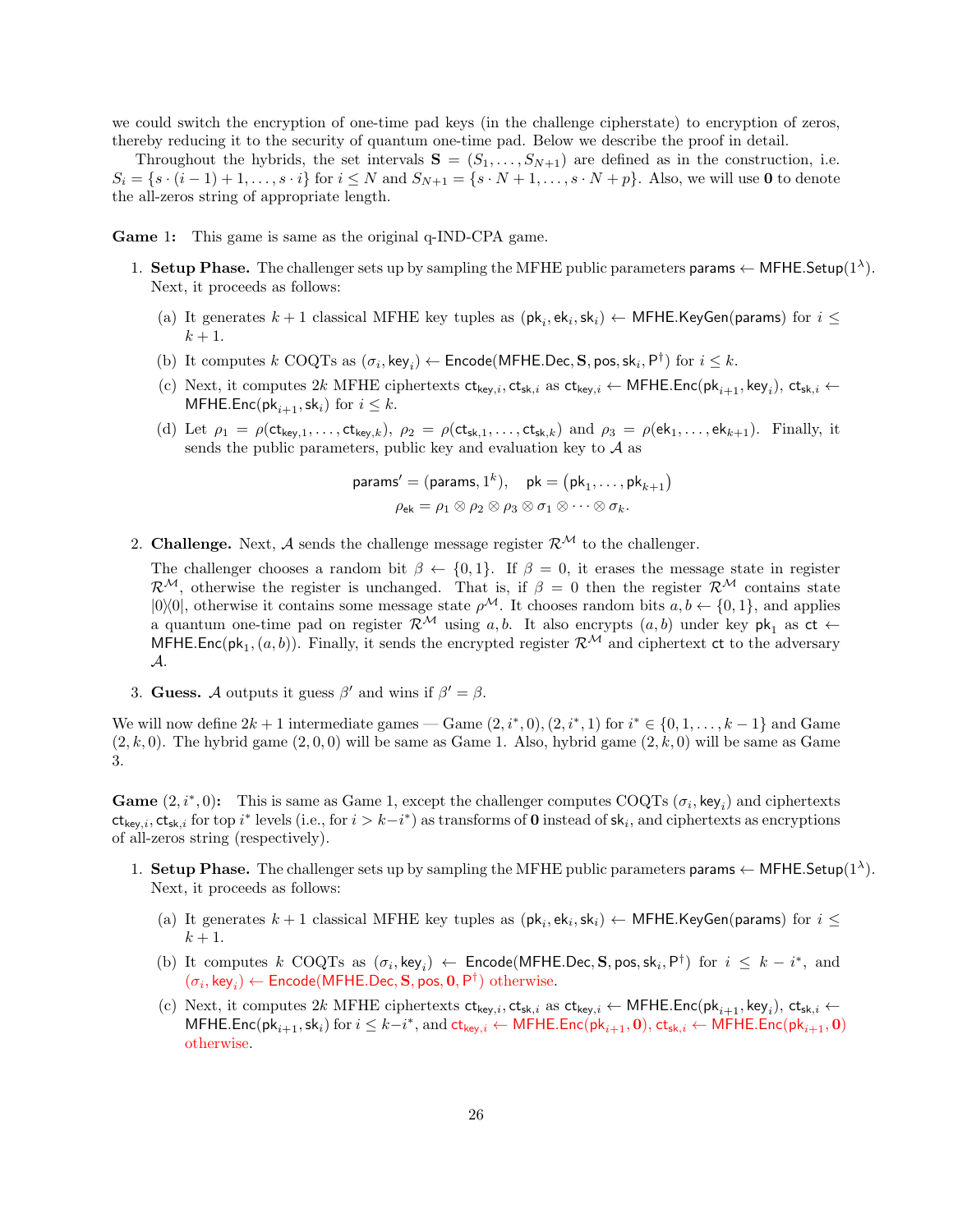(d) Let  $\rho_1 = \rho(\mathsf{ct}_{\mathsf{kev},1},\ldots,\mathsf{ct}_{\mathsf{kev},k}), \rho_2 = \rho(\mathsf{ct}_{\mathsf{sk},1},\ldots,\mathsf{ct}_{\mathsf{sk},k})$  and  $\rho_3 = \rho(\mathsf{ek}_1,\ldots,\mathsf{ek}_{k+1}).$  Finally, it sends the public parameters, public key and evaluation key to  $A$  as

$$
\mathsf{params}' = (\mathsf{params}, 1^k), \quad \mathsf{pk} = (\mathsf{pk}_1, \dots, \mathsf{pk}_{k+1})
$$
\n
$$
\rho_{\mathsf{ek}} = \rho_1 \otimes \rho_2 \otimes \rho_3 \otimes \sigma_1 \otimes \dots \otimes \sigma_k.
$$

Game  $(2, i^*, 1)$ : This is same as previous game, except the challenger computes ciphertexts  $ct_{key, k-i^*}$ ,  $ct_{sk, k-i^*}$ as encryptions of all-zeros strings.

- 1. Setup Phase. The challenger sets up by sampling the MFHE public parameters params  $\leftarrow$  MFHE. Setup(1<sup> $\lambda$ </sup>). Next, it proceeds as follows:
	- (a) It generates  $k+1$  classical MFHE key tuples as  $(\mathsf{pk}_i, \mathsf{ek}_i, \mathsf{sk}_i) \leftarrow \mathsf{MFHE}$ .KeyGen(params) for  $i \leq$  $k+1$ .
	- (b) It computes  $k$  COQTs as  $(\sigma_i, \text{key}_i) \leftarrow \text{Encode}(\text{MFHE.Dec}, \textbf{S}, \text{pos}, \text{sk}_i, \text{P}^{\dagger})$  for  $i \leq k i^*$ , and  $(\sigma_i,\mathsf{key}_i) \leftarrow \mathsf{Encode}(\mathsf{MFHE}.\mathsf{Dec}, \mathbf{S}, \mathsf{pos}, \mathbf{0}, \mathsf{P}^\dagger) \text{ otherwise.}$
	- (c) Next, it computes 2k MFHE ciphertexts  $ct_{key,i}$ ,  $ct_{sk,i}$  as  $ct_{key,i}$   $\leftarrow$  MFHE.Enc( $pk_{i+1}$ , key<sub>i</sub>),  $ct_{sk,i}$   $\leftarrow$  ${\sf MFHE}.\mathsf{Enc}({\sf pk}_{i+1}, {\sf sk}_i)$  for  $i \leq k-(i^*+1),$  and  $\mathsf{ct}_{\mathsf{key},i} \gets {\sf MFHE}.\mathsf{Enc}({\sf pk}_{i+1},\mathbf{0}),$   $\mathsf{ct}_{\mathsf{sk},i} \gets {\sf MFHE}.\mathsf{Enc}({\sf pk}_{i+1},\mathbf{0})$ otherwise.
	- (d) Let  $\rho_1 = \rho(\mathsf{ct}_{\mathsf{key},1},\ldots,\mathsf{ct}_{\mathsf{key},k}),\ \rho_2 = \rho(\mathsf{ct}_{\mathsf{sk},1},\ldots,\mathsf{ct}_{\mathsf{sk},k})$  and  $\rho_3 = \rho(\mathsf{ek}_1,\ldots,\mathsf{ek}_{k+1}).$  Finally, it sends the public parameters, public key and evaluation key to  $A$  as

$$
\mathsf{params}' = (\mathsf{params}, 1^k), \quad \mathsf{pk} = (\mathsf{pk}_1, \dots, \mathsf{pk}_{k+1})
$$
\n
$$
\rho_{\mathsf{ek}} = \rho_1 \otimes \rho_2 \otimes \rho_3 \otimes \sigma_1 \otimes \dots \otimes \sigma_k.
$$

**Game** 3: This is same as Game  $(2, k, 0)$ , i.e. the challenger computes all COQTs  $(\sigma_i, \text{key}_i)$  as transforms of 0 instead of  $sk_i$ , and all ciphertexts  $ct_{key,i}$ ,  $ct_{sk,i}$  as encryptions of all-zeros string.

- 1. Setup Phase. The challenger sets up by sampling the MFHE public parameters params  $\leftarrow$  MFHE. Setup(1<sup> $\lambda$ </sup>). Next, it proceeds as follows:
	- (a) It generates  $k+1$  classical MFHE key tuples as  $(\mathsf{pk}_i, \mathsf{ek}_i, \mathsf{sk}_i) \leftarrow \mathsf{MFHE}$ .KeyGen(params) for  $i \leq$  $k+1$ .
	- (b) It computes  $k$  COQTs as  $(\sigma_i, \text{key}_i) \leftarrow \text{Encode}(\text{MFHE.Dec}, \mathbf{S}, \text{pos}, \mathbf{0}, \mathsf{P}^{\dagger})$  for  $i \leq k$ .
	- (c) Next, it computes 2k MFHE ciphertexts  $ct_{key,i}$ ,  $ct_{sk,i}$  as  $ct_{key,i}$  ← MFHE.Enc( $pk_{i+1}$ , 0),  $ct_{sk,i}$  ← MFHE.Enc(pk<sub>i+1</sub>, 0) for  $i \leq k$ .
	- (d) Let  $\rho_1 = \rho(\mathsf{ct}_{\mathsf{kev},1},\ldots,\mathsf{ct}_{\mathsf{kev},k}), \rho_2 = \rho(\mathsf{ct}_{\mathsf{sk},1},\ldots,\mathsf{ct}_{\mathsf{sk},k})$  and  $\rho_3 = \rho(\mathsf{ek}_1,\ldots,\mathsf{ek}_{k+1}).$  Finally, it sends the public parameters, public key and evaluation key to  $A$  as

$$
\mathsf{params}' = (\mathsf{params}, 1^k), \quad \mathsf{pk} = (\mathsf{pk}_1, \dots, \mathsf{pk}_{k+1})
$$
\n
$$
\rho_{\mathsf{ek}} = \rho_1 \otimes \rho_2 \otimes \rho_3 \otimes \sigma_1 \otimes \dots \otimes \sigma_k.
$$

Game 4: This is same as Game 3, except the challenger does not encrypt quantum one-time pad keys  $(a, b)$  under  $pk_1$  in the challenge ciphertext. Instead it always encrypts  $(0, 0)$ .

- 1. Setup Phase. The challenger sets up by sampling the MFHE public parameters params  $\leftarrow$  MFHE. Setup(1<sup> $\lambda$ </sup>). Next, it proceeds as follows:
	- (a) It generates  $k+1$  classical MFHE key tuples as  $(\mathsf{pk}_i, \mathsf{ek}_i, \mathsf{sk}_i) \leftarrow \mathsf{MFHE}$ .KeyGen(params) for  $i \leq$  $k+1$ .
	- (b) It computes  $k$  COQTs as  $(\sigma_i, \text{key}_i) \leftarrow \text{Encode}(\text{MFHE.Dec}, \mathbf{S}, \text{pos}, \mathbf{0}, \mathsf{P}^{\dagger})$  for  $i \leq k$ .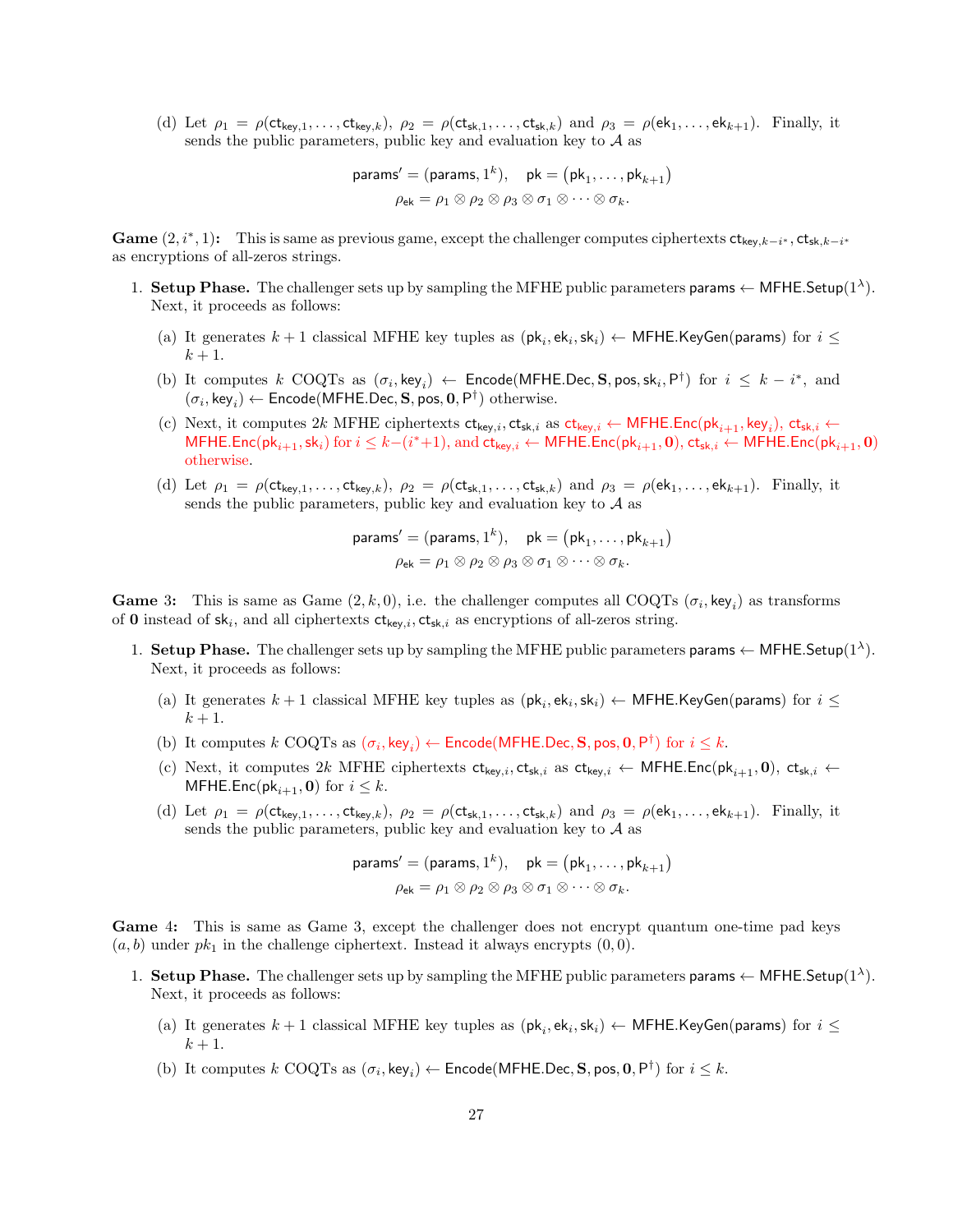- (c) Next, it computes 2k MFHE ciphertexts  $ct_{key,i}$ ,  $ct_{sk,i}$  as  $ct_{key,i}$   $\leftarrow$  MFHE.Enc( $pk_{i+1}$ , 0),  $ct_{sk,i}$   $\leftarrow$ MFHE.Enc(pk<sub>i+1</sub>, 0) for  $i \leq k$ .
- (d) Let  $\rho_1 = \rho(\mathsf{ct}_{\mathsf{key},1},\ldots,\mathsf{ct}_{\mathsf{key},k}), \ \rho_2 = \rho(\mathsf{ct}_{\mathsf{sk},1},\ldots,\mathsf{ct}_{\mathsf{sk},k})$  and  $\rho_3 = \rho(\mathsf{ek}_1,\ldots,\mathsf{ek}_{k+1}).$  Finally, it sends the public parameters, public key and evaluation key to  $A$  as

$$
\mathsf{params}' = (\mathsf{params}, 1^k), \quad \mathsf{pk} = (\mathsf{pk}_1, \dots, \mathsf{pk}_{k+1})
$$
\n
$$
\rho_{\mathsf{ek}} = \rho_1 \otimes \rho_2 \otimes \rho_3 \otimes \sigma_1 \otimes \dots \otimes \sigma_k.
$$

2. Challenge. Next, A sends the challenge message register  $\mathcal{R}^{\mathcal{M}}$  to the challenger.

The challenger chooses a random bit  $\beta \leftarrow \{0,1\}$ . If  $\beta = 0$ , it erases the message state in register  $\mathcal{R}^{\mathcal{M}}$ , otherwise the register is unchanged. That is, if  $\beta = 0$  then the register  $\mathcal{R}^{\mathcal{M}}$  contains state  $|0\rangle\langle 0|$ , otherwise it contains some message state  $\rho^{\mathcal{M}}$ . It chooses random bits  $a, b \leftarrow \{0, 1\}$ , and applies a quantum one-time pad on register  $\mathcal{R}^{\mathcal{M}}$  using a, b. It also encrypts  $(0,0)$  under key pk<sub>1</sub> as ct  $\leftarrow$ MFHE.Enc( $pk_1$ ,  $(0, 0)$ ). Finally, it sends the encrypted register  $\mathcal{R}^{\mathcal{M}}$  and ciphertext ct to the adversary A.

3. Guess. A outputs it guess  $\beta'$  and wins if  $\beta' = \beta$ .

### 5.3.1 Analysis

Let  $\mathsf{Adv}_{\mathcal{A}}^i = |\Pr[\beta' = \beta] - 1/2|$  denote the advantage of adversary  $\mathcal{A}$  in guessing the bit  $\beta$  in Game *i*. First, note that  $|Adv^1_A - Adv^{(2,0,0)}_A| = 0$ , i.e. A's advantage in distinguishing Games 1 and  $(2,0,0)$  is 0. This is because they are identical games. Similarly, we have that  $|Adv_{\mathcal{A}}^{(2,k,0)} - Adv_{\mathcal{A}}^3| = 0$ .

To complete the proof, we establish via a sequence of lemmas that no quantum PPT adversary  $\mathcal A$  can distinguish between each adjacent game with non-negligible probability. Below we discuss our lemmas in detail.

<span id="page-27-1"></span>Lemma 5.1. If MFHE = (MFHE.Setup, MFHE.KeyGen, MFHE.Enc, MFHE.Expand, MFHE.Eval, MFHE.Dec) is a q-IND-CPA secure multi-key fully homomorphic encryption scheme, then for all  $i^* \in \{0, 1, ..., k-1\}$ and all quantum PPT adversaries  $\mathcal{A}, |\mathsf{Adv}_{\mathcal{A}}^{(2,i^*,0)} - \mathsf{Adv}_{\mathcal{A}}^{(2,i^*,1)}|$  is negligible in the security parameter  $\lambda$ .

*Proof.* Suppose there exists an adversary A such that  $|Adv_{\mathcal{A}}^{(2,i^*,0)} - Adv_{\mathcal{A}}^{(2,i^*,1)}|$  is non-negligible for some  $i^* \in \{1, \ldots, k-1\}$ . We construct an algorithm B that can distinguish encryptions of classical strings key<sub>k−i\*</sub>, sk<sub>k−i\*</sub> from encryptions of all zeros strings under public key  $\mathsf{pk}_{k-i^*+1}$ , therefore break q-IND-CPA security of the MFHE scheme.

The MFHE challenger generates public parameters params and a public-evaluation key pair (pk<sup>\*</sup>,ek<sup>\*</sup>), and sends these to  $\mathcal{B}$ .  $\mathcal{B}$  samples  $k$  MFHE key tuples as  $(\mathsf{pk}_i, \mathsf{sk}_i) \leftarrow$  MFHE.KeyGen(params) for  $i \leq$  $k+1$  and  $i \neq k-i^*+1$ , and sets  $(\mathsf{pk}_{k-i^*+1}, \mathsf{ek}_{k-i^*+1}) = (\mathsf{pk}^*, \mathsf{ek}^*)$ . Next, it computes k COQTs as in Game  $(2, i^*, 0)$ , i.e.  $(\sigma_i, \text{key}_i) \leftarrow \text{Encode}(\text{MFHE.Dec}, \mathbf{S}, \text{pos}, \text{sk}_i, \mathsf{P}^{\dagger})$  for  $i \leq k - i^*$ , and  $(\sigma_i, \text{key}_i) \leftarrow$ Encode(MFHE.Dec, S, pos, 0, P<sup>†</sup>) otherwise. It also computes  $2k-2$  MFHE ciphertexts  $ct_{key,i}$ ,  $ct_{sky,i}$  as  $ct_{key,i}$   $\leftarrow$  $\mathsf{MFHE}.\mathsf{Enc}(\mathsf{pk}_{i+1},\mathsf{key}_i),\mathsf{ct}_{\mathsf{sk},i} \leftarrow \mathsf{MFHE}.\mathsf{Enc}(\mathsf{pk}_{i+1},\mathsf{sk}_i) \text{ for } i\leq k-(i^*+1), \text{ and } \mathsf{ct}_{\mathsf{key},i} \leftarrow \mathsf{MFHE}.\mathsf{Enc}(\mathsf{pk}_{i+1},\mathbf{0}),$  $ct_{sk,i} \leftarrow \mathsf{MFHE}.\mathsf{Enc}(\mathsf{pk}_{i+1},\mathbf{0})$  for  $i \geq k - (i^* - 1)$ . For computing ciphertexts  $ct_{key,k-i^*},ct_{sk,k-i^*},$  it sends  $(\text{key}_{k-i^*}, \text{sk}_{k-i^*})$  as its challenge messages to MFHE challenger.<sup>[32](#page-27-0)</sup> The MFHE challenger flips a random bit  $\gamma$  and encrypts either (key<sub>k−i<sup>\*</sup></sub>, sk<sub>k−i</sub><sup>\*</sup>) or all-zeros strings, and sends the corresponding ciphertexts  $ct_1^*$ ,  $ct_2^*$ to B. B sets  $ct_{key,k-i^*}$ ,  $ct_{sk,k-i^*} = ct_1^*$ ,  $ct_2^*$ . B also sets params', pk,  $\rho_{ek}$  as in Game  $(2, i^*, 0)$ , and sends these to the adversary A. Next, A sends the challenge  $\mathcal{R}^{\mathcal{M}}$  to B. B chooses a random bit  $\beta \leftarrow \{0, 1\}$ . If  $\beta = 0$ , it erases  $\mathcal{R}^{\mathcal{M}}$ , otherwise leaves it unchanged. It chooses random bits  $a, b \leftarrow \{0, 1\}$ , encrypts them under  $\mathsf{pk}_1$ as  $ct \leftarrow$  MFHE.Enc( $pk_1$ ,  $(a, b)$ ). Next, it applies a quantum one-time pad on  $\mathcal{R}^{\mathcal{M}}$  with keys  $a, b$ .  $\mathcal{B}$  sends the challenge cipherstate as the ciphertext ct and register  $\mathcal{R}^{\mathcal{M}}$  to A. Finally, A outputs its guess  $\beta'$ . If  $\beta = \beta'$ ,

<span id="page-27-0"></span> $32$ We would like to note that the reduction algorithm  $\beta$  is playing a multi-bit/multi-message q-IND-CPA game with MFHE challenger. Since multi-bit/multi-message q-IND-CPA security follows from standard single-bit/single-message q-IND-CPA security via a standard hybrid game, thus our lemma follows.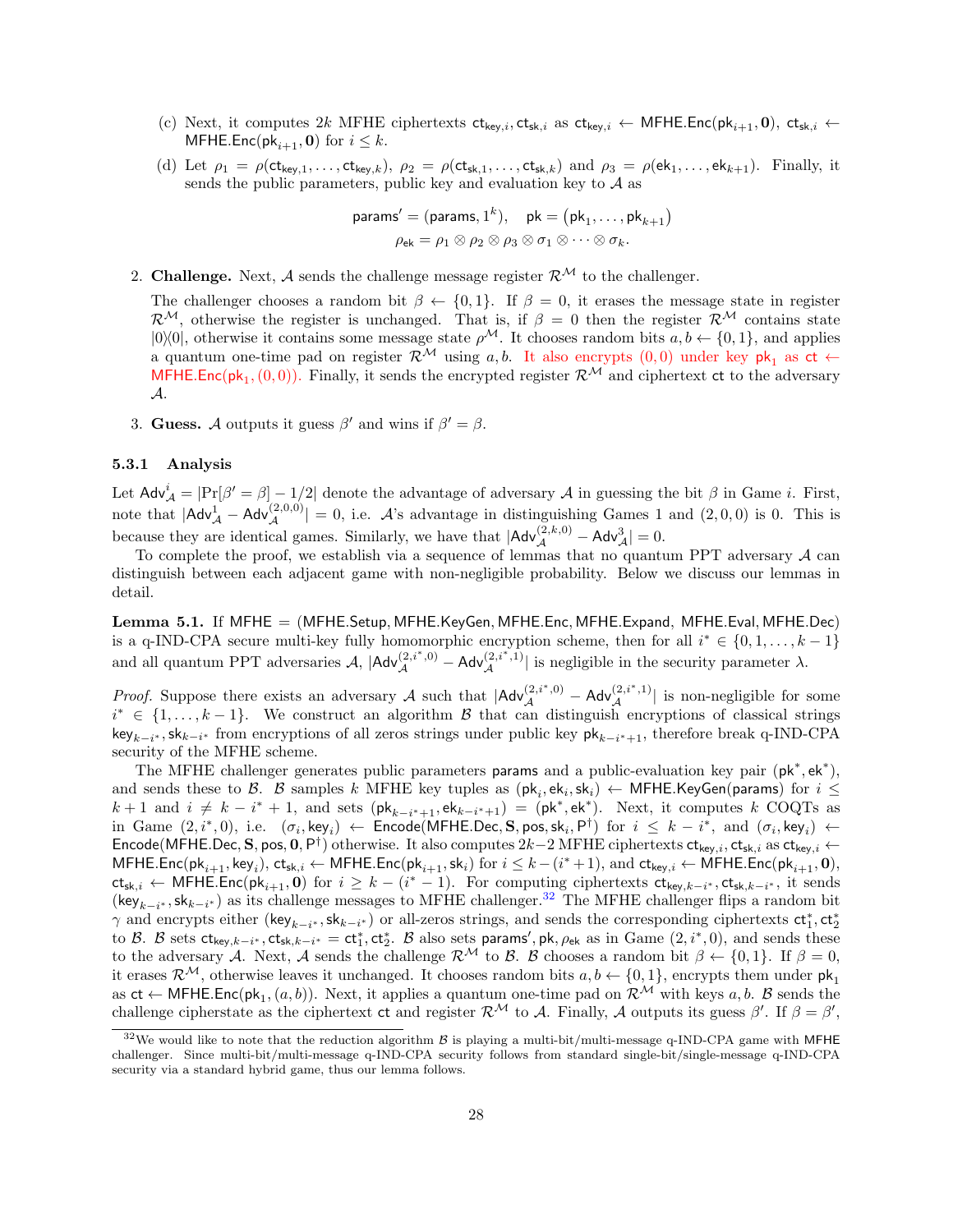then B sends 0 as its guess (i.e.,  $(\text{key}_{k-i^*}, \text{sk}_{k-i^*})$  were encrypted), otherwise it sends 1 as its guess (i.e., all-zeros strings were encrypted) to the MFHE challenger.

First, note that B does not need to know the secret  $sk_{k-i^*+1}$  (i.e., secret key corresponding to  $pk^*$ ) in the above reduction because ciphertext  $ct_{sk,k-i^*+1}$  is already an encryption of 0 as well as  $(k-i^*+1)^{th}$ COQT is an encoding of 0. Also, if the MFHE challenger encrypted (key<sub>k−i<sup>\*</sup></sub>, sk<sub>k−i</sub><sup>\*</sup>) (i.e.,  $\gamma = 1$ ), then B perfectly simulates Game  $(2, i^*, 0)$  for adversary A. Otherwise it simulates Game  $(2, i^*, 1)$  for A. As a result, if  $|Adv_{\mathcal{A}}^{(2,i^*,0)} - Adv_{\mathcal{A}}^{(2,i^*,1)}|$  is non-negligible, then  $\mathcal{B}$  breaks the MFHE scheme's security with non-negligible advantage. I.

**Lemma 5.2.** If  $COQT = (Encode, Apply, Decode)$  is a secure conditional oblivious quantum transform, then for all  $i^* \in \{0, 1, \ldots, k-1\}$  and all quantum PPT adversaries  $\mathcal{A}$ ,  $|\mathsf{Adv}_{\mathcal{A}}^{(2,i^*,1)} - \mathsf{Adv}_{\mathcal{A}}^{(2,i^*+1,0)}|$  is negligible in the security parameter  $\lambda$ .

*Proof.* Suppose there exists an adversary A such that  $|Adv_{\mathcal{A}}^{(2,i^*,1)} - Adv_{\mathcal{A}}^{(2,i^*+1,0)}|$  is non-negligible for some  $i^* \in \{1, \ldots, k-1\}$ . We construct an algorithm  $\mathcal{B}$  that can distinguish a COQT of input  $sk_{k-i^*}$  from COQT of all zeros strings with circuit MFHE.Dec, set intervals  $S$ , position pos and gate  $P^{\dagger}$ , therefore break security of the COQT scheme.

 ${\cal B}$  generates public parameters params and samples  $k+1$  MFHE key pairs as  $(\mathsf{pk}_i,\mathsf{ek}_i,\mathsf{sk}_i) \leftarrow$  MFHE.KeyGen(params) for  $i \leq k+1$ . Next, it computes  $k-1$  COQTs as  $(\sigma_i, \text{key}_i) \leftarrow \text{Encode(MFHE.Dec, S, pos, sk_i, P^{\dagger})}$  for  $i \leq k - (i^* + 1)$ , and  $(\sigma_i, \text{key}_i) \leftarrow \text{Encode}(\text{MFHE.Dec}, \textbf{S}, \text{pos}, \textbf{0}, \text{P}^{\dagger})$  for  $i \geq k - (i^* - 1)$ . To compute  $\sigma_{k-i^*}, \beta$  sends circuit MFHE.Dec, set intervals S, index pos, input strings sk<sub>k-i<sup>\*</sup></sub> and 0, and gate P<sup>†</sup> to the COQT challenger. The COQT challenger chooses a random bit  $\gamma$ , encodes either sk<sub>k-i</sub>∗ or 0, and sends  $\sigma^*$  as the corresponding challenge encoding. B sets  $\sigma_{k-i^*} = \sigma^*$ . Next, it computes 2k MFHE ciphertexts  $\mathsf{ct}_{\mathsf{key},i},\mathsf{ct}_{\mathsf{sk},i}$  as  $\mathsf{ct}_{\mathsf{key},i} \leftarrow \mathsf{MFHE}.\mathsf{Enc}(\mathsf{pk}_{i+1},\mathsf{key}_i),\ \mathsf{ct}_{\mathsf{sk},i} \leftarrow \mathsf{MFHE}.\mathsf{Enc}(\mathsf{pk}_{i+1},\mathsf{sk}_i) \text{ for } i \leq k-(i^*+1), \text{ and}$  $\mathsf{ct}_{\mathsf{key},i} \gets \mathsf{MFHE}.\mathsf{Enc}(\mathsf{pk}_{i+1},\mathbf{0}),\, \mathsf{ct}_{\mathsf{sk},i} \gets \mathsf{MFHE}.\mathsf{Enc}(\mathsf{pk}_{i+1},\mathbf{0})\,\,\text{for}\,\,i\geq k-i^*. \,\,\mathcal{B} \,\,\text{sets~params'}, \mathsf{pk}, \rho_{\mathsf{ek}}\,\,\text{as in}\,\,\mathrm{Game}$  $(2, i^*, 1)$ , and sends these to the adversary A. Next, A sends the challenge  $\mathcal{R}^{\mathcal{M}}$  to B. B chooses a random bit  $\beta \leftarrow \{0, 1\}$ . If  $\beta = 0$ , it erases  $\mathcal{R}^{\mathcal{M}}$ , otherwise leaves it unchanged. It chooses random bits  $a, b \leftarrow \{0, 1\}$ . encrypts them under  $pk_1$  as  $ct \leftarrow$  MFHE.Enc( $pk_1$ ,  $(a, b)$ ). Next, it applies a quantum one-time pad on  $\mathcal{R}^{\mathcal{M}}$ with keys a, b. B sends the challenge cipherstate as the ciphertext ct and register  $\mathcal{R}^{\mathcal{M}}$  to A. Finally, A outputs its guess  $\beta'$ . If  $\beta = \beta'$ , then  $\beta$  sends 0 as its guess (i.e.,  $sk_{k-i^*}$  was encoded), otherwise it sends 1 as its guess (i.e., all-zeros strings was encoded) to the COQT challenger.

First, note that B does not need to know the secret key<sub>k−i\*</sub> (i.e., decoding key corresponding to  $\sigma^*$ ) in the above reduction because ciphertext  $ct_{key,k-i^*}$  is already an encryption of 0. Also, if the COQT challenger encoded sk<sub>k−i<sup>\*</sup></sub> (i.e.,  $\gamma = 0$ ), then B perfectly simulates Game  $(2, i^*, 1)$  for adversary A. Otherwise it simulates Game  $(2, i^* + 1, 0)$  for A. As a result, if  $|Adv_{\mathcal{A}}^{(2,i^*,1)} - Adv_{\mathcal{A}}^{(2,i^*+1,0)}|$  is non-negligible, then B breaks the COQT's security with non-negligible advantage.

Lemma 5.3. If MFHE = (MFHE.Setup, MFHE.KeyGen, MFHE.Enc, MFHE.Expand, MFHE.Eval, MFHE.Dec) is a q-IND-CPA secure multi-key fully homomorphic encryption scheme, then for all quantum PPT adversaries  $\mathcal{A},$   $|\mathsf{Adv}_{\mathcal{A}}^3 - \mathsf{Adv}_{\mathcal{A}}^4|$  is negligible in the security parameter  $\lambda$ .

П

Proof. The proof of this lemma is similar to that of Lemma [5.1.](#page-27-1)

**Lemma 5.4.** For all quantum PPT adversaries  $\mathcal{A}$ ,  $|\mathsf{Adv}_{\mathcal{A}}^4| = 0$ .

*Proof.* The proof of this lemma is similar to that of [\[BJ15,](#page-45-8) Theorem 5.3]. Let  $\rho^{\mathcal{M}}$  denote the quantum message state encrypted. The main idea is that the quantum component of the challenge cipherstate looks like a completely mixed state. This is because

$$
\frac{1}{4}\sum_{a,b}\rho(\mathsf{MFHE}.\mathsf{Enc}(\mathsf{pk}_1, (0,0))) \otimes (\mathsf{X}^a \mathsf{Z}^b)\rho^{\mathcal{M}}(\mathsf{X}^a \mathsf{Z}^b)^\dagger = \rho(\mathsf{MFHE}.\mathsf{Enc}(\mathsf{pk}_1, (0,0))) \otimes \frac{1}{4}\sum_{a,b} (\mathsf{X}^a \mathsf{Z}^b)\rho^{\mathcal{M}}(\mathsf{X}^a \mathsf{Z}^b)^\dagger
$$
\n
$$
= \rho(\mathsf{MFHE}.\mathsf{Enc}(\mathsf{pk}_1, (0,0))) \otimes \frac{1}{2}\mathbb{I}_2.
$$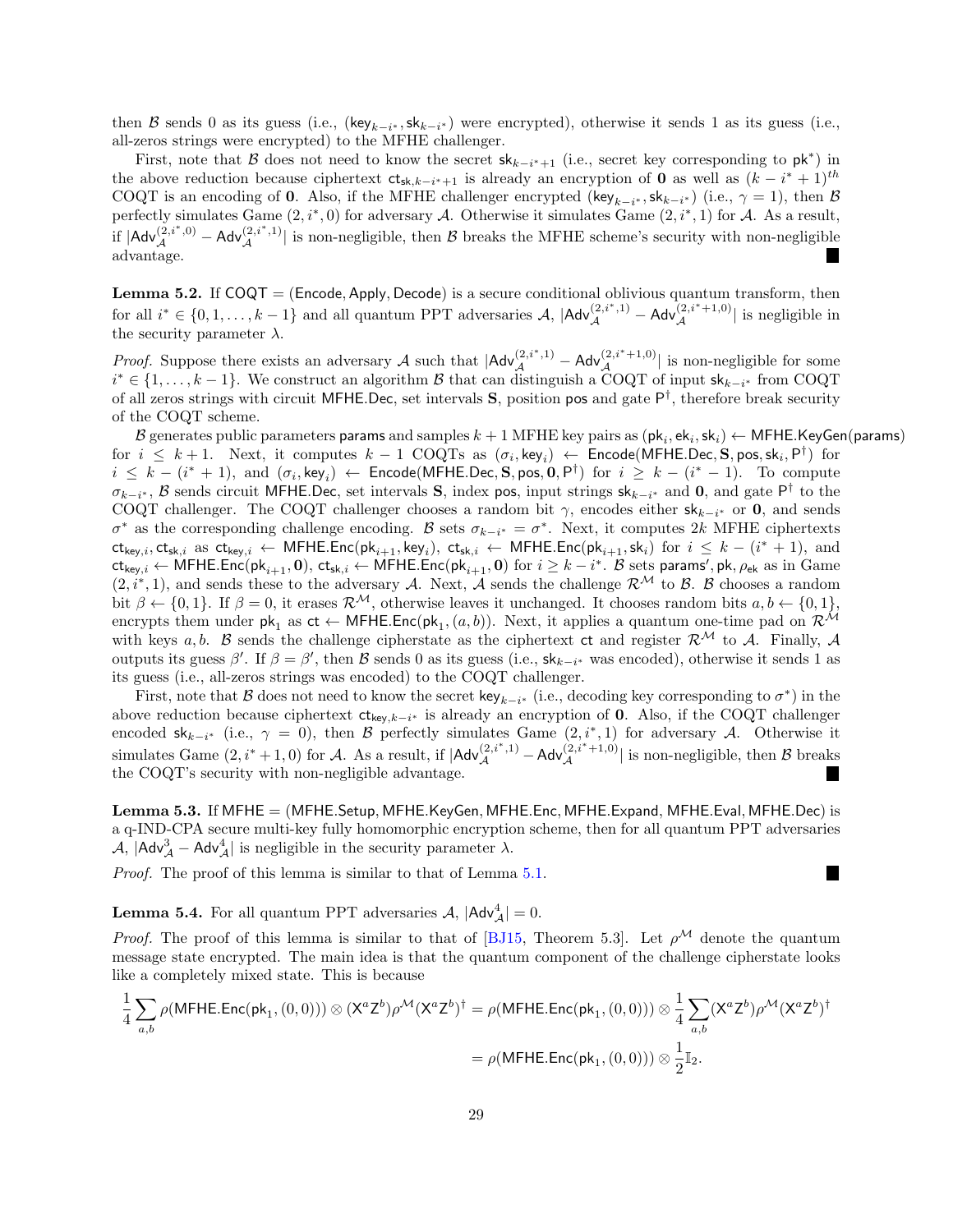Therefore, challenge cipherstate  $\sigma$  from the perspective of  $\mathcal A$  is independent of  $\beta$ .

This concludes the analysis and proof of Theorem [5.1.](#page-24-1)

# <span id="page-29-0"></span>6 Building Threshold Quantum Multi-Key Positional HE and Achieving Re-Randomizability

In this section, we show that the QMPHE scheme described in Section [5](#page-19-0) gives 1-round distributed threshold decryption if the underlying classical scheme provides threshold decryption as well. Additionally, we argue that if the underlying classical scheme satisfies classical circuit privacy in the semi-honest setting [\[IP07\]](#page-46-11), then our quantum multi-key HE scheme provides re-randomizability of cipherstates.

### 6.1 Threshold Decryption

Let MFHE.PartDec, MFHE.FinDec be the threshold decryption algorithms supported by the classical multi-key fully homomorphic encryption scheme. First, we want to point out that any single expanded (and possibly evaluated) ciphertext  $\hat{\sigma}$  in the QMPHE scheme is a classical-quantum state that consists of two parts  $- (1)$ expanded classical ciphertext  $\hat{\tau}$ , (2) single-qubit state  $\hat{\sigma}_{\text{ct}}$ . Below we describe the PartDec, FinDecPre and FinDecPost algorithms for the quantum multi-key positional homomorphic encryption scheme. As before, we only focus on decrypting single-qubit cipherstates at a time.

- PartDec(( $pk_1, \ldots, pk_N$ ), i,  $sk_i$ ,  $\hat{\epsilon}t$ ) : The partial decryption algorithm takes as input N public keys  $pk^{(j)}$ , secret key of the *i*<sup>th</sup> user, and a single (expanded) ciphertext  $\hat{\mathsf{ct}}$ . Let  $\mathsf{sk}^{(i)} = (\mathsf{sk}_{1}^{(i)}, \ldots, \mathsf{sk}_{k+1}^{(i)}),$  and  $\hat{\mathsf{ct}}$  be a ciphertext under level  $\ell$  public keys.<sup>[33](#page-29-1)</sup> It decrypts  $\hat{\mathbf{c}}$  using level  $\ell$  keys as  $\mathsf{sh}_i \leftarrow \mathsf{MFHE}.\mathsf{PartDec}(\mathsf{sk}_{\ell}^{(i)}, \hat{\mathsf{ct}})$ , and outputs  $sh_i$  as the output of partial decryption.
- FinDecPre(sh<sub>1</sub>, ..., sh<sub>N</sub>) : The algorithm takes as input N partial decryptions  $sh_1, \ldots, sh_N$ , runs the FinDec algorithm as  $rk = MFHE.FinDec(sh_1, ..., sh_N)$ , and outputs rk as the reconstructed key.
- FinDecPost( $\hat{\sigma}_{ct}$ ,rk) : The algorithm takes as input a single cipherstate  $\hat{\sigma}_{ct}$ , and key rk. Let rk =  $(a, b)$ . It performs one-time decryption using keys  $a, b$  and outputs

$$
(\mathsf{X}^a \mathsf{Z}^b) \widehat{\sigma}_{\mathsf{ct}} (\mathsf{X}^a \mathsf{Z}^b)^{\dagger}.
$$

Correctness of Threshold Decryption. The proof of correct threshold decryption is similar to the proof of correct evaluation provided in Section [5.2.](#page-22-1) The only difference is that we will now use correctness of threshold decryption of the underlying classical MFHE scheme instead. Since we know that the classical component of the evaluated ciphertext encrypts the correct one-time pad keys, therefore running MFHE.PartDec on the ciphertext  $\hat{c}t$  with key sk<sub>i</sub> give partial decryption shares sh<sub>i</sub> such that MFHE.FinDec(sh<sub>1</sub>,...,sh<sub>N</sub>) =  $(a, b)$ where  $\hat{\sigma}_{ct} = (X^a Z^b) C |\psi\rangle (X^a Z^b)^{\dagger}$ . Thus, we get that  $\mathsf{FinDecPost}(\hat{\sigma}_{ct}, \mathsf{rk} = (a, b)) = C |\psi\rangle$ .

Unique Reconstruction. Note that during encryption, the algorithm chooses two random bits  $(a, b)$  for one-time pad encryption. Now the Extract algorithm simply outputs these two classical bits that are part of the random coins using during encryption. Clearly this matches the reconstructed key by correctness of the underlying MFHE scheme.

Simulation Security. Let  $MFHE.$ Sim<sup>thr</sup> denote the simulator for the classical MFHE scheme. The simulator for the QMPHE scheme is identical to the simulator  $MFHE\cdot Sim^{thr}$ . The proof of security follows directly from the threshold simulation security of the classical MFHE scheme.

<span id="page-29-1"></span> $33$ Recall that the expanded ciphertexts might not be encrypted under top level keys.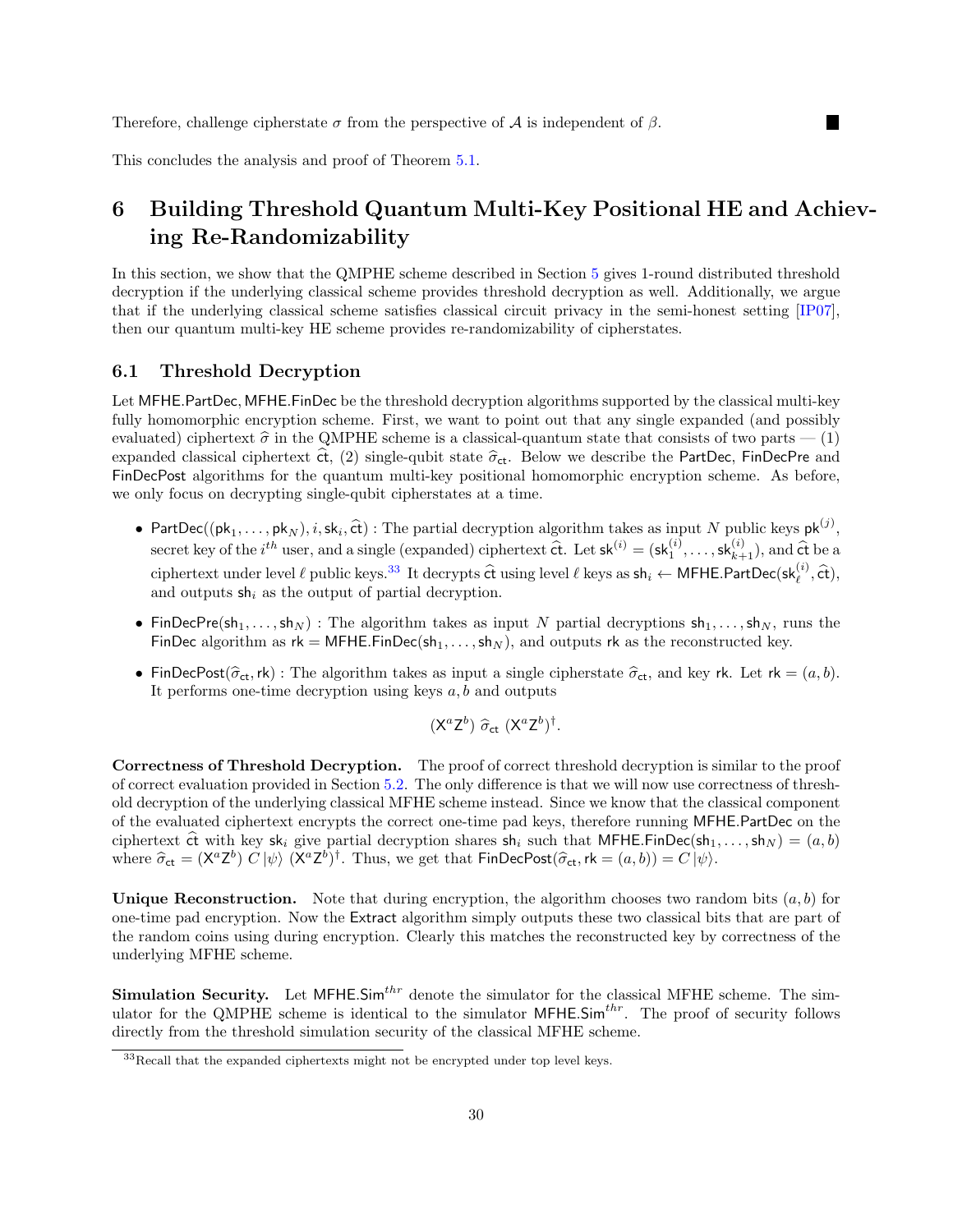### 6.2 Achieving Re-Randomizability

Informally, circuit privacy says that an evaluated cipherstate must be indistinguishable from a fresh encryption of the circuit output. If we modify our construction similar to that in [\[DSS16,](#page-46-8) Theorem 3], we also could prove quantum circuit privacy of our multi-key scheme in the semi-honest setting. Now to re-randomize cipherstates in our quantum multi-key HE scheme, we would simply do a fresh one-time pad encryption of the already encrypted state and update the one-time pad keys homomorphically. The idea is that by using quantum circuit privacy, we could argue that the evaluated cipherstates are simulatable given only the output of the evaluation. Next, by performing the re-randomization as described above (i.e., applying fresh quantum one-time pad and updating keys homomorphically) we can again use classical circuit privacy to hide the homomorphic key update and we already that applying a quantum one-time pad in succession simply ⊕s the keys which makes them look uniformly random (by a perfect secrecy argument).

# <span id="page-30-0"></span>7 Quantum Multi-Key HE: Removing Positional Constraint, Multi-Hop and More

In this section, we discuss various improvements to our quantum multi-key positional homomorphic encryption scheme construction described in Section [5.](#page-19-0) First, we show how to construct a standard (non-positional) quantum multi-key homomorphic encryption scheme for bounded number of users. In other words, the key generation algorithm will no longer take as input a position, but it will only take as input an upper bound on the number of users. Second, we discuss how to support multi-hop quantum computation as our current construction supports only single-hop evaluation where all parties must be known when computation/evaluation starts. Next, we also discuss how to set the circuit depth bound during setup, and finally reducing the number of classical MFHE key pairs required per user.

### 7.1 Constructing Quantum Multi-Key HE

The construction described in Section [5](#page-19-0) can be easily extended to a (leveled) quantum multi-key homomorphic encryption scheme for a-priori bounded number of users, where the bound is fixed during key generation. At a high level, the idea is to redundantly add COQTs in the system such that each evaluation key contains all the information to be used as a positional evaluation key for any position  $\leq N$ . We briefly sketch the ideas below.

For simplicity, let us first only remove "position" as an input to the key generation algorithm, that is the key generation still takes as input the exact number of users, and not just an upper bound. This could be handled as follows — during key generation, the algorithm computes  $N \times k$  COQTs as follows:

$$
(\sigma_{i,j}, \mathsf{key}_{i,j}) \leftarrow \mathsf{Encode}(\mathsf{MFHE}.\mathsf{Dec}, \mathbf{S}, j, \mathsf{sk}_i, \mathsf{P}^\dagger) \text{ for } i \leq k, j \leq N.
$$

That is, it outputs k COQTs for each position  $pos \in \{1, ..., N\}$  where S is as defined in the construction. Next, it encrypts  $\text{key}_{i,j}$  for all i, j, and includes all these  $N \times k$  COQTs as part of the quantum evaluation key. The encryption, decryption and expansion algorithm are same as before. Now the homomorphic evaluation procedure proceeds as before for clifford group operations, but for applying a  $T$ -gate on wire  $w$ , it first applies T-gate to  $\hat{\sigma}_w$  and then takes applies the COQTs on  $\hat{\sigma}_w$  as follows

$$
(\widehat{\sigma}_w, \mathsf{aux}) \leftarrow \mathsf{Apply}(\mathsf{MFHE}.\mathsf{Dec}, \mathbf{S}, \sigma_{\ell,1}^{(1)}, \ldots, \sigma_{\ell,N}^{(N)}, \widehat{\mathsf{ct}}_{w,1}, \widehat{\sigma}_w).
$$

That is, it picks the  $i^{th}$  COQT from the  $i^{th}$  evaluation key corresponding to position i for each  $i \leq N$ . The (quantum) one-time pad key update procedure proceeds analogously. The security proof is also identical. The only modification will be that in the inner hybrids, all N COQTs at any particular level will be simultaneously switched from transforms of secret keys to all-zeros string. Indistinguishability of this step can be proved by a standard hybrid argument assuming security of COQT.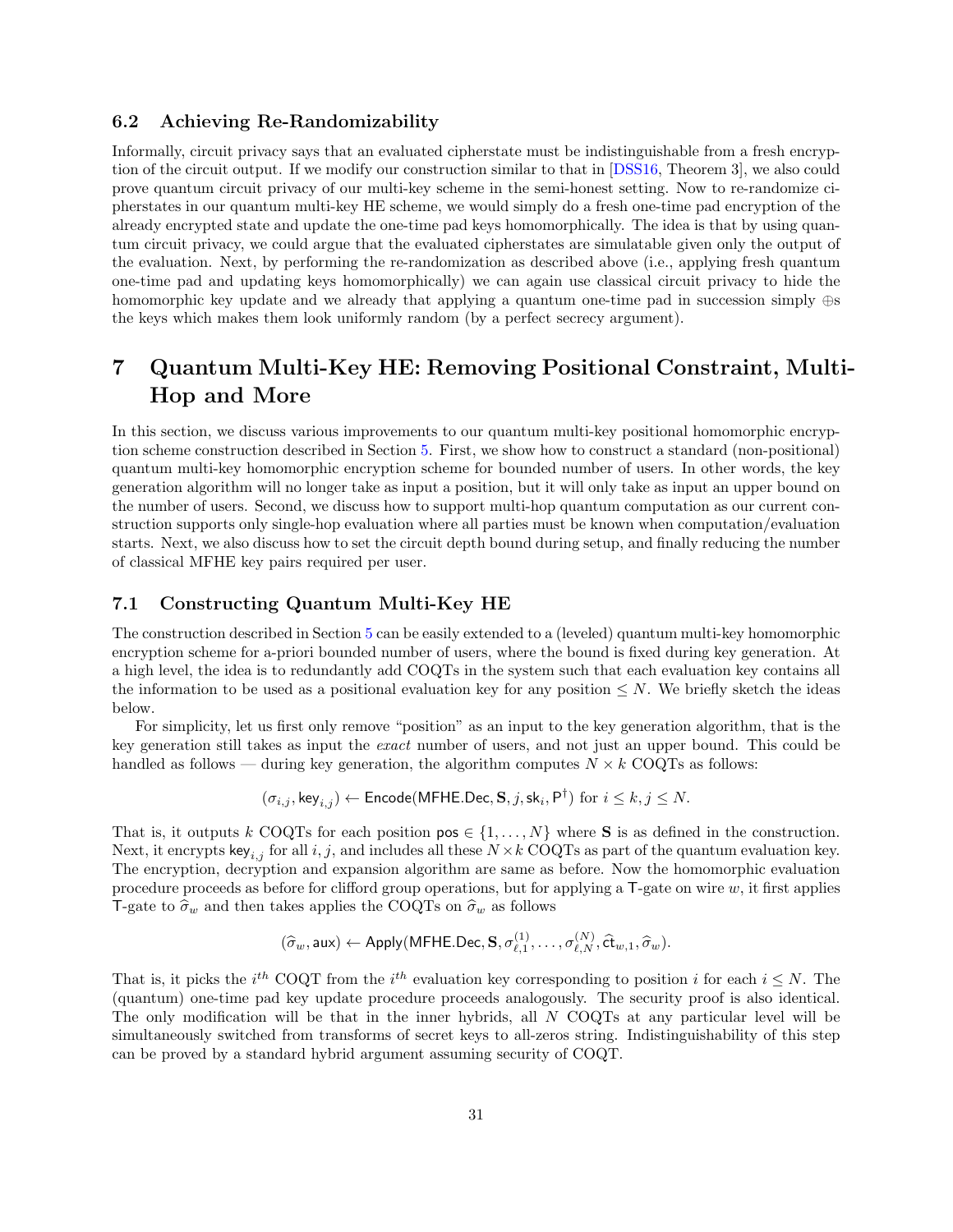Finally, using similar ideas, above construction could be extended such that key generation algorithm takes as input an upper bound on the number of users, instead of an exact number. The idea will be to redundantly generate even more COQTs. More formally, during key generation the algorithm computes  $N(N-1)/2 \times k$  COQTs as follows:

$$
(\sigma_{i,j,n}, \text{key}_{i,j,n}) \leftarrow \text{Encode}(\text{MFHE}.\text{Dec}, \mathbf{S}^n, j, \text{sk}_i, \mathsf{P}^{\dagger}) \text{ for } i \leq k, j \leq n, n \leq N,
$$

where  $\mathbf{S}^n = (S_1^n, \ldots, S_{n+1}^n)$  is a sequence of  $n+1$  set intervals where  $S_i^n = \{s(\lambda, n) \cdot (i-1) + 1, \ldots, s(\lambda, n) \cdot i\}$ for  $i \leq n$ , and  $S_{n+1}^n = \{s(\lambda, n) \cdot N + 1, \ldots, s(\lambda, n) \cdot N + p(\lambda, n)\}\$ . In other words, it outputs k COQTs for each position  $pos \in \{1, ..., n\}$  and every set size (i.e., exact number of users)  $n \leq N$ . As before, the only other modification will be during T-gate evaluation in which the evaluator will appropriately pick the COQTs and apply on the encrypted state. Also, the proof of security will be analogous with all  $N(N-1)/2$  COQTs at any particular level being switched simultaneously.

### 7.2 Multi-Hop Evaluation

In a multi-hop multi-key homomorphic encryption scheme, for homomorphically evaluating any gate, only the keys associated with the ciphertexts corresponding to each input wire are required. In other words, it is not necessary to know all the evaluation keys associated with input ciphertexts at the start of evaluation phase, and repeated homomorphic evaluations can be performed on evaluated ciphertexts. It turns out that the quantum multi-key homomorphic encryption scheme (for a-priori bounded number of users) described above can easily be turned into a fully dynamic multi-hop scheme if the underlying classical scheme is fully dynamic multi-hop scheme. The only modification that has to be made is in the evaluation procedure. Below we discuss the changes to make it multi-hop. We would like to point out that the following construction also works only for a-priori bounded number of users which has be set during key generation.

In a multi-hop scheme we won't have a expansion algorithm as there is not necessarily any special distinction between evaluated ciphertexts and ciphertexts output by the encryption algorithm. Also, we would consider that evaluation algorithm only takes as input a single gate in  $\{P, H, CNOT, T\}$ , one or two cipherstates and all the evaluation keys associated with cipherstates. In order to perform homomorphic operations on larger quantum circuits, one could simply run the evaluation algorithm gate-by-gate. Moving on to our multi-hop construction, the key generation algorithm will be same as that for our QMLHE scheme for a-priori bounded number of parties. In particular, during key generation we sample  $k + 1$  classical MFHE key pairs, compute  $N(N-1)/2 \times k$  COQTs, encrypt all  $N(N-1)/2 \times k$  decoding keys and k MFHE secret keys appropriately. Next, the encryption and decryption algorithms will behave identically as well, that is encryption is simply computing a quantum one-time pad and encrypting the one-time pad keys under base public keys, and decryption proceeds by first extracting the quantum one-time pad keys from the classical ciphertexts and then performing a one-time pad decryption. Now the evaluation algorithm proceeds as follows:

- 1. Evaluating a P or H gate. This will mostly stay the same, i.e. first apply the gate to the quantum cipherstate and then update the one-time pad key components using MFHE evaluation. The only difference shall be that the evaluator will provide only the (classical) evaluation keys associated with the ciphertexts instead of all N keys at that level.
- 2. Evaluating a  $\top$  gate. Suppose the ciphertexts encrypting the one-time pad keys are associated with n keys  $\mathsf{pk}_{\ell}^{(1)}, \ldots, \mathsf{pk}_{\ell}^{(n)}$  at level  $\ell$ . The evaluator first applies the T gate on the cipherstate, next it applies the COQT on it with set intervals  $S^n$  and quantum encodings  $\sigma_{1,n,\ell}^{(1)}, \ldots, \sigma_{n,n,\ell}^{(n)}$  (i.e., encodings at level  $\ell$  corresponding to set size n and appropriate positions). Next, it recrypts the one-time pad keys to level  $\ell+1$ , computes the decoding circuit, and performs the final  $\oplus$  operation homomorphically. Note that for this (classical) homomorphic evaluation it only needs the associated evaluation keys at this level since the underlying scheme is multi-hop.

At a high level, the T-gate evaluation proceeds analogously, except that now the evaluator only needs the associated evaluation keys and it does not recrypt the one-time pad keys to level  $\ell + 1$  for all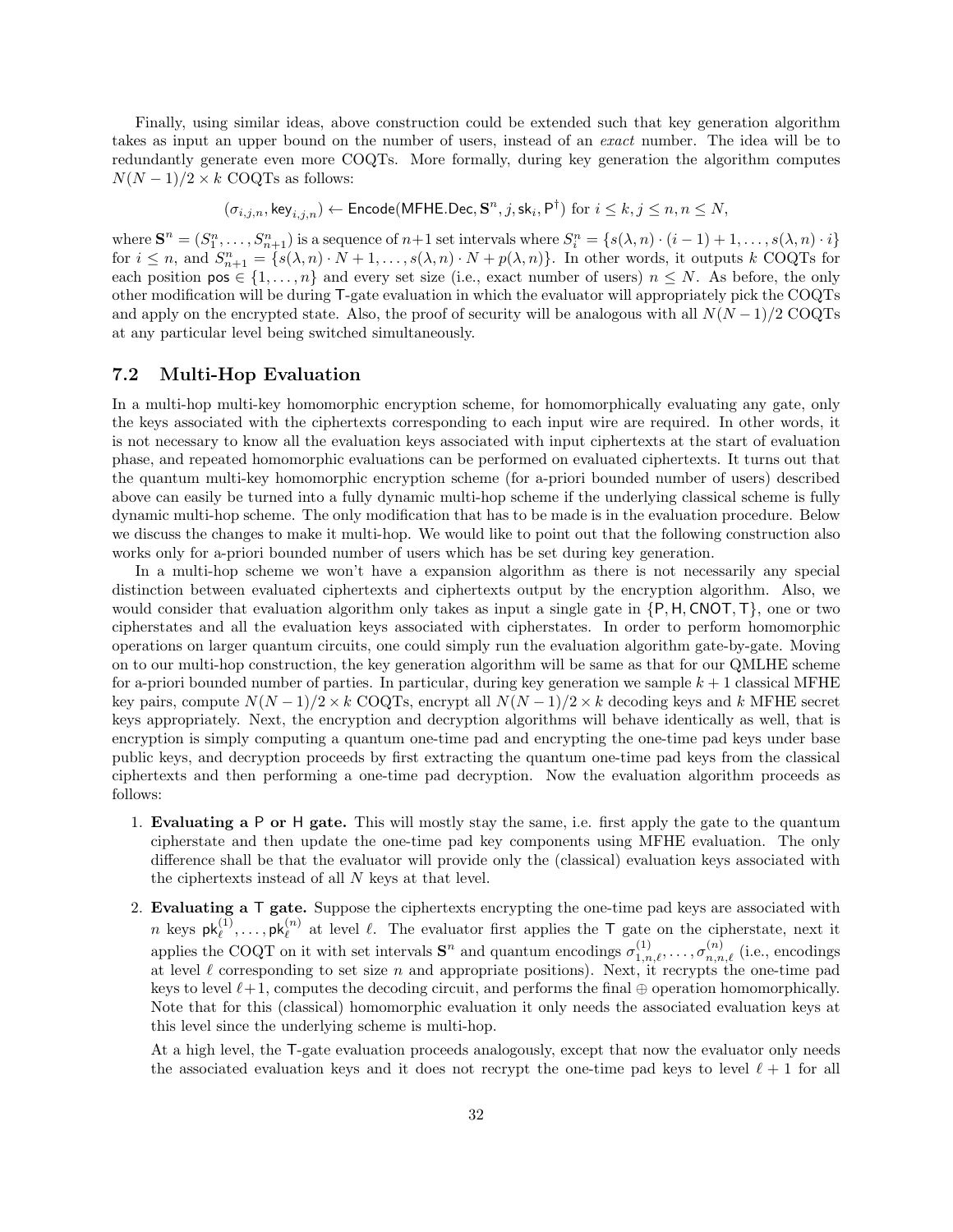available wires. Previously, in T-gate evaluation, the one-time pad keys for all wires were recrypted together, but now this can't be done since evaluation is done gate-by-gate and independently. Thus, when we evaluate a CNOT gate, which is the only 2-qubit gate, the input wires might be at different level.

3. Evaluating a CNOT gate. As mentioned above, the ciphertexts encrypting the one-time pad keys for the input cipherstates might be at different levels. Suppose one of them is level  $\ell$  and other at level  $\ell'$  with  $\ell' \leq \ell$ . The evaluator proceeds as follows — first, apply the CNOT gate on appropriate wires; next, recrypt the ciphertexts at level  $\ell'$  to level  $\ell$ ; and finally, perform the key updates after both ciphertexts are at level  $\ell$ . In short, the only difference will be that before applying key update, the evaluator must recrypt the ciphertexts encrypting original one-time pad keys to the lowest common level.

### 7.3 Efficiency and More

Setting Circuit Depth Bound. For simplicity, in our current construction we assumed that the underlying classical scheme is fully homomorphic instead of being a leveled scheme. We would like point out that our transformation also works if we start with a leveled scheme. The circuit depth bound could be set as follows during the setup. Let  $d_1$  and  $d_2$  be the depth of circuits  $f_{\text{Decode}}^{\text{aux}}$  and  $f_{\text{Dec}}^v$  (respectively) as defined in the evaluation algorithm. Apart from homomorphic evaluations of these two circuits, the quantum evaluation algorithm only performs  $\oplus$  operations on the encrypted keys for each gate evaluation. So, the circuit depth bound could be set as  $d_1 + d_2 + c$  where c is an upper bound on the clifford operations performed between any two consecutive T-gate computations.

Reducing number of MFHE key pairs. First, note that as per the current construction during key generation each user samples  $k + 1$  MFHE key pairs where k is the upper bound on the number of T gate evaluations that the scheme supports. We would like to point out that we could have instead sampled only  $\ell + 1$  MFHE key pairs per user where  $\ell$  would have been the maximum T-depth of quantum circuits supported. By T-depth of a quantum circuit, we mean the number of T layers in the quantum circuit if it is represented as a layered quantum circuit [\[AMMR13\]](#page-44-14).

## <span id="page-32-0"></span>8 Instantiating Our Framework: Conditional Oblivious Quantum Transform for  $NC<sup>1</sup>$

In this section, we construct a conditional oblivious quantum transform scheme for  $NC<sup>1</sup>$  circuits and gate set  $\{P^{\dagger}\}\.$  We prove our scheme is unconditionally secure. Later in Section [9,](#page-38-0) we discuss how to bootstrap a conditional oblivious quantum transform scheme for class of log-depth circuits to all poly-size circuits. Below we give a brief overview. We would like to point out that our COQT construction for log-depth circuits is based on the gadget construction of Dulek et al. [\[DSS16\]](#page-46-8). Concretely, a COQT with  $N = 1$  is the same as the DSS error-correcting gadget.

**Outline.** To encode an input x for index pos, we first generate an interval-alternating branching program BP corresponding to circuit C with intervals  $\{S_i\}_i$ . Recall that by definition of an interval-alternating BP, we have that the input bit read in each  $2i^{th}$  state transition in BP lies in interval  $S_{(i-1 \mod N)+1}$ , and in remaining transitions the input bit read lies in interval  $S_{N+1}$ . In other words, during even transitions/levels BP reads bits from first N intervals, and during odd transitions/levels it reads bits from the last interval.

Suppose  $N = 2$ ,  $pos = 1$ , C takes as input 3 bits, and  $S_i = \{i\}$  for  $i \leq 3$ . Thus, the input x being encoded is just a single bit. Also, for simplicity consider that the interval-alternating branching program corresponding to C reads the bit in following order - 3, 1, 3, 2. Now, the encoding  $\sigma$  of input x consists of 5 EPR pairs, thus 10 qubits. We label the qubits as follows: the  $i^{th}$  qubit (for  $i \leq 5$ ) denotes branching program state i and level 2, and for  $i > 5$  it denotes state  $i-5$  and level 3. Let  $\pi = \pi_{2,x}$ , i.e. the permutation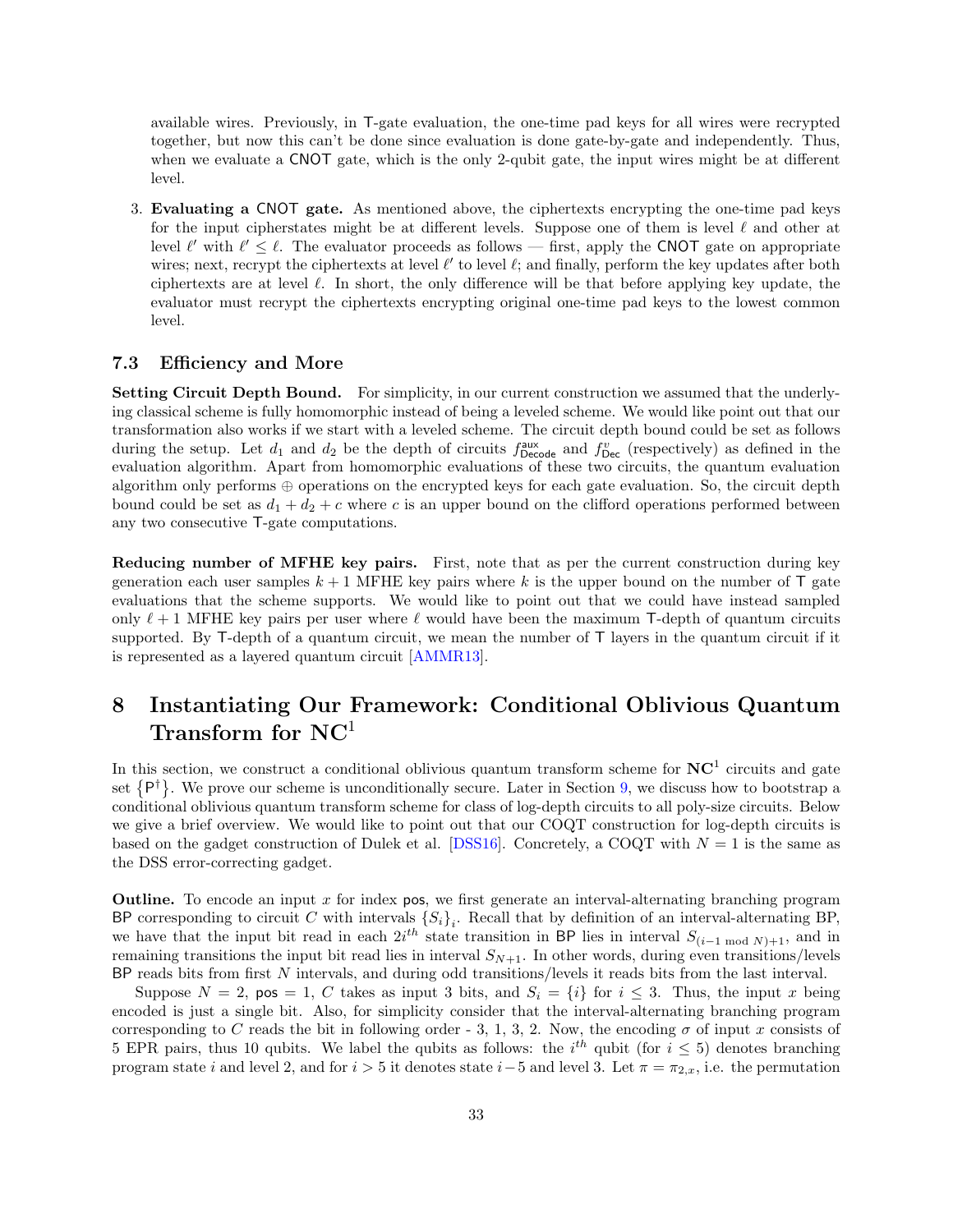representing state transition at level 2 when input bit read is x. The qubits at levels 2 and 3 are connected according to permutation  $\pi$ , i.e. qubits i and  $5 + \pi(i)$  for  $i \leq 5$ , are an EPR pair. The encoder also applies random Pauli matrices to the first qubit in each EPR pair, and these Pauli coefficients (for each pair) are included as part of the decoding key. Also, if the input bit read during last state transition lies in  $S_{pos}$  (in other words, if  $pos = N$ , then the encoder applies gate G on the first qubit before applying random Pauli matrices.

So, at a high level, the quantum encoded state  $\sigma$  will be a collection of 5m pairs of entangled qubits (thus, total 10m qubits) with arbitrary Pauli operators applied on a single qubit in each pair and gate G conditionally applied on one special qubit, where  $m$  in the number of state transitions where input from interval  $S_{\text{pos}}$  is read. Note that each qubit is labeled by its state and level.

Now an evaluator gets as input N encodings, one for each index  $i \leq N$ . Recall that all the N intervals  $S_1, \ldots, S_N$  are mutually exclusive and all even-numbered transitions read input bits from these intervals. Now, the evaluator re-arranges all these qubits according to their levels and states. In other words, for every branching program state and level, the evaluator uniquely associates a qubit in the encodings. Next, it labels the input qubit  $\rho$  to be at level 1 and state 1, i.e. starting state. Let  $x_{N+1}$  be the evaluator's input string. For applying the transform, it performs Bell measurements between qubits at level  $2\ell - 1$  and  $2\ell$  as per the permutation specified for state transition at level  $2\ell - 1$  and corresponding input bit in  $x_{N+1}$ . And, it stores all the measurement outcomes along with the location of associated qubits as the auxiliary information. In other words, at all odd state transitions the input bit is read from interval  $S_{N+1}$ , thus depending on the string  $x_{N+1}$  the evaluator performs successive Bell measurements between qubits associated with odd state transitions and stores the outcomes. This process continues until the input qubit is teleported to either an accepting or rejecting state in the last level. Now note that since the evaluator does not know the output of circuit  $C$ , thus it could not deterministically set the output qubit. In order to work around this issue, we use the idea from  $[DSS16]$  to apply an inverse branching program for circuit C afterwards. That is, now the encoder will start by generating the interval-alternating BP and then compute a new branching program which will be twice the size by appending the inverse of original program. This results in the invariant that the final state of the new program on each input will always be 1 (i.e., same as the starting state). Thus, the evaluator always sets the qubit in state 1 at the last level as the output qubit.<sup>[34](#page-33-0)</sup>

The decoding procedure takes as input the decoding key which contains the information about entangled qubit pairs and their corresponding Pauli coefficients, and the auxiliary information which consists of the measurement outcomes. The decoder simply traces the path of the qubit from the starting level to last level, and generates the key updates accordingly. Below we describe our scheme is detail.

### <span id="page-33-3"></span>8.1 Construction

Let  ${C_{d(n)}}_n$  denote the class of all depth  $d(n)$  circuits on n input bits with 1-bit output. Below we describe our scheme  $COQT = (Encode, Apply, Decode)$  for circuit class  ${C_{d(n)}}_n$  such that  $d(n) = O(log n)$ , and gate set  $\{P^{\dagger}\}\text{.}^{35}$  $\{P^{\dagger}\}\text{.}^{35}$  $\{P^{\dagger}\}\text{.}^{35}$  For notational convenience, let  $d = d(n)$ .

• Encode $(C, (S_1, \ldots, S_{N+1}),$  pos, x, G) : The encoding algorithm takes as input a classical circuit  $C \in \mathcal{C}_d$ ,  $(N + 1)$  set intervals  $\{S_i\}_{i \leq N+1}$  of set  $\{1, \ldots, n\}$ , index pos  $\leq N$ , a bit string  $x \in \{0,1\}^{|S_i|}$ , and description of a single-qubit gate G.

Let  $n_i = |S_i|$  for  $i \leq N+1$ , and  $\mathbf{S} = (S_1, \ldots, S_{N+1})$ . The encoder generates an **S**-interval-alternating branching program BP for circuit  $C^{36}$  $C^{36}$  $C^{36}$  By Corollary [3.1,](#page-17-6) we know that branching program BP has length  $L = 2 \cdot N \cdot 4^d$  and width 5, and can be represented as

$$
\mathsf{BP} = \left(\mathsf{inp} : [L] \to [n], \{\pi_{i,b} : [5] \to [5]\}_{i \le L, b \in \{0,1\}}, \mathsf{acc} \in [5], \mathsf{rej} \in [5]\right).
$$

<span id="page-33-0"></span> $34$ Technically, the qubit that the evaluator sets as the output bit is not always in the starting state, but the evaluator always knows which qubit to be set as the output.

<span id="page-33-2"></span><span id="page-33-1"></span><sup>35</sup>We would like to point out that the current construction could be used to give COQTs for Clifford group as well.

 $36$ Throughout this section we assume that the interval-alternating branching program constructed for any circuit  $C$  and set intervals S will always be the same branching program. In other words, constructing an interval-alternating branching program is a deterministic procedure. Note that this is not an extra assumption, and is already satisfied.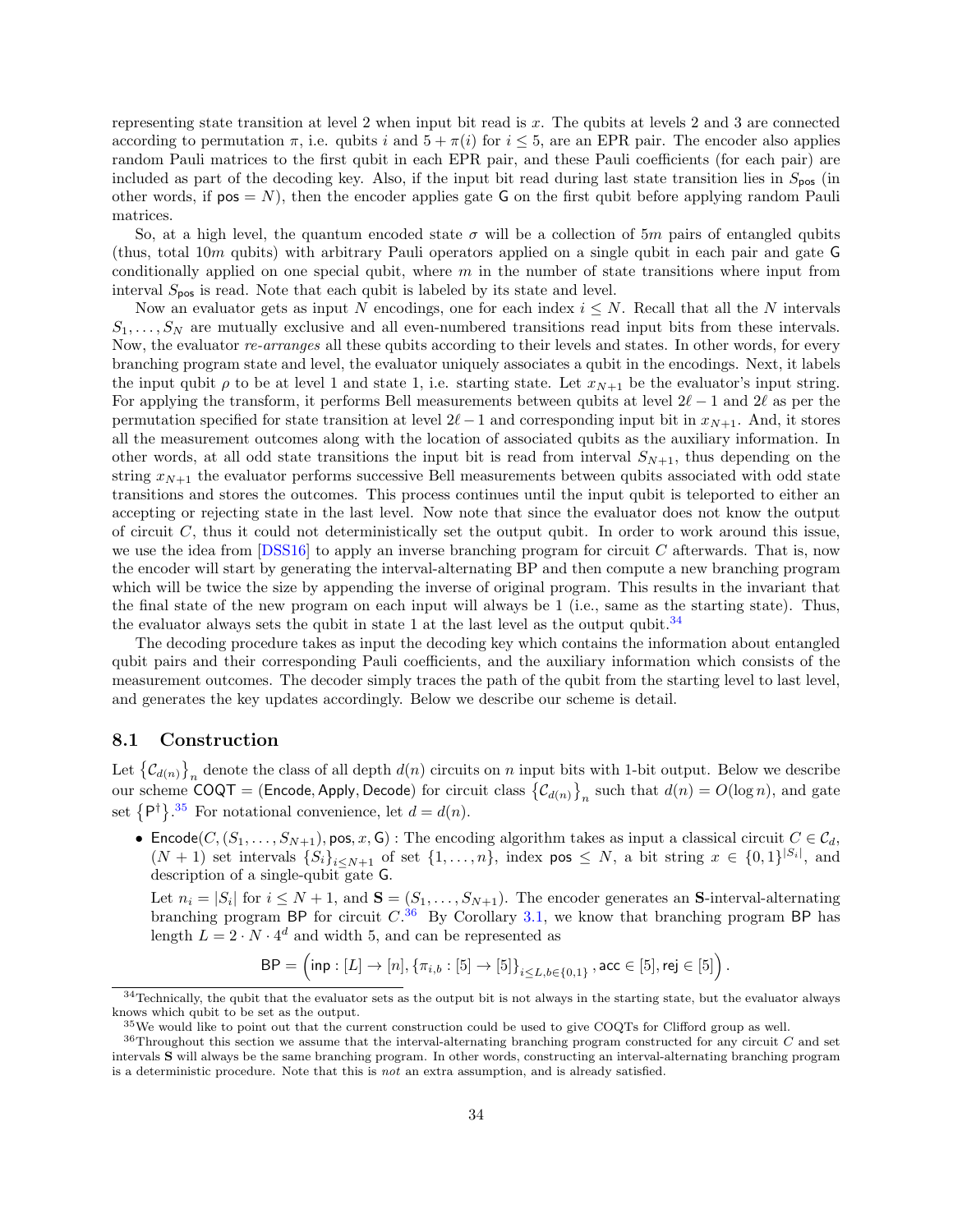Let  $\overline{BP}$  denote a length 2L branching program of width 5 on n bits with accepting and rejecting states  $\widetilde{acc}$ , rej = 1, 2, and the input selection function inp and permutations  $\widetilde{\pi}_{i,b}$  defined as follows

$$
\widetilde{\mathsf{inp}}(i) = \begin{cases} \mathsf{inp}(i) & \text{if } i \le L \\ \mathsf{inp}(2L+1-i) & \text{otherwise.} \end{cases} \qquad \widetilde{\pi}_{i,b} = \begin{cases} \pi_{i,b} & \text{if } i \le L \\ \pi_{2L+1-i,b}^{-1} & \text{otherwise.} \end{cases}
$$

Let T denote the set of state transitions in  $\overline{BP}$  where the input bit read is from interval  $S_{pos}$ , i.e.  $T = \left\{i \in \{1, \ldots, 2L\} : \widetilde{\mathsf{inp}}(i) \in S_{\mathsf{pos}}\right\}$ . Let m denote the number of times an input bit from interval  $S_{pos}$  is read (i.e.,  $m = |T|$ ), and  $t_i$  denote the  $i^{th}$  element in T for  $i \leq m$ . Also, let  $x_i$  denote the  $(i - i_{\text{pos}})^{th}$  bit of string  $x$  (where  $i_{\text{pos}} = \sum_{i < \text{pos}} n_i$ ), and let  $\text{next}(j, w) = \widetilde{\pi}_{j, x_{\text{imp}}(j)}(w)$ .<sup>[37](#page-34-0)</sup>

Let  $p_{\ell,w} = 10(\ell - 1) + w$  and  $q_{\ell,w} = 10\ell - 5 + \text{next}(t_\ell, w)$  for all  $\ell \leq m, w \leq 5$ . The encoded state  $\sigma$ will be defined as

$$
\bigotimes_{\ell=1}^m \bigotimes_{w=1}^5 \left( \mathsf{X}^{a_{\ell,w}}\mathsf{Z}^{b_{\ell,w}}\mathsf{G}^{c_{\ell,w}} \right) \left| \Phi^+ \middle\backslash \Phi^+ \right|_{p_{\ell,w},q_{\ell,w}} \left( \mathsf{X}^{a_{\ell,w}}\mathsf{Z}^{b_{\ell,w}}\mathsf{G}^{c_{\ell,w}} \right)^\dagger,
$$

where all single-qubit gates are applied to first qubit (i.e., qubit  $p_{\ell,w}$ ), and  $|\Phi^+\rangle\langle\Phi^+|_{p_{\ell,w},q_{\ell,w}}$  denotes entanglement between qubits  $p_{\ell,w}, q_{\ell,w}$ , and  $a_{\ell,w}, b_{\ell,w}$  are random bits, and  $c_{\ell,w}$  is defined as

$$
c_{\ell,w} = \begin{cases} 1 & \text{if } t_{\ell} = L \text{ and } \mathsf{next}(L,w) = \mathsf{acc} \\ 0 & \text{otherwise.} \end{cases}
$$

In other words, the encoder sets the quantum encoded state  $\sigma$  as a collection of 10m qubits as follows

- For  $\ell \leq m, w \leq 5$ ,  $p_{\ell,w}^{th}$  qubit is (maximally) entangled with  $q_{\ell,w}^{th}$  qubit.
- If  $t_\ell = L$  and  $\text{next}(t_\ell, w) = \text{acc}$  for some  $\ell, w$ , then gate G is applied on  $p_{\ell,w}^{th}$  qubit.
- For  $\ell \leq m, w \leq 5$ , random Pauli matrices are applied to qubit  $p_{\ell,w}^{th}$ .

Next, the decoding key will contain 5m 6-tuples as described below

$$
\mathsf{key} = \left( (t_\ell,w,\mathsf{next}(t_\ell,w),a_{\ell,w},b_{\ell,w},c_{\ell,w})_{\ell \leq m,w \leq 5} \right).
$$

The encoding algorithm outputs the quantum encoding state  $\sigma$  and decoding key key.

• Apply $(C, (S_1, \ldots, S_{N+1}), \sigma_1, \ldots, \sigma_N, x, \rho) \to (\rho', \text{aux})$ . The apply algorithm takes as input a classical circuit  $C \in \mathcal{C}_d$ ,  $(N+1)$  set intervals  $\{S_i\}_{i \leq N+1}$ , N encoded states  $\sigma_i$ , bit string  $x \in \{0,1\}^{|S_{N+1}|}$ , and a single-qubit state  $\rho$ .

It computes branching program  $\overline{BP}$  corresponding to circuit C as during the encoding procedure.  $\overline{BP}$  is a length 2L branching program of width 5 on n bits with accepting and rejecting states  $\widetilde{acc} = 1$ , rej = 2, and the input selection function inp and permutations  $\widetilde{\pi}_{i,b}$ .

Let  $n_i = |S_i|$ ,  $T_i = \left\{ j \in \{1, ..., 2L\} : \widetilde{\mathsf{inp}}(j) \in S_i \right\}$ ,  $m_i = |T_i|$  for  $i \leq N + 1$ , and  $\sigma_i^{(j)}$  denote the  $j^{th}$ qubit of encoding  $\sigma_i$  for  $i \leq N$  and  $j \leq 10m_i$ . Also, let  $x_i$  denote the  $(i-i_{N+1})$ <sup>th</sup> bit of string x, where  $i_{N+1} = \sum_{i < N+1} n_i.$ 

Let pos :  $[2L] \rightarrow [N+1]$  be a function such that  $pos(t) = i$  iff  $inp(t) \in S_i$ , and  $ind : [2L] \rightarrow [L]$  be a function such that  $\text{ind}(t) = j$  iff  $|T_{\text{pos}(t)} \cap \{1, ..., t\}| = j$ . Also, let  $\text{next}(j, w) = \widetilde{\pi}_{j, x_{\widetilde{\text{inp}}(j)}}(w)$  for  $j \le 2L$ ,  $w \leq 5$ .

The apply algorithm performs bell measurements as follows and stores the corresponding measurement outcomes as part of the auxiliary information:

<span id="page-34-0"></span><sup>&</sup>lt;sup>37</sup>Note that since BP is S-interval-alternating BP, we know that  $m = L/N$  and  $T = {2iN + 2pos - 2N}_{i \le L/2N}$  ${L + 2iN - 2pos + 1}_{i \le L/2N}$ .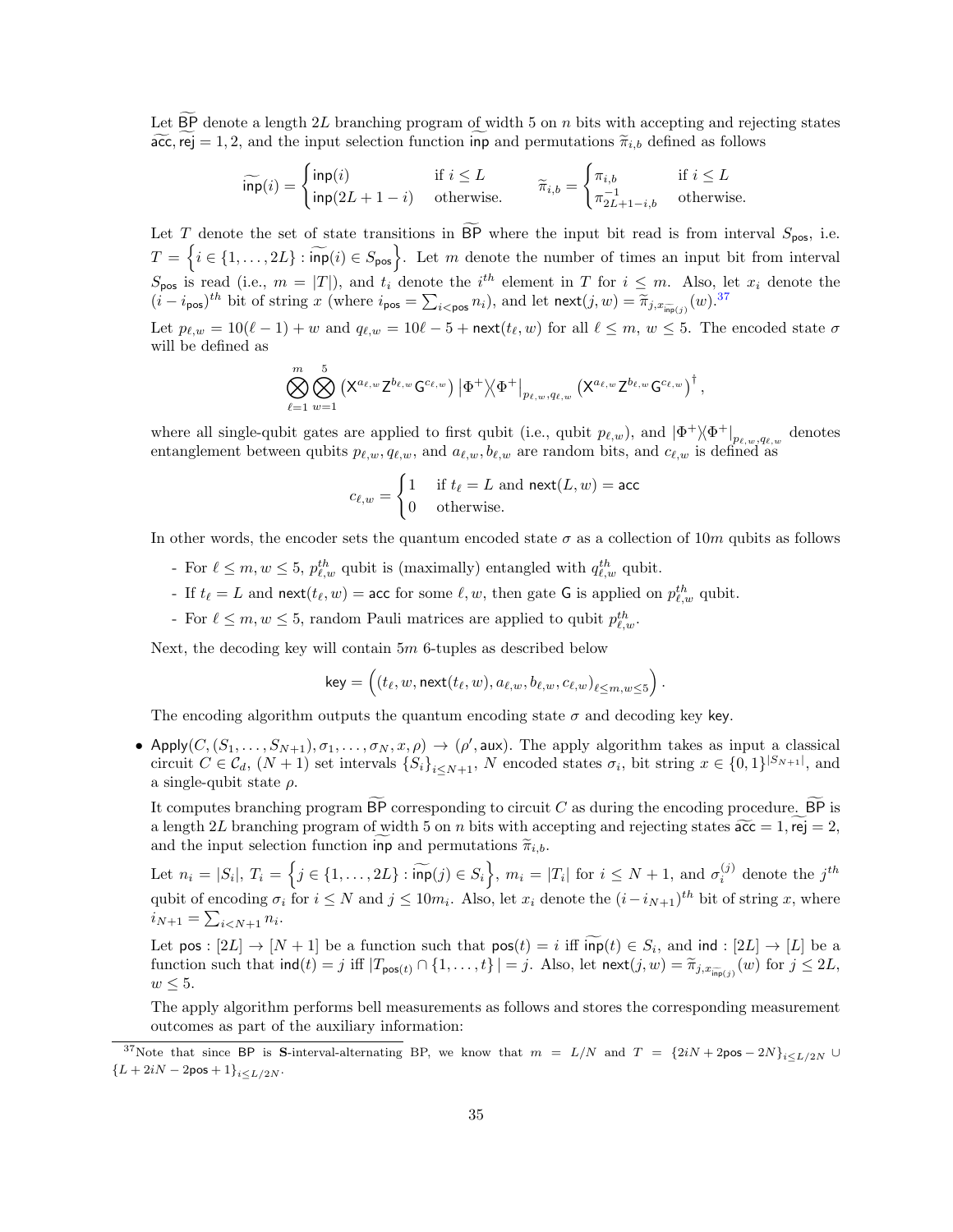- It performs bell measurements on qubits  $\rho$  and  $\sigma_1^{(\text{next}(1,1))}$ . Let the outcomes be  $x, y$ .
- For  $t \in T_{N+1} \setminus \{1, 2L\}$  and  $w \leq 5$ , it performs bell measurements on qubits  $\sigma_{\text{pos}(t-1)}^{(10ind(t-1)+w-5)}$  and  $\sigma_{\text{pos}(t+1)}^{(10\text{ind}(t+1)+\text{next}(t,w)-10)}$ . Let the outcomes be  $x_{t,w}, y_{t,w}$ .
- For  $w \le 5$  and  $\ell = \text{ind}(L)$ , it performs bell measurements on qubits  $\sigma_N^{(10\ell+w-5)}$  and  $\sigma_N^{(10\ell+w)}$ . Let the outcomes be  $x'_w, y'_w$ .

Finally, qubit  $\sigma_1^{(10m_1+next(1,1)-5)}$  will be set as the output qubit  $\rho'$ . And, the auxiliary information will contain  $(5L - 4)$  5-tuples as described below.

$$
\mathsf{aux}=\left(\left(1,1,\mathsf{next}(1,1),x,y\right),\left(\bot,w,w,x'_w,y'_w\right)_{w\leq 5},\left(t,w,\mathsf{next}(t,w),x_{t,w},y_{t,w}\right)_{t\in T',w\leq 5}\right),
$$

where  $T' = T_{N+1} \setminus \{1, 2L\}.$ 

• Decode(key<sub>1</sub>,...,key<sub>N</sub>, aux)  $\rightarrow$   $(a, b)$ . The decoding algorithm takes as input N decoding keys key<sub>i</sub> and auxiliary information aux, and outputs two bits  $(a, b)$ .

Let  $5L$  be the total number of 6-tuples contained in the all the N decoding keys combined, and key denote the combined decoding key (i.e., all these 5L 6-tuples).

The decoding algorithm sets  $a = 0, b = 0$  and  $st = 1, t = 1$ . It proceeds as follows.

- For  $1 \le t \le L$ :
	- $*$  If t is odd, search  $(t, st, w, x, y)$  in aux and update  $a = a + x, b = b + y$ ,  $st = w, t = t + 1$ .
	- Otherwise, search  $(t, st, w, x, y, z)$  in key and update  $a = a+x, b = a \cdot z+b+y$ ,  $st = w, t = t+1$ .
- For  $t = L + 1$ , search tuple  $(\perp, st, st, x, y)$  in aux and  $(t, st, w, \tilde{x}, \tilde{y}, \tilde{z})$  in key. Update  $a = a + x + \tilde{x}$ ,  $b = (a + x) \cdot \tilde{z} + b + y + \tilde{y}$ ,  $st = w, t = t + 1$ .
- For  $L + 1 < t \leq 2L 1$ :
	- $*$  If t is even, search  $(t, st, w, x, y)$  in aux and update  $a = a + x$ ,  $b = b + y$ ,  $st = w$ ,  $t = t + 1$ .
	- Otherwise, search  $(t, st, w, x, y, z)$  in key and update  $a = a+x, b = a \cdot z+b+y$ ,  $st = w, t = t+1$ .

Finally, it outputs bits  $(a \mod 2, b \mod 2)$ .

### 8.2 Correctness

We will prove that the conditional oblivious quantum transform scheme described above satisfies the correctness property. Consider any classical circuit  $C \in \mathcal{C}_d$ ,  $(N+1)$  set intervals  $\{S_i\}_{i\leq N+1}$  of set  $\{1,\ldots,n\}$ ,  $(N+1)$  inputs  $x_i \in \{0,1\}^{|S_i|}$ , let  $\overline{BP}$  denote the length 2L branching program as defined in the construction, and  $st_i$  denote the state of branching program BP on input y after i steps, where  $y = x_1 || x_2 ... || x_{N+1}$ .

We know that  $st_0 = 1$  and  $st_{2L} = 1$  (by construction). Also, the first L permutations of  $\overline{BP}$  represent circuit C, thus we know that  $st_L = acc$  if  $C(y) = 1$ , and  $st_L = rel$  otherwise. Now the encoding of  $i^{th}$  input  $x_i$  (for  $i \leq N$ ) with circuit C and gate  $P^{\dagger}$  is of the following form

$$
\sigma_{i} = \bigotimes_{\ell=1}^{m_{i}} \bigotimes_{w=1}^{5} \left( \mathsf{X}^{a_{\ell,w}^{(i)}} \mathsf{Z}^{b_{\ell,w}^{(i)}} \mathsf{G}^{c_{\ell,w}^{(i)}} \right) \left| \Phi^{+} \right\rangle \!\! \left\langle \Phi^{+} \right|_{p_{\ell,w}^{(i)},q_{\ell,w}^{(i)}} \left( \mathsf{X}^{a_{\ell,w}^{(i)}} \mathsf{Z}^{b_{\ell,w}^{(i)}} \mathsf{G}^{c_{\ell,w}^{(i)}} \right)^{\dagger}
$$
\n
$$
\text{key}_{i} = \left( \left( t_{\ell}^{(i)}, w, \text{next}(t_{\ell}^{(i)}, w), a_{\ell,w}^{(i)}, b_{\ell,w}^{(i)}, c_{\ell,w}^{(i)} \right)_{\ell \leq m_{i}, w \leq 5} \right),
$$

,

where  $T_i = \left\{ j \in \{1, \ldots, 2L\} : \widetilde{\mathsf{inp}}(j) \in S_i \right\}, m_i = |T_i|, t_{\ell}^{(i)}$ (i) denotes  $\ell^{th}$  element in  $T_i$ ,  $\text{next}(j, w) = \widetilde{\pi}_{j, y_{\widetilde{\text{inp}}(j)}}(w)$ where  $y_i$  denotes  $i^{th}$  bit of y, and  $p_{\ell,w}^{(i)} = 10(\ell-1) + w$ ,  $q_{\ell,w}^{(i)} = 10\ell - 5 + \text{next}(t_{\ell}^{(i)})$  $\mathcal{L}_{\ell}^{(i)}, w$ ) and  $a_{\ell,w}^{(i)}, b_{\ell,w}^{(i)}$  are random bits for  $\ell \leq m_i$ ,  $w \leq 5$ . Also, if  $i = N$  and  $t_{\ell}^{(i)} = L$ , then  $c_{\ell,w}^{(i)} = 1$ , otherwise  $c_{\ell,w}^{(i)} = 0$ .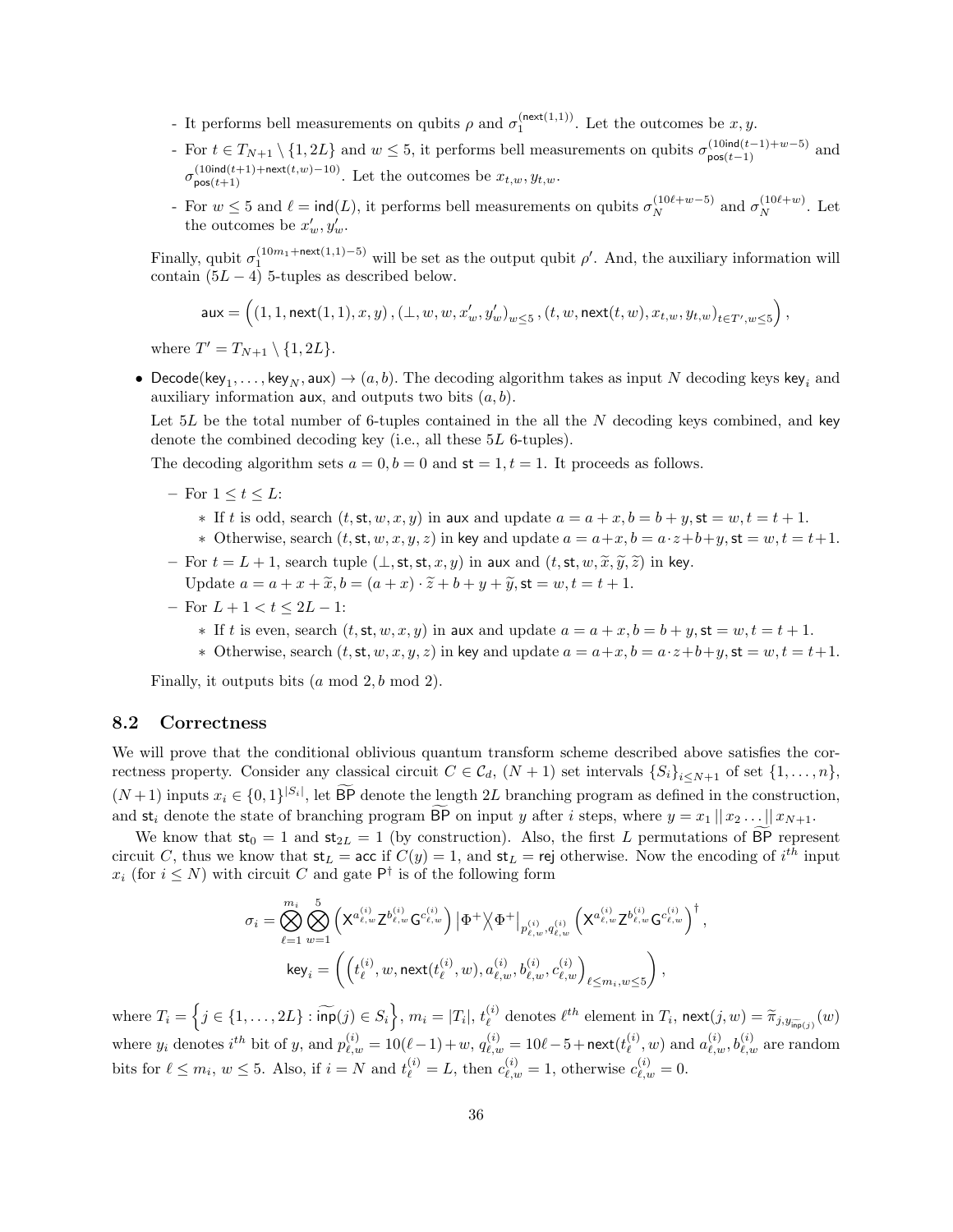Next, consider any single-qubit state  $\rho$ . For ease of exposition, assume that  $\rho = |\psi\rangle\langle\psi|$  (i.e., a pure state  $|\psi\rangle$ . We would like to show that applying the transform on  $|\psi\rangle$  with these N encodings  $\sigma_i$  results in a state  $\left|\widetilde{\psi}\right\rangle = (\mathsf{X}^a \mathsf{Z}^b(\mathsf{P}^{\dagger})^{C(y)}) \left|\psi\right\rangle$  where  $(\rho', \mathsf{aux}) \leftarrow \mathsf{Apply}(C, (S_1, \ldots, S_{N+1}), \sigma_1, \ldots, \sigma_N, x, \rho), (a, b) = \mathsf{Decode}(\mathsf{key}_1, \mathsf{new}_2)$  $\dots, \text{key}_N, \text{aux}$  and  $\rho' = \left| \widetilde{\psi} \right\rangle \!\! \left\langle \widetilde{\psi} \right|$ .

We prove correctness of our construction by induction on the levels/branching program steps. If the measurements during apply procedure are sequentially analyzed, then we show that the decoding procedure correctly updates Pauli coefficients a, b and location of qubit  $\rho$  after each teleportation step. In other words, to prove correctness we trace the path of qubit during apply phase and verify  $a, b$  updates step-by-step.

Throughout the rest of the proof, whenever we say that the qubit is at level  $2j$  and state w, then we mean it is  $(10 \cdot \text{ind}(2j) + w - 5)^{th}$  qubit in  $\sigma_{\text{pos}(2j)}$  (if  $j \le L/2$ ), and  $(10 \cdot \text{ind}(2j-1) + w - 5)^{th}$  qubit in  $\sigma_{\text{pos}(2j-1)}$  (otherwise).<sup>[38](#page-36-0)</sup> Similarly, a qubit at level  $2j-1$  and state w corresponds to  $(10 \cdot \text{ind}(2j) + w - 10)^{th}$ qubit in  $\sigma_{\text{pos}(2j)}$  (if  $j \leq L/2$ ), and  $(10 \cdot \text{ind}(2j-1) + w - 10)^{th}$  qubit in  $\sigma_{\text{pos}(2j-1)}$  (otherwise). Also, we say that the input qubit  $\rho$  is at level 0 and state 1.

Below we prove (by induction) that after  $j^{th}$  set of measurements, the qubit will be teleported to level  $2j$ and state  $\mathsf{st}_{2i}$  (if  $j \leq L/2$ ), otherwise it will be teleported to level  $2j$  and state  $\mathsf{st}_{2i-1}$ . Also, it will be in state  $(X^a Z^b(P^{\dagger})^c)$   $|\psi\rangle$ , where values a, b will match those determined by partial execution of decoding procedure, and  $c = 1$  if  $j \ge L/2$  and  $C(y) = 1$ , else  $c = 0$ .

Base Case. Initially (i.e., before any measurement) the qubit is in state  $|\psi\rangle$ . Thus, by definition it is at level 0 and state  $st_0 = 1$ , and a, b, c are all 0. Also, the decoding algorithm sets a, b to be 0 initially. This completes the proof for base case. For induction step, we show that if the above invariant holds till  $j^{th}$  set of measurements, then it also holds after  $(j+1)^{th}$  set of measurements.

Induction Step. (Case 1:  $j < L/2$ ) After  $j<sup>th</sup>$  set of measurements (i.e., between levels  $2(j-1)$  and  $2j-1$ ), we have that the qubit is in state  $(\mathsf{X}^a \mathsf{Z}^b(\mathsf{P}^{\dagger})^c) \ket{\psi}$  where  $c = 0$  and  $a, b$  match those determined by partial execution of decoding procedure. We know that the qubit will be at level  $2j$  and state  $\mathsf{st}_{2i}$ .

First, note that the  $(j+1)^{th}$  set of measurements denotes bell measurements between qubits at level 2j and state w, and level  $2j + 1$  and state next $(2j + 1, w)$  (for  $w \le 5$ ). Also, we have that qubits at level  $2j + 1$ and state w, and level  $2(j + 1)$  and state next $(2j + 2, w)$  (for  $w \le 5$ ) are entangled. Therefore, we know that  $(j+1)$ <sup>th</sup> set of measurements will teleport qubit at level 2j and state  $\mathsf{st}_{2j}$  to qubit at level  $2j+2$  and state  $\mathsf{st}_{2j+2}.$ 

Let x, y be the outcome of the bell measurement, and  $\tilde{x}, \tilde{y}, \tilde{z} = a_{\ell,\omega}^{(i)}, b_{\ell,\omega}^{(i)}, c_{\ell,\omega}^{(i)}$  where  $\ell = \text{ind}(2j + 2), w = i - \text{neg}(2i + 2)$ . First, the measurement changes the state to  $\ell$ .  $st_{2i+1}$ ,  $i = pos(2j + 2)$ . First, the measurement changes the state to

$$
\left(X^x Z^y\right)\left(X^a Z^b (P^{\dagger})^c\right) \left|\psi\right\rangle = \left(X^{a+x} Z^{b+y} (P^{\dagger})^c\right) \left|\psi\right\rangle.
$$

Next, the qubit is teleported through the entangled pair and since  $(X^{\tilde{x}}Z^{\tilde{y}}(P^{\dagger})^{\tilde{z}})$  is applied to the first qubit in the entangled pair, thus teleportation changes the current state to

$$
\begin{split} \left( \mathsf{X}^{\widetilde{x}} \mathsf{Z}^{\widetilde{y}} (\mathsf{P}^{\dagger})^{\widetilde{z}} \right) \left( \mathsf{X}^{a+x} \mathsf{Z}^{b+y} (\mathsf{P}^{\dagger})^c \right) | \psi \rangle &= \left( \mathsf{X}^{\widetilde{x}} \mathsf{Z}^{\widetilde{y}} \right) \left( \mathsf{X}^{a+x} \mathsf{Z}^{(a+x)\cdot \widetilde{z}+b+y} (\mathsf{P}^{\dagger})^{c+\widetilde{z}} \right) | \psi \rangle \\ &= \left( \mathsf{X}^{a+x+\widetilde{x}} \mathsf{Z}^{(a+x)\cdot \widetilde{z}+b+y+\widetilde{y}} (\mathsf{P}^{\dagger})^{c+\widetilde{z}} \right) | \psi \rangle \, . \end{split}
$$

Thus, the a, b pair is updated to  $a', b' = a + x, b + y$  first, and then to  $a' + x, a' \cdot \tilde{z} + b' + \tilde{y}$ . Note that during<br>the decoding phase, the same undete procedure is carried out in two steps. Since the lows low and auxiliary the decoding phase, the same update procedure is carried out in two steps. Since the keys key, and auxiliary information aux contains the correct key values and measurement outcomes (respectively), thus the decoding procedure correctly updates a, b pair.

Also, we know that  $c = 0$  (by inductive hypothesis) and  $\tilde{z} = 1$  only if  $2j + 2 = L$  and  $st_L = acc$ , thus  $c + \widetilde{z} = 1$  only if  $st_L = acc$  (i.e., if  $C(y) = 1$ ), otherwise  $c + \widetilde{z} = 0$ . This maintains the invariant on c as well,

<span id="page-36-0"></span><sup>38</sup>Here ind and pos are as defined in the construction.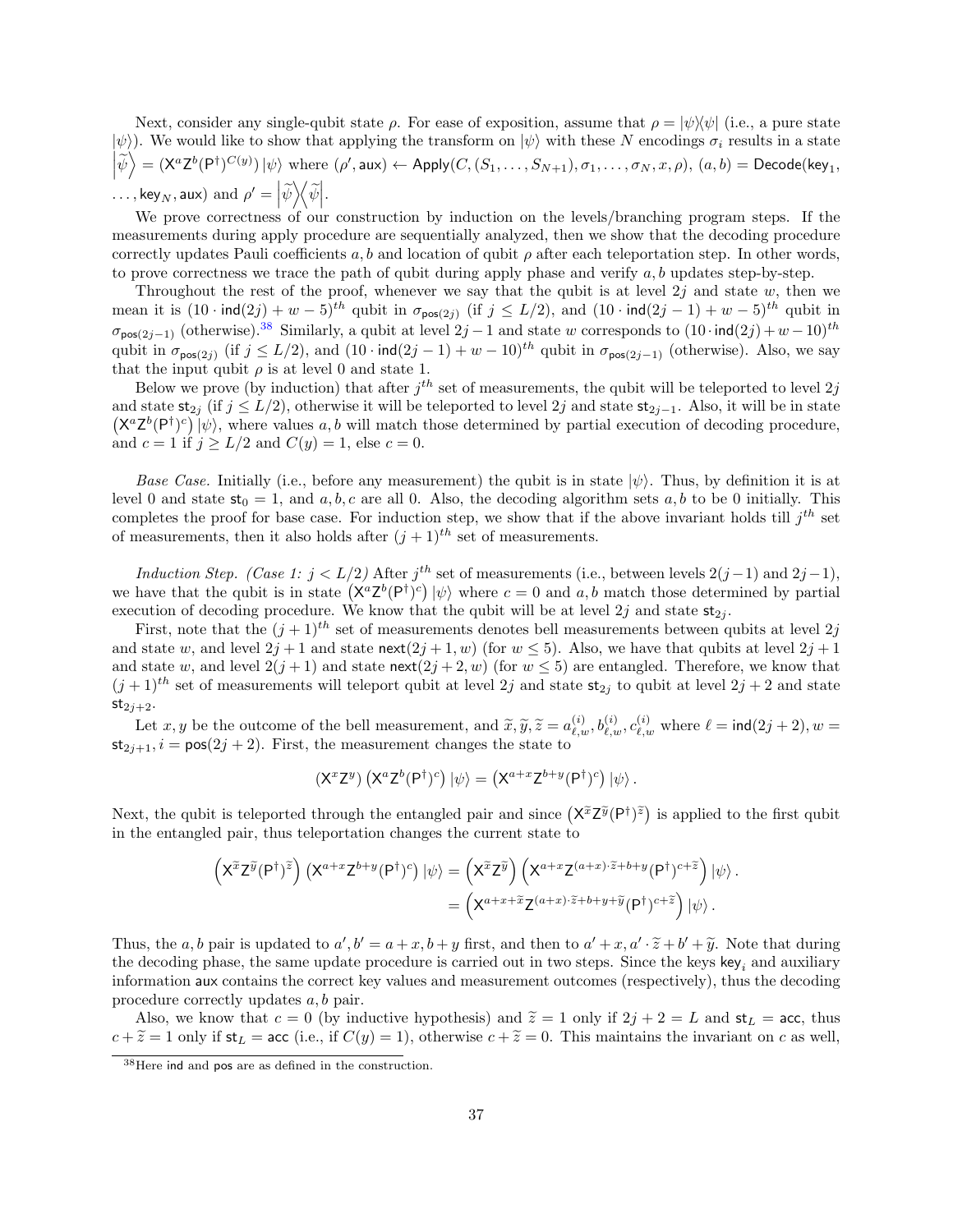thereby completing the proof if  $j < L/2$ .

Induction Step. (Case 2:  $j > L/2$ ) The proof in this case is identical to that for Case 1, except in the  $(L/2+1)^{th}$  set of measurements, the apply algorithm performs measurements between qubits at level L and state w, and level  $L + 1$  and state w. In other words, it applies an identity permutation. Since qubits at level  $2j + 1$  and state w are entangled with qubits at level  $2(j + 1)$  and state next $(2j + 1, w)$ , thus we know that  $(L/2+1)^{th}$  set of measurements will teleport qubit to level  $L+2$  and state  $st_{L+1}$ . Thus, the invariant after  $(L/2+1)^{th}$  measurements will also be maintained. The remaining proof is same as before.

This completes the proof of our claim that after  $j<sup>th</sup>$  set of measurements, the qubit will be in state  $(\mathsf{X}^a \mathsf{Z}^b(\mathsf{P}^{\dagger})^c) \ket{\psi}$  at level 2j and state  $\mathsf{st}_{2j}$  (if  $j \leq L/2$ ), or at level 2j and state  $\mathsf{st}_{2j-1}$  (if  $j > L/2$ ), where values a, b will match those determined by partial execution of decoding procedure, and  $c = 1$  if  $j \ge L/2$ , else  $c = 0$ .

This implies that after  $L^{th}$  set of measurements (i.e., at the end of apply procedure), the qubit will be in state  $\left(\mathsf{X}^{a}\mathsf{Z}^{b}(\mathsf{P}^{\dagger})^{c}\right)\ket{\psi}$  at level  $2L$  and state  $\mathsf{st}_{2L-1}$  where  $(a,b)=\mathsf{Decode}(\mathsf{key}_1,\ldots,\mathsf{key}_N,\mathsf{aux})$  and  $c=1$  iff  $C(y) = 1$ . This completes the correctness proof.

### 8.3 Security

We will now show that the scheme described above is secure as per Definition [4.1.](#page-19-2) Formally, we prove the following.

**Theorem 8.1.** The scheme  $COQT = (Encode, Apply, Decode)$  (described in Section [8.1\)](#page-33-3) is a secure conditional oblivious quantum transform for circuit class  $C_d$  and gate set  $\{P^{\dagger}\}\$ as per Definition [4.1.](#page-19-2)

The above statement holds unconditionally, and is not based on any cryptographic assumption. We prove a slightly stronger theorem by showing that even a computationally unbounded quantum adversary can not distinguish encodings of two different inputs  $x^{(0)}, x^{(1)}$  for index i and circuit C. We show that encodings look like a completely mixed state to any adversary who does not know the corresponding key. Below we discuss this in more detail.

First, note that for any circuit  $C \in \mathcal{C}_d$ , intervals  $\{S_i\}_{i\leq N+1}$  of set  $\{1,\ldots,n\}$ , index  $i \leq N$ , a bit string  $x \in \{0,1\}^{|S_i|}$ , its encoding  $\sigma$  is of the following form

$$
\bigotimes_{\ell=1}^m \bigotimes_{w=1}^5 \left( \mathsf{X}^{a_{\ell,w}}\mathsf{Z}^{b_{\ell,w}}(\mathsf{P}^{\dagger})^{c_{\ell,w}} \right) \left| \Phi^+ \right\rangle\!\! \left. \left. \Phi^+ \right|_{p_{\ell,w},q_{\ell,w}} \left( \mathsf{X}^{a_{\ell,w}}\mathsf{Z}^{b_{\ell,w}}(\mathsf{P}^{\dagger})^{c_{\ell,w}} \right)^\dagger,
$$

where  $a_{\ell,w}, b_{\ell,w}$  are random bits, and single-qubit gates are applied to first qubit in the entangled pair. Now, note that for any c, we have

$$
\frac{1}{4} \left( \sum_{a,b \in \{0,1\}} \left( X^a Z^b (P^{\dagger})^c \right) \left| \Phi^+ \right\rangle \left\langle \Phi^+ \right| \left( X^a Z^b (P^{\dagger})^c \right)^{\dagger} \right) = \frac{\mathbb{I}_4}{4}.
$$

Since  $\sigma$  consists of 5m such pairs of qubits, therefore it is also a completely mixed state. More formally, we can write that

$$
\frac{1}{4^{5m}}\left(\sum_{\substack{\forall \ell\leq m,w\leq 5:\\a_{\ell,w},b_{\ell,w}\in\{0,1\}}}\bigotimes_{\ell=1}^m\bigotimes_{w=1}^5 \left(\mathsf{X}^{a_{\ell,w}}\mathsf{Z}^{b_{\ell,w}}(\mathsf{P}^{\dagger})^{c_{\ell,w}}\right)\left|\Phi^+\right\rangle\!\langle\Phi^+\right|_{p_{\ell,w},q_{\ell,w}}\left(\mathsf{X}^{a_{\ell,w}}\mathsf{Z}^{b_{\ell,w}}(\mathsf{P}^{\dagger})^{c_{\ell,w}}\right)^{\dagger}\right)=\frac{\mathbb{I}_{4^{5m}}}{4^{5m}}.
$$

Thus, for every input string x, its encoding looks like a completely mixed state on  $10m$  qubits to any adversary that does not know the decoding key. This concludes the security proof.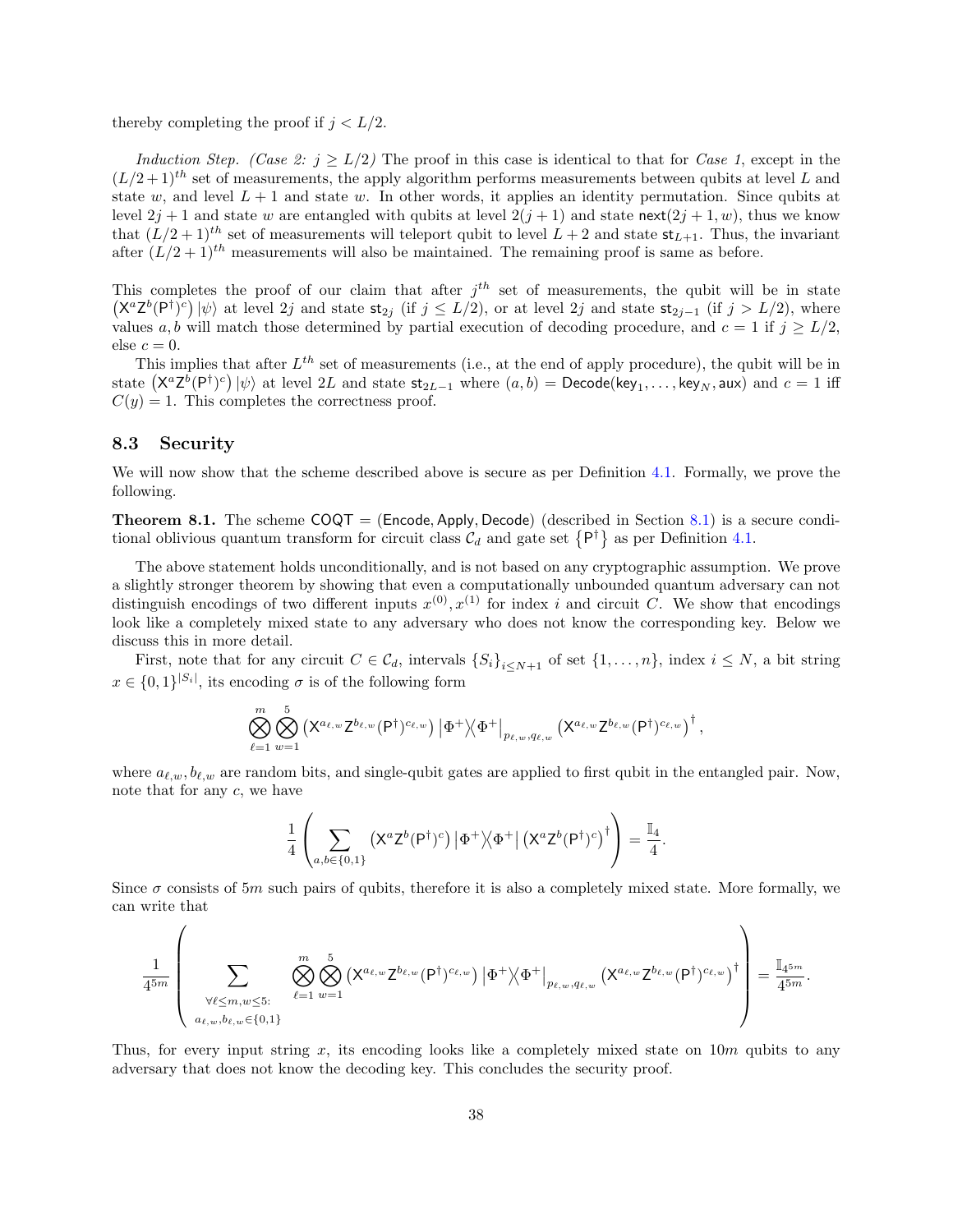## <span id="page-38-0"></span>9 Bootstrapping Conditional Oblivious Quantum Transform

In this section, we show how to bootstrap a conditional oblivious quantum transform scheme for a class of  $NC<sup>1</sup>$  circuits to P/poly. Concretely, we show that using a (classical) multi-key homomorphic encryption scheme with log-depth decryption circuit, we can construct COQTs for poly-sized circuits from COQTs for log-depth circuits. Below we describe the construction in detail.

Outline. The main idea is to encrypt the inputs to be encoded under MLHE public keys and create COQT for the MLHE decryption circuit with input the corresponding secret key. Now during evaluation, one could simply evaluate the circuit homomorphically on the encrypted inputs and later apply the transform on the input qubit with the ciphertext encrypting the circuit output as the input. The decoding procedure will be identical to that of the underlying scheme.

The encoder gets as input a string x, circuit C, set intervals  $\{S_i\}_i$ , index pos and gate G. It first chooses an MLHE key pair and computes ct as the encryption of string x. Next, it computes a COQT for MLHE decryption circuit with the MLHE secret key as the input string, index pos and gate G. The encoder outputs the quantum encoding, MLHE public-evaluation keys and ciphertext ct as the encoded state, and the decoding key will simply be the same decoding keys output by the underlying encoding procedure.

Now an evaluator gets as input N encodings, one for each index  $i \leq N$ . It starts by homomorphically evaluating the circuit  $C(\ldots, y)$  on the N MLHE ciphertexts contained in the encodings, where y is the input used by the evaluator. Let ct be the evaluated ciphertext. Next, it evaluates the COQTs with input ct on the input qubit and sets the output state and auxiliary information appropriately. Using the correctness of MLHE scheme, we can argue that ct is an encryption  $C(x_1, \ldots, x_N, y)$ , and by correctness of the underlying COQT scheme, we can argue the correctness of our bootstrapped scheme.

The security proof here is fairly simple. Using the security of the underlying COQT, we first switch the encodings of MLHE secret key to encodings of all-zeros string. Once the underlying quantum encoding is switched to be an encoding of all-zeros string, we no longer need the MLHE secret key. Therefore, we can also replace the MLHE encryption of string  $x$  with encryption of zeros, thereby erasing all the information about input  $x$  except its size. Below we describe our scheme in detail.

### <span id="page-38-2"></span>9.1 Construction

Let MLHE = (MLHE.Setup, MLHE.KeyGen, MLHE.Enc, MLHE.Expand, MLHE.Eval, MLHE.Dec) be a multikeyleveled homomorphic encryption scheme for 1-bit messages with log-depth decryption circuit, expanded ciphertexts of length  $p(\lambda, N)$  and secret keys of length  $s(\lambda, N)$ . Also, let  $\text{CQQT}_{\text{NC}1} = (\text{Encode}_{\text{NC}1}, \text{Apply}_{\text{NC}1}, \text{Decode}_{\text{NC}1})$ be a conditional oblivious quantum transform for  $NC<sup>1</sup>$  and gate set GS. Below we describe our scheme COQT = (Setup, Encode, Apply, Decode)<sup>[39](#page-38-1)</sup> for circuit class  $C_d$  (i.e., the class of depth  $d(n)$  circuits on n input bits with 1-bit output) and gate set GS, where d is any polynomial. For notational convenience, let  $p = p(\lambda, N), s = s(\lambda, N)$  and  $d = d(n)$ .

- Setup( $1^n, 1^d$ ): The setup algorithm takes as input the circuit input length n and depth bound d. It runs MLHE.Setup to generate public parameters as params  $\leftarrow$  MLHE.Setup $(1^n,1^d),$  and outputs params as the public parameters.
- Encode(params,  $C, (S_1, \ldots, S_{N+1}),$  pos,  $x, \mathsf{G})$ : The encoding algorithm takes as input the public parameters params, a classical circuit  $C \in \mathcal{C}_d$ ,  $(N+1)$  set intervals  $\{\widetilde{S_i}\}_{i\leq N+1}$  of set  $\{1,\ldots,n\}$ , index pos  $\leq N$ , a bit string  $x \in \{0,1\}^{|S_{\text{pos}}|}$ , and description of a single-qubit gate  $G \in GS$ .

It generates classical MLHE key pair as (pk, ek,sk) ← MLHE.KeyGen(params). Consider set intervals  $T_i = \{s \cdot (i-1) + 1, \ldots, s \cdot i\}$  for  $i \leq N$ , and  $T_{N+1} = \{s \cdot N + 1, \ldots, s \cdot N + p\}$ . Let  $T =$  $(T_1,\ldots,T_{N+1})$ . It computes a COQT as  $(\sigma',\text{key}') \leftarrow \text{Encode}_{NC^1}(\text{MLHE.Dec}, \textbf{T},\text{pos},\text{sk},\textbf{G})$ . Next,

<span id="page-38-1"></span><sup>39</sup>Note that here we have an additional setup algorithm. This slightly departs from the definition in Section [4.2.](#page-18-2) We would like to point out that this constraint is due to the underlying MLHE scheme. If the underlying MLHE scheme has an empty setup algorithm, then our COQT scheme can be defined without setup as well.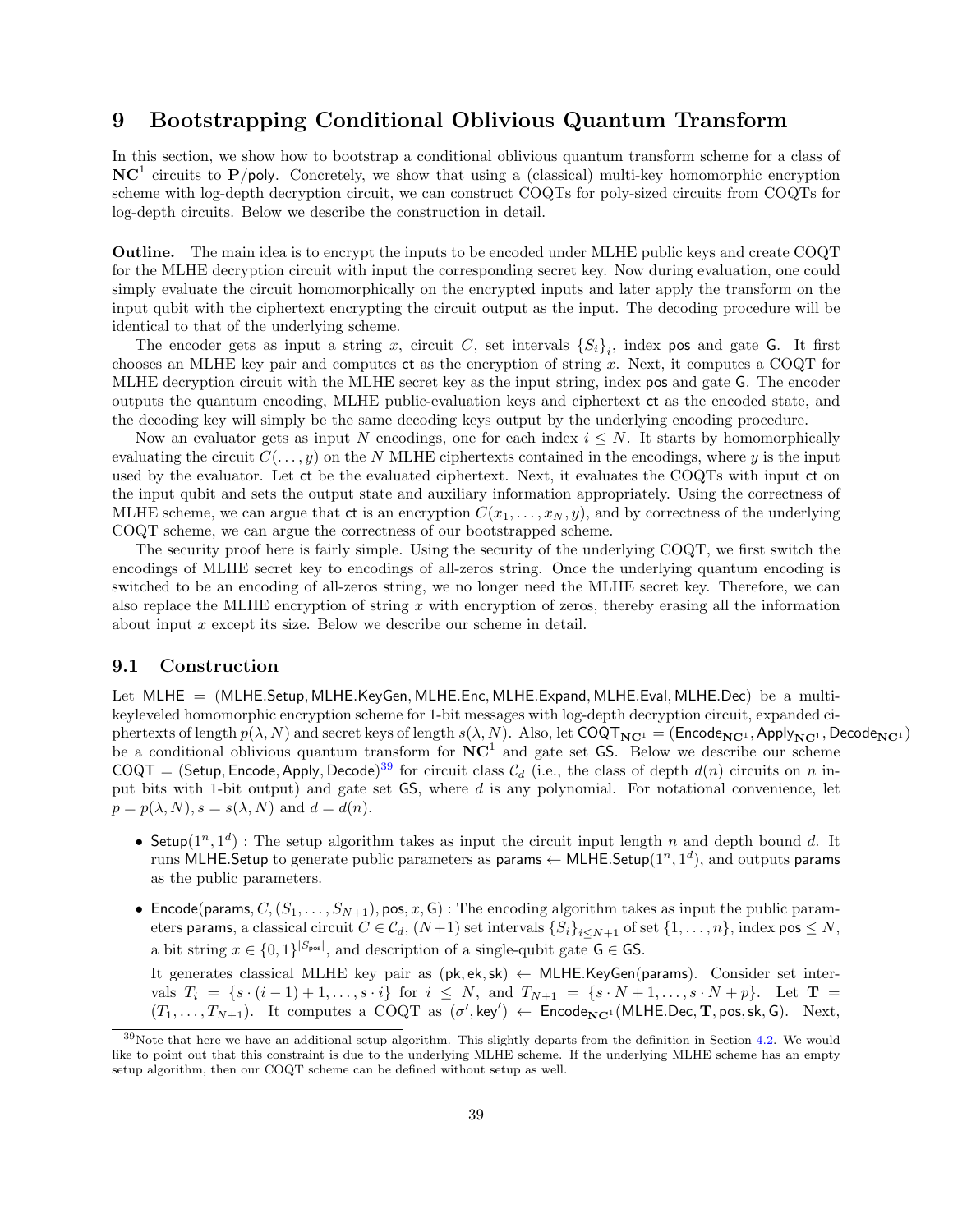it encrypts input x under public key pk as  $ct \leftarrow \text{MLHE}$ . Enc(pk, x). Finally, it outputs the encoded state and decoding key as

$$
\sigma = \rho\, (\text{pk},\text{ek},\text{ct}) \otimes \sigma', \quad \text{key} = \text{key}'.
$$

• Apply $(C, (S_1, \ldots, S_{N+1}), \sigma_1, \ldots, \sigma_N, x, \rho)$ : The apply algorithm takes as input a classical circuit  $C \in \mathcal{C}_d$ ,  $(N+1)$  set intervals  $\{S_i\}_{i\leq N+1}$ , N encoded states  $\sigma_i$ , bit string  $x \in \{0,1\}^{|S_{N+1}|}$ , and a single-qubit state  $\rho$ . Let  $\sigma_i = \rho(\mathsf{pk}_i, \mathsf{ek}_i, \mathsf{ct}_i) \otimes \sigma'_i$  for  $i \leq N$ .

The apply algorithm expands all N ciphertexts  $ct_i$  as  $\hat{ct}_i \leftarrow$  Expand $((pk_1, ..., pk_N), i, ct_i)$  for  $i \le N$ . Let  $\tilde{c}$ C denote the circuit C with last  $|S_{N+1}|$  bits hardwired to be x, i.e.  $C(y_1, \ldots, y_N) = C(y_1, \ldots, y_N, x)$ where  $|y_i| = |S_i|$ . It homomorphically evaluates circuit C on expanded ciphertexts  $\hat{\mathbf{ct}}_i$  as  $\hat{\mathbf{ct}} \leftarrow$ MLHE.Eval $(C, (\mathsf{ek}_1, \ldots, \mathsf{ek}_N),(\hat{\mathsf{ct}}_1, \ldots, \hat{\mathsf{ct}}_N)).$ 

Consider set intervals  $T_i = \{s \cdot (i-1) + 1, \ldots, s \cdot i\}$  for  $i \leq N$ , and  $T_{N+1} = \{s \cdot N + 1, \ldots, s \cdot N + p\}.$ Let  $\mathbf{T} = (T_1, \ldots, T_{N+1})$ . Finally, it applies the COQT on  $\rho$  as

$$
(\rho', \mathsf{aux}) \leftarrow \mathsf{Apply}_{\mathbf{NC}^1}(\mathsf{MLHE}.\mathsf{Dec}, \mathbf{T}, \sigma'_1, \dots, \sigma'_N, \widetilde{\mathsf{ct}}, \rho)
$$

and outputs  $(\rho', \text{aux})$  as the transformed state and auxiliary information.

 $\bullet\,$  Decode(key $_1,\ldots$ , key $_N,$  aux) : The decoding algorithm takes as input  $N$  decoding keys key $_i$  and auxiliary information aux. It outputs  $(a, b)$  where  $(a, b) \leftarrow \mathsf{Decode}_{\mathbf{NC}^1}(\mathsf{key}_1, \dots, \mathsf{key}_N, \mathsf{aux}).$ 

### 9.2 Correctness

Consider any classical circuit  $C \in \mathcal{C}_d$ ,  $(N+1)$  set intervals  $\{S_i\}_{i\leq N+1}$  of set  $\{1,\ldots,n\}$ ,  $(N+1)$  inputs  $x_i \in \{0,1\}^{|S_i|},$  public parameters params  $\leftarrow$  MLHE.Setup $(1^n,1^d)$  and gate  $\textsf{G} \in \textsf{GS}.$  Let  $z$  denote the string  $x_1 || x_2 ... || x_{N+1}$ , and  $\mathbf{T} = (T_1, ..., T_{N+1})$  be  $(N+1)$  set intervals defined as  $T_i = \{s \cdot (i-1) + 1, ..., s \cdot i\}$ for  $i \leq N$ , and  $T_{N+1} = \{s \cdot N + 1, \ldots, s \cdot N + p\}.$ 

For any index  $i \leq N$ , the encoding of  $i^{th}$  input  $x_i$  with circuit C, gate G and index i is of the following form  $\rho\left(\mathsf{pk}_i,\mathsf{ek}_i,\mathsf{ct}_i\right)\otimes\sigma_i,\,\text{where}\,\left(\mathsf{pk}_i,\mathsf{ek}_i,\mathsf{sk}_i\right)\gets\mathsf{MLHE}.\mathsf{KeyGen}(\mathsf{params}),\,\mathsf{ct}_i\gets\mathsf{MLHE}.\mathsf{Enc}(\mathsf{pk}_i,x_i)\text{ and }(\sigma_i,\mathsf{key}_i)\gets\mathsf{KLHE}.\mathsf{Enc}(\mathsf{pk}_i,x_i)\text{ and }(\sigma_i,\mathsf{key}_i)\gets\mathsf{KLHE}.\mathsf{Enc}(\mathsf{pk}_i,x_i)\text{ and }(\sigma_i,\mathsf{key}_i)\gets\mathsf{KLHE}$ Encode<sub>NC<sup>1</sup></sub> (MLHE.Dec, T, *i*, sk<sub>*i*</sub>, G). Also, it corresponding decoding key is simply key<sub>*i*</sub>.

For correctness we need to argue that the apply algorithm applies gate G on state  $\rho$  iff  $C(z) = 1$ , and the decoding algorithm correctly computes the Pauli coefficients. First, note that (by correctness of MLHE expansion) we have that  $\hat{\mathbf{c}}_t$  is an encryption of  $x_i$  under keys  $(\mathsf{pk}_1, \ldots, \mathsf{pk}_N)$ , where  $\hat{\mathbf{c}}_t$   $\leftarrow$ Expand(( $pk_1, ..., pk_N$ ), *i*, ct<sub>i</sub>). In other words, MLHE.Dec( $sk_1, ..., sk_N$ ,  $\hat{ct}_i$ ) =  $x_i$  for  $i \leq N$ . Next, by correctness of  $COQT<sub>NC<sup>1</sup></sub>$ , we have that

$$
\rho' = \left( X^a Z^b G^c \right) \rho \left( X^a Z^b G^c \right)^{\dagger},
$$

where  $(\rho', \text{aux}) \leftarrow \text{Apply}_{\mathbb{N}C^1}(\text{MLHE}.\text{Dec}, \mathbf{T}, \sigma_1, \dots, \sigma_N, \tilde{\text{ct}}, \rho), (a, b) \leftarrow \text{Decode}_{\mathbb{N}C^1}(\text{key}_1, \dots, \text{key}_N, \text{aux}), c =$ MLHE.Dec(sk<sub>1</sub>, ..., sk<sub>N</sub>,  $\widetilde{ct}$ ),  $\widetilde{ct}$  ← MLHE.Eval( $\widetilde{C}$ , (ek<sub>1</sub>, ..., ek<sub>N</sub>),  $(\widehat{ct}_1, \ldots, \widehat{ct}_N)$ ) and  $\widetilde{C}(y_1, \ldots, y_N) = C(y_1, \ldots, y_N, x_{N+1})$ . As before, equality here means zero trace distance between the associated states.

By correctness of MLHE evaluation, we have that  $\tilde{c}$  is an encryption of  $C(z)$ . Formally, we have that MLHE.Dec(sk<sub>1</sub>, ..., sk<sub>N</sub>,  $\widetilde{ct}$ ) =  $\widetilde{C}(x_1,\ldots,x_N) = C(x_1,\ldots,x_N,x_{N+1}) = C(z)$ . Therefore, we know that

$$
\rho' = \left( X^a Z^b G^{C(z)} \right) \rho \left( X^a Z^b G^{C(z)} \right)^{\dagger}.
$$

This completes the proof of correctness.

#### 9.3 Security

We will now show that the scheme described above is secure as per Definition  $4.1<sup>40</sup>$  $4.1<sup>40</sup>$  $4.1<sup>40</sup>$  Formally, we prove the following.

<span id="page-39-0"></span><sup>&</sup>lt;sup>40</sup>The security property for a COQT scheme with Setup is analogously defined. The only difference is that the adversary is also given the public parameters.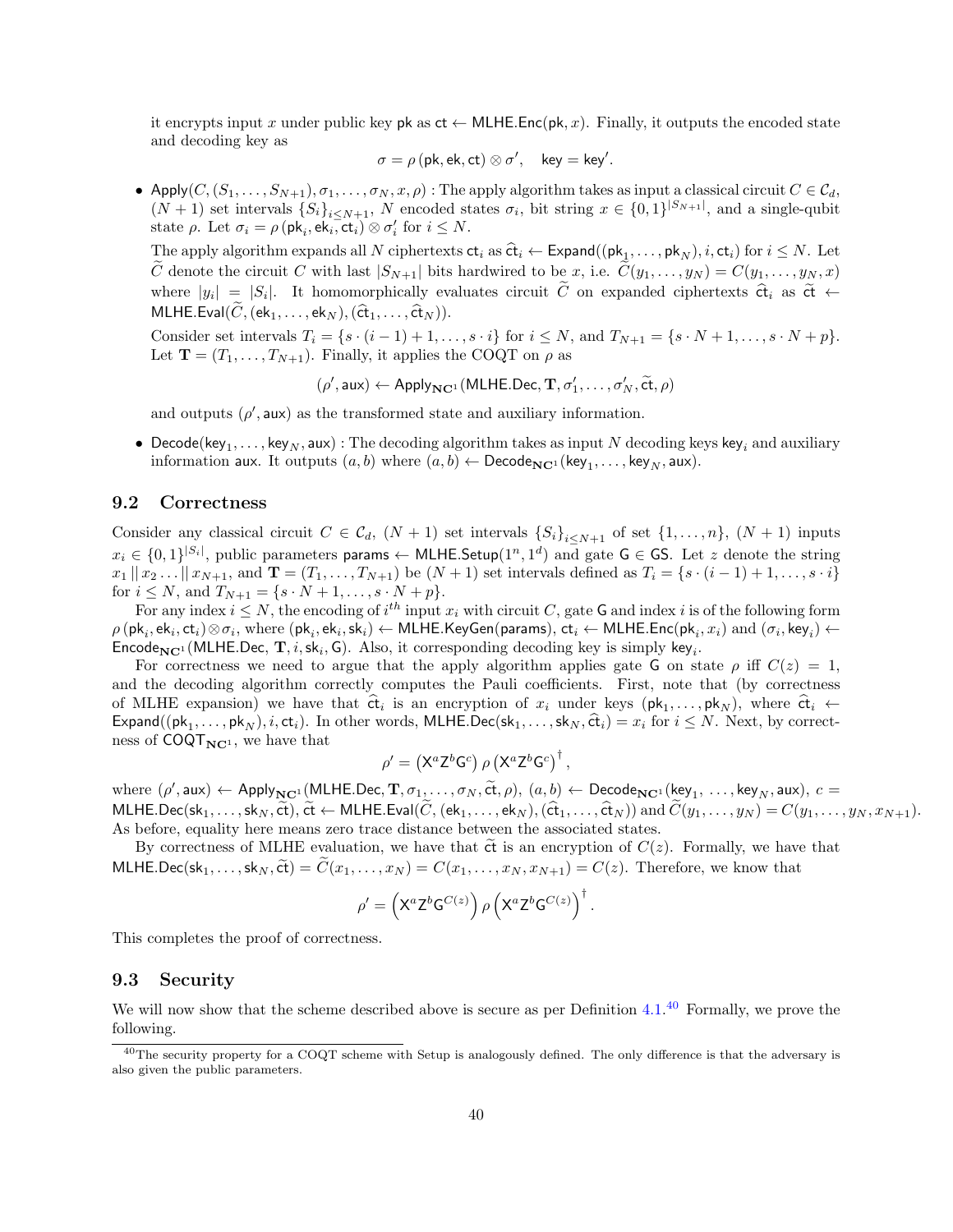Theorem 9.1. If MLHE = (MLHE.Setup, MLHE.KeyGen, MLHE.Enc, MLHE.Expand, MLHE.Eval, MLHE.Dec) is a q-IND-CPA secure multi-key leveled homomorphic encryption scheme for 1-bit messages satisfying Def-inition [3.1,](#page-11-0) and  $COQT_{NC^1} = (Encode_{NC^1}, Apply_{NC^1}, Decode_{NC^1})$  is a secure conditional oblivious quantum transform for  $NC^1$  and gate set GS satisfying Definition [4.1,](#page-19-2) then the scheme COQT (described in Section [9.1\)](#page-38-2) is a secure conditional oblivious quantum transform for  $P/poly$  and gate set GS as per Definition [4.1.](#page-19-2)

Our proof proceeds via a sequence of hybrid games. Each game is played between the challenger and attacker A. Let A be any quantum PPT adversary that wins the security game with non-negligible advantage. We argue that such an adversary must break security of at least one underlying primitive. The first game corresponds to the security game as described in Definition [4.1.](#page-19-2) In the next game, we switch the COQTs to an empty transform (i.e., encoding of all-zeros string instead of sk). Indistinguishability of this step follows directly from COQT security. Next, we could argue (using q-IND-CPA security) that since the adversary has no information about the MLHE secret key, it can not distinguish between encryptions of challenge inputs  $x^{(0)}, x^{(1)}$ . Below we describe the proof in detail.

Throughout the hybrids, the set intervals  $\mathbf{T} = (T_1, \ldots, T_{N+1})$  are defined as in the construction, i.e.  $T_i = \{s \cdot (i-1) + 1, \ldots, s \cdot i\}$  for  $i \leq N$  and  $T_{N+1} = \{s \cdot N + 1, \ldots, s \cdot N + p\}$ . Also, we will use 0 to denote the all-zeros string of appropriate length. We would like point out that in the hybrid games the adversary and the challenger are both given a circuit  $C \in \mathcal{C}_d$  and gate G  $\in$  GS. And, the indistinguishability proofs hold irrespective of the choice of  $C$ , or  $\mathsf{G}$ .

Game 1: This game is same as the original security game.

- 1. Setup Phase. The challenger sets up by sampling the MLHE public parameters params  $\leftarrow$  MLHE.Setup(1<sup>n</sup>, 1<sup>d</sup>). It sends the public parameters to A.
- 2. **Challenge.** A sends a sequence of  $(N + 1)$  set intervals  $\{S_i\}_{i \le N+1}$  of set  $\{1, \ldots, n\}$ , index  $i \le N$ , and two bit strings  $x^{(0)}, x^{(1)} \in \{0, 1\}^{|S_i|}$ .

The challenger chooses a random bit  $b \leftarrow \{0, 1\}$ . It generates classical MLHE key pair as (pk, ek, sk)  $\leftarrow$ MLHE.KeyGen(params). It computes a COQT as  $(\sigma, \text{key}) \leftarrow \text{Encode}_{NC1}(MLHE.Dec, T, i, sk, G)$ . Next, it encrypts input  $x^{(b)}$  under public key pk as  $ct \leftarrow \textsf{MLHE}.\textsf{Enc}(\textsf{pk}, x^{(b)})$ . Finally, it sends the encoded state as  $\rho$  (pk, ek, ct)  $\otimes \sigma$  to A.

3. Guess. A outputs it guess b' and wins if  $b' = b$ .

Game 2: This game is same as Game 1, except the challenger computes COQT  $(\sigma, \text{key})$  as transforms of 0 instead of sk.

2. **Challenge.** A sends a sequence of  $(N + 1)$  set intervals  $\{S_i\}_{i \le N+1}$  of set  $\{1, \ldots, n\}$ , index  $i \le N$ , and two bit strings  $x^{(0)}, x^{(1)} \in \{0, 1\}^{|S_i|}$ .

The challenger chooses a random bit  $b \leftarrow \{0, 1\}$ . It generates classical MLHE key pair as (pk, ek, sk)  $\leftarrow$ MLHE.KeyGen(params). It computes a COQT as  $(\sigma, \text{key}) \leftarrow \text{Encode}_{\text{NC}^1}(\text{MLHE}.\text{Dec}, \mathbf{T}, i, \mathbf{0}, \mathbf{G})$ . Next, it encrypts input  $x^{(b)}$  under public key pk as  $ct \leftarrow \textsf{MLHE}.\textsf{Enc}(\textsf{pk}, x^{(b)})$ . Finally, it sends the encoded state as  $\rho$  (pk, ek, ct)  $\otimes \sigma$  to A.

#### 9.3.1 Analysis

Let  $\text{Adv}^i_A = |\Pr[b' = b] - 1/2|$  denote the advantage of adversary A in guessing the bit b in Game i. To complete the proof, we establish via a sequence of lemmas that no quantum PPT adversary  $A$  can distinguish between Games 1 and 2 with non-negligible probability, and the advantage of every quantum PPT adversary in Game 2 is also negligible. Below we discuss our lemmas in detail.

**Lemma 9.1.** If  $COQT_{NC^1} = (Encode_{NC^1}, Apply_{NC^1}, Decode_{NC^1})$  is a secure conditional oblivious quantum transform, then for every quantum PPT adversary  $A$ ,  $|Adv_A^1 - Adv_A^2|$  is negligible in n.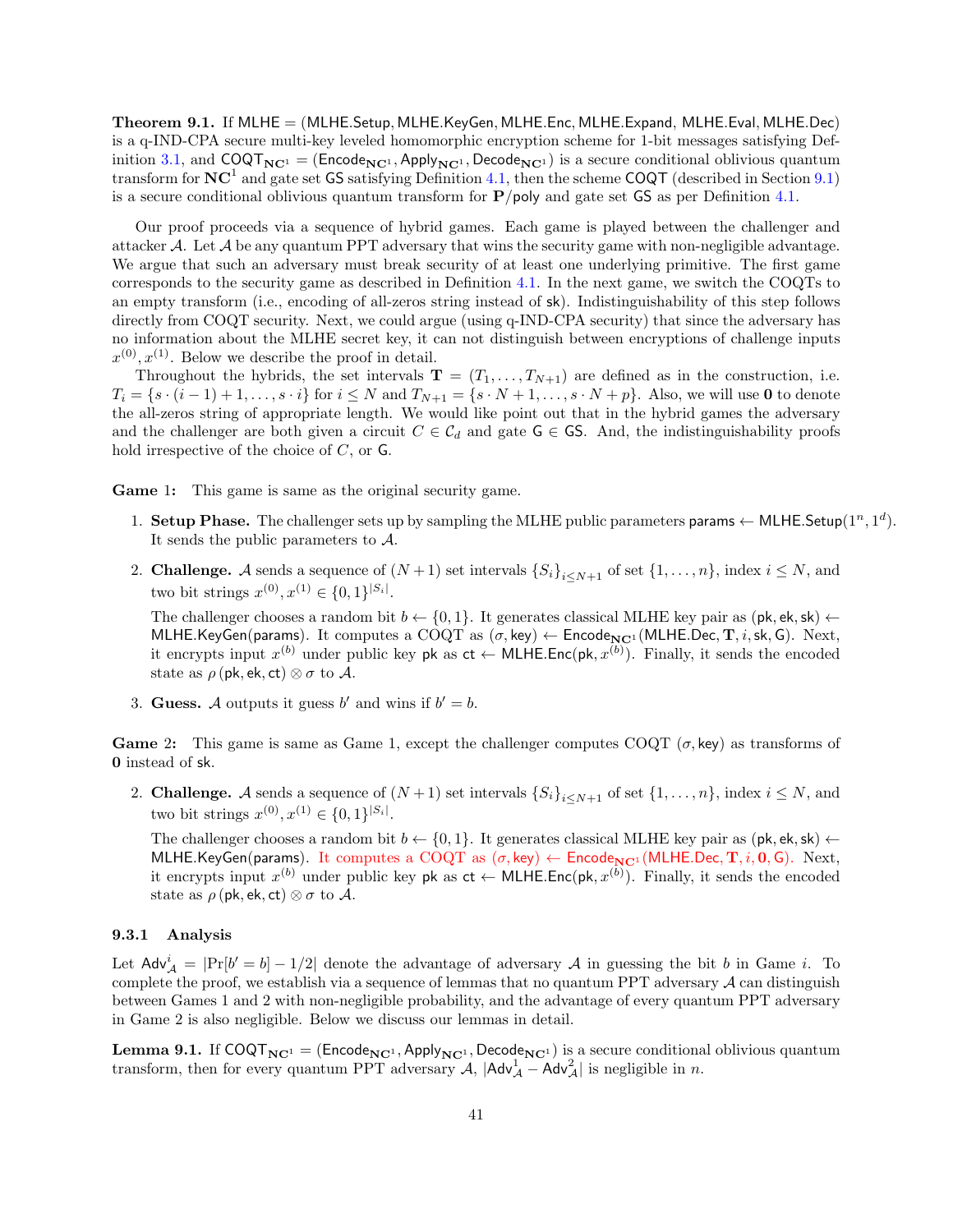*Proof.* Suppose there exists an adversary A such that  $|Adv_A^1 - Adv_A^2|$  is non-negligible. We construct an algorithm  $\beta$  that can distinguish a COQT of input sk from COQT of all zeros strings with circuit MLHE.Dec. set intervals  $T$ , position i and gate  $G$ , therefore break security of the COQT scheme.

 ${\cal B}$  generates public parameters params as params  $\leftarrow$  MLHE.Setup $(1^n,1^d)$  and sends params to  ${\cal A}.$   ${\cal A}$  sends set intervals  $\{S_i\}_{i\leq N+1}$ , index  $i\leq N$ , and two bit strings  $x^{(0)}, x^{(1)} \in \{0,1\}^{|S_i|}$  to  $\beta$ .  $\beta$  samples MLHE key pair as  $(\mathsf{pk}, \mathsf{ek}, \mathsf{\bar{sk}}) \leftarrow \mathsf{MLHE}$ . KeyGen(params). It sends circuit MLHE. Dec, set intervals **T**, index *i*, input strings sk and 0, and gate G to the COQT challenger. The COQT challenger chooses a random bit  $\beta$ , encodes either sk or 0, and sends  $\sigma^*$  as the corresponding challenge encoding. B sets  $\sigma = \sigma^*$ . Next, it chooses a random bit  $b \leftarrow \{0,1\}$ , and encrypts  $x^{(b)}$  as  $ct \leftarrow \textsf{MLHE}.\textsf{Enc}(\textsf{pk}, x^{(b)})$ . Finally, B sends the encoded state as  $\rho$  (pk, ek, ct)  $\otimes \sigma$  to the adversary A. Finally, A outputs its guess b'. If  $b = b'$ , then B sends 0 as its guess (i.e., sk was encoded), otherwise it sends 1 as its guess (i.e., all-zeros strings was encoded) to the COQT challenger.

First, note that B does not need to know the secret key (i.e., decoding key corresponding to  $\sigma^*$ ) in the above reduction. Also, if the COQT challenger encoded sk (i.e.,  $\beta = 0$ ), then B perfectly simulates Game 1 for adversary A. Otherwise it simulates Game 2 for A. As a result, if  $|Adv_A^1 - Adv_A^2|$  is non-negligible, then  $\ensuremath{\mathcal{B}}$  breaks the COQT's security with non-negligible advantage.

Lemma 9.2. If MLHE = (MLHE.Setup, MLHE.KeyGen, MLHE.Enc, MLHE.Expand, MLHE.Eval, MLHE.Dec) is a q-IND-CPA secure multi-key leveled homomorphic encryption scheme, then for every quantum PPT adversary  $A$ ,  $\mathsf{Adv}_{\mathcal{A}}^2$  is negligible in n.

*Proof.* Suppose there exists an adversary A such that  $Adv_{\mathcal{A}}^2$  is non-negligible. We construct an algorithm B that can distinguish between encryptions of  $x^{(0)}, x^{(1)}$  under public key pk, therefore breakq-IND-CPA security of the MLHE scheme.

The MLHE challenger generates public parameters params and a public-evaluation key pair (pk<sup>\*</sup>, ek<sup>\*</sup>), and sends these to  $\mathcal B$ .  $\mathcal B$  sets pk, ek = pk\*, ek\*, and sends params to  $\mathcal A$ .  $\mathcal A$  sends set intervals  $\{S_i\}_{i\leq N+1}$ , index  $i\leq$ N, and two bit strings  $x^{(0)}, x^{(1)} \in \{0,1\}^{|S_i|}$  to B. B sends  $x^{(0)}, x^{(1)}$  as its challenge messages to MLHE challenger. The MLHE challenger flips a random bit  $\beta$  and encrypts either  $x^{(0)}$  or  $x^{(1)}$ , and sends the corresponding ciphertext  $ct^*$  to  $B$ .  $B$  sets  $ct = ct^*$ , and computes  $COQT$  as  $(\sigma, \text{key}) \leftarrow$  Encode<sub>NC<sup>1</sup></sub> (MLHE.Dec, T, *i*, 0, G). Finally, B sends the encoded state as  $\rho(\mathsf{pk}, \mathsf{ek}, \mathsf{ct}) \otimes \sigma$  to the adversary A. Finally, A outputs its guess b'. B simply forwards  $b'$  as its own guess to the MLHE challenger.

First, note that  $\beta$  does not need to know the secret sk<sup>\*</sup> (i.e., secret key corresponding to  $\mathsf{pk}^*$ ) in the above reduction. And, since  $\beta$  perfectly simulates Game 2 for adversary  $\mathcal{A}$ , therefore if  $\text{Adv}_{\mathcal{A}}^2$  is non-negligible, then  $B$  breaks the MLHE scheme's security with non-negligible advantage.

# <span id="page-41-0"></span>10 A Template for On-the-Fly Multi-Party Quantum Computation

In this section, we provide an on-the-fly multi-party quantum computation (MPQC) protocol using quantum multi-key homomorphic encryption. The same protocol can be used for multi-party delegation by providing the circuit description along the input qubits and asking the server to run the universal circuit. Below we briefly mention the target ideal functionalities, and then describe our construction.

On-the-fly MPQC Functionality. For an on-the-fly N-party MPQC protocol, the ideal functionality  $\mathcal{F}^{\text{MPQC}}$  interacts with  $N+1$  parties where the first N parties correspond to the N parties running the MPQC protocol, and the  $(N+1)^{th}$  party corresponds to the server S. Now the first N parties supply their quantum inputs for computation, but server S does not provide any input. Finally, the ideal functionality  $\mathcal{F}^{\text{MPQC}}$ sends the appropriate quantum registers containing the final output to the respective  $N$  users, and server S does not receive any output. Here the functionality  $\mathcal{F}^{\text{MPQC}}$  can also be parameterized by the quantum circuit  $C$  that parties wish to compute. Intuitively, this captures the functionality that we would ideally expect as each party only learns its final output state whereas the server S does not learn anything.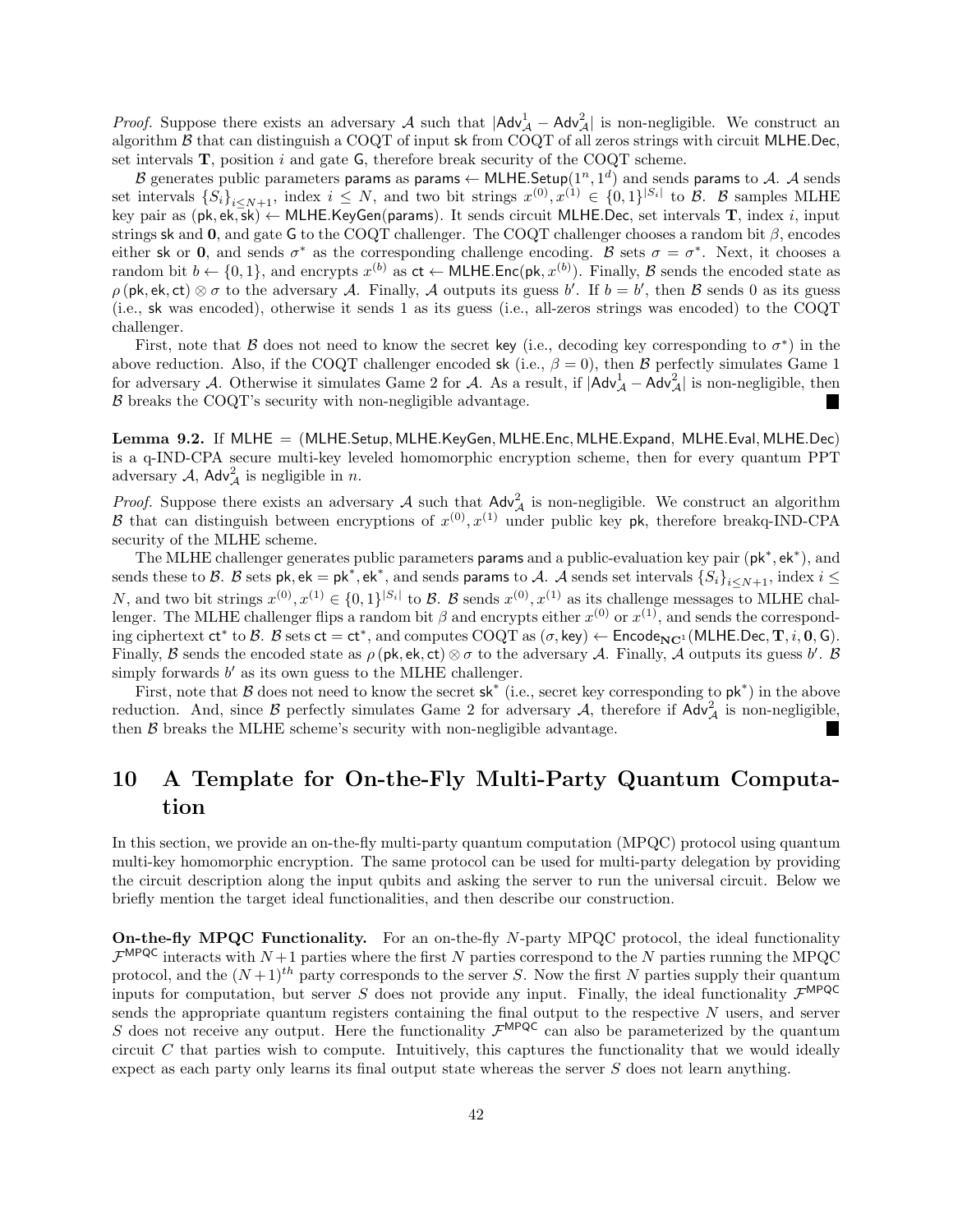"Blind" MPQC Functionality. If we extend the above functionality such that each party also supplies the description of the quantum circuit  $C$  that they wish to jointly evaluate, and now we also restrict that the server does not learn any information about the circuit  $C$  then that gives us the functionality for blind  $MPQC.<sup>41</sup>$  $MPQC.<sup>41</sup>$  $MPQC.<sup>41</sup>$ 

### 10.1 Protocol

Let QMLHE = (Setup, KeyGen, Enc, Expand, Eval, Dec, PartDec, FinDecPre, FinDecPost, ReRand) be a quantum multi-key leveled homomorphic encryption scheme that supports threshold decryption and allows ciphertext re-randomizability. Let  $\mathcal{M} = \mathbb{C}^{\{0,1\}}$ , and let  $C : \mathcal{M}^{\otimes n} \to \mathcal{M}^{\otimes n}$  be the *n*-qubit quantum circuit that the server/parties want to compute. Let k be the number of T-gates in the circuit C, and (for  $i \in [N]$ ) let  $n_i, n'_i$  denote the number of qubits provided by  $i^{th}$  user as input and received by  $i^{th}$  user as output. Without loss of generality, we assume that input and output qubits (for circuit  $C$ ) are arranged as per the natural ordering among the users, i.e. as per their indices.

In case the QMLHE scheme has a non-empty setup algorithm, the server  $S$  samples global parameters as params  $\leftarrow$  Setup( $1^{\lambda}, 1^k$ ) and publishes params.<sup>[42](#page-42-1)</sup> Otherwise, params is set to be the security parameter  $1^{\lambda}$ and T-gate bound k. Now the protocol  $\pi$  is defined as follows:

**Round I.** For  $\ell \in [N]$ , party  $P_\ell$  on input  $\rho_\ell \in \mathcal{M}^{\otimes n_\ell}$  proceeds as follows:

- 1. It samples a QMLHE key tuple as  $(\mathsf{pk}_\ell, \rho_{\mathsf{ek}_\ell}, \mathsf{sk}_\ell) \leftarrow \mathsf{KeyGen}(\mathsf{params}).$
- 2. It encrypts the input state  $\rho_{\ell}$  as  $\sigma_{\ell} \leftarrow \text{Enc}(pk_{\ell}, \rho_{\ell})$ .<sup>[43](#page-42-2)</sup>
- 3. It sends the public-evaluation key pair and the cipherstate  $(\mathsf{pk}_\ell, \rho_{\mathsf{ek}_\ell}, \sigma_\ell)$  to the server.<sup>[44](#page-42-3)</sup>

**Round II.** The server S on receiving keys and cipherstates as  $\{(\mathsf{pk}_\ell, \rho_{\mathsf{ek}_\ell}, \sigma_\ell)\}_{\ell \in [N]}$  proceeds as follows:

1. It evaluates circuit C homomorphically by first expanding the cipherstates and then running homomorphic evaluation as follows:

$$
\forall \ell \in [N], \quad \widehat{\sigma}_{\ell} \leftarrow \text{Expand}((\text{pk}_1, \dots, \text{pk}_N), \ell, \sigma_{\ell})
$$

$$
\widehat{\sigma}' \leftarrow \text{Eval}(C, (\rho_{\text{ek}_1}, \dots, \rho_{\text{ek}_{\ell}}), \widehat{\sigma})
$$

- 2. It re-randomizes the evaluated cipherstates  $\hat{\sigma}'$  as  $\hat{\sigma}^* \leftarrow \text{ReRand}((p k_1, \dots, p k_N), \hat{\sigma}')$ .
- 3. Let  $\hat{\sigma}^* = \otimes_{\ell \in [N]} \hat{\sigma}_{\ell}^*$  where  $\hat{\sigma}_{\ell}^*$  denotes the cipherstate corresponding to the  $\ell^{th}$  party's output. By definition, we have that each cipherstate can be divided into quantum and classical components as  $\hat{\sigma}_{\ell}^* = \rho(\hat{\text{ct}}_{\ell}^*)$  $\tilde{\sigma}_{\ell}^*$  ⊗  $\tilde{\sigma}_{\ell}^*$ . Finally, the server S sends  $\tilde{\sigma}_{\ell}^*$  to party  $P_{\ell}$ , and broadcasts all classical  $\tilde{\sigma}_{\ell}^*$ . (for  $\ell \in [N]$ ) cipherstate components  $\hat{\mathsf{ct}}_\ell^*$  $\ell$  (for  $\ell \in [N]$ ).

**Round III.** For  $\ell \in [N]$ , party  $P_{\ell}$  on messages  $\tilde{\sigma}_{\ell}^*$  and  $\left\{\hat{\mathbf{c}}_t^*\right\}$  $\begin{matrix} * \ * \end{matrix}$  $\ell \in [N]$  proceeds as follows:

- 1. For  $i \in [N]$ , it computes partial decryption as  $\mathsf{sh}_{\ell}^{(i)} \leftarrow \mathsf{PartDec}((\mathsf{pk}_1, \ldots, \mathsf{pk}_N), \ell, \mathsf{sk}_{\ell}, \hat{\mathsf{ct}}_i^*$  $\binom{r}{i}$ .
- 2. For  $i \in [N] \setminus \{\ell\}$ , it encrypts (classical) partial decryptions  $\mathsf{sh}_{\ell}^{(i)}$  as  $\mathsf{ct}_{\ell}^{(i)} \leftarrow \mathsf{Enc}(\mathsf{pk}_i, \mathsf{sh}_{\ell}^{(i)})$ , and broadcasts (classical) ciphertexts  $ct_{\ell}^{(i)}$ .<sup>[45](#page-42-4)</sup>

<span id="page-42-0"></span> $41$ We would like to point out that our MPQC construction can not be made fully blind. The functionality will always leak an upper bound on the number of T-gates present in the circuit being evaluated.

<span id="page-42-2"></span><span id="page-42-1"></span> $42$ Parameters params could be sampled using a CRS if the Setup is public-coin.

<sup>43</sup>Recall that a multi-qubit message state is encrypted qubit-by-qubit. However, for notational convenience we overload the encryption algorithm to encrypt multi-qubit message states as well.

<span id="page-42-3"></span><sup>&</sup>lt;sup>44</sup>Here the classical components could be broadcasted and only the quantum information needs to be sent to the server via an authenticated quantum channel.

<span id="page-42-4"></span><sup>45</sup>Here we assume for simplicity that the QMLHE also supports directly encrypting classical plaintexts as well. Note that this is not an additional requirement as QMLHE is strictly stronger than MLHE.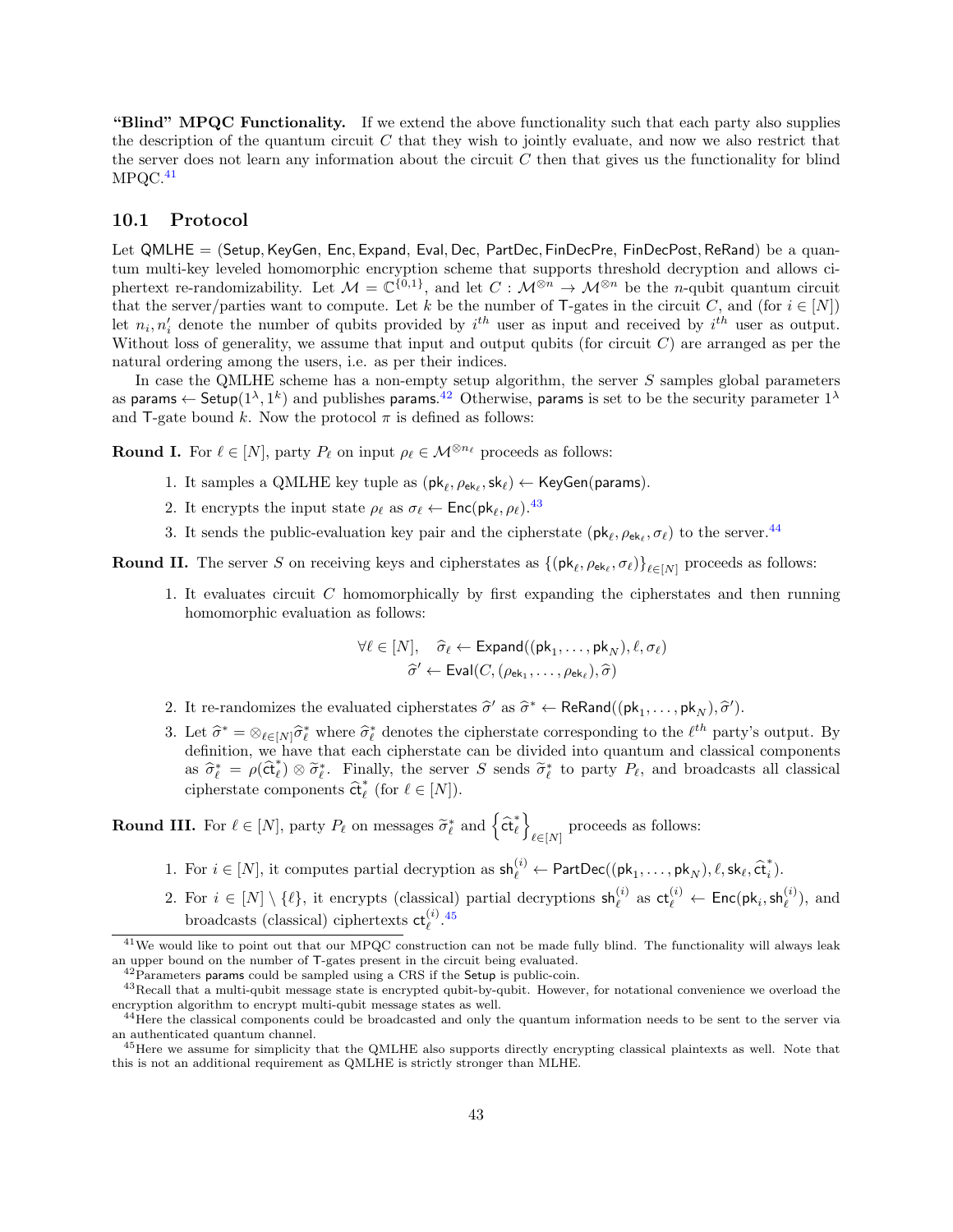**Output.** For  $\ell \in [N]$ , party  $P_{\ell}$  on broadcast messages  $\left\{ \mathsf{sh}_{\ell}^{(i)} \right\}$  $i \in [N] \backslash {\{\ell\}}$  proceeds as follows:

- 1. It computes reconstruction key as  $rk_{\ell} \leftarrow FinDecPre(sh_{\ell}^{(1)}, \ldots, sh_{\ell}^{(N)})$ .
- 2. Finally, it decrypts cipherstate  $\tilde{\sigma}_{\ell}^*$  to obtain the output state  $\rho_{\ell}^*$  as  $\rho_{\ell}^* \leftarrow \textsf{FinDecPost}(\tilde{\sigma}_{\ell}^*, \textsf{rk}_{\ell})$ .

NOTE. We would like to stress that the server S can be choose the circuit C (with at most  $k$  T-gates) anytime after round I. Thus, the resulting protocol is an on-the-fly MPQC protocol.

The correctness of the above protocol follows directly from the correctness of the underlying QMLHE scheme. Below we briefly sketch our intuition for security. We break down the security analysis in two parts  $-$  (1) Server S is honest, (2) Server S is dishonest but all delegating parties are honest. If S is dishonest but all delegating parties are honest, then security would simply follow from q-IND-CPA security of the QMHE scheme.

And if S is honest, we could expect the simulator to work as follows. First, it receives the encrypted input states from the adversary after round I. Then the simulator extracts the adversary's input from cipherstates by running the QMHE decryption algorithm with the adversary's secret key. Here we assume that the simulator gets the secret keys from the special witness tape (as defined in the semi-malicious security model). Next, the simulator gives the extracted input states to the ideal functionality and gets the corresponding output states. It then encrypts the output states under the public key of appropriate party, expands the cipherstates, and sends the quantum component of the cipherstates to the appropriate corrupt party and broadcasts the classical component of the cipherstates. Finally, it simulates the partial decryptions of the classical ciphertext components on the behalf of honest parties.<sup>[46](#page-43-0)</sup> The main proof ideas will be  $- (1)$ simulated partial decryptions are indistinguishable from honest partial decryptions due to partial decryption simulation security, (2) re-randomized homomorphically evaluated cipherstate is indistinguishable from a fresh encryption of the quantum circuit output, and (3) honest parties' input states (which are encrypted under their public keys) are hidden by q-IND-CPA security.

Now one might expect the above protocol to achieve a quantum analogue of semi-malicious security since our basic template is inspired by those used in the classical setting  $[LATV12, AJL+12, MW16]$  $[LATV12, AJL+12, MW16]$  $[LATV12, AJL+12, MW16]$  $[LATV12, AJL+12, MW16]$  $[LATV12, AJL+12, MW16]$ . However, the notion of semi-malicious quantum adversary does not seem to be well defined (again) because of unclonability of quantum states. To understand the issue, let us first recall the notion of classical semi-malicious adversaries. Such classical adversaries are restricted to explain their messages sent on the behalf of the corrupt parties during each round by writing to a special witness tape a classical string  $(x, r)$  consisting of the input  $x$  and randomness  $r$  used. Now the behaviour of such adversaries could be verified at each step of the protocol execution. However in the quantum setting, we can not expect the adversary to explain its messages completely by simply providing its quantum inputs (due to no-cloning). Thus the notion of semi-malicious security does not seem to translate well to the quantum setting. We leave further analysis for future work.

## Acknowledgements

We thank the anonymous reviewers for helpful comments on our definitions, and especially for pointing out an error in our formalization of the notion of semi-malicious quantum adversaries in a previous version of the manuscript.

<span id="page-43-0"></span><sup>&</sup>lt;sup>46</sup>Note that for simulating the partial decryptions, the simulator must be able to extract the associated reconstruction key. Now the simulator can extract this key efficiently because of the unique reconstruction property of the underlying QMHE scheme.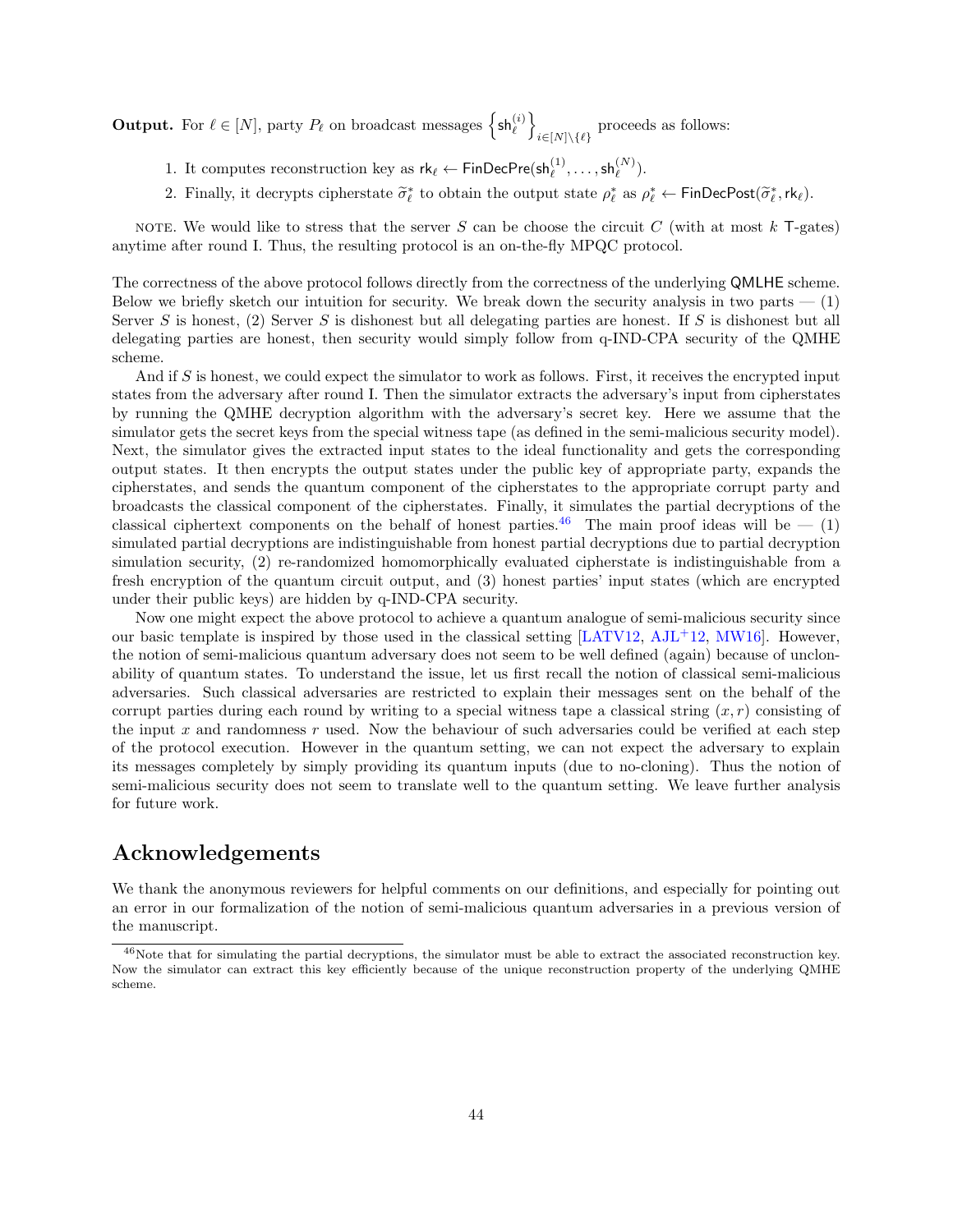## References

- <span id="page-44-5"></span>[ABOE08] Dorit Aharonov, Michael Ben-Or, and Elad Eban. Interactive proofs for quantum computations. arXiv preprint arXiv:0810.5375, 2008.
- <span id="page-44-7"></span>[ABOEM17] Dorit Aharonov, Michael Ben-Or, Elad Eban, and Urmila Mahadev. Interactive proofs for quantum computations. arXiv preprint arXiv:1704.04487, 2017.
- <span id="page-44-10"></span>[AJL+12] Gilad Asharov, Abhishek Jain, Adriana L´opez-Alt, Eran Tromer, Vinod Vaikuntanathan, and Daniel Wichs. Multiparty computation with low communication, computation and interaction via threshold FHE. In Advances in Cryptology - EUROCRYPT 2012 - 31st Annual International Conference on the Theory and Applications of Cryptographic Techniques, Cambridge, UK, April 15-19, 2012. Proceedings, 2012.
- <span id="page-44-9"></span>[AJW11] Gilad Asharov, Abhishek Jain, and Daniel Wichs. Multiparty computation with low communication, computation and interaction via threshold fhe. Cryptology ePrint Archive, Report 2011/613, 2011. <http://eprint.iacr.org/2011/613>.
- <span id="page-44-14"></span>[AMMR13] Matthew Amy, Dmitri Maslov, Michele Mosca, and Martin Roetteler. A meet-in-the-middle algorithm for fast synthesis of depth-optimal quantum circuits. IEEE Transactions on Computer-Aided Design of Integrated Circuits and Systems, 2013.
- <span id="page-44-2"></span>[AMTdW00] Andris Ambainis, Michele Mosca, Alain Tapp, and Ronald de Wolf. Private quantum channels. In 41st Annual Symposium on Foundations of Computer Science, FOCS 2000, 12-14 November 2000, Redondo Beach, California, USA, 2000.
- <span id="page-44-3"></span>[AS06] Pablo Arrighi and Louis Salvail. Blind quantum computation. *International Journal of Quan*tum Information, 4(05):883–898, 2006.
- <span id="page-44-12"></span>[Bar86] D A Barrington. Bounded-width polynomial-size branching programs recognize exactly those languages in nc1. In Proceedings of the eighteenth annual ACM symposium on Theory of computing, STOC '86, 1986.
- <span id="page-44-13"></span>[BDFP86] Allan Borodin, Danny Dolev, Faith E. Fich, and Wolfgang J. Paul. Bounds for width two branching programs. SIAM J. Comput., 15(2):549–560, 1986.
- <span id="page-44-4"></span>[BFK09] Anne Broadbent, Joseph Fitzsimons, and Elham Kashefi. Universal blind quantum computation. In Foundations of Computer Science, 2009. FOCS'09. 50th Annual IEEE Symposium on, pages 517–526, 2009.
- <span id="page-44-11"></span>[BFSS13] Harry Buhrman, Serge Fehr, Christian Schaffner, and Florian Speelman. The garden-hose model. In Innovations in Theoretical Computer Science, ITCS '13, Berkeley, CA, USA, January 9-12, 2013, 2013.
- <span id="page-44-1"></span>[BGN05] Dan Boneh, Eu-Jin Goh, and Kobbi Nissim. Evaluating 2-DNF formulas on ciphertexts. In TCC '05, volume 3378 of LNCS, pages 325—341. Springer, 2005.
- <span id="page-44-6"></span>[BGS13] Anne Broadbent, Gus Gutoski, and Douglas Stebila. Quantum one-time programs. In Advances in Cryptology–CRYPTO 2013, pages 344–360. Springer, 2013.
- <span id="page-44-0"></span>[BGV12] Zvika Brakerski, Craig Gentry, and Vinod Vaikuntanathan. (leveled) fully homomorphic encryption without bootstrapping. In ITCS, 2012.
- <span id="page-44-8"></span>[BHP17] Zvika Brakerski, Shai Halevi, and Antigoni Polychroniadou. Four round secure computation without setup. IACR Cryptology ePrint Archive, 2017:386, 2017.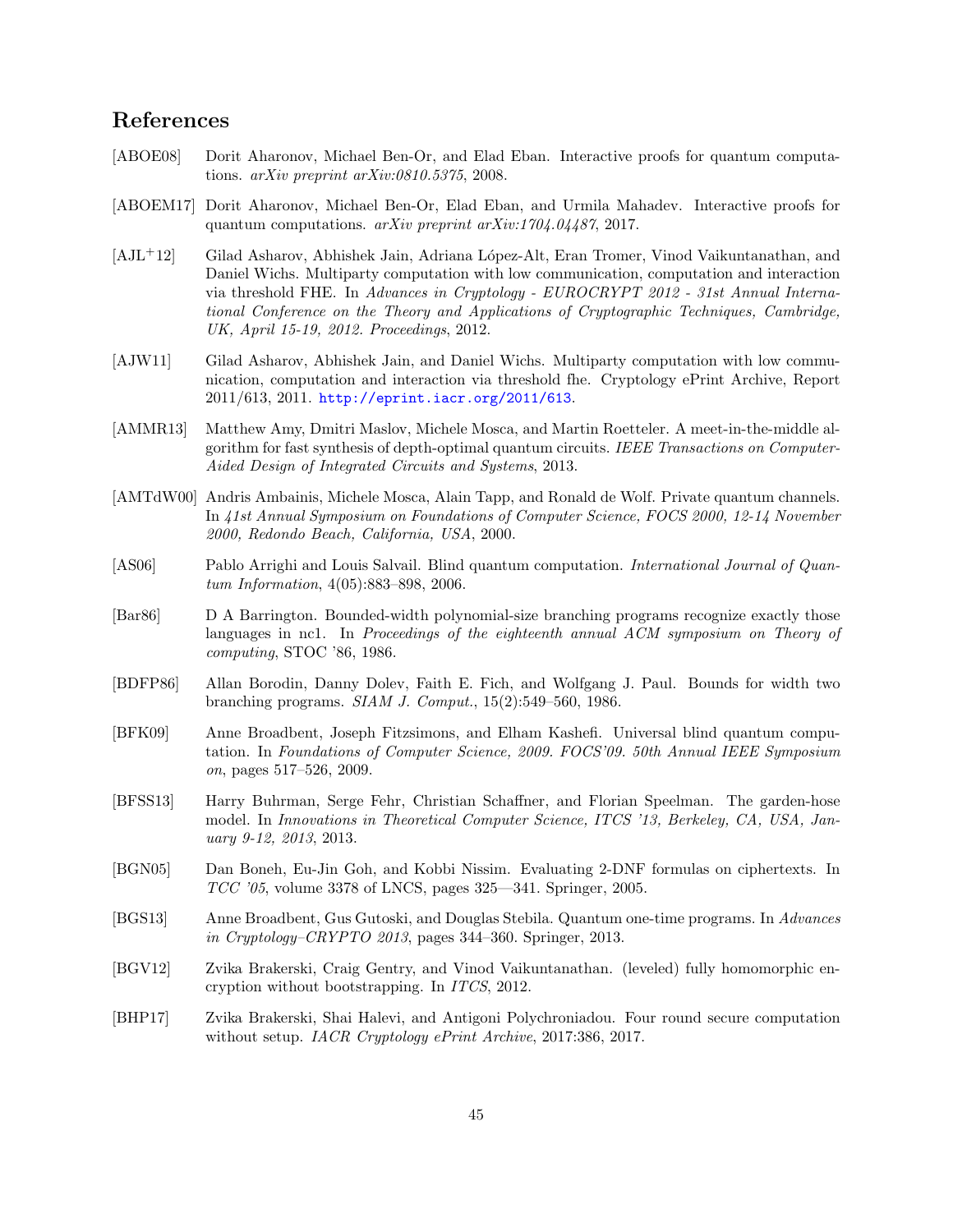- <span id="page-45-8"></span>[BJ15] Anne Broadbent and Stacey Jeffery. Quantum homomorphic encryption for circuits of low t-gate complexity. In Advances in Cryptology - CRYPTO 2015 - 35th Annual Cryptology Conference, Santa Barbara, CA, USA, August 16-20, 2015, Proceedings, Part II, 2015.
- <span id="page-45-15"></span>[BOCG<sup>+</sup>06] Michael Ben-Or, Claude Crépeau, Daniel Gottesman, Avinatan Hassidim, and Adam Smith. Secure multiparty quantum computation with (only) a strict honest majority. In Foundations of Computer Science, 2006. FOCS'06. 47th Annual IEEE Symposium on, pages 249–260. IEEE, 2006.
- <span id="page-45-6"></span>[BP16] Zvika Brakerski and Renen Perlman. Lattice-based fully dynamic multi-key fhe with short ciphertexts. In Annual Cryptology Conference, pages 190–213. Springer, 2016.
- <span id="page-45-4"></span>[Bra12] Zvika Brakerski. Fully homomorphic encryption without modulus switching from classical gapsvp. In CRYPTO, pages 868–886, 2012.
- <span id="page-45-16"></span>[Bra18] Zvika Brakerski. Quantum fhe (almost) as secure as classical. Cryptology ePrint Archive, Report 2018/338, 2018.
- <span id="page-45-13"></span>[Bro15] Anne Broadbent. Delegating private quantum computations 1 2. Canadian Journal of Physics, 93(9):941–946, 2015.
- <span id="page-45-1"></span>[BV11a] Zvika Brakerski and Vinod Vaikuntanathan. Efficient fully homomorphic encryption from (standard) lwe. In  $FOCS$ , pages  $97-106$ ,  $2011$ .
- <span id="page-45-0"></span>[BV11b] Zvika Brakerski and Vinod Vaikuntanathan. Fully homomorphic encryption from ring-lwe and security for key dependent messages. In CRYPTO, 2011.
- <span id="page-45-9"></span>[CGKS95] Benny Chor, Oded Goldreich, Eyal Kushilevitz, and Madhu Sudan. Private information retrieval. In Foundations of Computer Science, 1995. Proceedings., 36th Annual Symposium on, pages 41–50. IEEE, 1995.
- <span id="page-45-14"></span>[CGS02] Claude Crépeau, Daniel Gottesman, and Adam Smith. Secure multi-party quantum computation. In Proceedings of the thiry-fourth annual ACM symposium on Theory of computing, pages 643–652. ACM, 2002.
- <span id="page-45-11"></span>[Chi05] Andrew M Childs. Secure assisted quantum computation. Quantum Information & Computation,  $5(6)$ :456–466, 2005.
- <span id="page-45-10"></span>[CKGS98] Benny Chor, Eyal Kushilevitz, Oded Goldreich, and Madhu Sudan. Private information retrieval. Journal of the ACM (JACM), 45(6):965–981, 1998.
- <span id="page-45-5"></span>[CM15] Michael Clear and Ciar´an McGoldrick. Multi-identity and multi-key leveled fhe from learning with errors. In Annual Cryptology Conference, pages 630–656. Springer, 2015.
- <span id="page-45-2"></span>[CMNT11] Jean-Sébastien Coron, Avradip Mandal, David Naccache, and Mehdi Tibouchi. Fully homomorphic encryption over the integers with shorter public keys. In CRYPTO, pages 487–504, 2011.
- <span id="page-45-3"></span>[CNT12] Jean-Sébastien Coron, David Naccache, and Mehdi Tibouchi. Public key compression and modulus switching for fully homomorphic encryption over the integers. In EUROCRYPT, volume 7237, pages 446–464. Springer, 2012.
- <span id="page-45-7"></span>[CO17] Wutichai Chongchitmate and Rafail Ostrovsky. Circuit-private multi-key fhe. In IACR International Workshop on Public Key Cryptography, pages 241–270. Springer, 2017.
- <span id="page-45-12"></span>[DFPR14] Vedran Dunjko, Joseph F Fitzsimons, Christopher Portmann, and Renato Renner. Composable security of delegated quantum computation. In *International Conference on the Theory and* Application of Cryptology and Information Security, pages 406–425. Springer, 2014.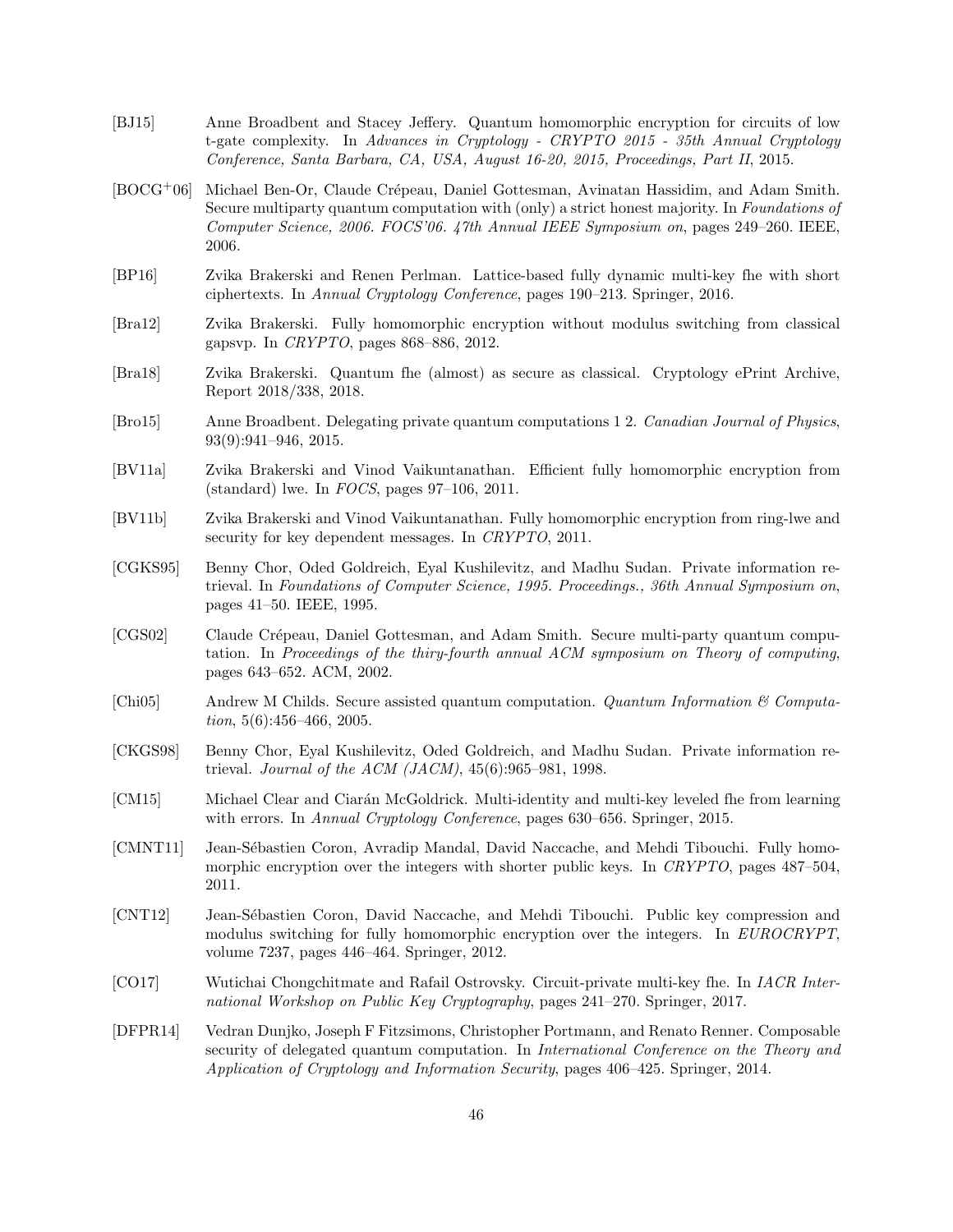- <span id="page-46-7"></span>[DHRW16] Yevgeniy Dodis, Shai Halevi, Ron D Rothblum, and Daniel Wichs. Spooky encryption and its applications. In Annual Cryptology Conference, pages 93–122. Springer, 2016.
- <span id="page-46-8"></span>[DSS16] Yfke Dulek, Christian Schaffner, and Florian Speelman. Quantum homomorphic encryption for polynomial-sized circuits. In Advances in Cryptology - CRYPTO 2016 - 36th Annual International Cryptology Conference, Santa Barbara, CA, USA, August 14-18, 2016, Proceedings, Part III, 2016.
- <span id="page-46-10"></span>[Elg84] Taher Elgamal. A public key cryptosystem and a signature scheme based on discrete logarithms. In CRYPTO '84, pages 10–18, 1984.
- <span id="page-46-13"></span>[FBS+14] KAG Fisher, Anne Broadbent, LK Shalm, Z Yan, J Lavoie, R Prevedel, T Jennewein, and KJ Resch. Quantum computing on encrypted data. Nature communications, 5:3074, 2014.
- <span id="page-46-0"></span>[Gen09] Craig Gentry. Fully homomorphic encryption using ideal lattices. In Proceedings of the 41st Annual ACM Symposium on Theory of Computing, STOC 2009, Bethesda, MD, USA, May 31 - June 2, 2009, pages 169–178, 2009.
- <span id="page-46-1"></span>[Gen10] Craig Gentry. Toward basing fully homomorphic encryption on worst-case hardness. In CRYPTO, volume 6223, pages 116–137. Springer, 2010.
- <span id="page-46-3"></span>[GH11a] Craig Gentry and Shai Halevi. Fully homomorphic encryption without squashing using depth-3 arithmetic circuits. In Foundations of Computer Science (FOCS), 2011 IEEE 52nd Annual Symposium on, pages 107–109. IEEE, 2011.
- <span id="page-46-2"></span>[GH11b] Craig Gentry and Shai Halevi. Implementing gentry's fully-homomorphic encryption scheme. In EUROCRYPT, volume 6632, pages 129–148. Springer, 2011.
- <span id="page-46-4"></span>[GHS12a] Craig Gentry, Shai Halevi, and Nigel P Smart. Fully homomorphic encryption with polylog overhead. In Annual International Conference on the Theory and Applications of Cryptographic Techniques, pages 465–482. Springer, 2012.
- <span id="page-46-5"></span>[GHS12b] Craig Gentry, Shai Halevi, and Nigel P Smart. Homomorphic evaluation of the aes circuit. In Advances in Cryptology–CRYPTO 2012, pages 850–867. Springer, 2012.
- <span id="page-46-9"></span>[GM84] S. Goldwasser and S. Micali. Probabilistic encryption. J. Comput. Syst. Sci., 28(2):270–299, 1984.
- <span id="page-46-15"></span>[GMW87] Oded Goldreich, Silvio Micali, and Avi Wigderson. How to play any mental game or a completeness theorem for protocols with honest majority. In STOC '87, pages 218–229, 1987.
- <span id="page-46-16"></span>[Got98] Daniel Gottesman. Theory of fault-tolerant quantum computation. Physical Review A, 57(1):127, 1998.
- <span id="page-46-6"></span>[GSW13] Craig Gentry, Amit Sahai, and Brent Waters. Homomorphic encryption from learning with errors: Conceptually-simpler, asymptotically-faster, attribute-based. In Advances in Cryptology - CRYPTO 2013 - 33rd Annual Cryptology Conference, Santa Barbara, CA, USA, August 18-22, 2013. Proceedings, Part I, pages 75–92, 2013.
- <span id="page-46-11"></span>[IP07] Yuval Ishai and Anat Paskin. Evaluating branching programs on encrypted data. Theory of Cryptography, 2007.
- <span id="page-46-12"></span>[KO97] Eyal Kushilevitz and Rafail Ostrovsky. Replication is not needed: Single database, computationally-private information retrieval. In Foundations of Computer Science, 1997. Proceedings., 38th Annual Symposium on, pages 364–373. IEEE, 1997.
- <span id="page-46-14"></span>[KP16] Elham Kashefi and Anna Pappa. Blind multiparty quantum computing. arXiv preprint arXiv:1606.09200, 2016.